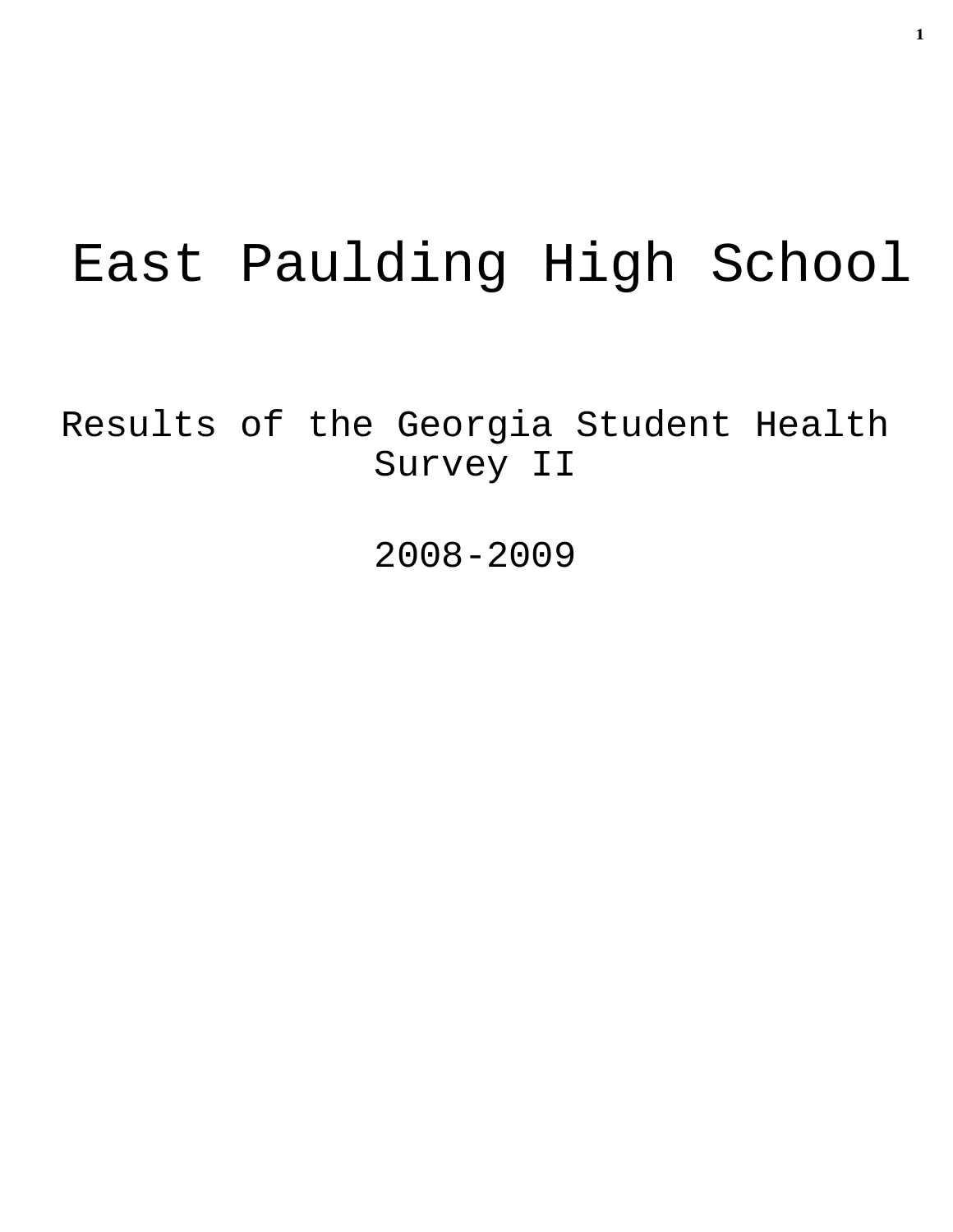### *Demographics* **2**

| Grade                    |     |  |  |
|--------------------------|-----|--|--|
| <b>Grade   Frequency</b> |     |  |  |
| 10                       | 61  |  |  |
| 12                       | 190 |  |  |

| <b>Frequency</b> | <b>Table of Gender by Grade</b> |              |              |              |  |  |
|------------------|---------------------------------|--------------|--------------|--------------|--|--|
| <b>Col Pct</b>   |                                 | Grade(Grade) |              |              |  |  |
|                  | Gender(Gender)                  | 10           | 12           | <b>Total</b> |  |  |
|                  | <b>Female</b>                   | 37<br>60.66  | 112<br>58.95 | 149          |  |  |
|                  | <b>Male</b>                     | 24<br>39.34  | 78<br>41.05  | 102          |  |  |
|                  | <b>Total</b>                    | 61           | 190          | 251          |  |  |

| <b>Frequency</b> |
|------------------|
| <b>Col Pct</b>   |

| <b>Table of Ethnicity by Grade</b> |              |              |              |  |  |  |
|------------------------------------|--------------|--------------|--------------|--|--|--|
|                                    | Grade(Grade) |              |              |  |  |  |
| <b>Ethnicity</b> (Ethnicity)       | 10           | 12           | <b>Total</b> |  |  |  |
| <b>Black</b>                       | 7<br>11.48   | 26<br>13.68  | 33           |  |  |  |
| <b>Hispanic</b>                    | 4<br>6.56    | 6<br>3.16    | 10           |  |  |  |
| White                              | 48<br>78.69  | 148<br>77.89 | 196          |  |  |  |
| <b>Asian</b>                       | 0<br>0.00    | 1<br>0.53    | 1            |  |  |  |
| <b>Other</b>                       | 2<br>3.28    | 9<br>4.74    | 11           |  |  |  |
| <b>Total</b>                       | 61           | 190          | 251          |  |  |  |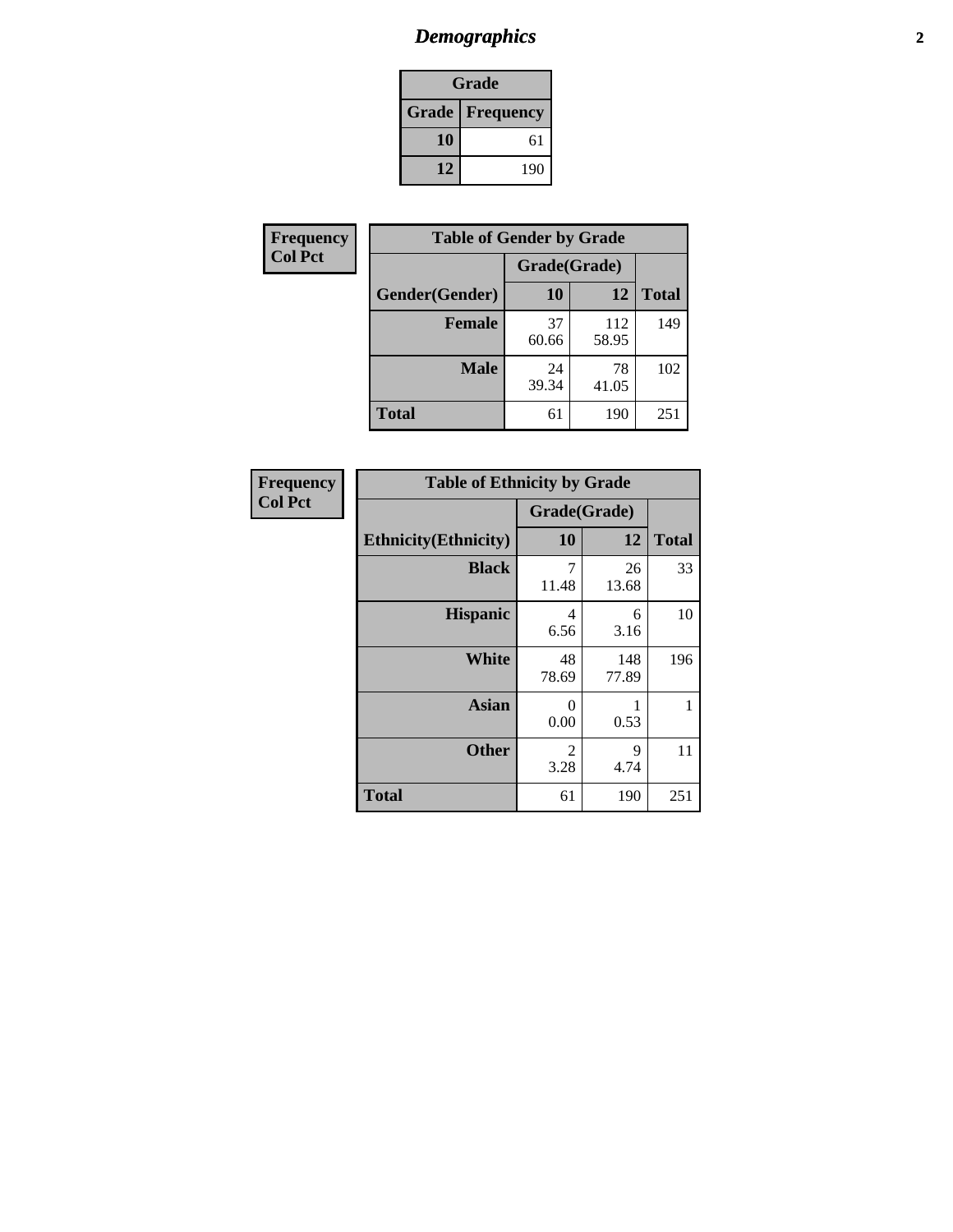#### *Title IV, Part A, Schedule A* **3** *Goal 1: Ensure that all schools are drug-free Baseline Data: Year 2008-2009 Prevalence of Drug Use*

| Frequency<br><b>Col Pct</b> | <b>Table of AlcoholAlt by Grade</b> |              |              |              |  |  |
|-----------------------------|-------------------------------------|--------------|--------------|--------------|--|--|
|                             | AlcoholAlt(Alcohol                  | Grade(Grade) |              |              |  |  |
|                             | use, past 30 days)                  | 10           | 12           | <b>Total</b> |  |  |
|                             | Yes                                 | 15<br>24.59  | 74<br>38.95  | 89           |  |  |
|                             | N <sub>0</sub>                      | 46<br>75.41  | 116<br>61.05 | 162          |  |  |
|                             | <b>Total</b>                        | 61           | 190          | 251          |  |  |

| Frequency      | <b>Table of TobaccoAny by Grade</b> |              |              |              |  |  |
|----------------|-------------------------------------|--------------|--------------|--------------|--|--|
| <b>Col Pct</b> | <b>TobaccoAny(Tobacco</b>           | Grade(Grade) |              |              |  |  |
|                | use, past 30 days)                  | 10           | 12           | <b>Total</b> |  |  |
|                | Yes                                 | 7<br>11.48   | 67<br>35.26  | 74           |  |  |
|                | N <sub>0</sub>                      | 54<br>88.52  | 123<br>64.74 | 177          |  |  |
|                | <b>Total</b>                        | 61           | 190          | 251          |  |  |

| Frequency      | <b>Table of MarijuanaAlt by Grade</b> |              |              |              |  |
|----------------|---------------------------------------|--------------|--------------|--------------|--|
| <b>Col Pct</b> | MarijuanaAlt(Marijuana                | Grade(Grade) |              |              |  |
|                | use, past 30 days)                    | 10           | 12           | <b>Total</b> |  |
|                | Yes                                   | 11.48        | 33<br>17.37  | 40           |  |
|                | N <sub>0</sub>                        | 54<br>88.52  | 157<br>82.63 | 211          |  |
|                | <b>Total</b>                          | 61           | 190          | 251          |  |

| Frequency<br><b>Col Pct</b> | <b>Table of OtherDrugAny by Grade</b>                  |             |              |              |  |
|-----------------------------|--------------------------------------------------------|-------------|--------------|--------------|--|
|                             | <b>OtherDrugAny(Other</b><br>Grade(Grade)<br>drug use, |             |              |              |  |
|                             | past 30 days)                                          | 10          | 12           | <b>Total</b> |  |
|                             | Yes                                                    | 8.20        | 30<br>15.79  | 35           |  |
|                             | N <sub>0</sub>                                         | 56<br>91.80 | 160<br>84.21 | 216          |  |
|                             | <b>Total</b>                                           | 61          | 190          | 251          |  |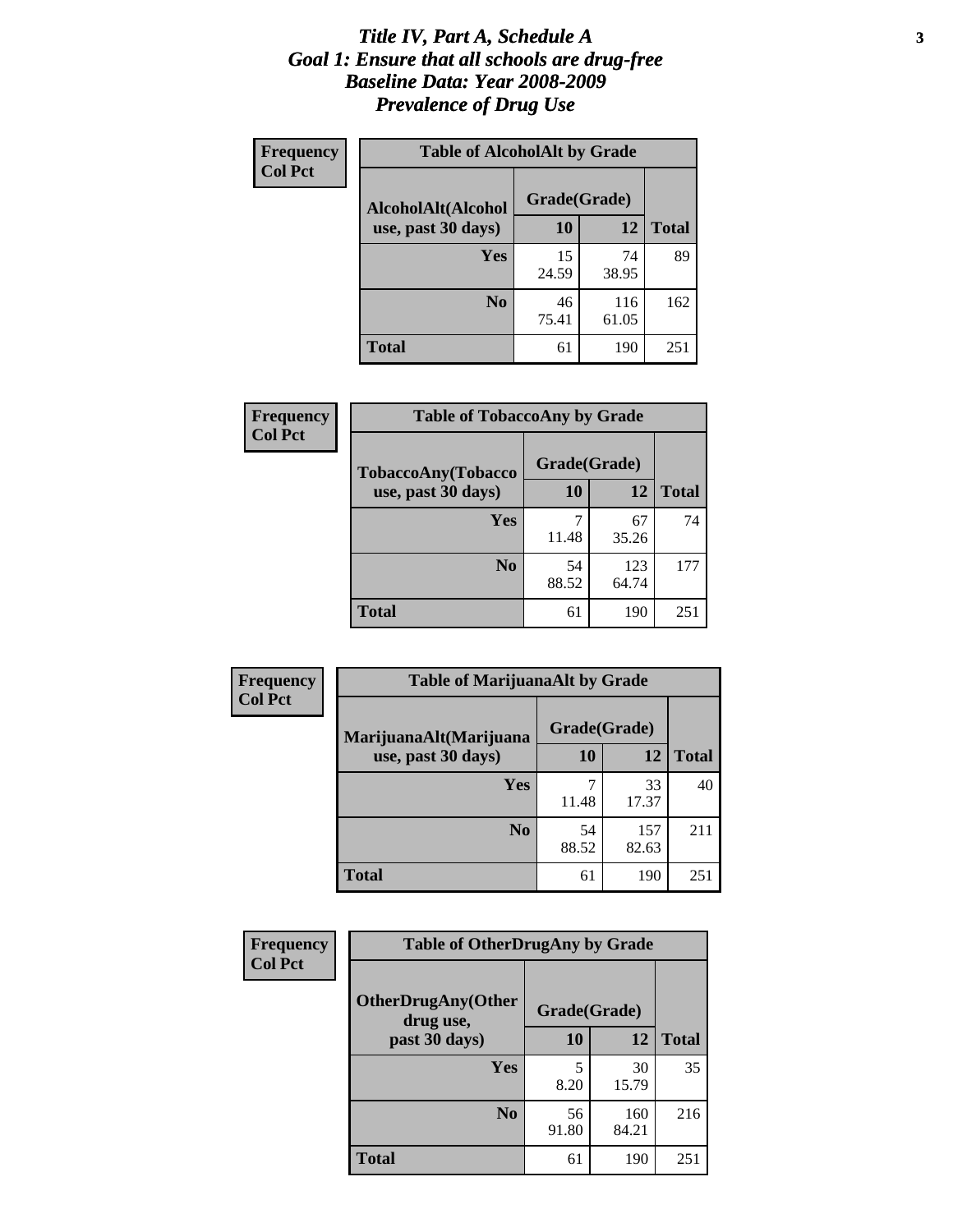#### *Average Age of Onset of Use* **4** *Results for "Average Age of Onset of Use" questions exclude students who said they did not use that substance*

| <b>Variable</b>    | Label                                                              | <b>Mean</b> |
|--------------------|--------------------------------------------------------------------|-------------|
| Alcoholinit2       | I started using alcohol when I was                                 | 14.47       |
| Cigarettesinit2    | I started smoking tobacco when I was                               | 14.83       |
| Smokelessinit2     | I started chewing tobacco when I was                               | 14.55       |
| Marijuanainit2     | I started using marijuana when I was                               | 14.44       |
| Cocaineinit2       | I started using cocaine when I was                                 | 14.50       |
| Inhalantsinit2     | I started using inhalants when I was                               | 12.86       |
| Steroidsinit2      | I started using steroids when I was                                | 17.00       |
| Ecstasyinit2       | I started using ecstasy when I was                                 | 16.57       |
| Methinit2          | I started using methamphetamines when I was                        | 16.13       |
| Hallucinogensinit2 | I started using hallucinogens when I was                           | 14.17       |
| Prescriptioninit2  | I started using prescription drugs not prescribed to me when I was | 14.32       |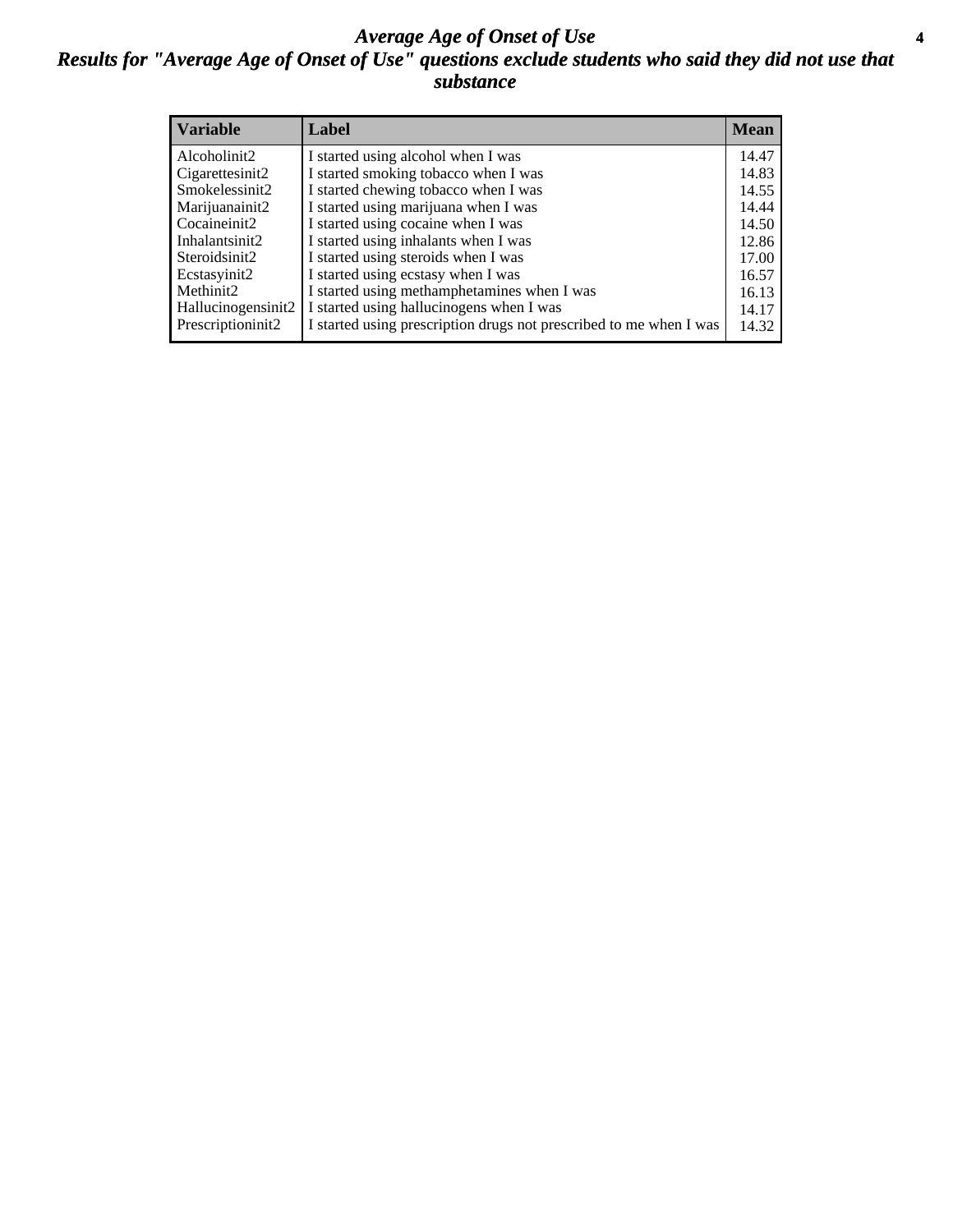### *Perception of Health Risk* **5**

| Frequency      | <b>Table of Alcoholharmdich by Grade</b> |              |              |              |  |
|----------------|------------------------------------------|--------------|--------------|--------------|--|
| <b>Col Pct</b> | Alcoholharmdich(I<br>think alcohol is    | Grade(Grade) |              |              |  |
|                | harmful)                                 | 10           | 12           | <b>Total</b> |  |
|                | <b>Yes</b>                               | 46<br>75.41  | 156<br>82.11 | 202          |  |
|                | N <sub>0</sub>                           | 15<br>24.59  | 34<br>17.89  | 49           |  |
|                | <b>Total</b>                             | 61           | 190          | 251          |  |

| Frequency      | <b>Table of Tobaccoharmdich by Grade</b> |              |              |              |  |
|----------------|------------------------------------------|--------------|--------------|--------------|--|
| <b>Col Pct</b> | Tobaccoharmdich(I<br>think tobacco is    | Grade(Grade) |              |              |  |
|                | harmful)                                 | 10           | 12           | <b>Total</b> |  |
|                | <b>Yes</b>                               | 57<br>93.44  | 183<br>96.32 | 240          |  |
|                | N <sub>0</sub>                           | 4<br>6.56    | 3.68         | 11           |  |
|                | <b>Total</b>                             | 61           | 190          | 251          |  |

| Frequency      | <b>Table of Marijuanaharmdich by Grade</b>                |             |              |              |  |  |
|----------------|-----------------------------------------------------------|-------------|--------------|--------------|--|--|
| <b>Col Pct</b> | Marijuanaharmdich(I<br>Grade(Grade)<br>think marijuana is |             |              |              |  |  |
|                | harmful)                                                  | <b>10</b>   | 12           | <b>Total</b> |  |  |
|                | Yes                                                       | 48<br>78.69 | 131<br>68.95 | 179          |  |  |
|                | N <sub>0</sub>                                            | 13<br>21.31 | 59<br>31.05  | 72           |  |  |
|                | <b>Total</b>                                              | 61          | 190          | 251          |  |  |

| Frequency      | <b>Table of Otherdrugharmdich by Grade</b>   |              |              |              |  |
|----------------|----------------------------------------------|--------------|--------------|--------------|--|
| <b>Col Pct</b> | Otherdrugharmdich(I<br>think other drugs are | Grade(Grade) |              |              |  |
|                | harmful)                                     | <b>10</b>    | 12           | <b>Total</b> |  |
|                | <b>Yes</b>                                   | 58<br>95.08  | 183<br>96.32 | 241          |  |
|                | N <sub>0</sub>                               | 4.92         | 3.68         | 10           |  |
|                | <b>Total</b>                                 | 61           | 190          | 251          |  |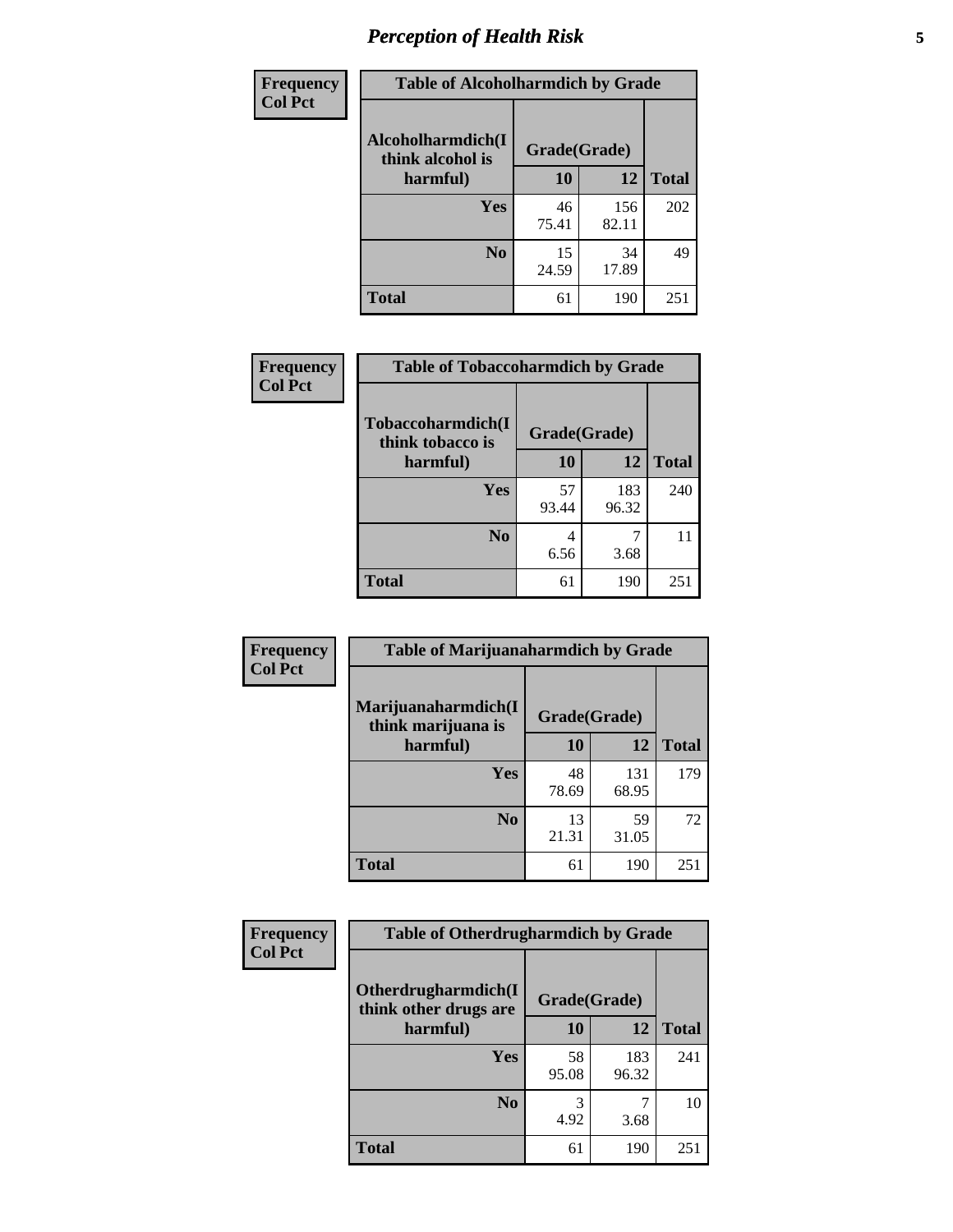### *Social Disapproval* **6**

| Frequency      | <b>Table of Alcoholpeerdich by Grade</b>                    |              |              |              |  |  |
|----------------|-------------------------------------------------------------|--------------|--------------|--------------|--|--|
| <b>Col Pct</b> | Alcoholpeerdich(My<br>friends would<br>disapprove if I used | Grade(Grade) |              |              |  |  |
|                | alcohol)                                                    | 10           | 12           | <b>Total</b> |  |  |
|                | <b>Yes</b>                                                  | 28<br>45.90  | 59<br>31.05  | 87           |  |  |
|                | N <sub>0</sub>                                              | 33<br>54.10  | 131<br>68.95 | 164          |  |  |
|                | <b>Total</b>                                                | 61           | 190          | 251          |  |  |

| <b>Frequency</b> |
|------------------|
| <b>Col Pct</b>   |

| <b>Table of Tobaccopeerdich by Grade</b>                    |              |             |     |  |  |
|-------------------------------------------------------------|--------------|-------------|-----|--|--|
| Tobaccopeerdich(My<br>friends would<br>disapprove if I used | Grade(Grade) |             |     |  |  |
| tobacco)                                                    | 10           | 12          |     |  |  |
| Yes                                                         | 33<br>54.10  | 91<br>47.89 | 124 |  |  |
| N <sub>0</sub>                                              | 28<br>45.90  | 99<br>52.11 | 127 |  |  |
| <b>Total</b>                                                | 61           | 190         | 251 |  |  |

| Frequency      | <b>Table of Marijuanapeerdich by Grade</b>                    |              |             |              |  |
|----------------|---------------------------------------------------------------|--------------|-------------|--------------|--|
| <b>Col Pct</b> | Marijuanapeerdich(My<br>friends would<br>disapprove if I used | Grade(Grade) |             |              |  |
|                | marijuana)                                                    | 10           | 12          | <b>Total</b> |  |
|                | <b>Yes</b>                                                    | 40<br>65.57  | 94<br>49.47 | 134          |  |
|                | N <sub>0</sub>                                                | 21<br>34.43  | 96<br>50.53 | 117          |  |
|                | <b>Total</b>                                                  | 61           | 190         | 251          |  |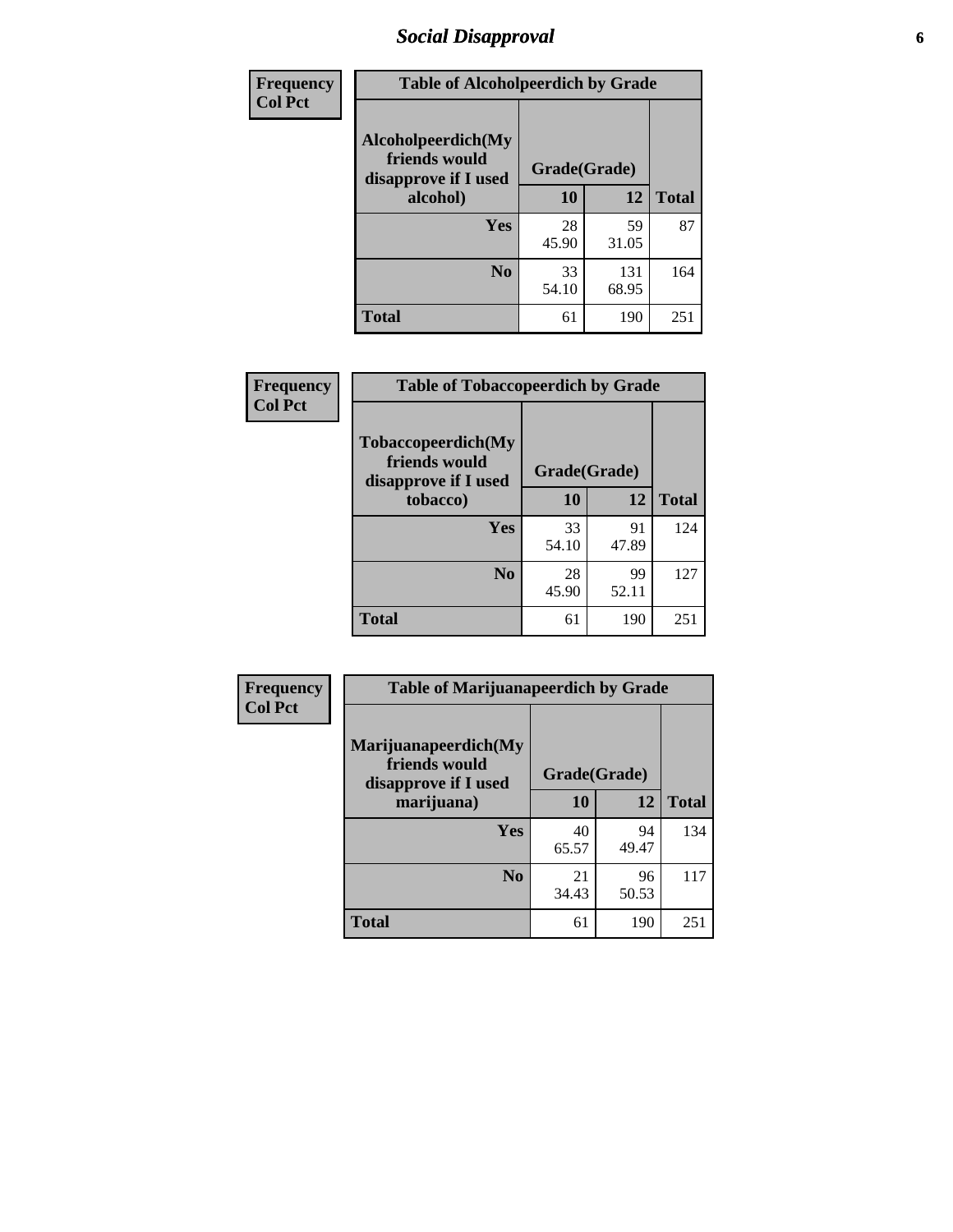### *Social Disapproval* **7**

| Frequency      | <b>Table of Otherdrugpeerdich by Grade</b>                    |              |              |              |  |  |
|----------------|---------------------------------------------------------------|--------------|--------------|--------------|--|--|
| <b>Col Pct</b> | Otherdrugpeerdich(My<br>friends would<br>disapprove if I used | Grade(Grade) |              |              |  |  |
|                | other drugs)                                                  | 10           | 12           | <b>Total</b> |  |  |
|                | <b>Yes</b>                                                    | 47<br>77.05  | 141<br>74.21 | 188          |  |  |
|                | N <sub>0</sub>                                                | 14<br>22.95  | 49<br>25.79  | 63           |  |  |
|                | <b>Total</b>                                                  | 61           | 190          | 251          |  |  |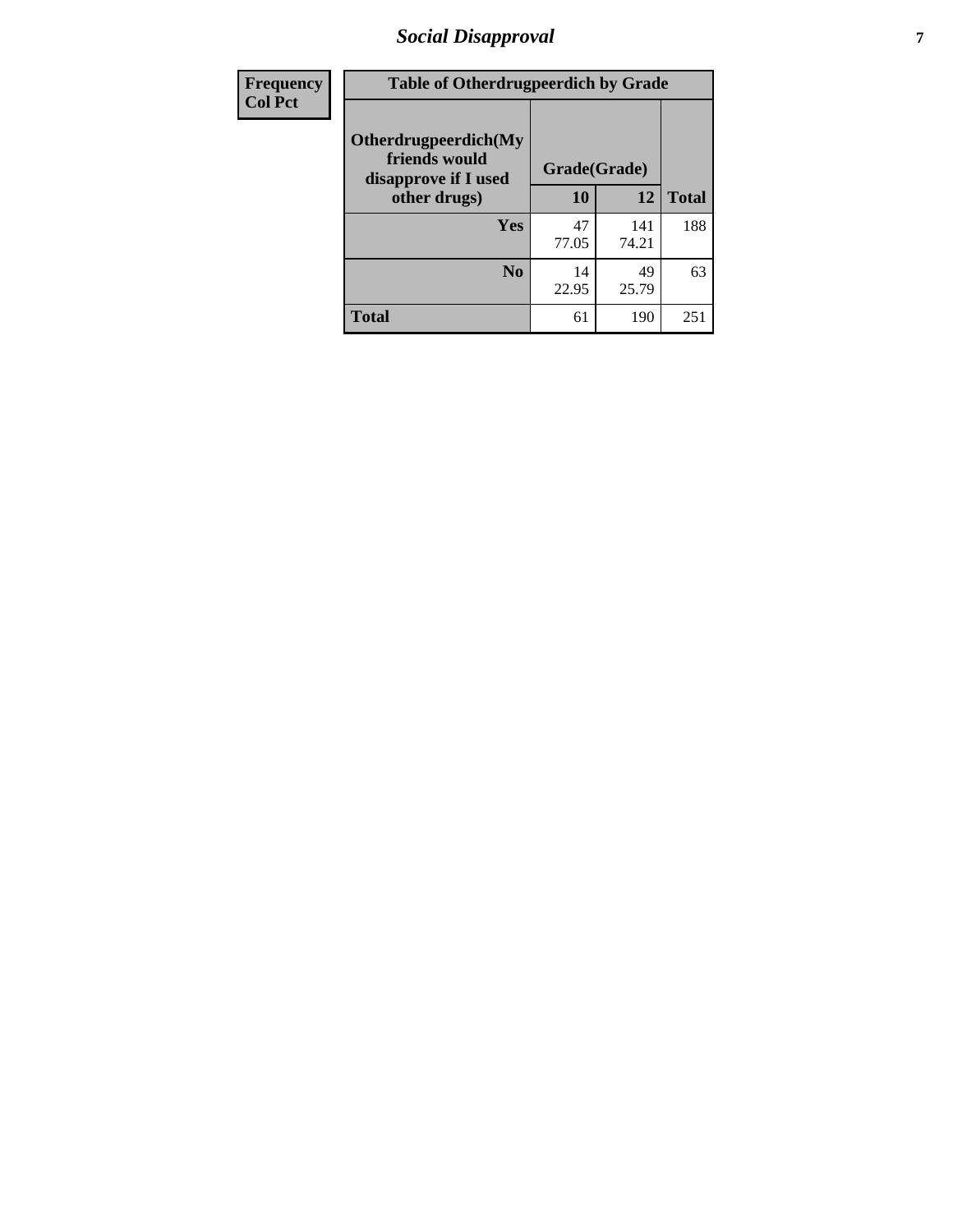#### Title IV, Part A, Schedule A **8** *Goal 2: To help ensure that all schools are safe and disciplined Baseline Data: Year 2008-2009 Student Involvement in Gang Activity*

| Frequency      | <b>Table of Gangself by Grade</b>                                                                 |                    |              |              |  |
|----------------|---------------------------------------------------------------------------------------------------|--------------------|--------------|--------------|--|
| <b>Col Pct</b> | Gangself(I<br>have<br>participated<br>in illegal<br>gang<br>activities in<br>the past 30<br>days) | Grade(Grade)<br>10 | 12           | <b>Total</b> |  |
|                | Yes                                                                                               | 2<br>3.28          | 2<br>1.05    | 4            |  |
|                | N <sub>0</sub>                                                                                    | 59<br>96.72        | 188<br>98.95 | 247          |  |
|                | <b>Total</b>                                                                                      | 61                 | 190          | 251          |  |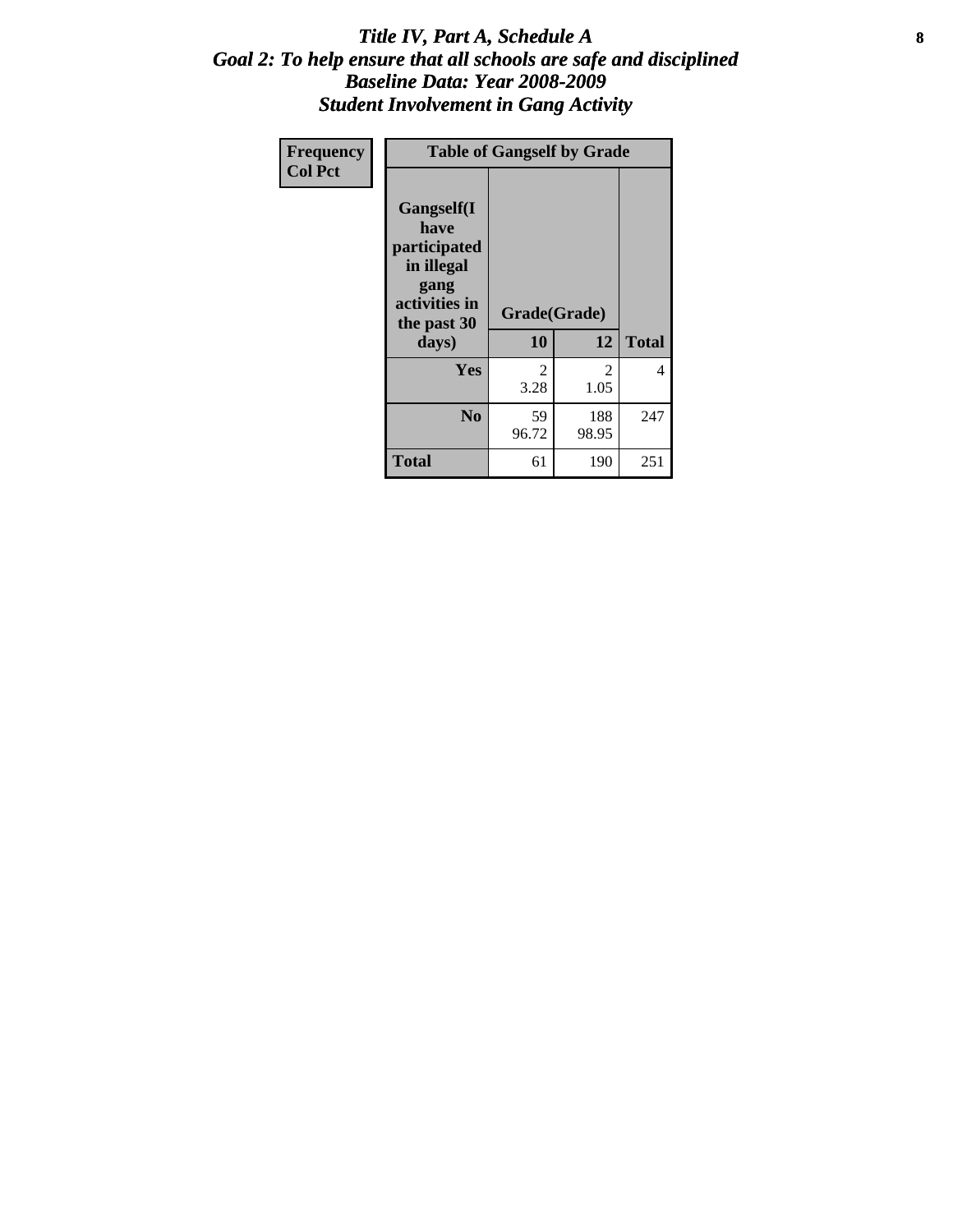### *Student Perception of School Safety* **9**

| <b>Frequency</b><br>Row Pct |
|-----------------------------|
|                             |

| <b>Table of Grade by Safeschool</b> |                                                                                                                                      |                                                        |             |            |     |  |
|-------------------------------------|--------------------------------------------------------------------------------------------------------------------------------------|--------------------------------------------------------|-------------|------------|-----|--|
|                                     |                                                                                                                                      | Safeschool (School is a place at which I feel<br>safe) |             |            |     |  |
| Grade(Grade)                        | Somewhat  <br><b>Somewhat</b><br><b>Strongly</b><br><b>Strongly</b><br><b>Disagree</b><br>Agree<br>Disagree<br><b>Total</b><br>Agree |                                                        |             |            |     |  |
| 10                                  | 10<br>16.39                                                                                                                          | 35<br>57.38                                            | 12<br>19.67 | 4<br>6.56  | 61  |  |
| 12                                  | 30<br>15.79                                                                                                                          | 118<br>62.11                                           | 28<br>14.74 | 14<br>7.37 | 190 |  |
| <b>Total</b>                        | 40                                                                                                                                   | 153                                                    | 40          | 18         | 251 |  |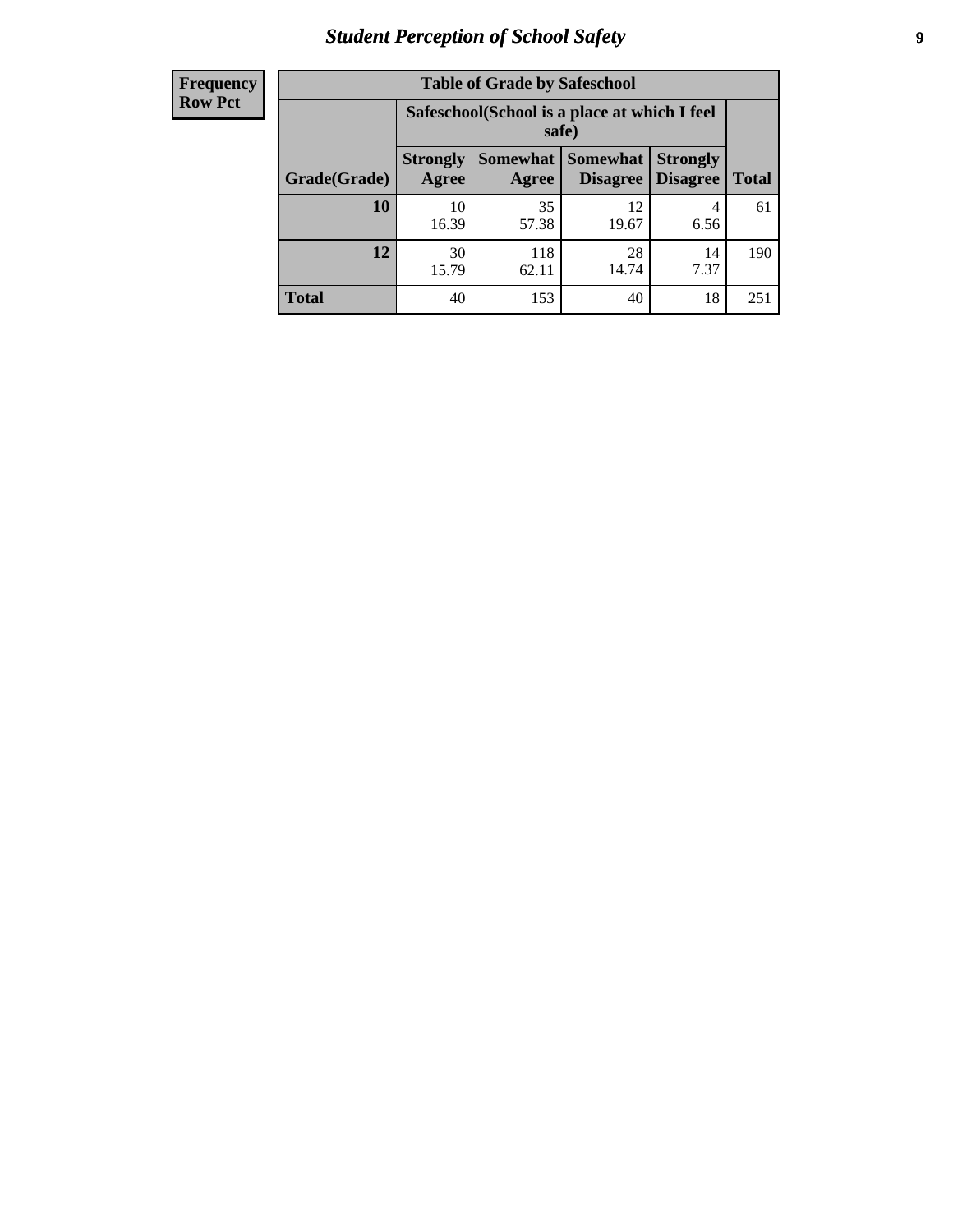#### *Students Who Have Been Bullied* **10**

| <b>Frequency</b> | <b>Table of Grade by Bullied</b> |                                                                               |            |                      |                      |                                     |           |              |
|------------------|----------------------------------|-------------------------------------------------------------------------------|------------|----------------------|----------------------|-------------------------------------|-----------|--------------|
| <b>Row Pct</b>   |                                  | <b>Bullied</b> (I have been bullied by other<br>students in the past 30 days) |            |                      |                      |                                     |           |              |
|                  |                                  | $\mathbf{0}$                                                                  | 1 or       | 3 <sub>to</sub><br>5 | 6 <sup>to</sup><br>9 | <b>20</b><br>to<br>29               | All<br>30 |              |
|                  | Grade(Grade)                     | <b>Days</b>                                                                   | days       | days                 | days                 | days                                | days      | <b>Total</b> |
|                  | 10                               | 49<br>80.33                                                                   | 8<br>13.11 | 1.64                 | 1.64                 | 1.64                                | 1.64      | 61           |
|                  | 12                               | 177<br>93.16                                                                  | 5<br>2.63  | 0.53                 | 0.53                 | $\mathcal{D}_{\mathcal{L}}$<br>1.05 | 4<br>2.11 | 190          |
|                  | <b>Total</b>                     | 226                                                                           | 13         | $\overline{c}$       | 2                    | 3                                   | 5         | 251          |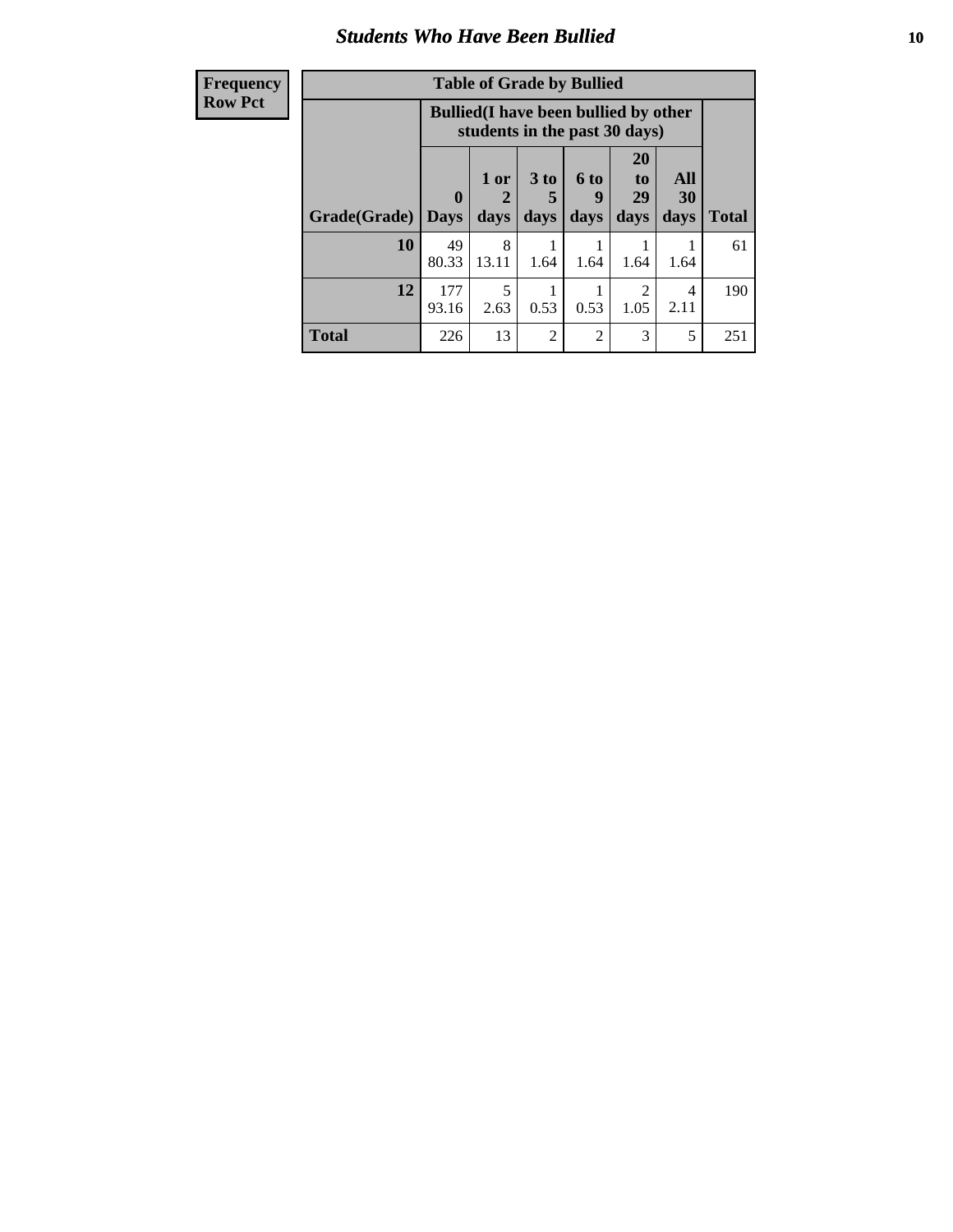#### *School Climate* **11**

| Frequency      | <b>Table of SchoolClimate1 by Grade</b> |                          |              |              |  |  |
|----------------|-----------------------------------------|--------------------------|--------------|--------------|--|--|
| <b>Col Pct</b> | SchoolClimate1(I<br>like school)        | Grade(Grade)<br>10<br>12 |              | <b>Total</b> |  |  |
|                | <b>Strongly Agree</b>                   | 8<br>13.11               | 16<br>8.42   | 24           |  |  |
|                | <b>Somewhat Agree</b>                   | 38<br>62.30              | 126<br>66.32 | 164          |  |  |
|                | <b>Somewhat Disagree</b>                | 7<br>11.48               | 31<br>16.32  | 38           |  |  |
|                | <b>Strongly Disagree</b>                | 8<br>13.11               | 17<br>8.95   | 25           |  |  |
|                | <b>Total</b>                            | 61                       | 190          | 251          |  |  |

| Frequency<br>Col Pct |
|----------------------|

| <b>Table of SchoolClimate2 by Grade</b>           |                    |              |              |  |
|---------------------------------------------------|--------------------|--------------|--------------|--|
| SchoolClimate2(I<br>feel successful at<br>school) | Grade(Grade)<br>10 | 12           | <b>Total</b> |  |
| <b>Strongly Agree</b>                             | 14<br>22.95        | 38<br>20.00  | 52           |  |
| <b>Somewhat Agree</b>                             | 38<br>62.30        | 124<br>65.26 | 162          |  |
| <b>Somewhat Disagree</b>                          | 9<br>14.75         | 22<br>11.58  | 31           |  |
| <b>Strongly Disagree</b>                          | 0.00               | 6<br>3.16    | 6            |  |
| <b>Total</b>                                      | 61                 | 190          | 251          |  |

| Frequency      | <b>Table of SchoolClimate3 by Grade</b>                      |             |              |              |
|----------------|--------------------------------------------------------------|-------------|--------------|--------------|
| <b>Col Pct</b> | <b>SchoolClimate3(My</b><br>school has high<br>standards for |             | Grade(Grade) |              |
|                | achievement)                                                 | 10          | 12           | <b>Total</b> |
|                | <b>Strongly Agree</b>                                        | 17<br>27.87 | 28<br>14.74  | 45           |
|                | <b>Somewhat Agree</b>                                        | 28<br>45.90 | 103<br>54.21 | 131          |
|                | <b>Somewhat Disagree</b>                                     | 10<br>16.39 | 46<br>24.21  | 56           |
|                | <b>Strongly Disagree</b>                                     | 6<br>9.84   | 13<br>6.84   | 19           |
|                | Total                                                        | 61          | 190          | 251          |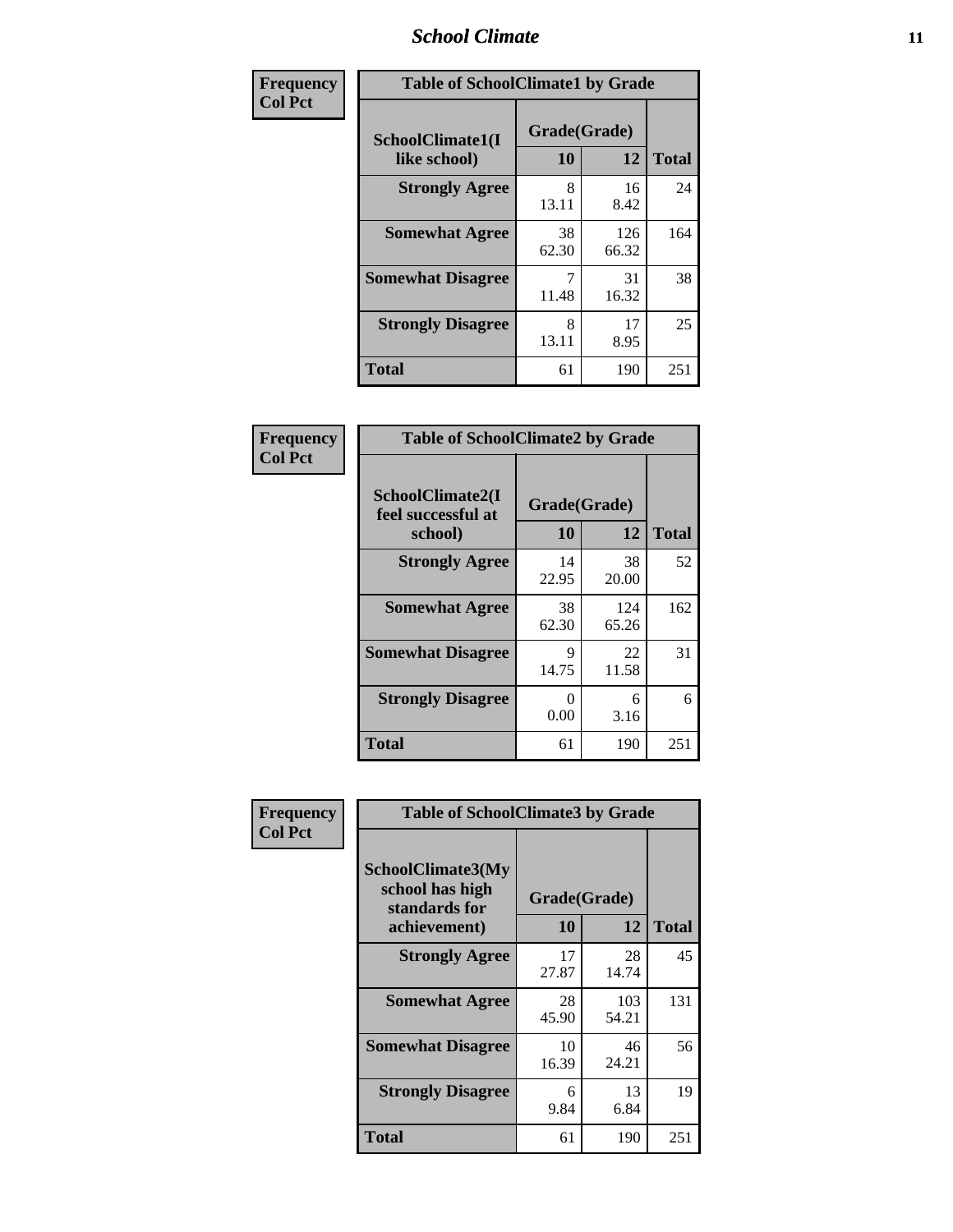### *School Climate* **12**

| Frequency      | <b>Table of SchoolClimate4 by Grade</b>                       |                           |             |              |
|----------------|---------------------------------------------------------------|---------------------------|-------------|--------------|
| <b>Col Pct</b> | SchoolClimate4(My<br>school sets clear<br>rules for behavior) | Grade(Grade)<br>10        | 12          | <b>Total</b> |
|                | <b>Strongly Agree</b>                                         | 20<br>32.79               | 77<br>40.53 | 97           |
|                | <b>Somewhat Agree</b>                                         | 26<br>42.62               | 81<br>42.63 | 107          |
|                | <b>Somewhat Disagree</b>                                      | 15<br>24.59               | 22<br>11.58 | 37           |
|                | <b>Strongly Disagree</b>                                      | $\mathbf{\Omega}$<br>0.00 | 10<br>5.26  | 10           |
|                | <b>Total</b>                                                  | 61                        | 190         | 251          |

| <b>Table of SchoolClimate5 by Grade</b>                              |                    |              |     |  |  |
|----------------------------------------------------------------------|--------------------|--------------|-----|--|--|
| SchoolClimate5(I<br>know what to do in<br>an emergency at<br>school) | Grade(Grade)<br>10 | <b>Total</b> |     |  |  |
| <b>Strongly Agree</b>                                                | 29<br>47.54        | 99<br>52.11  | 128 |  |  |
| <b>Somewhat Agree</b>                                                | 20<br>32.79        | 71<br>37.37  | 91  |  |  |
| <b>Somewhat Disagree</b>                                             | 7<br>11.48         | 11<br>5.79   | 18  |  |  |
| <b>Strongly Disagree</b>                                             | 5<br>8.20          | 9<br>4.74    | 14  |  |  |
| Total                                                                | 61                 | 190          | 251 |  |  |

| Frequency      | <b>Table of SchoolClimate6 by Grade</b>                  |                    |             |              |
|----------------|----------------------------------------------------------|--------------------|-------------|--------------|
| <b>Col Pct</b> | <b>SchoolClimate6(Teachers</b><br>treat me with respect) | Grade(Grade)<br>10 | 12          | <b>Total</b> |
|                | <b>Strongly Agree</b>                                    | 20<br>32.79        | 46<br>24.21 | 66           |
|                | <b>Somewhat Agree</b>                                    | 25<br>40.98        | 96<br>50.53 | 121          |
|                | <b>Somewhat Disagree</b>                                 | 10<br>16.39        | 32<br>16.84 | 42           |
|                | <b>Strongly Disagree</b>                                 | 6<br>9.84          | 16<br>8.42  | 22           |
|                | <b>Total</b>                                             | 61                 | 190         | 251          |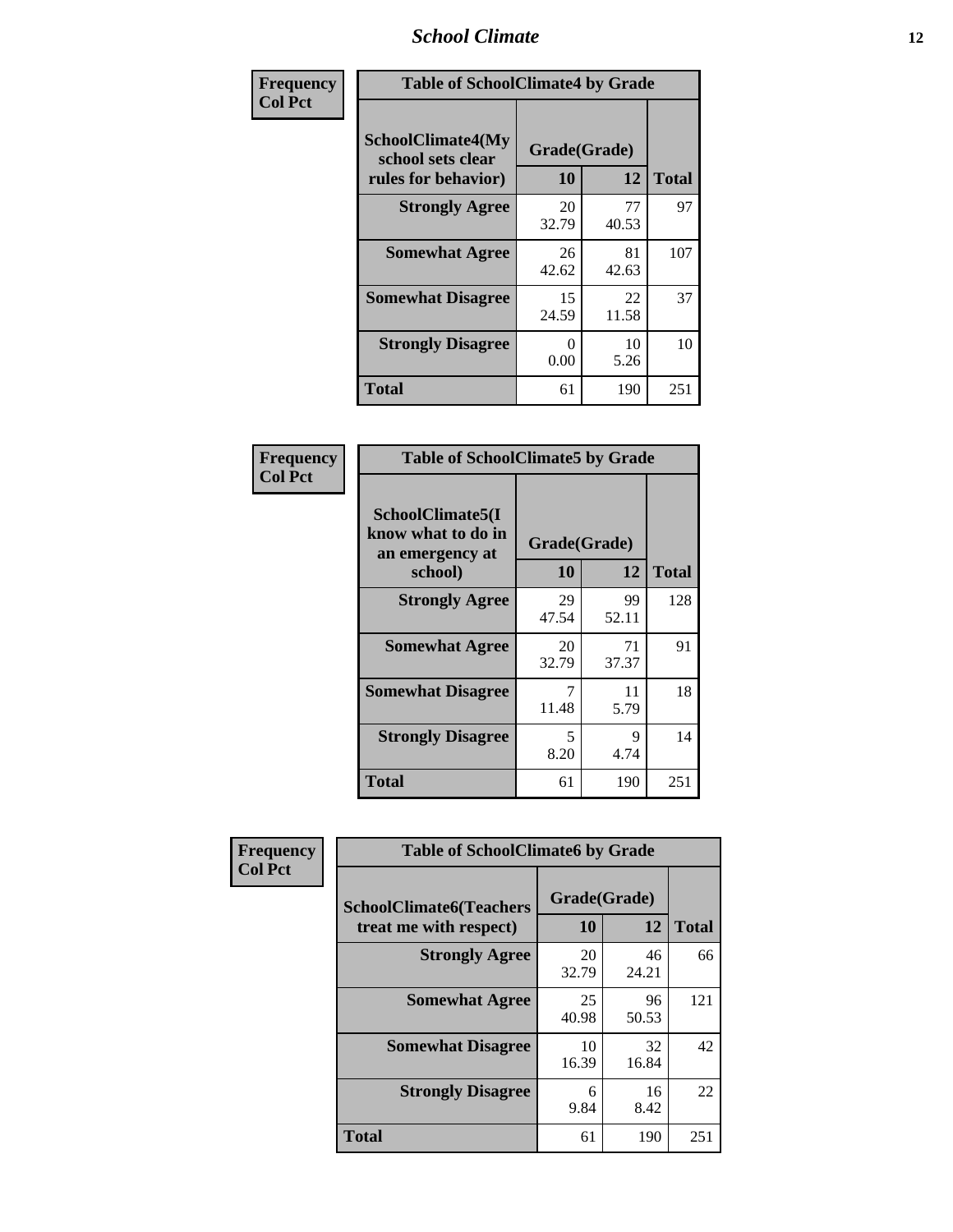### *School Climate* **13**

| Frequency      | <b>Table of SchoolClimate7 by Grade</b>                                       |                           |              |              |
|----------------|-------------------------------------------------------------------------------|---------------------------|--------------|--------------|
| <b>Col Pct</b> | <b>SchoolClimate7(Behaviors</b><br>in my class allow the<br>teacher to teach) | Grade(Grade)<br><b>10</b> | 12           | <b>Total</b> |
|                | <b>Strongly Agree</b>                                                         | 10<br>16.39               | 24<br>12.63  | 34           |
|                | <b>Somewhat Agree</b>                                                         | 31<br>50.82               | 113<br>59.47 | 144          |
|                | <b>Somewhat Disagree</b>                                                      | 13<br>21.31               | 42<br>22.11  | 55           |
|                | <b>Strongly Disagree</b>                                                      | $\overline{7}$<br>11.48   | 11<br>5.79   | 18           |
|                | <b>Total</b>                                                                  | 61                        | 190          | 251          |

| Frequency      | <b>Table of SchoolClimate8 by Grade</b>                                              |                    |             |              |
|----------------|--------------------------------------------------------------------------------------|--------------------|-------------|--------------|
| <b>Col Pct</b> | <b>SchoolClimate8(Students</b><br>are frequently<br>recognized for good<br>behavior) | Grade(Grade)<br>10 | 12          | <b>Total</b> |
|                | <b>Strongly Agree</b>                                                                | 7<br>11.48         | 21<br>11.05 | 28           |
|                | <b>Somewhat Agree</b>                                                                | 23<br>37.70        | 81<br>42.63 | 104          |
|                | <b>Somewhat Disagree</b>                                                             | 15<br>24.59        | 55<br>28.95 | 70           |
|                | <b>Strongly Disagree</b>                                                             | 16<br>26.23        | 33<br>17.37 | 49           |
|                | <b>Total</b>                                                                         | 61                 | 190         | 251          |

| Frequency      | <b>Table of SchoolClimate9 by Grade</b>                                           |                    |             |              |
|----------------|-----------------------------------------------------------------------------------|--------------------|-------------|--------------|
| <b>Col Pct</b> | SchoolClimate9(School<br>counselor would be<br>helpful if I needed<br>assistance) | Grade(Grade)<br>10 | 12          | <b>Total</b> |
|                | <b>Strongly Agree</b>                                                             | 16<br>26.23        | 39<br>20.53 | 55           |
|                | <b>Somewhat Agree</b>                                                             | 20<br>32.79        | 58<br>30.53 | 78           |
|                | <b>Somewhat Disagree</b>                                                          | 14<br>22.95        | 36<br>18.95 | 50           |
|                | <b>Strongly Disagree</b>                                                          | 11<br>18.03        | 57<br>30.00 | 68           |
|                | Total                                                                             | 61                 | 190         | 251          |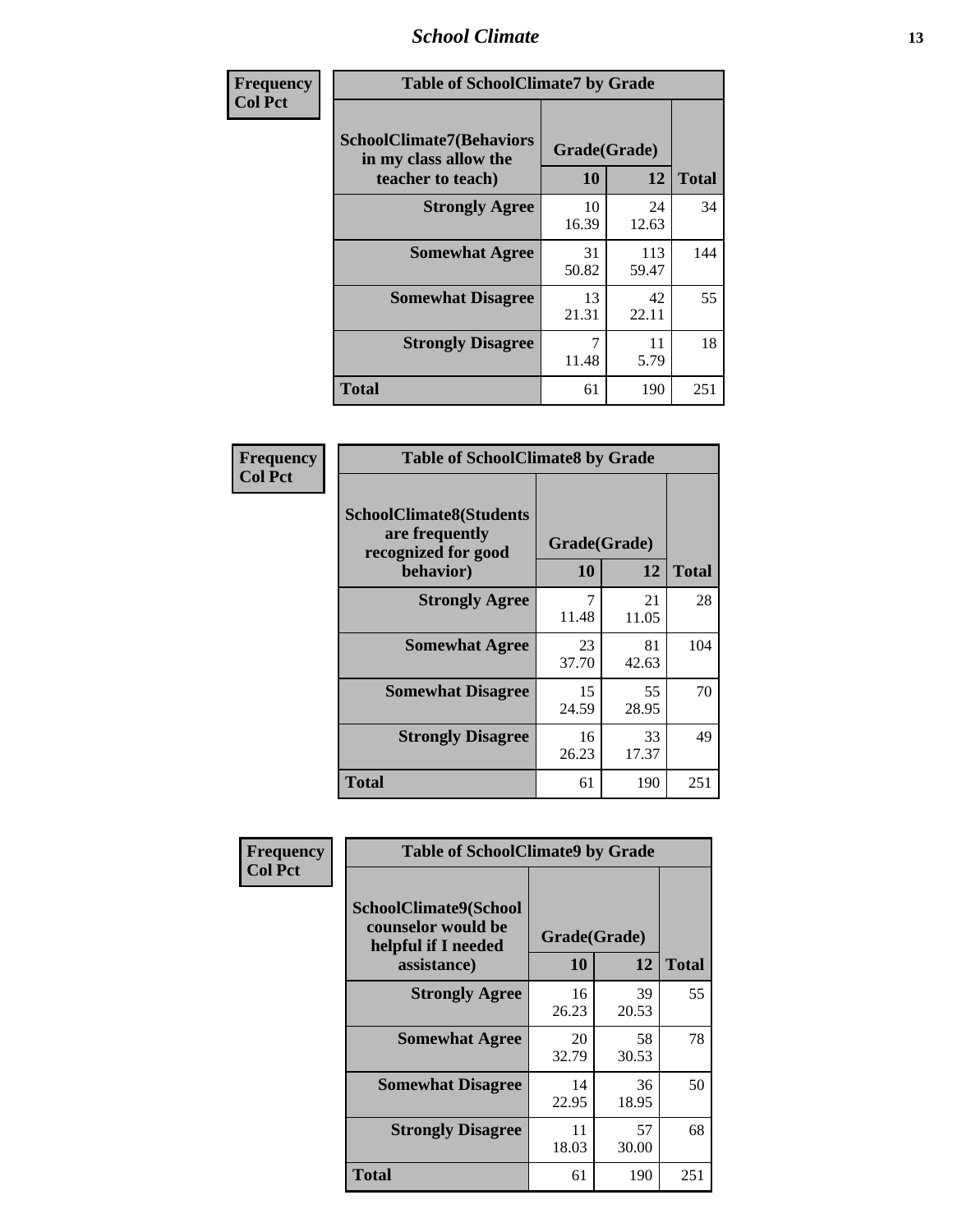### *Reasons for Dropping Out* **14**

| Frequency      |                                                                          | <b>Table of Dropoutreason by Grade</b> |              |              |  |
|----------------|--------------------------------------------------------------------------|----------------------------------------|--------------|--------------|--|
| <b>Col Pct</b> | Dropoutreason(If<br>I dropped out the<br>reason would<br>most likely be) | Grade(Grade)<br>10                     | 12           | <b>Total</b> |  |
|                | Won't Drop out                                                           | 34<br>55.74                            | 119<br>62.63 | 153          |  |
|                | <b>Bored</b>                                                             | 11<br>18.03                            | 24<br>12.63  | 35           |  |
|                | <b>Family Reasons</b>                                                    | 3<br>4.92                              | 10<br>5.26   | 13           |  |
|                | <b>Being Bullied</b>                                                     | 2<br>3.28                              | 0<br>0.00    | 2            |  |
|                | <b>Other</b>                                                             | 11<br>18.03                            | 37<br>19.47  | 48           |  |
|                | <b>Total</b>                                                             | 61                                     | 190          | 251          |  |

| Frequency<br><b>Col Pct</b> | <b>Table of Dropout by Grade</b>                                       |                    |              |              |  |
|-----------------------------|------------------------------------------------------------------------|--------------------|--------------|--------------|--|
|                             | Dropout(I<br>have<br>thought<br>about<br>dropping<br>out of<br>school) | Grade(Grade)<br>10 | 12           | <b>Total</b> |  |
|                             | Yes                                                                    | 15<br>24.59        | 52<br>27.37  | 67           |  |
|                             | N <sub>0</sub>                                                         | 46<br>75.41        | 138<br>72.63 | 184          |  |
|                             | <b>Total</b>                                                           | 61                 | 190          | 251          |  |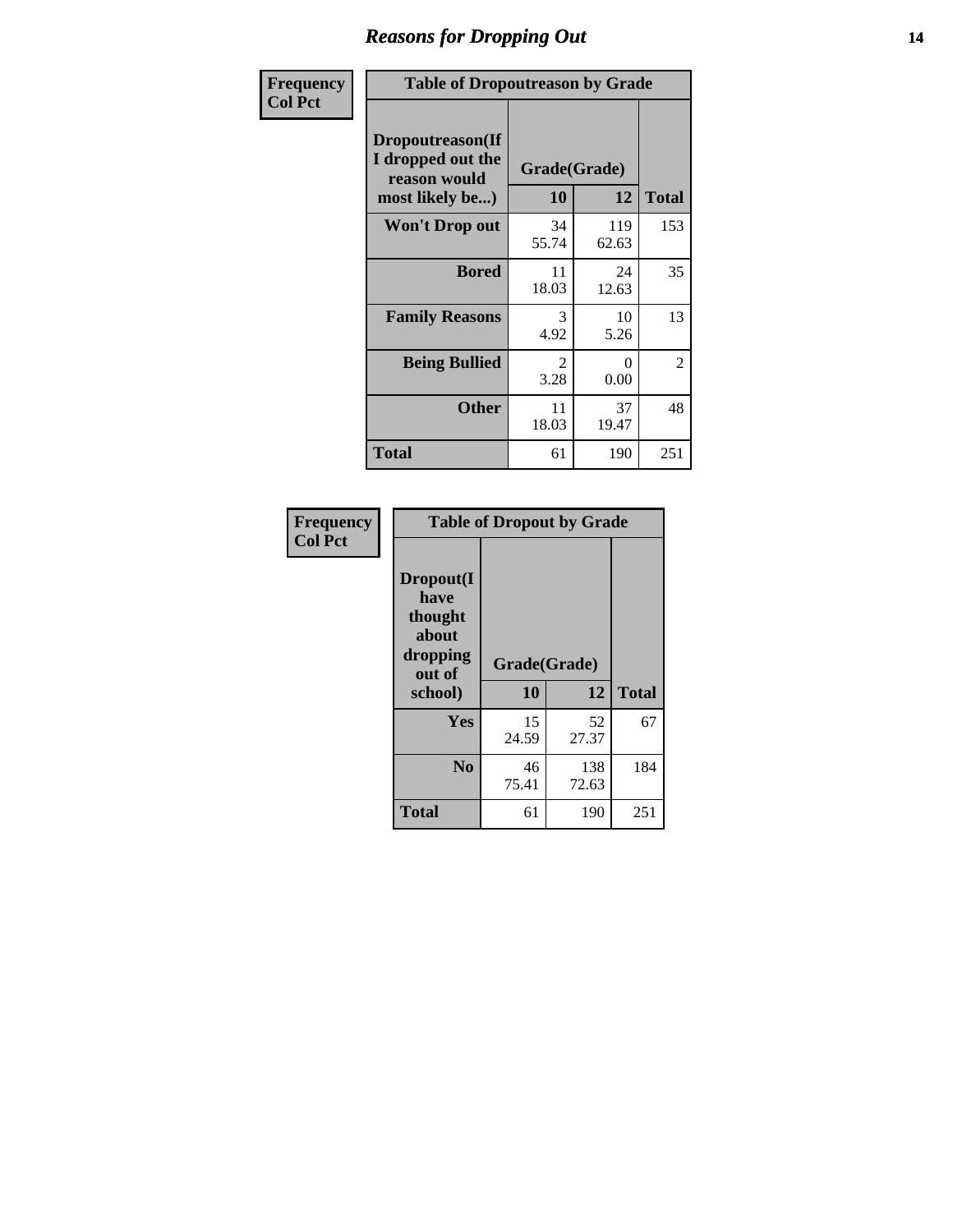*School Safety* **15**

| Frequency      | <b>Table of Gangself by Grade</b>                                                                 |                       |                      |              |
|----------------|---------------------------------------------------------------------------------------------------|-----------------------|----------------------|--------------|
| <b>Col Pct</b> | Gangself(I<br>have<br>participated<br>in illegal<br>gang<br>activities in<br>the past 30<br>days) | Grade(Grade)<br>10    | 12                   | <b>Total</b> |
|                | Yes                                                                                               | $\mathcal{L}$<br>3.28 | 2                    | 4            |
|                | N <sub>0</sub>                                                                                    | 59<br>96.72           | 1.05<br>188<br>98.95 | 247          |
|                | <b>Total</b>                                                                                      | 61                    | 190                  | 251          |

| Frequency<br><b>Col Pct</b> | <b>Table of Gangpeers by Grade</b>                                                                                             |                    |              |              |
|-----------------------------|--------------------------------------------------------------------------------------------------------------------------------|--------------------|--------------|--------------|
|                             | <b>Gangpeers</b> (I<br>have friends<br>who have<br>participated<br>in illegal<br>gang<br>activities in<br>the past 30<br>days) | Grade(Grade)<br>10 | 12           | <b>Total</b> |
|                             | <b>Yes</b>                                                                                                                     | 15<br>24.59        | 33<br>17.37  | 48           |
|                             | N <sub>0</sub>                                                                                                                 | 46<br>75.41        | 157<br>82.63 | 203          |
|                             | <b>Total</b>                                                                                                                   | 61                 | 190          | 251          |

| Frequency      |                                                                    | <b>Table of Pickedon by Grade</b> |             |              |  |  |  |  |
|----------------|--------------------------------------------------------------------|-----------------------------------|-------------|--------------|--|--|--|--|
| <b>Col Pct</b> | <b>Pickedon(I have</b><br>been picked on or<br>teased at school in | Grade(Grade)                      |             |              |  |  |  |  |
|                | the past 30 days)                                                  | 10                                | 12          | <b>Total</b> |  |  |  |  |
|                | <b>Strongly Agree</b>                                              | Q<br>14.75                        | 8<br>4.21   | 17           |  |  |  |  |
|                | <b>Somewhat Agree</b>                                              | 11.48                             | 25<br>13.16 | 32           |  |  |  |  |
|                | <b>Somewhat Disagree</b>                                           | 14<br>22.95                       | 26<br>13.68 | 40           |  |  |  |  |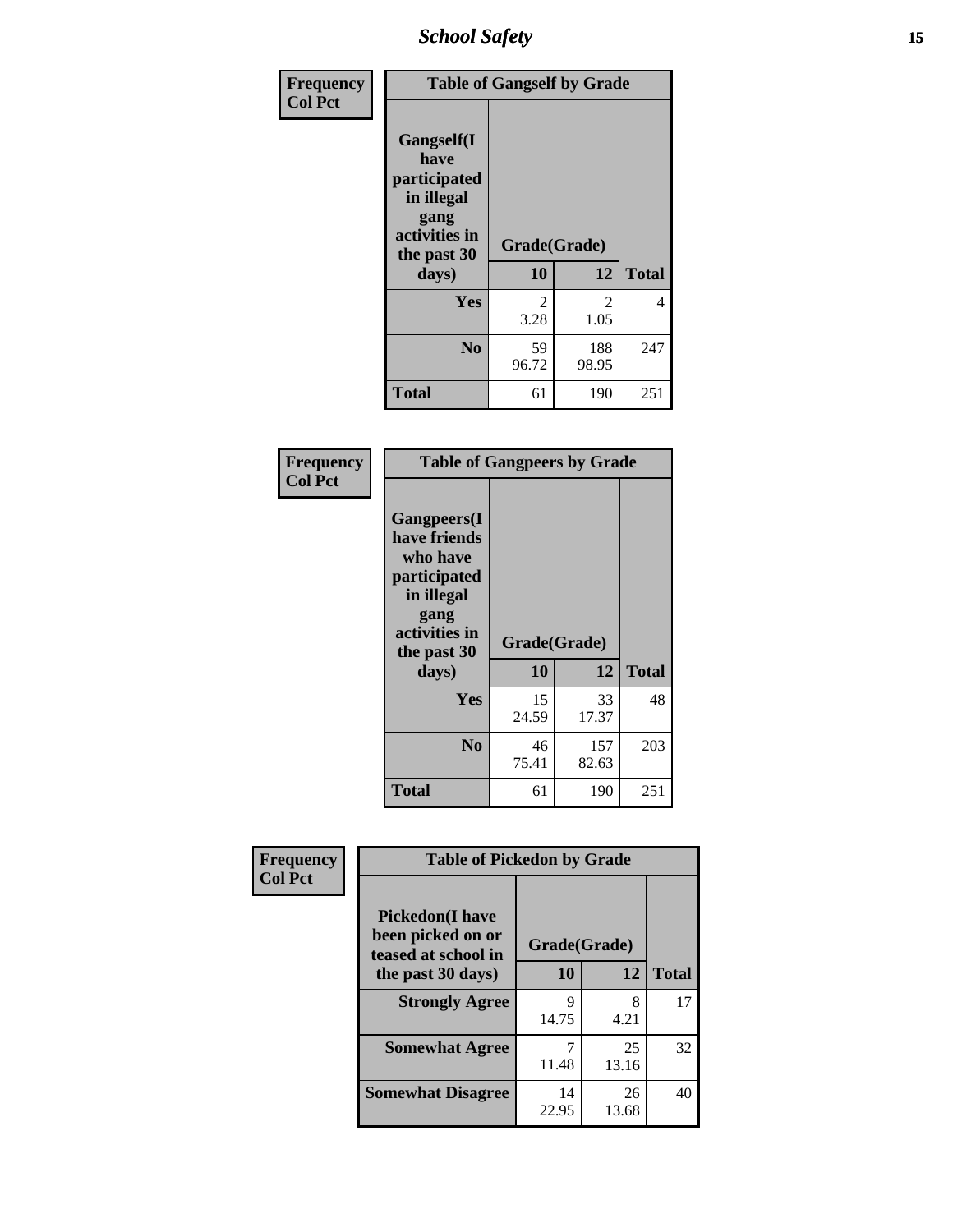### *School Safety* **16**

| <b>Frequency</b> | <b>Table of Pickedon by Grade</b>                                                        |                    |              |                 |
|------------------|------------------------------------------------------------------------------------------|--------------------|--------------|-----------------|
| <b>Col Pct</b>   | <b>Pickedon</b> (I have<br>been picked on or<br>teased at school in<br>the past 30 days) | Grade(Grade)<br>10 | 12           | <b>Total</b>    |
|                  | <b>Strongly Disagree</b>                                                                 | 31<br>50.82        | 131<br>68.95 | 162             |
|                  | Total                                                                                    | 61                 | 190          | 25 <sup>2</sup> |

| Frequency      |                                                          | <b>Table of Safeschool by Grade</b> |              |              |  |  |  |  |  |
|----------------|----------------------------------------------------------|-------------------------------------|--------------|--------------|--|--|--|--|--|
| <b>Col Pct</b> | Safeschool(School<br>is a place at which I<br>feel safe) | Grade(Grade)<br>10                  | 12           | <b>Total</b> |  |  |  |  |  |
|                | <b>Strongly Agree</b>                                    | 10<br>16.39                         | 30<br>15.79  | 40           |  |  |  |  |  |
|                | <b>Somewhat Agree</b>                                    | 35<br>57.38                         | 118<br>62.11 | 153          |  |  |  |  |  |
|                | <b>Somewhat Disagree</b>                                 | 12<br>19.67                         | 28<br>14.74  | 40           |  |  |  |  |  |
|                | <b>Strongly Disagree</b>                                 | 4<br>6.56                           | 14<br>7.37   | 18           |  |  |  |  |  |
|                | <b>Total</b>                                             | 61                                  | 190          | 251          |  |  |  |  |  |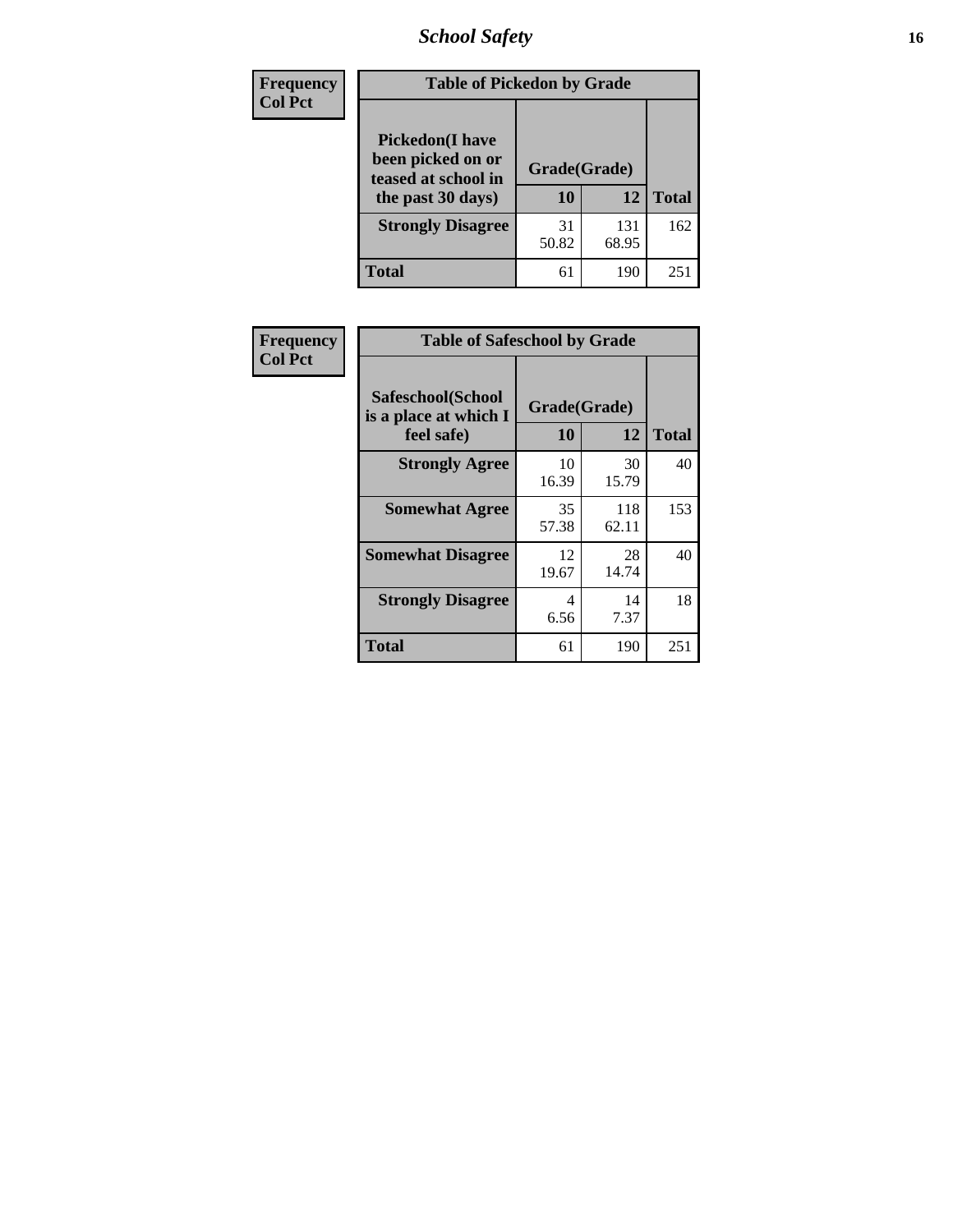*School Safety* **17**

| <b>Frequency</b> | <b>Table of Grade by Bullied</b> |              |                                                                               |                              |                          |                               |                          |              |
|------------------|----------------------------------|--------------|-------------------------------------------------------------------------------|------------------------------|--------------------------|-------------------------------|--------------------------|--------------|
| Row Pct          |                                  |              | <b>Bullied</b> (I have been bullied by other<br>students in the past 30 days) |                              |                          |                               |                          |              |
|                  | <b>Grade</b> (Grade)   Days      | $\mathbf{0}$ | 1 or<br>days                                                                  | 3 <sub>to</sub><br>5<br>days | <b>6 to</b><br>9<br>days | <b>20</b><br>to<br>29<br>days | All<br><b>30</b><br>days | <b>Total</b> |
|                  | 10                               | 49<br>80.33  | 8<br>13.11                                                                    | 1.64                         | 1.64                     | 1.64                          | 1.64                     | 61           |
|                  | 12                               | 177<br>93.16 | 2.63                                                                          | 0.53                         | 0.53                     | 2<br>1.05                     | 4<br>2.11                | 190          |
|                  | <b>Total</b>                     | 226          | 13                                                                            | $\overline{2}$               | $\overline{2}$           | 3                             | 5                        | 251          |

| <b>Frequency</b> | <b>Table of Grade by Bulliedothers</b> |              |                                               |               |                        |                       |           |              |  |  |  |
|------------------|----------------------------------------|--------------|-----------------------------------------------|---------------|------------------------|-----------------------|-----------|--------------|--|--|--|
| <b>Row Pct</b>   |                                        |              | <b>Bulliedothers</b> (I bullied others in the | past 30 days) |                        |                       |           |              |  |  |  |
|                  |                                        | $\mathbf 0$  | 1 or                                          | 3 to          | 6 to<br>9              | <b>10</b><br>to<br>19 | All<br>30 |              |  |  |  |
|                  | Grade(Grade)                           | <b>Days</b>  | days                                          | days          | days                   | days                  | days      | <b>Total</b> |  |  |  |
|                  | 10                                     | 53<br>86.89  | 6<br>9.84                                     | 0<br>0.00     | 1.64                   | 0<br>0.00             | 1.64      | 61           |  |  |  |
|                  | 12                                     | 168<br>88.42 | 6<br>3.16                                     | 6<br>3.16     | $\mathfrak{D}$<br>1.05 | 4<br>2.11             | 4<br>2.11 | 190          |  |  |  |
|                  | <b>Total</b>                           | 221          | 12                                            | 6             | 3                      | 4                     | 5         | 251          |  |  |  |

| Frequency      | <b>Table of Grade by Weaponschool</b> |                         |                                                           |                     |                        |                   |              |  |
|----------------|---------------------------------------|-------------------------|-----------------------------------------------------------|---------------------|------------------------|-------------------|--------------|--|
| <b>Row Pct</b> |                                       |                         | Weaponschool (I brought a<br>weapon to school in the past | 30 days)            |                        |                   |              |  |
|                | <b>Grade(Grade)</b>                   | $\bf{0}$<br><b>Days</b> | 1 or<br>2<br>days                                         | $3$ to<br>5<br>days | 20<br>to<br>29<br>days | All<br>30<br>days | <b>Total</b> |  |
|                | 10                                    | 57<br>93.44             | 1.64                                                      | 3<br>4.92           | 0<br>0.00              | 0<br>0.00         | 61           |  |
|                | 12                                    | 188<br>98.95            | 0<br>0.00                                                 | 0<br>0.00           | 0.53                   | 0.53              | 190          |  |
|                | <b>Total</b>                          | 245                     |                                                           | 3                   |                        | 1                 | 251          |  |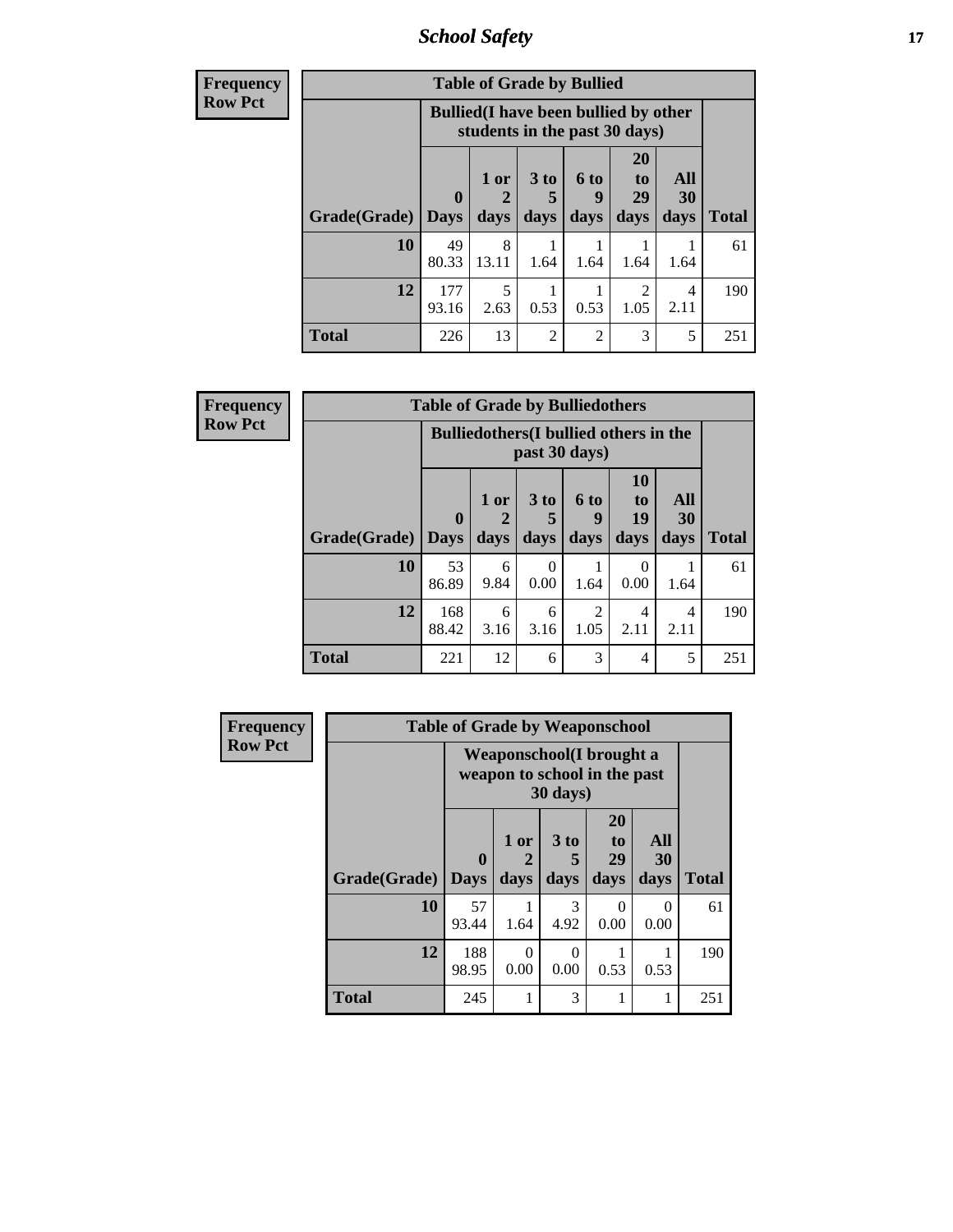*School Safety* **18**

| <b>Frequency</b> | <b>Table of Grade by Absentunsafe</b> |                             |                                                                                          |                   |              |  |  |
|------------------|---------------------------------------|-----------------------------|------------------------------------------------------------------------------------------|-------------------|--------------|--|--|
| <b>Row Pct</b>   |                                       |                             | Absentunsafe(I<br>have missed<br>school because I<br>felt unsafe in the<br>past 30 days) |                   |              |  |  |
|                  | Grade(Grade)                          | $\mathbf{0}$<br><b>Days</b> | 1 or<br>2<br>days                                                                        | 3 to<br>5<br>days | <b>Total</b> |  |  |
|                  | 10                                    | 56<br>91.80                 | 3<br>4.92                                                                                | 2<br>3.28         | 61           |  |  |
|                  | 12                                    | 185<br>97.37                | 4<br>2.11                                                                                | 0.53              | 190          |  |  |
|                  | <b>Total</b>                          | 241                         | 7                                                                                        | 3                 | 251          |  |  |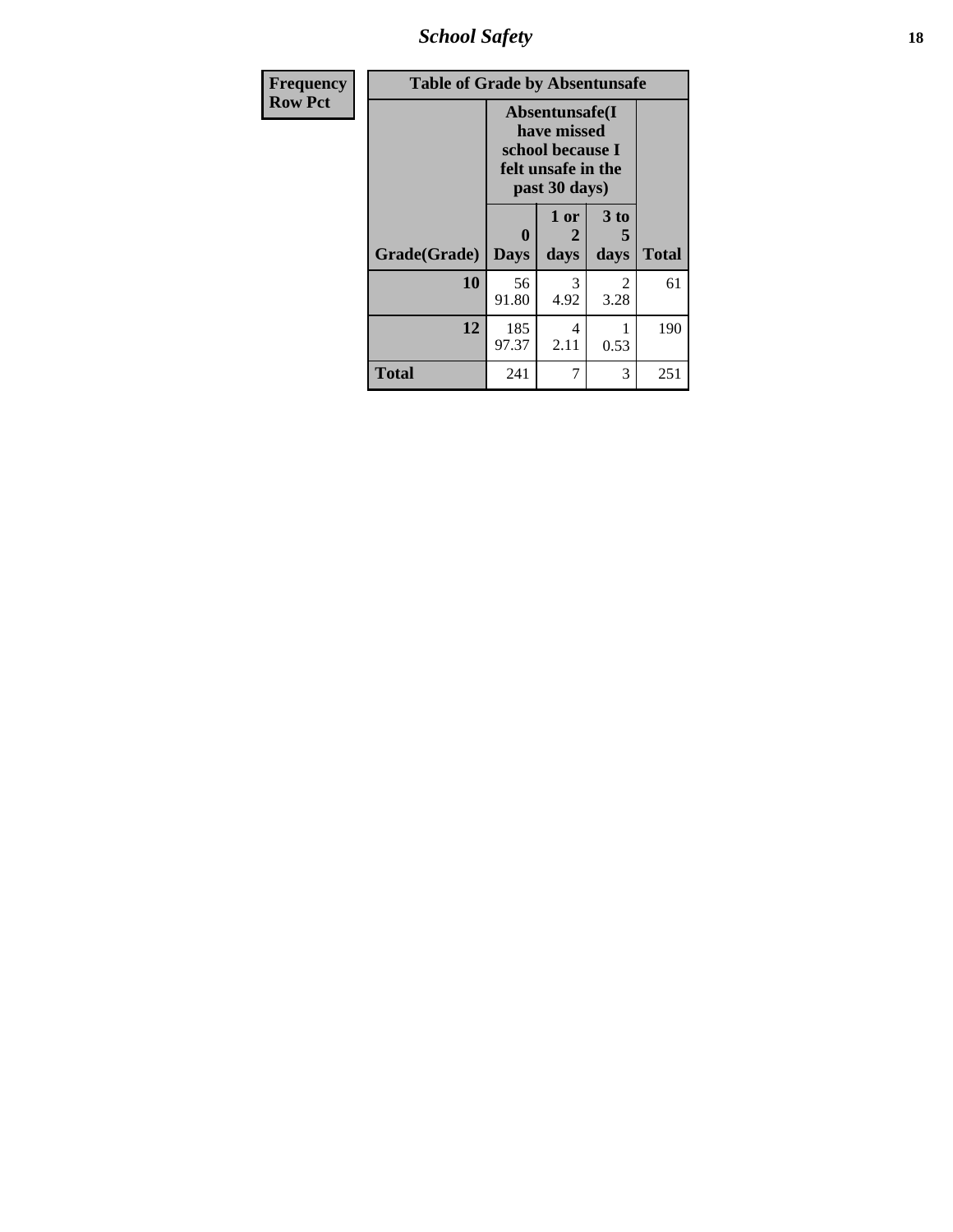### *Drug Use During Last 30 Days* **19**

#### **Frequency Row Pct**

| <b>Table of Grade by Alcohol</b> |                          |                                     |                 |                        |               |               |                  |              |  |  |
|----------------------------------|--------------------------|-------------------------------------|-----------------|------------------------|---------------|---------------|------------------|--------------|--|--|
|                                  |                          | Alcohol (Alcohol use, past 30 days) |                 |                        |               |               |                  |              |  |  |
| Grade(Grade)                     | <b>Did</b><br>not<br>use | $1 - 2$<br>days                     | $3 - 5$<br>days | $6-9$<br>days          | 10-19<br>days | 20-29<br>days | Every<br>day     | <b>Total</b> |  |  |
| 10                               | 46<br>75.41              | $\overline{2}$<br>3.28              | 5<br>8.20       | $\overline{2}$<br>3.28 | 3<br>4.92     | 3<br>4.92     | $\Omega$<br>0.00 | 61           |  |  |
| 12                               | 116<br>61.05             | 16<br>8.42                          | 20<br>10.53     | 11<br>5.79             | 13<br>6.84    | 7<br>3.68     | 7<br>3.68        | 190          |  |  |
| <b>Total</b>                     | 162                      | 18                                  | 25              | 13                     | 16            | 10            | 7                | 251          |  |  |

#### **Frequency Row Pct**

| <b>Table of Grade by Cigarettes</b> |                                 |               |                 |                  |                 |                   |                                                |       |
|-------------------------------------|---------------------------------|---------------|-----------------|------------------|-----------------|-------------------|------------------------------------------------|-------|
|                                     |                                 |               |                 |                  |                 |                   | Cigarettes (Smoking tobacco use, past 30 days) |       |
| Grade(Grade)                        | <b>Did</b><br>not<br><b>use</b> | $1-2$<br>days | $3 - 5$<br>days | $6-9$<br>days    | $10-19$<br>days | $20 - 29$<br>days | Every<br>day                                   | Total |
| 10                                  | 57<br>93.44                     | 4<br>6.56     | 0<br>0.00       | $\Omega$<br>0.00 | 0<br>0.00       | 0.00              | 0<br>0.00                                      | 61    |
| 12                                  | 133<br>70.00                    | 25<br>13.16   | 9<br>4.74       | 3<br>1.58        | 7<br>3.68       | 4<br>2.11         | 9<br>4.74                                      | 190   |
| <b>Total</b>                        | 190                             | 29            | 9               | 3                | 7               | 4                 | 9                                              | 251   |

| <b>Frequency</b><br>Row Pct |
|-----------------------------|

'n

| <b>Table of Grade by Smokeless</b> |                                 |                                                                                                                 |           |                        |                        |                           |     |  |  |
|------------------------------------|---------------------------------|-----------------------------------------------------------------------------------------------------------------|-----------|------------------------|------------------------|---------------------------|-----|--|--|
|                                    |                                 | <b>Smokeless</b> (Chewing tobaccouse,<br>past 30 days)                                                          |           |                        |                        |                           |     |  |  |
| Grade(Grade)                       | <b>Did</b><br>not<br><b>use</b> | $10-19$<br>$20 - 29$<br>$3 - 5$<br>$1-2$<br><b>Every</b><br>days<br><b>Total</b><br>days<br>days<br>day<br>days |           |                        |                        |                           |     |  |  |
| 10                                 | 57<br>93.44                     | $\Omega$<br>0.00                                                                                                | 0.00      | $\mathfrak{D}$<br>3.28 | $\mathfrak{D}$<br>3.28 | $\mathbf{\Omega}$<br>0.00 | 61  |  |  |
| 12                                 | 172<br>90.53                    | $\overline{2}$<br>1.05                                                                                          | 4<br>2.11 | $\overline{c}$<br>1.05 | 5<br>2.63              | 5<br>2.63                 | 190 |  |  |
| <b>Total</b>                       | 229                             | $\overline{2}$                                                                                                  | 4         | 4                      | 7                      | 5                         | 251 |  |  |

| <b>Frequency</b> |
|------------------|
| <b>Row Pct</b>   |

| <b>Table of Grade by Marijuana</b> |                                 |                                         |                 |                        |                 |               |                  |       |  |
|------------------------------------|---------------------------------|-----------------------------------------|-----------------|------------------------|-----------------|---------------|------------------|-------|--|
|                                    |                                 | Marijuana (Marijuana use, past 30 days) |                 |                        |                 |               |                  |       |  |
| Grade(Grade)                       | <b>Did</b><br>not<br><b>use</b> | $1-2$<br>days                           | $3 - 5$<br>days | $6-9$<br>days          | $10-19$<br>days | 20-29<br>days | Every<br>day     | Total |  |
| 10                                 | 54<br>88.52                     | 3<br>4.92                               | 1.64            | 1.64                   | 1.64            | 1.64          | $\theta$<br>0.00 | 61    |  |
| 12                                 | 157<br>82.63                    | 12<br>6.32                              | 4<br>2.11       | $\overline{2}$<br>1.05 | 6<br>3.16       | 2.63          | 4<br>2.11        | 190   |  |
| <b>Total</b>                       | 211                             | 15                                      | 5               | 3                      | 7               | 6             | 4                | 251   |  |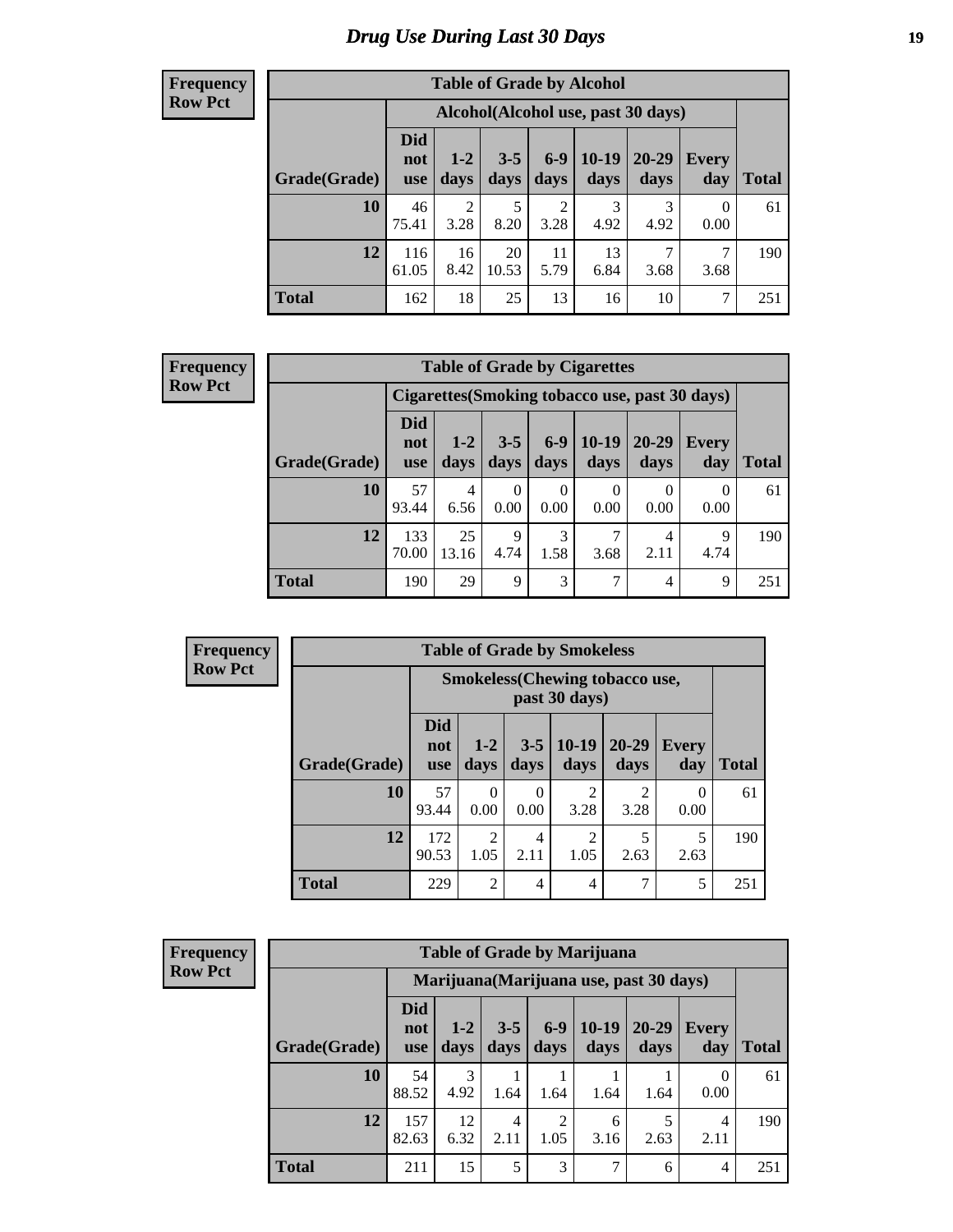### *Drug Use During Last 30 Days* 20

| <b>Frequency</b> | <b>Table of Grade by Cocaine</b> |                          |               |                                        |                  |              |
|------------------|----------------------------------|--------------------------|---------------|----------------------------------------|------------------|--------------|
| <b>Row Pct</b>   |                                  |                          |               | Cocaine (Cocaine use,<br>past 30 days) |                  |              |
|                  | Grade(Grade)                     | Did<br>not<br><b>use</b> | $6-9$<br>days | $10-19$<br>days                        | Every<br>day     | <b>Total</b> |
|                  | 10                               | 61<br>100.00             | 0<br>0.00     | 0<br>0.00                              | $\Omega$<br>0.00 | 61           |
|                  | 12                               | 185<br>97.37             | 0.53          | 0.53                                   | 3<br>1.58        | 190          |
|                  | <b>Total</b>                     | 246                      |               |                                        | 3                | 251          |

| Frequency      | <b>Table of Grade by Inhalants</b> |                          |                                                  |                |                   |              |  |  |
|----------------|------------------------------------|--------------------------|--------------------------------------------------|----------------|-------------------|--------------|--|--|
| <b>Row Pct</b> |                                    |                          | <b>Inhalants</b> (Inhalant use,<br>past 30 days) |                |                   |              |  |  |
|                | Grade(Grade)                       | <b>Did</b><br>not<br>use | $1 - 2$<br>days                                  | $6-9$<br>days  | $20 - 29$<br>days | <b>Total</b> |  |  |
|                | 10                                 | 61<br>100.00             | 0<br>0.00                                        | 0<br>0.00      | 0<br>0.00         | 61           |  |  |
|                | 12                                 | 186<br>97.89             | 0.53                                             | 2<br>1.05      | 0.53              | 190          |  |  |
|                | <b>Total</b>                       | 247                      |                                                  | $\overline{c}$ |                   | 251          |  |  |

| Frequency      |              | <b>Table of Grade by Steroids</b>       |                        |                      |                        |                       |              |
|----------------|--------------|-----------------------------------------|------------------------|----------------------|------------------------|-----------------------|--------------|
| <b>Row Pct</b> |              | Steroids (Steroid use,<br>past 30 days) |                        |                      |                        |                       |              |
|                | Grade(Grade) | Did<br>not<br><b>use</b>                | $3 - 5$<br>days        | $6-9$<br>days        | $20 - 29$<br>days      | Every<br>day          | <b>Total</b> |
|                | 10           | 60<br>98.36                             | 0<br>0.00              | $\mathbf{0}$<br>0.00 | 1.64                   | $\mathcal{O}$<br>0.00 | 61           |
|                | 12           | 184<br>96.84                            | $\overline{2}$<br>1.05 | 0.53                 | $\overline{c}$<br>1.05 | 0.53                  | 190          |
|                | <b>Total</b> | 244                                     | $\overline{2}$         |                      | 3                      |                       | 251          |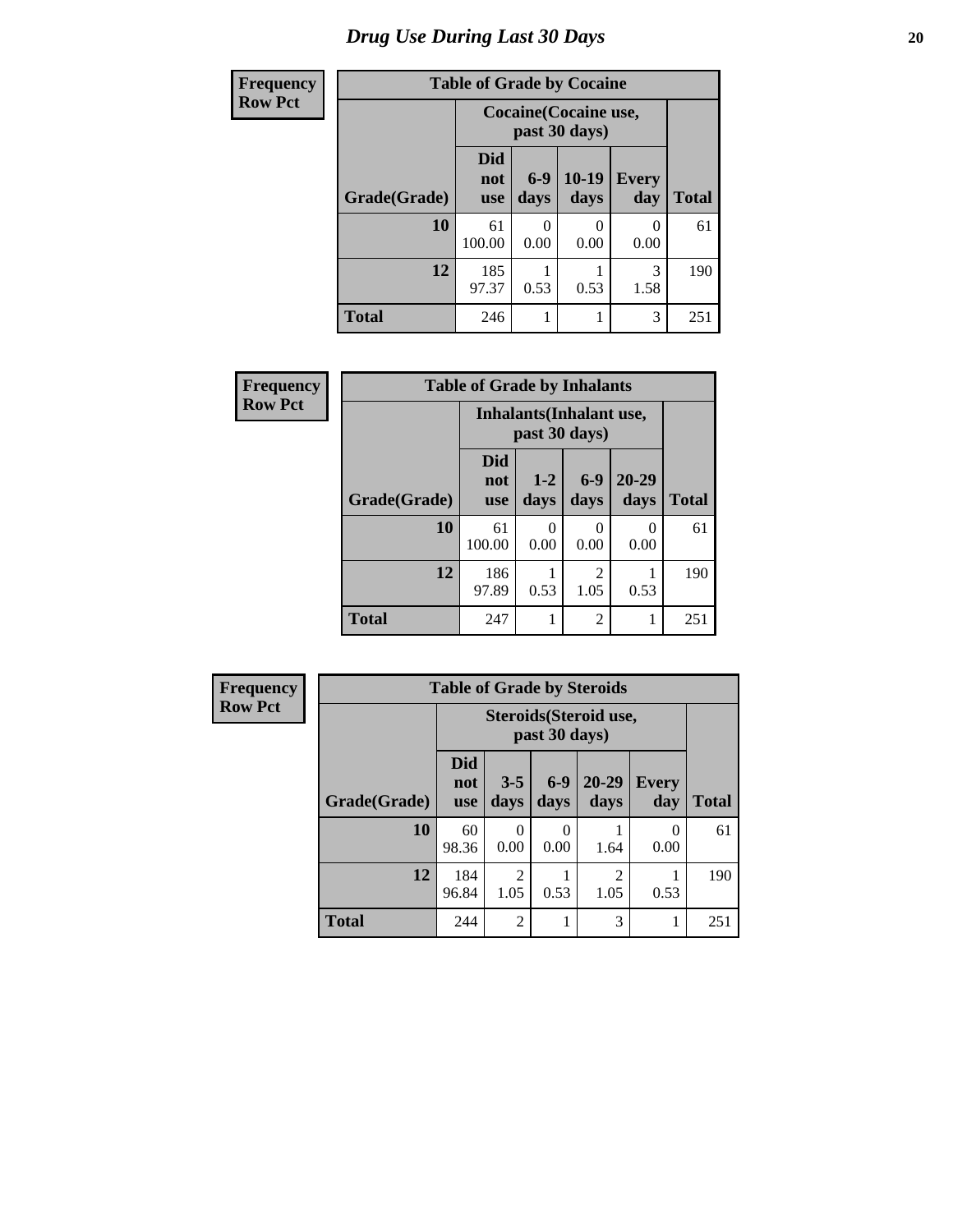#### **Frequency Row Pct**

## **Table of Grade by Ecstasy**

| equency | Table of Grade by Ecstasy |                                 |                                        |                 |                   |                        |              |  |
|---------|---------------------------|---------------------------------|----------------------------------------|-----------------|-------------------|------------------------|--------------|--|
| w Pct   |                           |                                 | Ecstasy (Ecstasy use,<br>past 30 days) |                 |                   |                        |              |  |
|         | Grade(Grade)              | <b>Did</b><br>not<br><b>use</b> | $1 - 2$<br>days                        | $3 - 5$<br>days | $20 - 29$<br>days | Every<br>day           | <b>Total</b> |  |
|         | 10                        | 61<br>100.00                    | 0<br>0.00                              | 0<br>0.00       | 0.00              | $\Omega$<br>0.00       | 61           |  |
|         | 12                        | 183<br>96.32                    | 3<br>1.58                              | 0.53            | 0.53              | $\overline{2}$<br>1.05 | 190          |  |
|         | <b>Total</b>              | 244                             | 3                                      |                 |                   | $\overline{c}$         | 251          |  |

| <b>Frequency</b> |              | <b>Table of Grade by Meth</b>   |                                            |                        |                        |              |  |  |
|------------------|--------------|---------------------------------|--------------------------------------------|------------------------|------------------------|--------------|--|--|
| <b>Row Pct</b>   |              |                                 | Meth(Methamphetamine use,<br>past 30 days) |                        |                        |              |  |  |
|                  | Grade(Grade) | <b>Did</b><br>not<br><b>use</b> | $1-2$<br>days                              | 20-29<br>days          | <b>Every</b><br>day    | <b>Total</b> |  |  |
|                  | 10           | 61<br>100.00                    | 0<br>0.00                                  | 0<br>0.00              | 0<br>0.00              | 61           |  |  |
|                  | 12           | 184<br>96.84                    | $\mathfrak{D}$<br>1.05                     | $\overline{2}$<br>1.05 | $\mathfrak{D}$<br>1.05 | 190          |  |  |
|                  | <b>Total</b> | 245                             | $\overline{2}$                             | $\overline{2}$         | $\overline{c}$         | 251          |  |  |

| <b>Frequency</b> | <b>Table of Grade by Hallucinogens</b> |                                                   |            |              |  |  |  |
|------------------|----------------------------------------|---------------------------------------------------|------------|--------------|--|--|--|
| <b>Row Pct</b>   |                                        | Hallucinogens (Hallucinogen<br>use, past 30 days) |            |              |  |  |  |
|                  | Grade(Grade)                           | Did not use                                       | 20-29 days | <b>Total</b> |  |  |  |
|                  | 10                                     | 61<br>100.00                                      | 0.00       | 61           |  |  |  |
|                  | 12                                     | 189<br>99.47                                      | 0.53       | 190          |  |  |  |
|                  | <b>Total</b>                           | 250                                               |            | 251          |  |  |  |

٦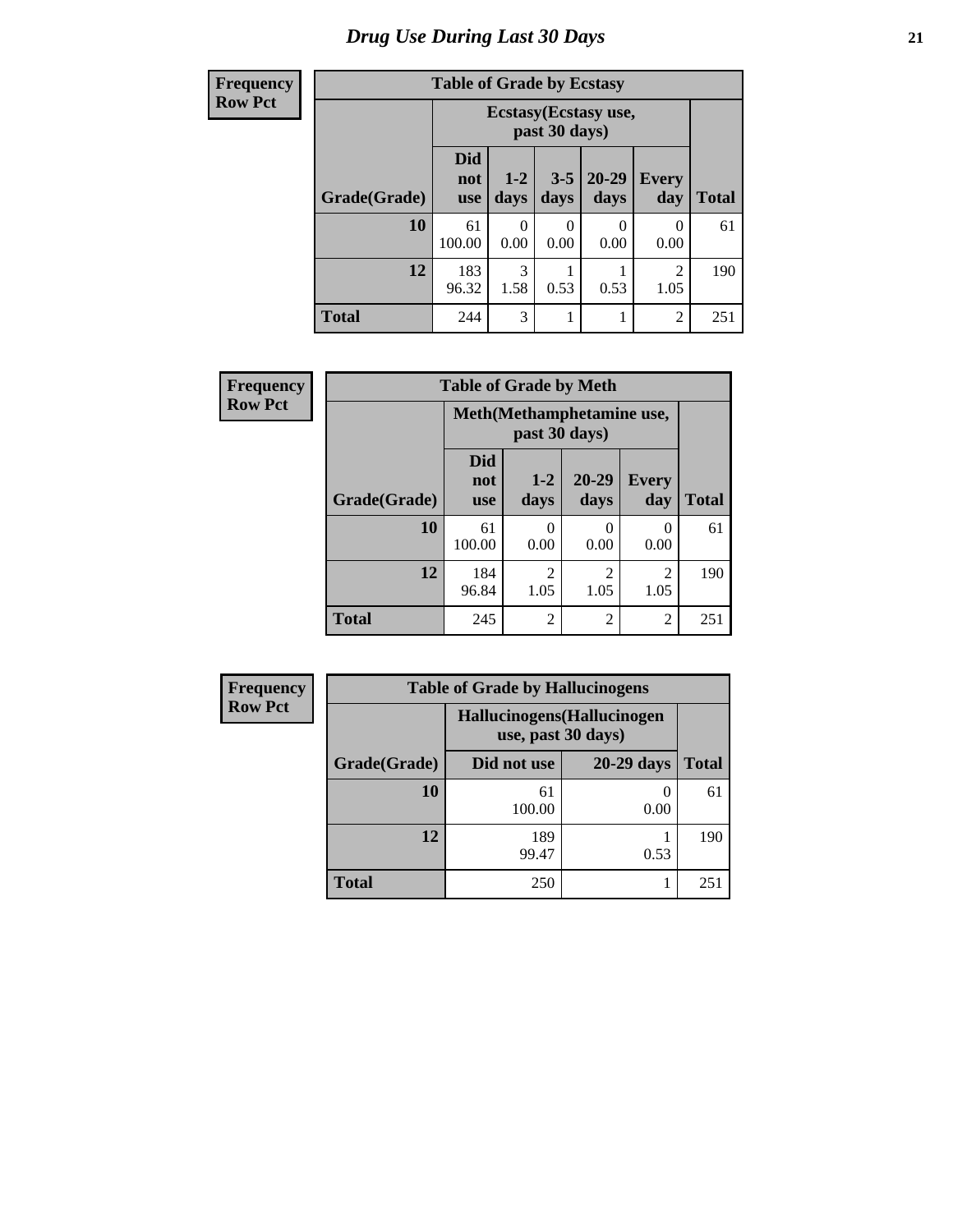#### **Frequency Row Pct**

| <b>Table of Grade by Prescription</b> |                                                                                                                        |                                                                                |           |                        |           |                  |              |
|---------------------------------------|------------------------------------------------------------------------------------------------------------------------|--------------------------------------------------------------------------------|-----------|------------------------|-----------|------------------|--------------|
|                                       |                                                                                                                        | <b>Prescription</b> (Prescription drugs not<br>prescribed to me, past 30 days) |           |                        |           |                  |              |
| Grade(Grade)                          | Did<br>$20 - 29$<br>$10-19$<br>$1 - 2$<br>$3 - 5$<br>Every<br>not<br>days<br>days<br>day<br>days<br>days<br><b>use</b> |                                                                                |           |                        |           |                  | <b>Total</b> |
| 10                                    | 57<br>93.44                                                                                                            | 2<br>3.28                                                                      | 1.64      | 1.64                   | 0<br>0.00 | $\Omega$<br>0.00 | 61           |
| 12                                    | 165<br>86.84                                                                                                           | 13<br>6.84                                                                     | 6<br>3.16 | $\mathfrak{D}$<br>1.05 | 3<br>1.58 | 0.53             | 190          |
| <b>Total</b>                          | 222                                                                                                                    | 15                                                                             | 7         | 3                      | 3         |                  | 251          |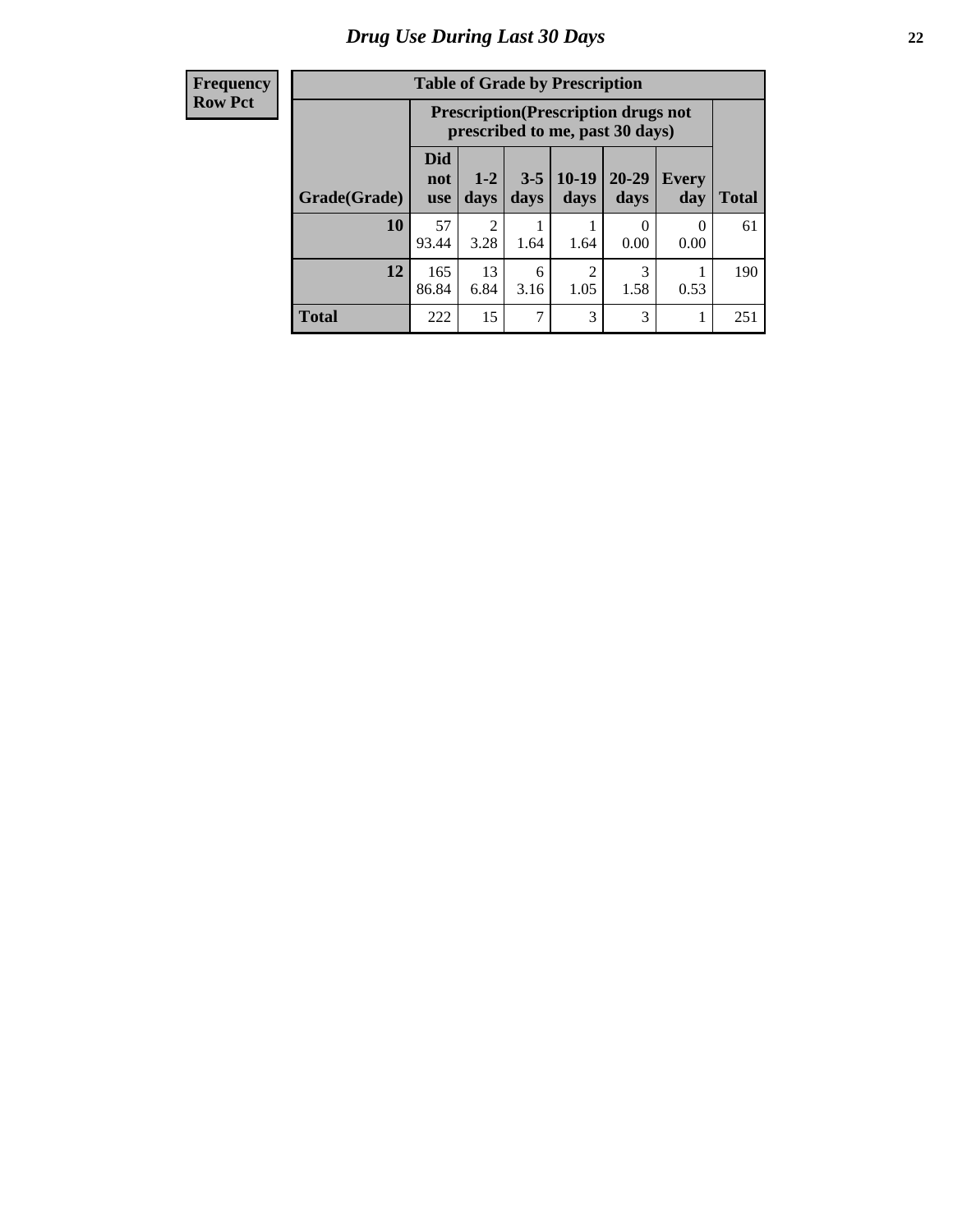| Frequency      | <b>Table of Alcoholease by Grade</b>              |                    |             |              |  |  |
|----------------|---------------------------------------------------|--------------------|-------------|--------------|--|--|
| <b>Col Pct</b> | <b>Alcoholease</b> (It is<br>easy to get alcohol) | Grade(Grade)<br>10 | 12          | <b>Total</b> |  |  |
|                | <b>Strongly Agree</b>                             | 26<br>42.62        | 98<br>51.58 | 124          |  |  |
|                | <b>Somewhat Agree</b>                             | 20<br>32.79        | 63<br>33.16 | 83           |  |  |
|                | <b>Somewhat Disagree</b>                          | 7<br>11.48         | 17<br>8.95  | 24           |  |  |
|                | <b>Strongly Disagree</b>                          | 8<br>13.11         | 12<br>6.32  | 20           |  |  |
|                | <b>Total</b>                                      | 61                 | 190         | 251          |  |  |

| Frequency      |                                                          | <b>Table of Cigarettesease by Grade</b> |              |              |  |  |  |
|----------------|----------------------------------------------------------|-----------------------------------------|--------------|--------------|--|--|--|
| <b>Col Pct</b> | Cigarettesease (It is<br>easy to get smoking<br>tobacco) | Grade(Grade)<br>10                      | 12           | <b>Total</b> |  |  |  |
|                | <b>Strongly Agree</b>                                    | 20<br>32.79                             | 121<br>63.68 | 141          |  |  |  |
|                | <b>Somewhat Agree</b>                                    | 24<br>39.34                             | 39<br>20.53  | 63           |  |  |  |
|                | <b>Somewhat Disagree</b>                                 | 4<br>6.56                               | 14<br>7.37   | 18           |  |  |  |
|                | <b>Strongly Disagree</b>                                 | 13<br>21.31                             | 16<br>8.42   | 29           |  |  |  |
|                | <b>Total</b>                                             | 61                                      | 190          | 251          |  |  |  |

| Frequency      | <b>Table of Smokelessease by Grade</b>             |                    |              |              |
|----------------|----------------------------------------------------|--------------------|--------------|--------------|
| <b>Col Pct</b> | <b>Smokelessease</b> (It is<br>easy to get chewing | Grade(Grade)<br>10 | 12           |              |
|                | tobacco)                                           |                    |              | <b>Total</b> |
|                | <b>Strongly Agree</b>                              | 24<br>39.34        | 127<br>66.84 | 151          |
|                | <b>Somewhat Agree</b>                              | 14<br>22.95        | 37<br>19.47  | 51           |
|                | <b>Somewhat Disagree</b>                           | 12<br>19.67        | 11<br>5.79   | 23           |
|                | <b>Strongly Disagree</b>                           | 11<br>18.03        | 15<br>7.89   | 26           |
|                | <b>Total</b>                                       | 61                 | 190          | 251          |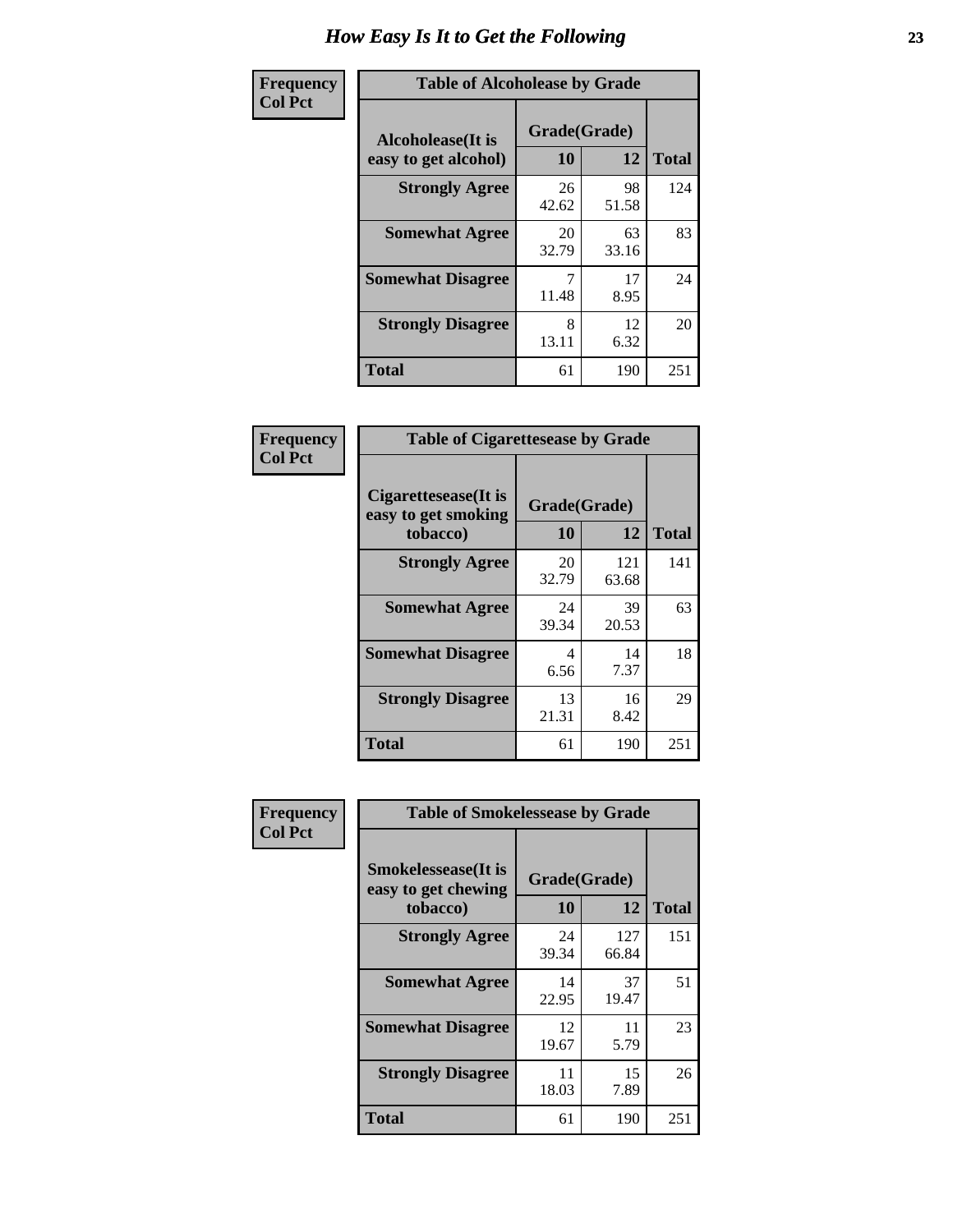| Frequency      | <b>Table of Marijuanaease by Grade</b>           |                    |             |              |  |  |
|----------------|--------------------------------------------------|--------------------|-------------|--------------|--|--|
| <b>Col Pct</b> | Marijuanaease(It is<br>easy to get<br>marijuana) | Grade(Grade)<br>10 | 12          | <b>Total</b> |  |  |
|                | <b>Strongly Agree</b>                            | 18<br>29.51        | 83<br>43.68 | 101          |  |  |
|                | <b>Somewhat Agree</b>                            | 18<br>29.51        | 54<br>28.42 | 72           |  |  |
|                | <b>Somewhat Disagree</b>                         | 9<br>14.75         | 22<br>11.58 | 31           |  |  |
|                | <b>Strongly Disagree</b>                         | 16<br>26.23        | 31<br>16.32 | 47           |  |  |
|                | <b>Total</b>                                     | 61                 | 190         | 251          |  |  |

| <b>Table of Cocaineease by Grade</b>      |                    |              |     |  |  |  |  |  |  |  |
|-------------------------------------------|--------------------|--------------|-----|--|--|--|--|--|--|--|
| Cocaineease(It is<br>easy to get cocaine) | Grade(Grade)<br>10 | <b>Total</b> |     |  |  |  |  |  |  |  |
| <b>Strongly Agree</b>                     | 8<br>13.11         | 25<br>13.16  | 33  |  |  |  |  |  |  |  |
| <b>Somewhat Agree</b>                     | 12<br>19.67        | 45<br>23.68  | 57  |  |  |  |  |  |  |  |
| <b>Somewhat Disagree</b>                  | 17<br>27.87        | 57<br>30.00  | 74  |  |  |  |  |  |  |  |
| <b>Strongly Disagree</b>                  | 24<br>39.34        | 63<br>33.16  | 87  |  |  |  |  |  |  |  |
| <b>Total</b>                              | 61                 | 190          | 251 |  |  |  |  |  |  |  |

| Frequency      | <b>Table of Inhalantsease by Grade</b>           |                    |             |              |
|----------------|--------------------------------------------------|--------------------|-------------|--------------|
| <b>Col Pct</b> | Inhalantsease(It is<br>easy to get<br>inhalants) | Grade(Grade)<br>10 | 12          | <b>Total</b> |
|                | <b>Strongly Agree</b>                            | 26<br>42.62        | 67<br>35.26 | 93           |
|                | <b>Somewhat Agree</b>                            | 13<br>21.31        | 34<br>17.89 | 47           |
|                | <b>Somewhat Disagree</b>                         | 10<br>16.39        | 39<br>20.53 | 49           |
|                | <b>Strongly Disagree</b>                         | 12<br>19.67        | 50<br>26.32 | 62           |
|                | <b>Total</b>                                     | 61                 | 190         | 251          |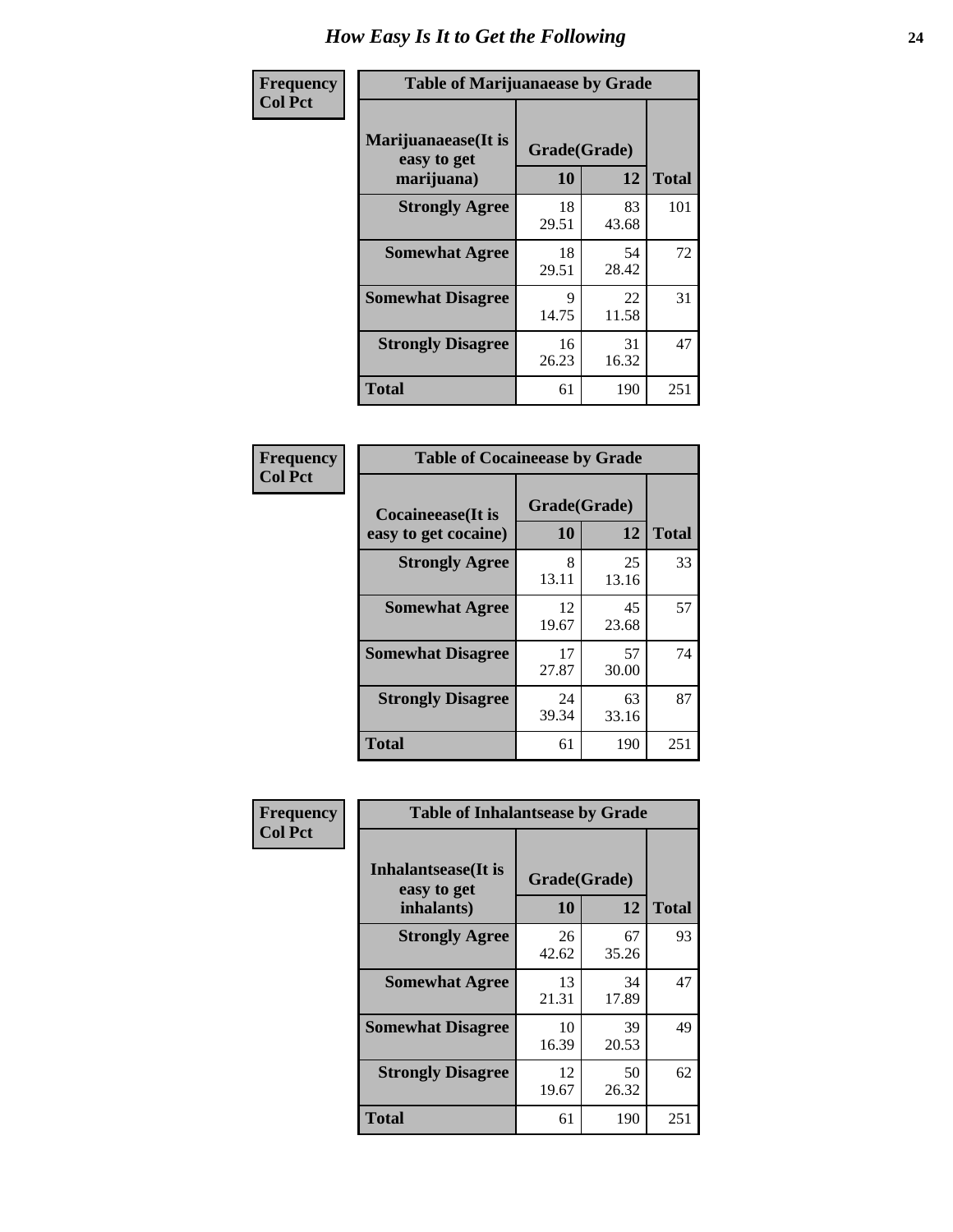| Frequency      | <b>Table of Steroidsease by Grade</b>               |                    |             |              |  |  |  |  |  |  |  |
|----------------|-----------------------------------------------------|--------------------|-------------|--------------|--|--|--|--|--|--|--|
| <b>Col Pct</b> | <b>Steroidsease</b> (It is<br>easy to get steroids) | Grade(Grade)<br>10 | 12          | <b>Total</b> |  |  |  |  |  |  |  |
|                | <b>Strongly Agree</b>                               | 9<br>14.75         | 25<br>13.16 | 34           |  |  |  |  |  |  |  |
|                | <b>Somewhat Agree</b>                               | 8<br>13.11         | 41<br>21.58 | 49           |  |  |  |  |  |  |  |
|                | <b>Somewhat Disagree</b>                            | 21<br>34.43        | 64<br>33.68 | 85           |  |  |  |  |  |  |  |
|                | <b>Strongly Disagree</b>                            | 23<br>37.70        | 60<br>31.58 | 83           |  |  |  |  |  |  |  |
|                | <b>Total</b>                                        | 61                 | 190         | 251          |  |  |  |  |  |  |  |

| Frequency      |                                                   | <b>Table of Ecstasyease by Grade</b> |             |              |  |  |  |  |  |  |  |
|----------------|---------------------------------------------------|--------------------------------------|-------------|--------------|--|--|--|--|--|--|--|
| <b>Col Pct</b> | <b>Ecstasyease</b> (It is<br>easy to get ecstasy) | Grade(Grade)<br><b>10</b>            | 12          | <b>Total</b> |  |  |  |  |  |  |  |
|                | <b>Strongly Agree</b>                             | 6<br>9.84                            | 33<br>17.37 | 39           |  |  |  |  |  |  |  |
|                | <b>Somewhat Agree</b>                             | 13<br>21.31                          | 42<br>22.11 | 55           |  |  |  |  |  |  |  |
|                | <b>Somewhat Disagree</b>                          | 15<br>24.59                          | 50<br>26.32 | 65           |  |  |  |  |  |  |  |
|                | <b>Strongly Disagree</b>                          | 27<br>44.26                          | 65<br>34.21 | 92           |  |  |  |  |  |  |  |
|                | <b>Total</b>                                      | 61                                   | 190         | 251          |  |  |  |  |  |  |  |

| Frequency      |                                                            | <b>Table of Methease by Grade</b> |             |              |  |  |  |  |  |  |  |  |
|----------------|------------------------------------------------------------|-----------------------------------|-------------|--------------|--|--|--|--|--|--|--|--|
| <b>Col Pct</b> | <b>Methease</b> (It is easy<br>to get<br>methamphetamines) | Grade(Grade)<br>10                | 12          | <b>Total</b> |  |  |  |  |  |  |  |  |
|                | <b>Strongly Agree</b>                                      | 11<br>18.03                       | 25<br>13.16 | 36           |  |  |  |  |  |  |  |  |
|                | <b>Somewhat Agree</b>                                      | 7<br>11.48                        | 44<br>23.16 | 51           |  |  |  |  |  |  |  |  |
|                | <b>Somewhat Disagree</b>                                   | 21<br>34.43                       | 50<br>26.32 | 71           |  |  |  |  |  |  |  |  |
|                | <b>Strongly Disagree</b>                                   | 22<br>36.07                       | 71<br>37.37 | 93           |  |  |  |  |  |  |  |  |
|                | Total                                                      | 61                                | 190         | 251          |  |  |  |  |  |  |  |  |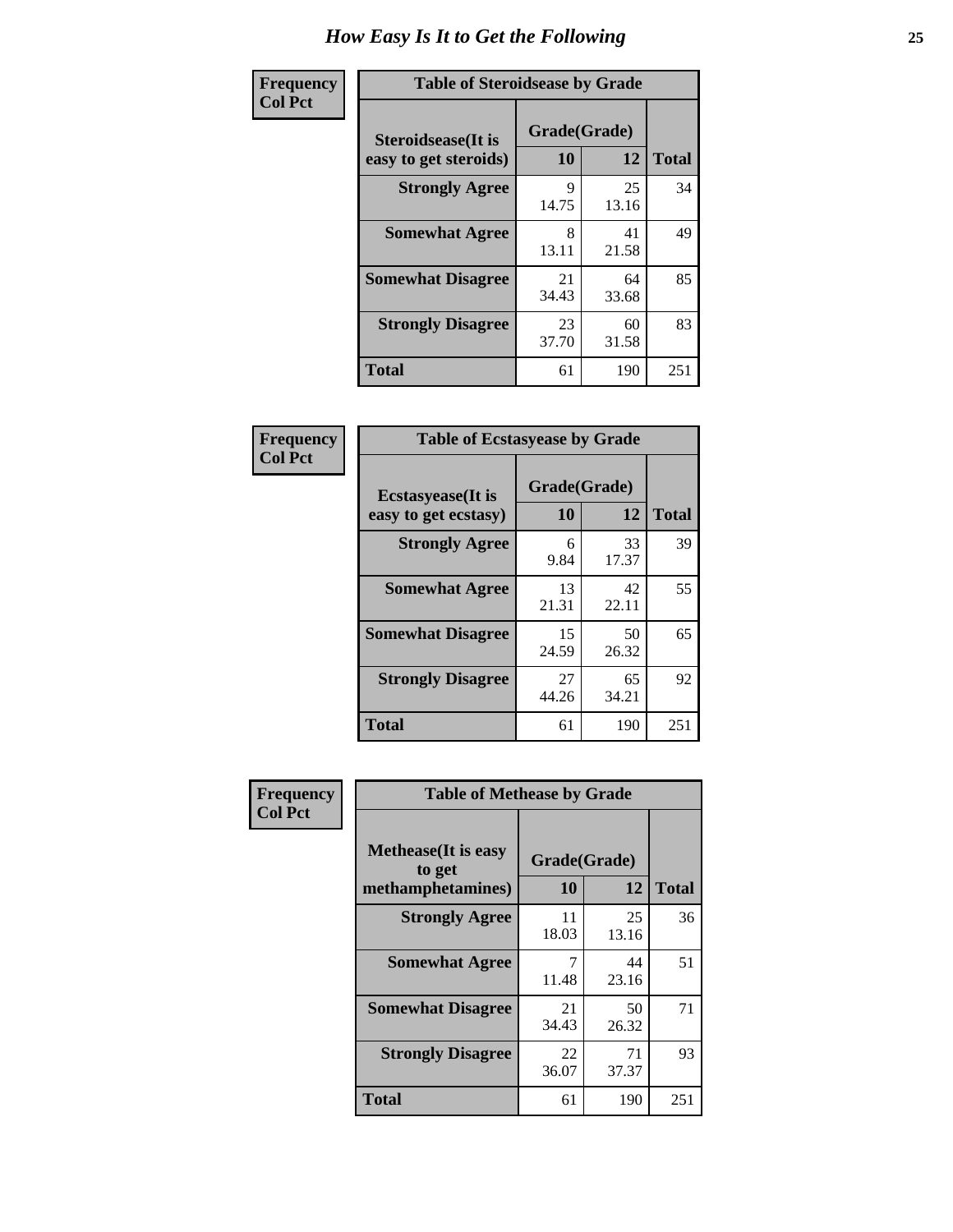| <b>Frequency</b> |                                                          | <b>Table of Hallucinogensease by Grade</b> |             |              |  |  |  |  |  |  |  |
|------------------|----------------------------------------------------------|--------------------------------------------|-------------|--------------|--|--|--|--|--|--|--|
| <b>Col Pct</b>   | Hallucinogensease(It<br>is easy to get<br>hallucinogens) | Grade(Grade)<br>10                         | 12          | <b>Total</b> |  |  |  |  |  |  |  |
|                  | <b>Strongly Agree</b>                                    | 8<br>13.11                                 | 24<br>12.63 | 32           |  |  |  |  |  |  |  |
|                  | <b>Somewhat Agree</b>                                    | 10<br>16.39                                | 41<br>21.58 | 51           |  |  |  |  |  |  |  |
|                  | <b>Somewhat Disagree</b>                                 | 20<br>32.79                                | 51<br>26.84 | 71           |  |  |  |  |  |  |  |
|                  | <b>Strongly Disagree</b>                                 | 23<br>37.70                                | 74<br>38.95 | 97           |  |  |  |  |  |  |  |
|                  | <b>Total</b>                                             | 61                                         | 190         | 251          |  |  |  |  |  |  |  |

| Frequency<br>Col Pct |
|----------------------|
|                      |

| <b>Table of Prescriptionease by Grade</b>                                                |              |             |              |
|------------------------------------------------------------------------------------------|--------------|-------------|--------------|
| <b>Prescriptionease</b> (It<br>is easy to get<br>prescription drugs<br>not prescribed to | Grade(Grade) |             |              |
| me)                                                                                      | 10           | 12          | <b>Total</b> |
| <b>Strongly Agree</b>                                                                    | 28<br>45.90  | 82<br>43.16 | 110          |
| <b>Somewhat Agree</b>                                                                    | 15<br>24.59  | 47<br>24.74 | 62           |
| <b>Somewhat Disagree</b>                                                                 | Q<br>14.75   | 28<br>14.74 | 37           |
| <b>Strongly Disagree</b>                                                                 | 9<br>14.75   | 33<br>17.37 | 42           |
| Total                                                                                    | 61           | 190         | 251          |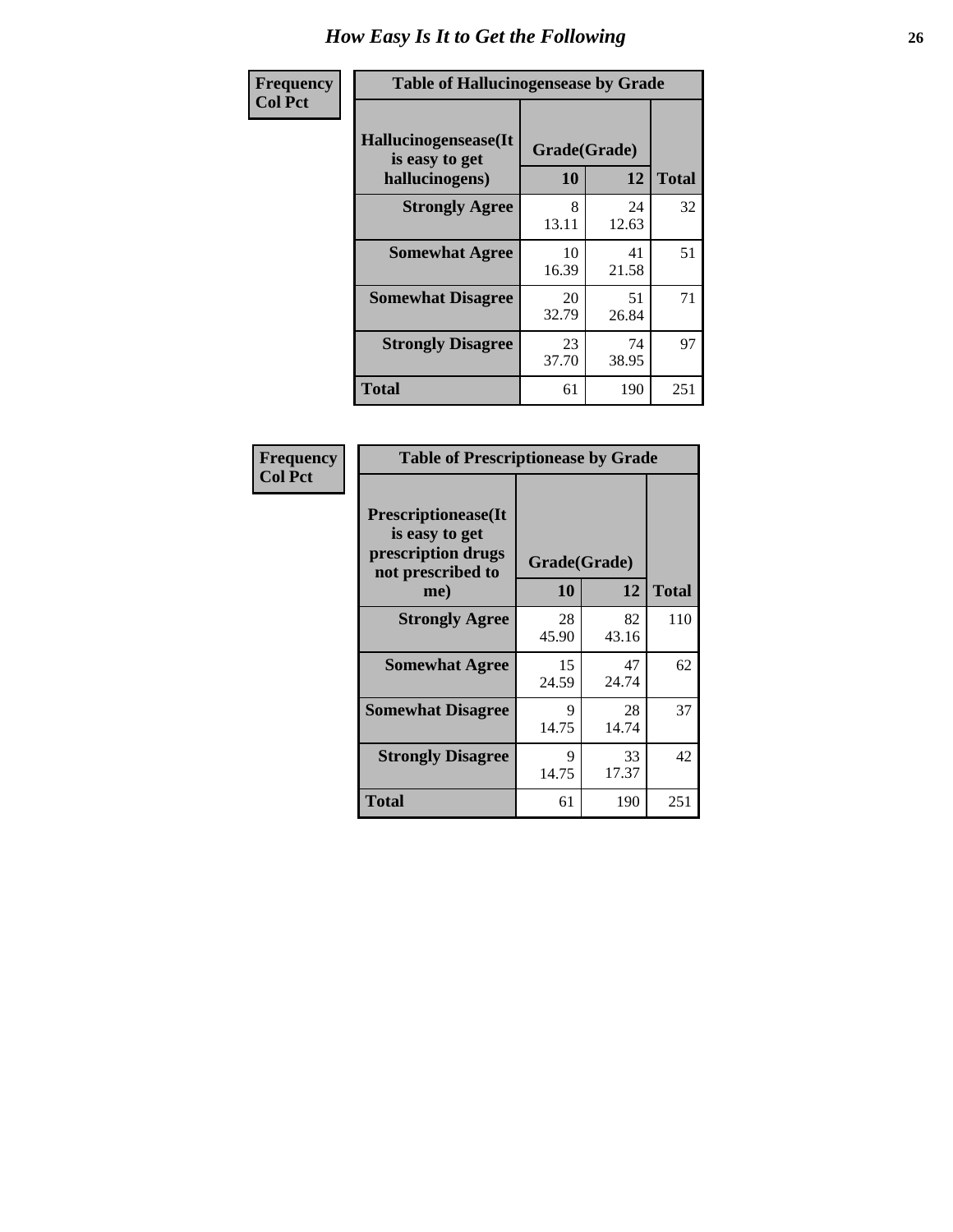*Age at Onset of Use* **27** *Results for "Age at Onset of Use" questions exclude students who said they did not use that substance*

| <b>Frequency</b> | <b>Table of Grade by Alcoholinit</b> |           |                                                  |                  |                                |            |             |             |             |             |                       |              |  |
|------------------|--------------------------------------|-----------|--------------------------------------------------|------------------|--------------------------------|------------|-------------|-------------|-------------|-------------|-----------------------|--------------|--|
| <b>Row Pct</b>   |                                      |           | Alcoholinit (I started using alcohol when I was) |                  |                                |            |             |             |             |             |                       |              |  |
|                  | Grade(Grade)   younger               | 8 or      | 9                                                | <b>10</b>        | 12                             | 13         | 14          | 15          | <b>16</b>   | 17          | <b>18 or</b><br>older | <b>Total</b> |  |
|                  | 10                                   | 5.26      | 5.26                                             | ↑<br>10.53       | 36.84                          | 5.26       | 4<br>21.05  | 5.26        | 10.53       | 0<br>0.00   | 0<br>0.00             | 19           |  |
|                  | 12                                   | 4<br>3.51 | 0.88                                             | $\Omega$<br>0.00 | 6<br>5.26                      | 10<br>8.77 | 18<br>15.79 | 25<br>21.93 | 35<br>30.70 | 12<br>10.53 | 3<br>2.63             | 114          |  |
|                  | <b>Total</b>                         |           | 2                                                | 2                | 13                             | 11         | 22          | 26          | 37          | 12          | 3                     | 133          |  |
|                  |                                      |           |                                                  |                  | <b>Frequency Missing = 118</b> |            |             |             |             |             |                       |              |  |

| Frequency      | <b>Table of Grade by Cigarettesinit</b> |                  |      |                                                       |                  |             |             |             |             |                       |              |  |  |
|----------------|-----------------------------------------|------------------|------|-------------------------------------------------------|------------------|-------------|-------------|-------------|-------------|-----------------------|--------------|--|--|
| <b>Row Pct</b> |                                         |                  |      | Cigarettesinit (I started smoking tobacco when I was) |                  |             |             |             |             |                       |              |  |  |
|                | Grade(Grade)   younger                  | 8 or             | 9    | 12                                                    | 13               | 14          | 15          | 16          | 17          | <b>18 or</b><br>older | <b>Total</b> |  |  |
|                | 10                                      | $\Omega$<br>0.00 | 0.00 | 3<br>33.33                                            | $\Omega$<br>0.00 | 3<br>33.33  | 11.11       | 2<br>22.22  | 0<br>0.00   | $\Omega$<br>0.00      | 9            |  |  |
|                | 12                                      | 3<br>4.05        | 1.35 | 1.35                                                  | 9<br>12.16       | 11<br>14.86 | 13<br>17.57 | 20<br>27.03 | 13<br>17.57 | 3<br>4.05             | 74           |  |  |
|                | <b>Total</b>                            | 3                |      | 4                                                     | 9                | 14          | 14          | 22          | 13          | 3                     | 83           |  |  |
|                |                                         |                  |      | Frequency Missing $= 168$                             |                  |             |             |             |             |                       |              |  |  |

**Frequency Row Pct**

|              | <b>Table of Grade by Smokelessinit</b> |                                                     |                  |                           |           |       |            |                               |       |                       |       |  |  |  |
|--------------|----------------------------------------|-----------------------------------------------------|------------------|---------------------------|-----------|-------|------------|-------------------------------|-------|-----------------------|-------|--|--|--|
|              |                                        | Smokelessinit(I started chewing tobacco when I was) |                  |                           |           |       |            |                               |       |                       |       |  |  |  |
| Grade(Grade) | 8 or<br>younger                        | <b>10</b>                                           | <b>11</b>        | 12                        | 13        | 14    | 15         | <b>16</b>                     | 17    | <b>18 or</b><br>older | Total |  |  |  |
| 10           | $\theta$<br>0.00                       | $\Omega$<br>0.00                                    | $\Omega$<br>0.00 | 25.00                     | 25.00     | 25.00 | 25.00      | $\Omega$<br>0.00 <sub>1</sub> | 0.00  | 0.00                  |       |  |  |  |
| 12           | 3.45                                   | 2<br>6.90                                           | 3.45             | 2<br>6.90                 | 2<br>6.90 | 3.45  | 8<br>27.59 | 5<br>17.24                    | 10.34 | 4<br>13.79            | 29    |  |  |  |
| <b>Total</b> |                                        | 2                                                   |                  | 3                         | 3         | 2     | 9          | 5                             | 3     | 4                     | 33    |  |  |  |
|              |                                        |                                                     |                  | Frequency Missing $= 218$ |           |       |            |                               |       |                       |       |  |  |  |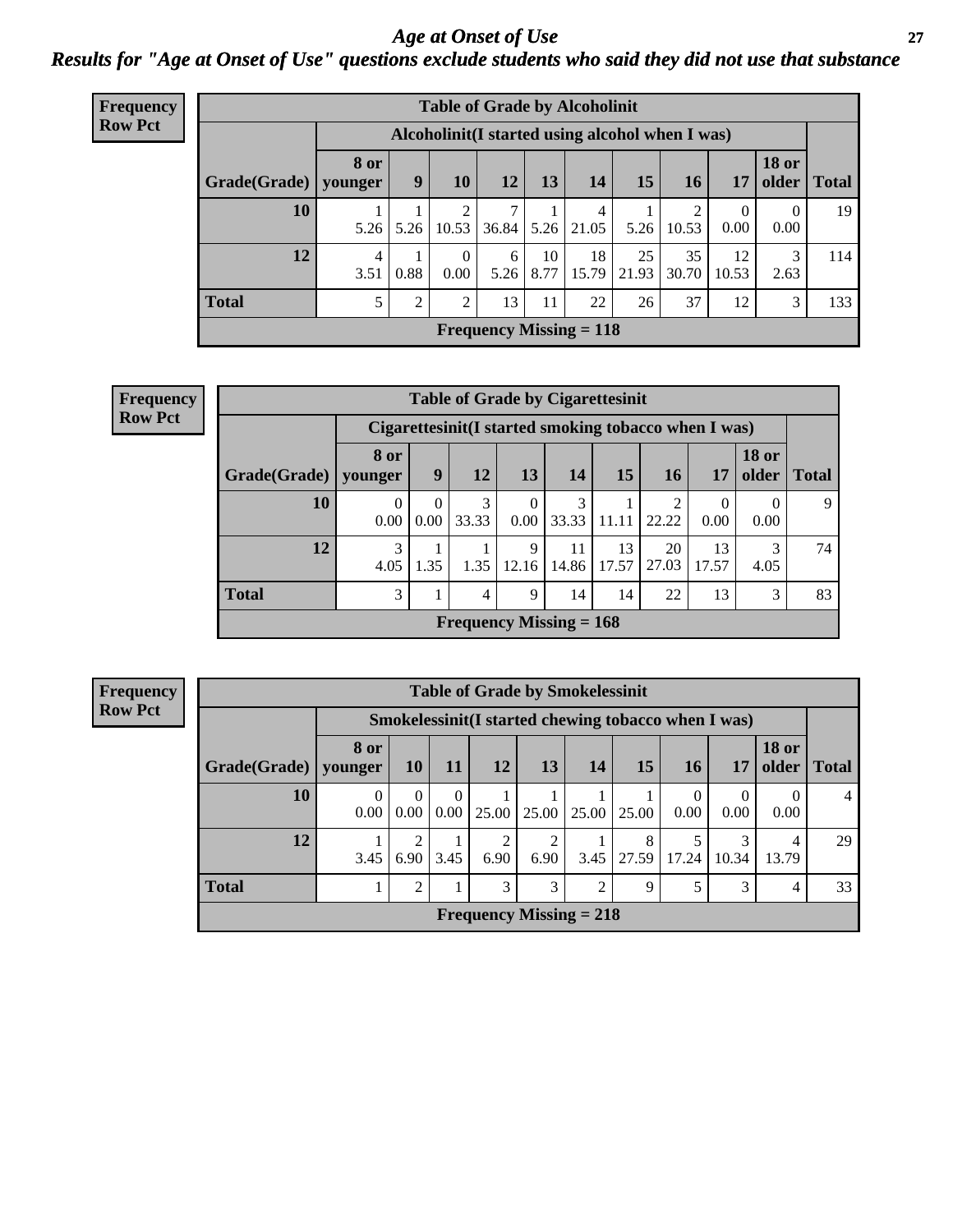#### *Age at Onset of Use* **28**

*Results for "Age at Onset of Use" questions exclude students who said they did not use that substance*

| <b>Frequency</b> | <b>Table of Grade by Marijuanainit</b> |                             |                                                      |           |                           |                         |                  |             |                  |                       |              |  |
|------------------|----------------------------------------|-----------------------------|------------------------------------------------------|-----------|---------------------------|-------------------------|------------------|-------------|------------------|-----------------------|--------------|--|
| <b>Row Pct</b>   |                                        |                             | Marijuanainit (I started using marijuana when I was) |           |                           |                         |                  |             |                  |                       |              |  |
|                  | Grade(Grade)                           | <b>8 or</b><br>younger      | 11                                                   | 12        | 13                        | 14                      | 15               | 16          | 17               | <b>18 or</b><br>older | <b>Total</b> |  |
|                  | 10                                     | 10.00                       | 10.00                                                | 0<br>0.00 | 20.00                     | $\overline{2}$<br>20.00 | $\Omega$<br>0.00 | 4<br>40.00  | $\Omega$<br>0.00 | $\Omega$<br>0.00      | 10           |  |
|                  | 12                                     | 1.79                        | 3.57                                                 | 3<br>5.36 | 9<br>16.07                | 7<br>12.50              | 14<br>25.00      | 16<br>28.57 | 3<br>5.36        | 1.79                  | 56           |  |
|                  | <b>Total</b>                           | $\mathcal{D}_{\mathcal{A}}$ | 3                                                    | 3         | 11                        | 9                       | 14               | 20          | 3                |                       | 66           |  |
|                  |                                        |                             |                                                      |           | Frequency Missing $= 185$ |                         |                  |             |                  |                       |              |  |

| Frequency                                    | <b>Table of Grade by Cocaineinit</b> |                         |                                                    |          |          |                                                   |           |            |                       |              |
|----------------------------------------------|--------------------------------------|-------------------------|----------------------------------------------------|----------|----------|---------------------------------------------------|-----------|------------|-----------------------|--------------|
| <b>Row Pct</b>                               |                                      |                         | Cocaine in it (I started using cocaine when I was) |          |          |                                                   |           |            |                       |              |
|                                              | Grade(Grade)   younger               | 8 or                    | <b>10</b>                                          | 13       | 14       | 15                                                | <b>16</b> | 17         | <b>18 or</b><br>older | <b>Total</b> |
|                                              | 10                                   | 0                       | $\theta$                                           | $\Omega$ | $\Omega$ |                                                   | $\theta$  | $\theta$   | $\theta$              | $\Omega$     |
|                                              | 12                                   | $\mathfrak{D}$<br>12.50 |                                                    |          |          | 3<br>$6.25$   $6.25$   $6.25$   $18.75$   $18.75$ | 3         | 4<br>25.00 | 6.25                  | 16           |
| <b>Total</b><br>3<br>$\mathcal{D}$<br>3<br>4 |                                      |                         |                                                    |          |          |                                                   |           |            | 16                    |              |
|                                              |                                      |                         |                                                    |          |          | Frequency Missing $= 235$                         |           |            |                       |              |

| Frequency      | <b>Table of Grade by Inhalantsinit</b> |                  |                                                         |           |                                |                  |                  |                |  |
|----------------|----------------------------------------|------------------|---------------------------------------------------------|-----------|--------------------------------|------------------|------------------|----------------|--|
| <b>Row Pct</b> |                                        |                  | Inhalantsinit (I started using inhalants<br>when I was) |           |                                |                  |                  |                |  |
|                | Grade(Grade)                           | 8 or<br>younger  | <b>11</b>                                               | <b>12</b> | 13                             | 14               | <b>16</b>        | <b>Total</b>   |  |
|                | <b>10</b>                              | $\Omega$<br>0.00 | 33.33                                                   | 33.33     | 33.33                          | $\Omega$<br>0.00 | $\Omega$<br>0.00 | 3              |  |
|                | 12                                     | 25.00            | $\Omega$<br>0.00                                        | 0.00      | 0.00                           | 25.00            | 50.00            | $\overline{4}$ |  |
|                | <b>Total</b>                           |                  | 2                                                       | ┑         |                                |                  |                  |                |  |
|                |                                        |                  |                                                         |           | <b>Frequency Missing = 244</b> |                  |                  |                |  |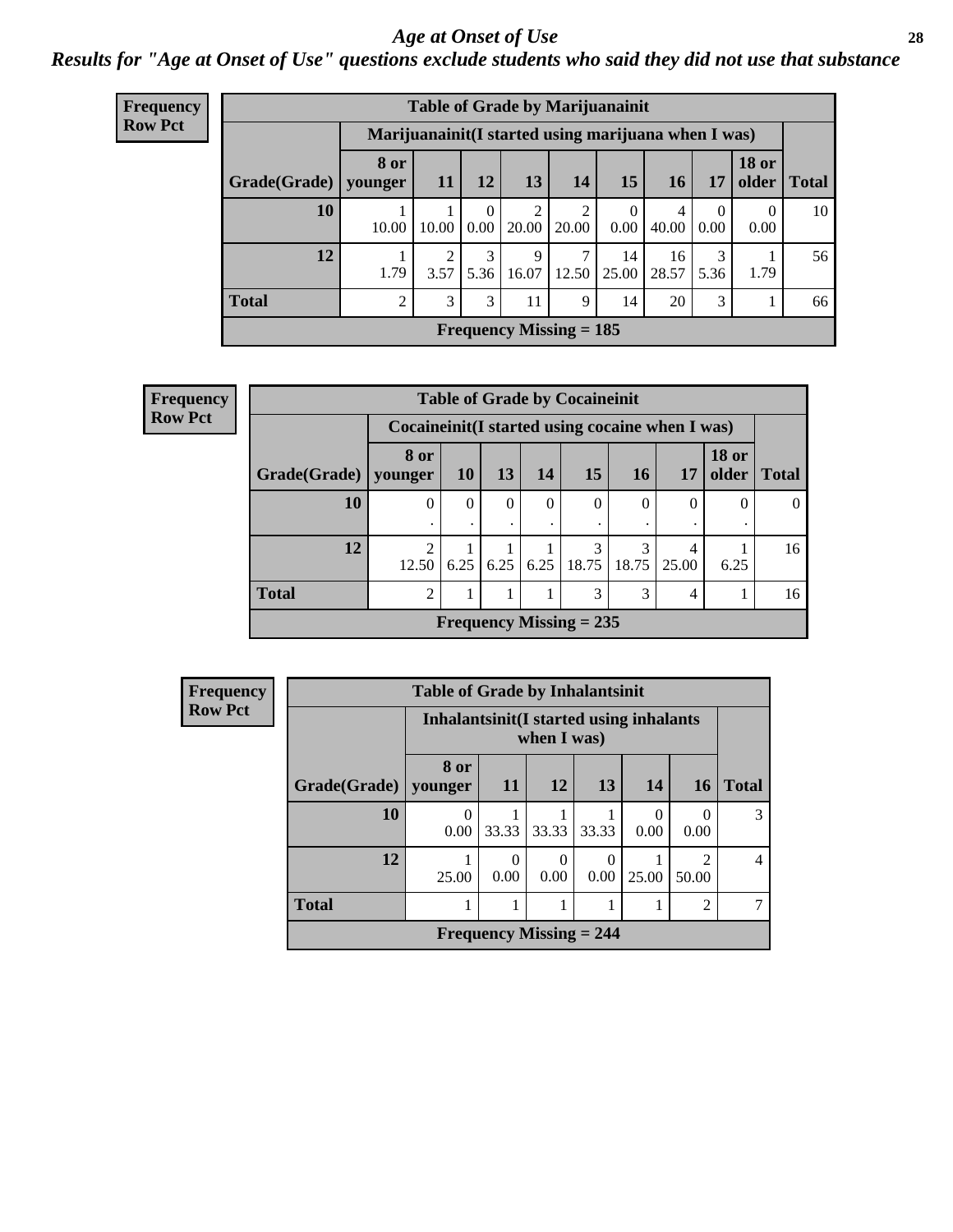#### *Age at Onset of Use* **29**

*Results for "Age at Onset of Use" questions exclude students who said they did not use that substance*

| Frequency      | <b>Table of Grade by Steroidsinit</b> |                                                            |                         |              |  |  |  |
|----------------|---------------------------------------|------------------------------------------------------------|-------------------------|--------------|--|--|--|
| <b>Row Pct</b> |                                       | Steroidsinit(I<br>started using<br>steroids when<br>I was) |                         |              |  |  |  |
|                | Grade(Grade)                          | 16                                                         | <b>18 or</b><br>older   | <b>Total</b> |  |  |  |
|                | 10                                    | 0                                                          | 0                       | 0            |  |  |  |
|                | 12                                    | $\mathfrak{D}$<br>50.00                                    | $\mathfrak{D}$<br>50.00 | 4            |  |  |  |
|                | <b>Total</b>                          | 2                                                          | 2                       | 4            |  |  |  |
|                | <b>Frequency Missing = 247</b>        |                                                            |                         |              |  |  |  |

| <b>Frequency</b> | <b>Table of Grade by Ecstasyinit</b>                         |                         |                           |            |                       |              |  |  |  |
|------------------|--------------------------------------------------------------|-------------------------|---------------------------|------------|-----------------------|--------------|--|--|--|
| <b>Row Pct</b>   | <b>Ecstasyinit(I started</b><br>using ecstasy when I<br>was) |                         |                           |            |                       |              |  |  |  |
|                  | Grade(Grade)                                                 | 15                      | 16                        | <b>17</b>  | <b>18 or</b><br>older | <b>Total</b> |  |  |  |
|                  | 10                                                           | $\Omega$                | $\Omega$                  | 0          | 0                     | 0            |  |  |  |
|                  | 12                                                           | $\mathfrak{D}$<br>14.29 | 5<br>35.71                | 4<br>28.57 | 3<br>21.43            | 14           |  |  |  |
|                  | <b>Total</b>                                                 | $\overline{2}$          | 14                        |            |                       |              |  |  |  |
|                  |                                                              |                         | Frequency Missing $= 237$ |            |                       |              |  |  |  |

| Frequency      | <b>Table of Grade by Methinit</b> |                                |                                                                       |            |              |  |  |
|----------------|-----------------------------------|--------------------------------|-----------------------------------------------------------------------|------------|--------------|--|--|
| <b>Row Pct</b> |                                   |                                | <b>Methinit(I started</b><br>using<br>methamphetamines<br>when I was) |            |              |  |  |
|                | Grade(Grade)                      | 14                             | 15                                                                    | 17         | <b>Total</b> |  |  |
|                | 10                                | 0                              | 0                                                                     | 0          |              |  |  |
|                |                                   | ٠                              |                                                                       |            |              |  |  |
|                | 12                                | 12.50                          | $\mathfrak{D}$<br>25.00                                               | 5<br>62.50 | 8            |  |  |
|                | <b>Total</b>                      |                                | 2                                                                     | 5          | 8            |  |  |
|                |                                   | <b>Frequency Missing = 243</b> |                                                                       |            |              |  |  |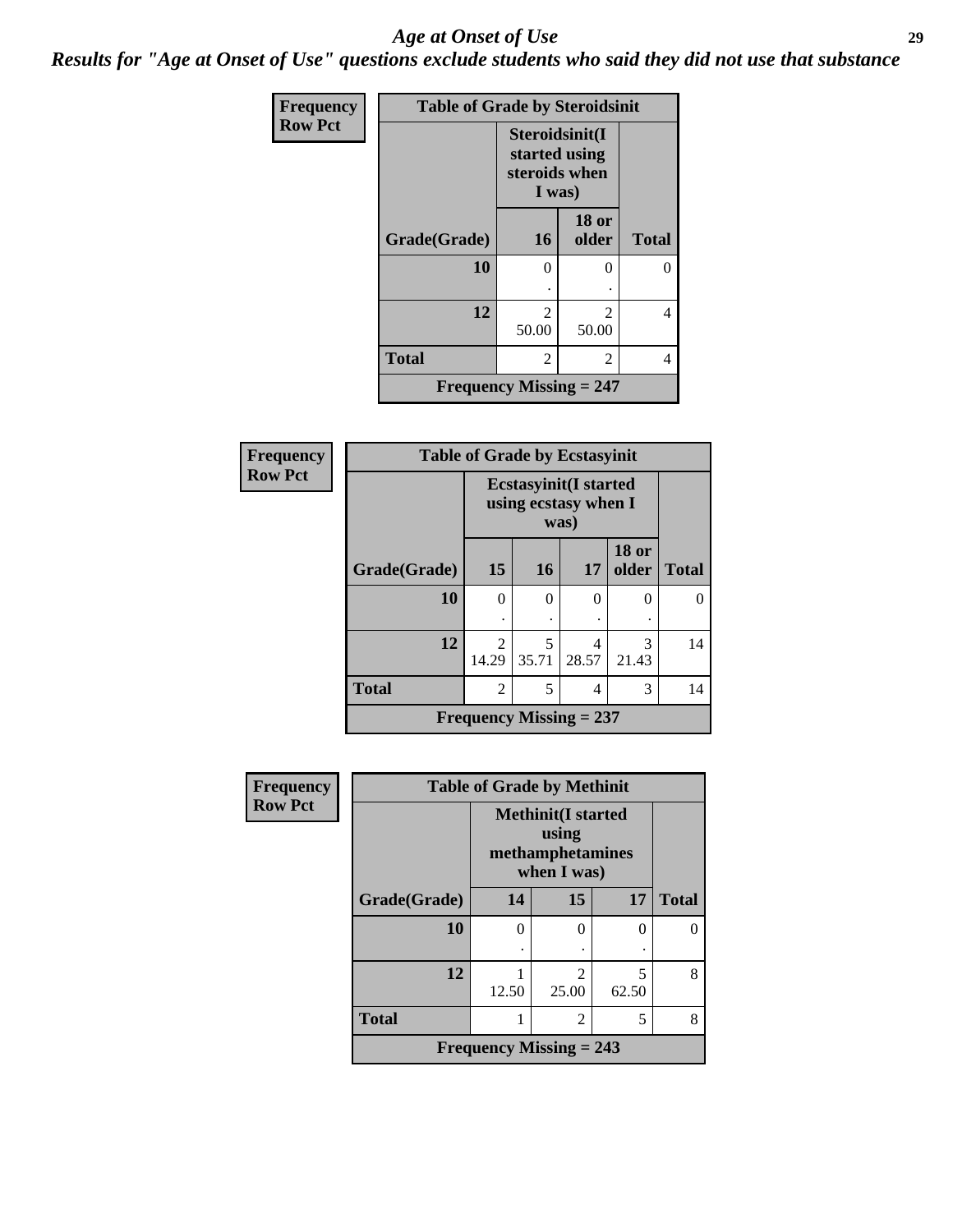#### Age at Onset of Use **30**

*Results for "Age at Onset of Use" questions exclude students who said they did not use that substance*

| <b>Frequency</b> | <b>Table of Grade by Hallucinogensinit</b>                         |                  |                           |       |                           |                           |                             |  |  |
|------------------|--------------------------------------------------------------------|------------------|---------------------------|-------|---------------------------|---------------------------|-----------------------------|--|--|
| <b>Row Pct</b>   | Hallucinogensinit (I started<br>using hallucinogens when I<br>was) |                  |                           |       |                           |                           |                             |  |  |
|                  | Grade(Grade)                                                       | 9                | 13                        | 14    | 17                        | <b>18 or</b><br>older     | <b>Total</b>                |  |  |
|                  | 10                                                                 | $\Omega$<br>0.00 | 50.00                     | 50.00 | $\mathbf{\Omega}$<br>0.00 | $\mathbf{\Omega}$<br>0.00 | $\mathcal{D}_{\mathcal{A}}$ |  |  |
|                  | 12                                                                 | 25.00            | $\Omega$<br>0.00          | 25.00 | 25.00                     | 25.00                     | $\overline{4}$              |  |  |
|                  | <b>Total</b><br>$\overline{2}$                                     |                  |                           |       |                           |                           |                             |  |  |
|                  |                                                                    |                  | Frequency Missing $= 245$ |       |                           |                           |                             |  |  |

| Frequency      | <b>Table of Grade by Prescriptioninit</b>                                                        |                  |                                   |                           |                         |            |            |             |           |              |
|----------------|--------------------------------------------------------------------------------------------------|------------------|-----------------------------------|---------------------------|-------------------------|------------|------------|-------------|-----------|--------------|
| <b>Row Pct</b> | <b>Prescriptioninit (I started using prescription drugs)</b><br>not prescribed to me when I was) |                  |                                   |                           |                         |            |            |             |           |              |
|                | Grade(Grade)                                                                                     | 8 or<br>younger  | <b>10</b>                         | 12                        | <b>13</b>               | 14         | 15         | <b>16</b>   | 17        | <b>Total</b> |
|                | 10                                                                                               | 14.29            | $\overline{\mathcal{L}}$<br>28.57 | 14.29                     | 14.29                   | 14.29      | 14.29      | 0.00        | 0.00      |              |
|                | 12                                                                                               | $\Omega$<br>0.00 | 2.94                              | 2.94                      | $\overline{4}$<br>11.76 | 6<br>17.65 | 8<br>23.53 | 11<br>32.35 | 3<br>8.82 | 34           |
|                | <b>Total</b>                                                                                     |                  | 3                                 | $\overline{c}$            | 5                       | 7          | 9          | 11          | 3         | 41           |
|                |                                                                                                  |                  |                                   | Frequency Missing $= 210$ |                         |            |            |             |           |              |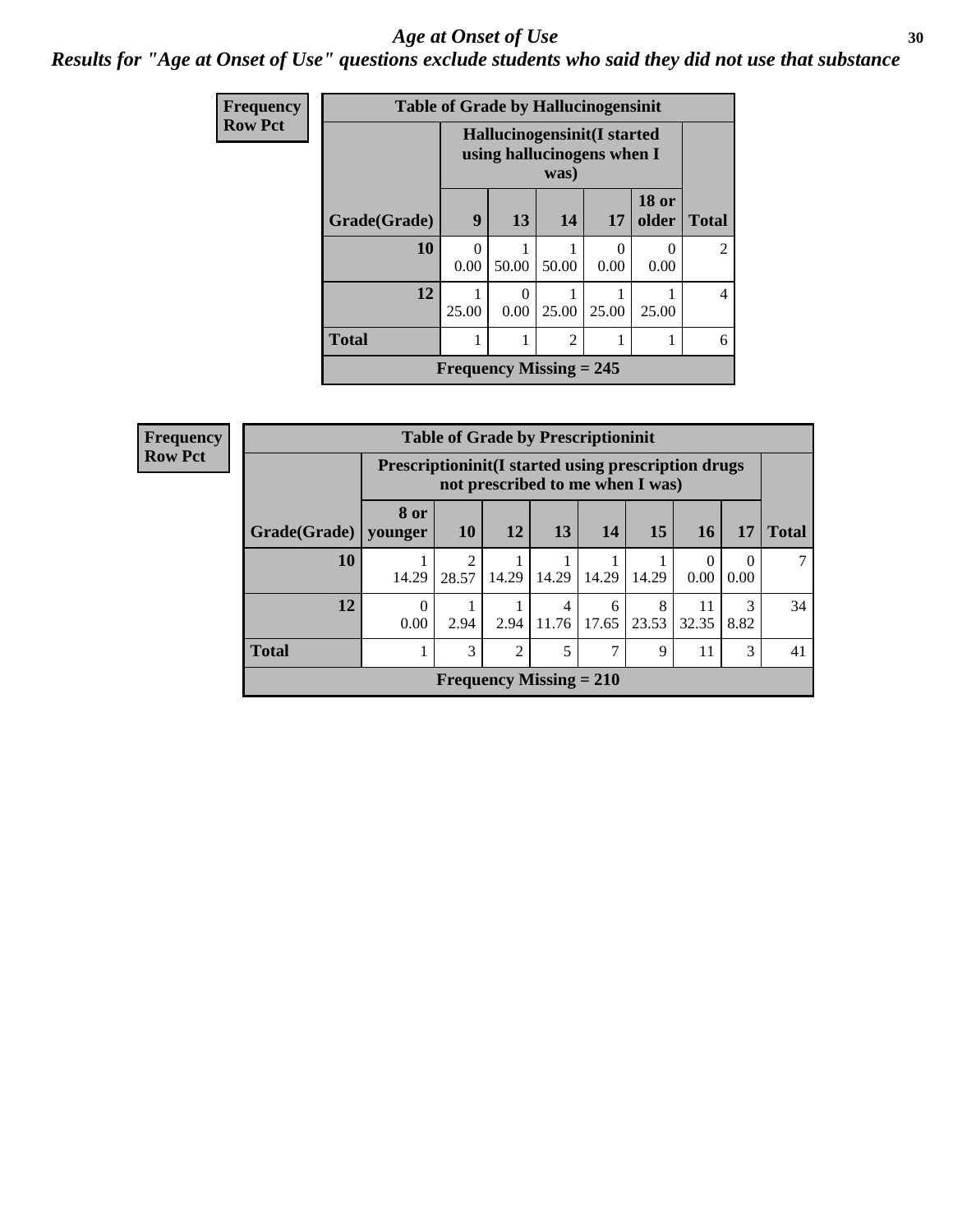| Frequency      | <b>Table of Alcoholharm by Grade</b>          |                    |             |              |  |  |
|----------------|-----------------------------------------------|--------------------|-------------|--------------|--|--|
| <b>Col Pct</b> | Alcoholharm(I<br>think alcohol is<br>harmful) | Grade(Grade)<br>10 | 12          | <b>Total</b> |  |  |
|                | <b>Strongly Agree</b>                         | 27<br>44.26        | 68<br>35.79 | 95           |  |  |
|                | <b>Somewhat Agree</b>                         | 19<br>31.15        | 88<br>46.32 | 107          |  |  |
|                | <b>Somewhat Disagree</b>                      | 10<br>16.39        | 22<br>11.58 | 32           |  |  |
|                | <b>Strongly Disagree</b>                      | 5<br>8.20          | 12<br>6.32  | 17           |  |  |
|                | <b>Total</b>                                  | 61                 | 190         | 251          |  |  |

| <b>Table of Cigarettesharm by Grade</b>                  |                    |              |              |  |  |  |  |  |
|----------------------------------------------------------|--------------------|--------------|--------------|--|--|--|--|--|
| Cigarettesharm(I<br>think smoking<br>tobacco is harmful) | Grade(Grade)<br>10 | 12           | <b>Total</b> |  |  |  |  |  |
| <b>Strongly Agree</b>                                    | 45<br>73.77        | 142<br>74.74 | 187          |  |  |  |  |  |
| <b>Somewhat Agree</b>                                    | 12<br>19.67        | 39<br>20.53  | 51           |  |  |  |  |  |
| <b>Somewhat Disagree</b>                                 | 1<br>1.64          | 3<br>1.58    | 4            |  |  |  |  |  |
| <b>Strongly Disagree</b>                                 | 3<br>4.92          | 6<br>3.16    | 9            |  |  |  |  |  |
| <b>Total</b>                                             | 61                 | 190          | 251          |  |  |  |  |  |

| Frequency      | <b>Table of Smokelessharm by Grade</b>                  |                    |              |              |
|----------------|---------------------------------------------------------|--------------------|--------------|--------------|
| <b>Col Pct</b> | Smokelessharm(I<br>think chewing<br>tobacco is harmful) | Grade(Grade)<br>10 | 12           | <b>Total</b> |
|                | <b>Strongly Agree</b>                                   | 45<br>73.77        | 137<br>72.11 | 182          |
|                | <b>Somewhat Agree</b>                                   | 8<br>13.11         | 42<br>22.11  | 50           |
|                | <b>Somewhat Disagree</b>                                | 3<br>4.92          | 5<br>2.63    | 8            |
|                | <b>Strongly Disagree</b>                                | 5<br>8.20          | 6<br>3.16    | 11           |
|                | <b>Total</b>                                            | 61                 | 190          | 251          |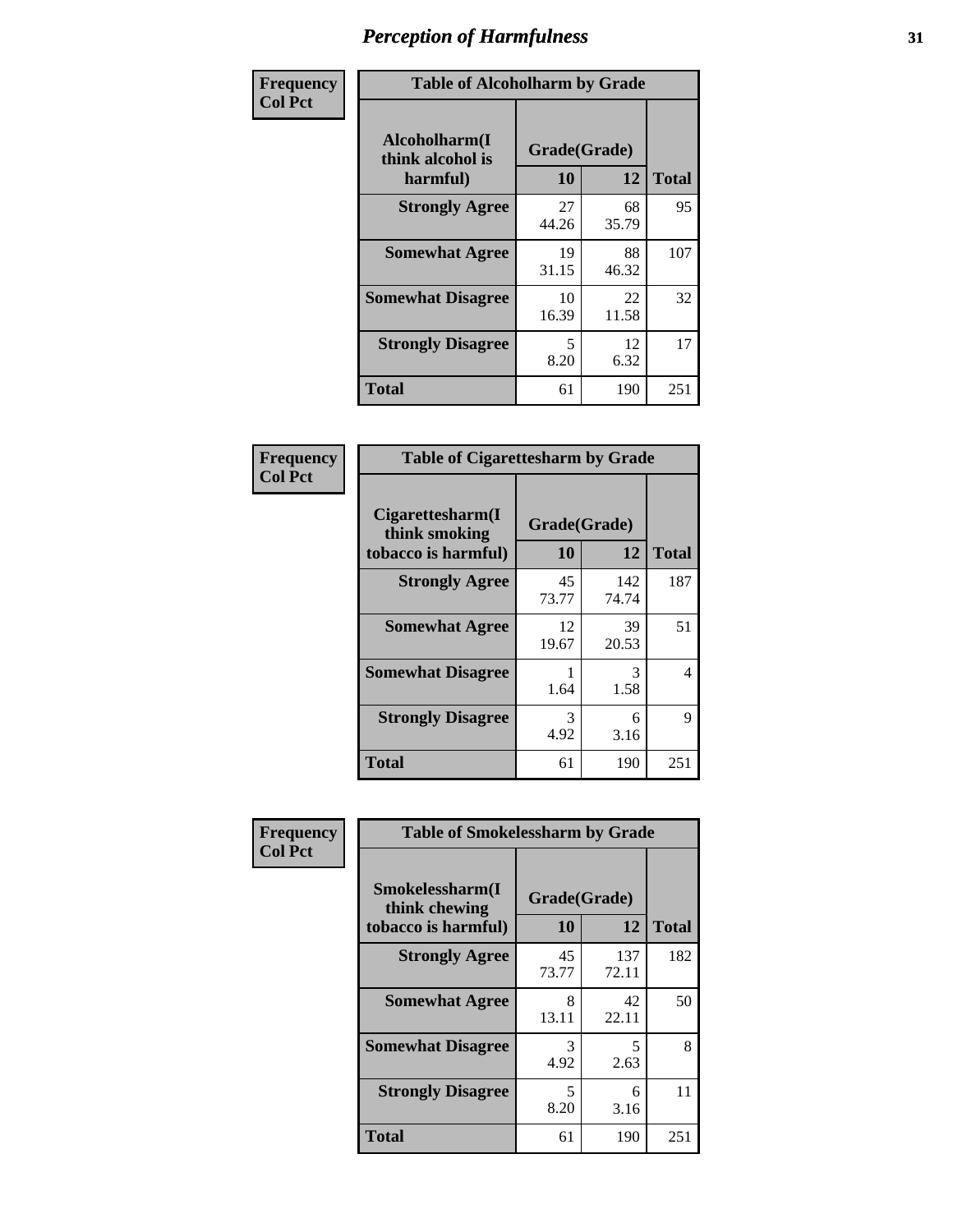| Frequency      |                                                   | <b>Table of Marijuanaharm by Grade</b> |              |              |  |  |  |  |
|----------------|---------------------------------------------------|----------------------------------------|--------------|--------------|--|--|--|--|
| <b>Col Pct</b> | Marijuanaharm(I<br>think marijuana is<br>harmful) | Grade(Grade)<br>10                     | 12           | <b>Total</b> |  |  |  |  |
|                | <b>Strongly Agree</b>                             | 38<br>62.30                            | 108<br>56.84 | 146          |  |  |  |  |
|                | <b>Somewhat Agree</b>                             | 10<br>16.39                            | 23<br>12.11  | 33           |  |  |  |  |
|                | <b>Somewhat Disagree</b>                          | 8<br>13.11                             | 21<br>11.05  | 29           |  |  |  |  |
|                | <b>Strongly Disagree</b>                          | 5<br>8.20                              | 38<br>20.00  | 43           |  |  |  |  |
|                | <b>Total</b>                                      | 61                                     | 190          | 251          |  |  |  |  |

| <b>Table of Cocaineharm by Grade</b>          |                    |              |              |  |  |  |  |  |
|-----------------------------------------------|--------------------|--------------|--------------|--|--|--|--|--|
| Cocaineharm(I<br>think cocaine is<br>harmful) | Grade(Grade)<br>10 | 12           | <b>Total</b> |  |  |  |  |  |
| <b>Strongly Agree</b>                         | 53<br>86.89        | 169<br>88.95 | 222          |  |  |  |  |  |
| <b>Somewhat Agree</b>                         | 5<br>8.20          | 8<br>4.21    | 13           |  |  |  |  |  |
| <b>Somewhat Disagree</b>                      | 0<br>0.00          | 5<br>2.63    | 5            |  |  |  |  |  |
| <b>Strongly Disagree</b>                      | 3<br>4.92          | 8<br>4.21    | 11           |  |  |  |  |  |
| <b>Total</b>                                  | 61                 | 190          | 251          |  |  |  |  |  |

| Frequency      | <b>Table of Inhalantsharm by Grade</b>             |                    |              |              |
|----------------|----------------------------------------------------|--------------------|--------------|--------------|
| <b>Col Pct</b> | Inhalantsharm(I<br>think inhalants are<br>harmful) | Grade(Grade)<br>10 | 12           | <b>Total</b> |
|                | <b>Strongly Agree</b>                              | 50<br>81.97        | 167<br>87.89 | 217          |
|                | <b>Somewhat Agree</b>                              | 7<br>11.48         | 11<br>5.79   | 18           |
|                | <b>Somewhat Disagree</b>                           | 1.64               | 4<br>2.11    | 5            |
|                | <b>Strongly Disagree</b>                           | 3<br>4.92          | 8<br>4.21    | 11           |
|                | <b>Total</b>                                       | 61                 | 190          | 251          |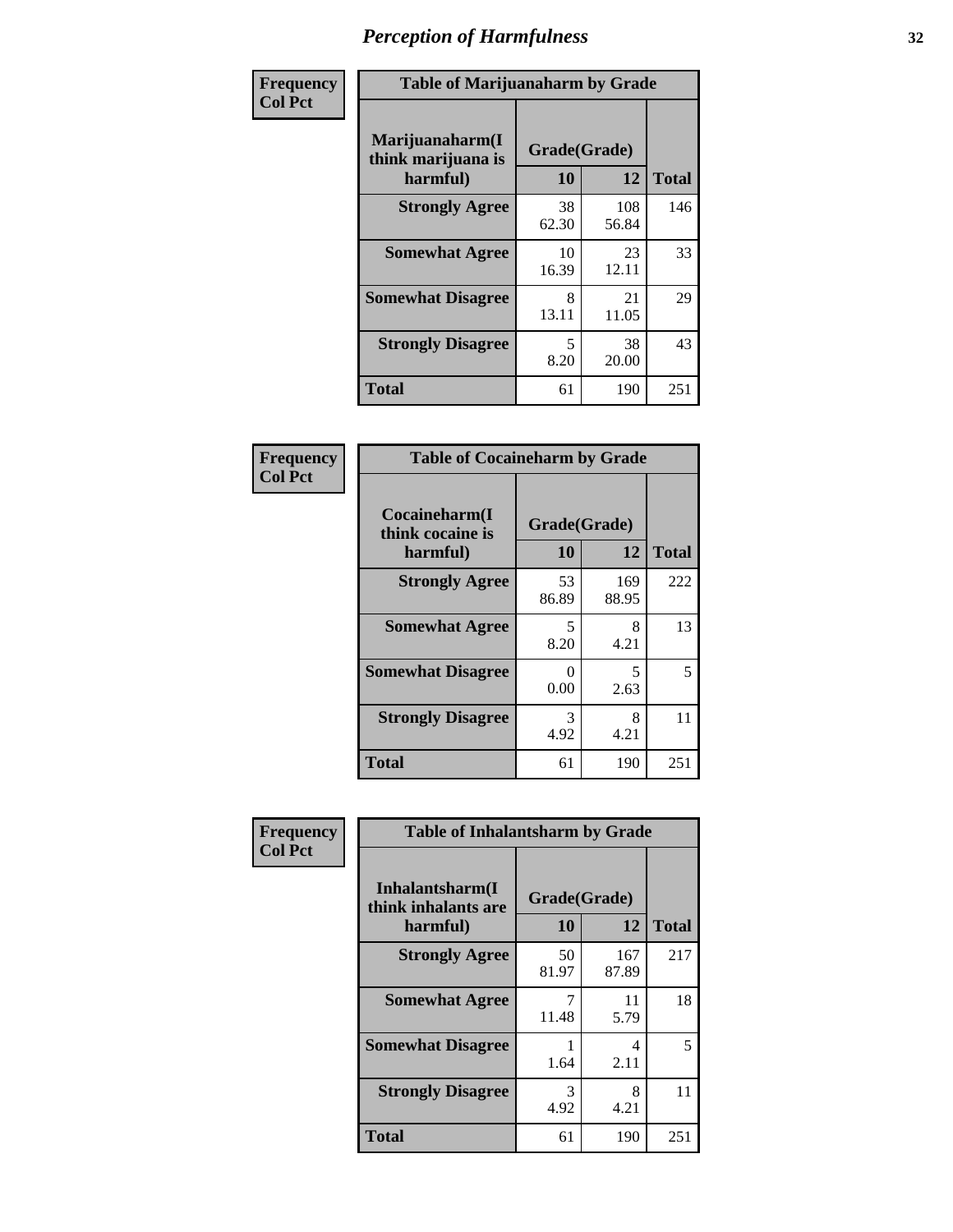| Frequency      | <b>Table of Steroidsharm by Grade</b>            |                               |              |              |
|----------------|--------------------------------------------------|-------------------------------|--------------|--------------|
| <b>Col Pct</b> | Steroidsharm(I<br>think steroids are<br>harmful) | Grade(Grade)<br>10            | 12           | <b>Total</b> |
|                | <b>Strongly Agree</b>                            | 42<br>68.85                   | 147<br>77.37 | 189          |
|                | <b>Somewhat Agree</b>                            | 13<br>21.31                   | 33<br>17.37  | 46           |
|                | <b>Somewhat Disagree</b>                         | $\mathcal{D}_{\cdot}$<br>3.28 | 3<br>1.58    | 5            |
|                | <b>Strongly Disagree</b>                         | 4<br>6.56                     | 3.68         | 11           |
|                | <b>Total</b>                                     | 61                            | 190          | 251          |

| <b>Table of Ecstasyharm by Grade</b>                |                    |              |     |  |  |
|-----------------------------------------------------|--------------------|--------------|-----|--|--|
| $E$ cstasyharm $(I$<br>think ecstasy is<br>harmful) | Grade(Grade)<br>10 | <b>Total</b> |     |  |  |
| <b>Strongly Agree</b>                               | 50<br>81.97        | 158<br>83.16 | 208 |  |  |
| <b>Somewhat Agree</b>                               | 6<br>9.84          | 19<br>10.00  | 25  |  |  |
| <b>Somewhat Disagree</b>                            | 1<br>1.64          | 6<br>3.16    | 7   |  |  |
| <b>Strongly Disagree</b>                            | 4<br>6.56          | 7<br>3.68    | 11  |  |  |
| Total                                               | 61                 | 190          | 251 |  |  |

| Frequency      | <b>Table of Methharm by Grade</b>                            |                    |              |              |  |
|----------------|--------------------------------------------------------------|--------------------|--------------|--------------|--|
| <b>Col Pct</b> | <b>Methharm</b> (I think<br>methamphetamines<br>are harmful) | Grade(Grade)<br>10 | 12           | <b>Total</b> |  |
|                | <b>Strongly Agree</b>                                        | 54<br>88.52        | 174<br>91.58 | 228          |  |
|                | <b>Somewhat Agree</b>                                        | 4<br>6.56          | 9<br>4.74    | 13           |  |
|                | <b>Somewhat Disagree</b>                                     | 0<br>0.00          | 0.53         |              |  |
|                | <b>Strongly Disagree</b>                                     | 3<br>4.92          | 6<br>3.16    | 9            |  |
|                | <b>Total</b>                                                 | 61                 | 190          | 251          |  |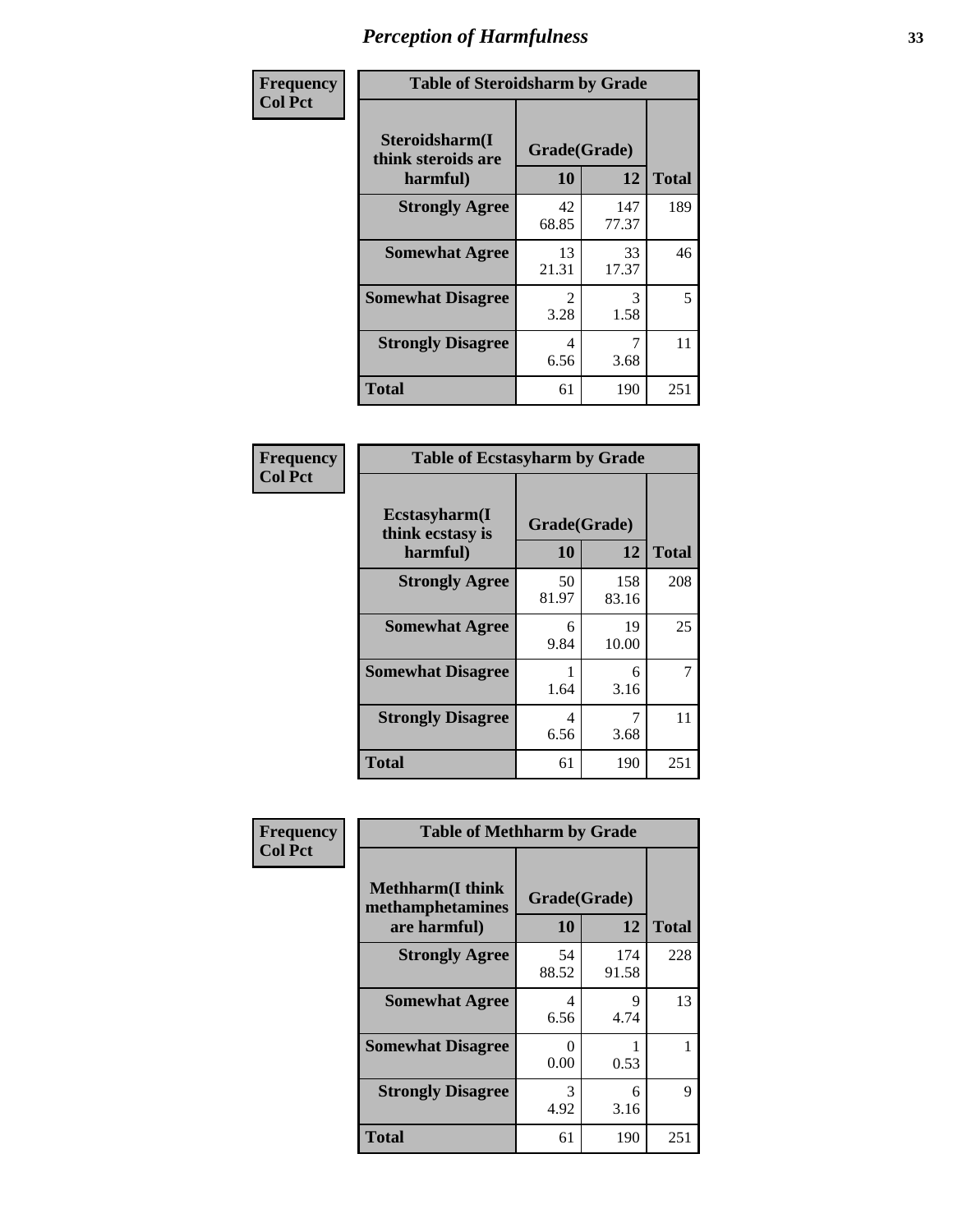| Frequency      | <b>Table of Hallucinogensharm by Grade</b>                 |                    |                                  |              |
|----------------|------------------------------------------------------------|--------------------|----------------------------------|--------------|
| <b>Col Pct</b> | Hallucinogensharm(I<br>think hallucinogens<br>are harmful) | Grade(Grade)<br>10 | 12                               | <b>Total</b> |
|                | <b>Strongly Agree</b>                                      | 50<br>81.97        | 170<br>89.47                     | 220          |
|                | <b>Somewhat Agree</b>                                      | 11.48              | 6<br>3.16                        | 13           |
|                | <b>Somewhat Disagree</b>                                   | 1.64               | $\overline{\phantom{0}}$<br>2.63 | 6            |
|                | <b>Strongly Disagree</b>                                   | 3<br>4.92          | 9<br>4.74                        | 12           |
|                | <b>Total</b>                                               | 61                 | 190                              | 251          |

| <b>Table of Prescriptionharm by Grade</b>                                 |                        |              |              |  |  |
|---------------------------------------------------------------------------|------------------------|--------------|--------------|--|--|
| Prescriptionharm(I<br>think prescription<br>drugs not<br>prescribed to me | Grade(Grade)           |              |              |  |  |
| are harmful)                                                              | 10                     | 12           | <b>Total</b> |  |  |
| <b>Strongly Agree</b>                                                     | 40<br>65.57            | 127<br>66.84 | 167          |  |  |
| <b>Somewhat Agree</b>                                                     | 15<br>24.59            | 37<br>19.47  | 52           |  |  |
| <b>Somewhat Disagree</b>                                                  | $\mathfrak{D}$<br>3.28 | 13<br>6.84   | 15           |  |  |
| <b>Strongly Disagree</b>                                                  | 4<br>6.56              | 13<br>6.84   | 17           |  |  |
| Total                                                                     | 61                     | 190          | 251          |  |  |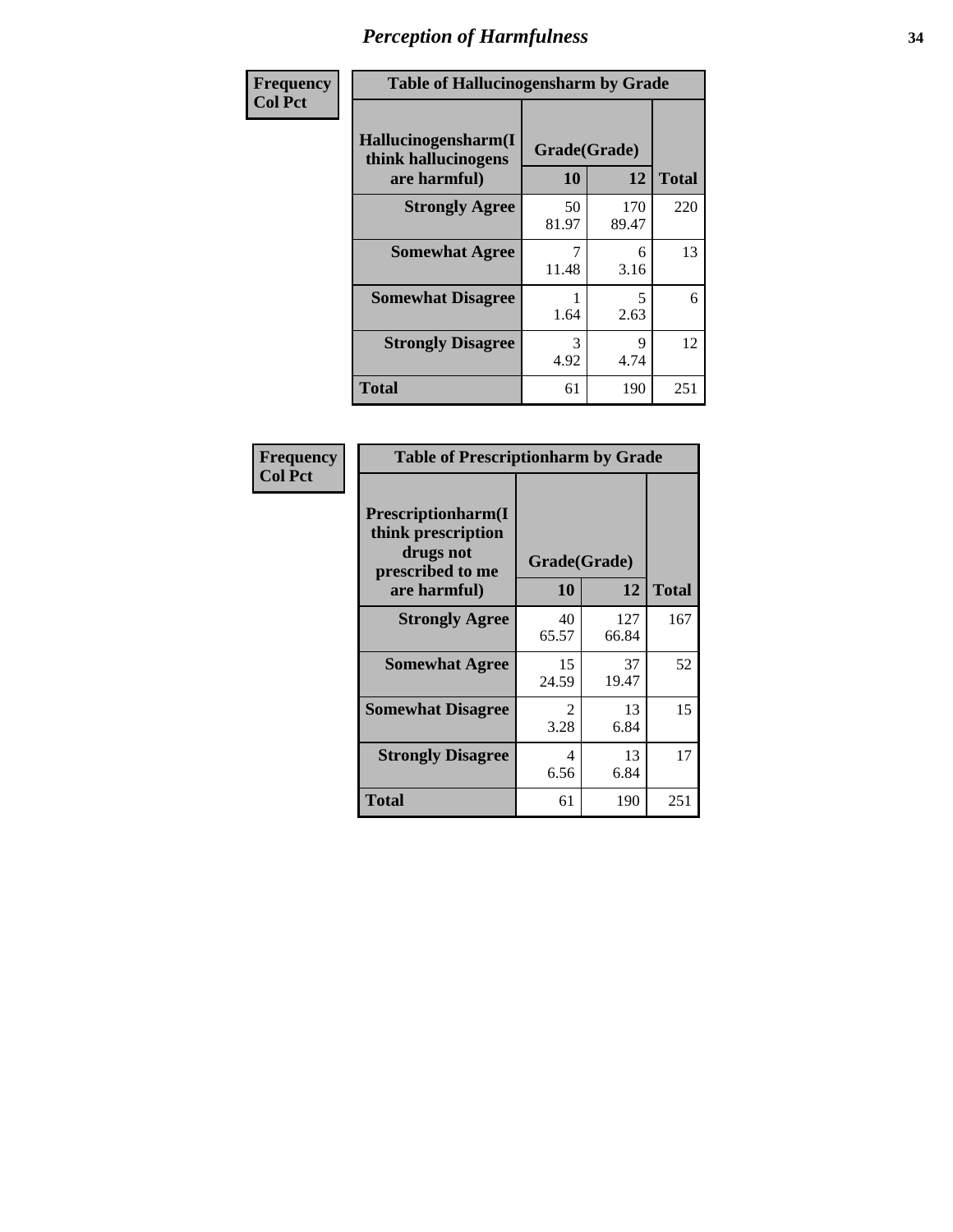### *Disapproval by Adults* **35**

| Frequency      | <b>Table of Alcoholadult by Grade</b>                                 |                    |             |              |
|----------------|-----------------------------------------------------------------------|--------------------|-------------|--------------|
| <b>Col Pct</b> | <b>Alcoholadult</b> (Adults<br>would disapprove if<br>I used alcohol) | Grade(Grade)<br>10 | 12          | <b>Total</b> |
|                | <b>Strongly Agree</b>                                                 | 36<br>59.02        | 76<br>40.00 | 112          |
|                | <b>Somewhat Agree</b>                                                 | 12<br>19.67        | 64<br>33.68 | 76           |
|                | <b>Somewhat Disagree</b>                                              | 8<br>13.11         | 34<br>17.89 | 42           |
|                | <b>Strongly Disagree</b>                                              | 5<br>8.20          | 16<br>8.42  | 21           |
|                | <b>Total</b>                                                          | 61                 | 190         | 251          |

| <b>Table of Tobaccoadult by Grade</b>                                 |                       |              |     |  |
|-----------------------------------------------------------------------|-----------------------|--------------|-----|--|
| <b>Tobaccoadult</b> (Adults<br>would disapprove if<br>I used tobacco) | Grade(Grade)<br>10    | <b>Total</b> |     |  |
| <b>Strongly Agree</b>                                                 | 47<br>77.05           | 107<br>56.32 | 154 |  |
| <b>Somewhat Agree</b>                                                 | 11.48                 | 42<br>22.11  | 49  |  |
| <b>Somewhat Disagree</b>                                              | 5<br>8.20             | 22<br>11.58  | 27  |  |
| <b>Strongly Disagree</b>                                              | $\mathcal{L}$<br>3.28 | 19<br>10.00  | 21  |  |
| <b>Total</b>                                                          | 61                    | 190          | 251 |  |

| Frequency<br><b>Col Pct</b> | <b>Table of Marijuanaadult by Grade</b>                           |                    |              |              |  |
|-----------------------------|-------------------------------------------------------------------|--------------------|--------------|--------------|--|
|                             | Marijuanaadult(Adults<br>would disapprove if I<br>used marijuana) | Grade(Grade)<br>10 | 12           | <b>Total</b> |  |
|                             | <b>Strongly Agree</b>                                             | 50<br>81.97        | 143<br>75.26 | 193          |  |
|                             | <b>Somewhat Agree</b>                                             | 11.48              | 18<br>9.47   | 25           |  |
|                             | <b>Somewhat Disagree</b>                                          | 0<br>0.00          | 17<br>8.95   | 17           |  |
|                             | <b>Strongly Disagree</b>                                          | 4<br>6.56          | 12<br>6.32   | 16           |  |
|                             | <b>Total</b>                                                      | 61                 | 190          | 251          |  |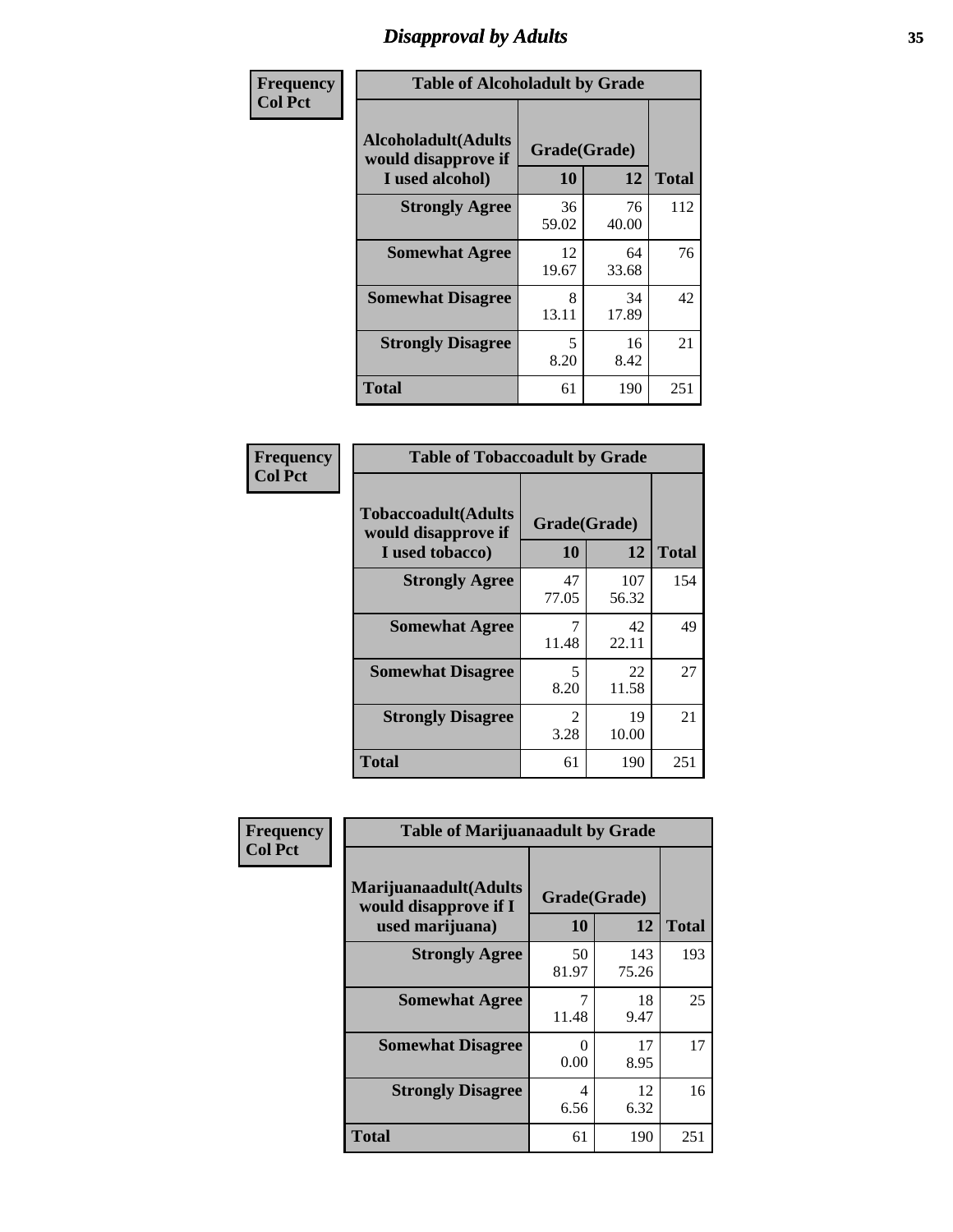### *Disapproval by Adults* **36**

| Frequency      | <b>Table of Otherdrugadult by Grade</b>                                     |                                     |              |              |
|----------------|-----------------------------------------------------------------------------|-------------------------------------|--------------|--------------|
| <b>Col Pct</b> | <b>Otherdrugadult</b> (Adults<br>would disapprove if I<br>used other drugs) | Grade(Grade)<br>10                  | 12           | <b>Total</b> |
|                | <b>Strongly Agree</b>                                                       | 56<br>91.80                         | 163<br>85.79 | 219          |
|                | <b>Somewhat Agree</b>                                                       | $\mathcal{D}_{\mathcal{L}}$<br>3.28 | 10<br>5.26   | 12           |
|                | <b>Somewhat Disagree</b>                                                    | 0<br>0.00                           | 5<br>2.63    | 5            |
|                | <b>Strongly Disagree</b>                                                    | 3<br>4.92                           | 12<br>6.32   | 15           |
|                | <b>Total</b>                                                                | 61                                  | 190          | 251          |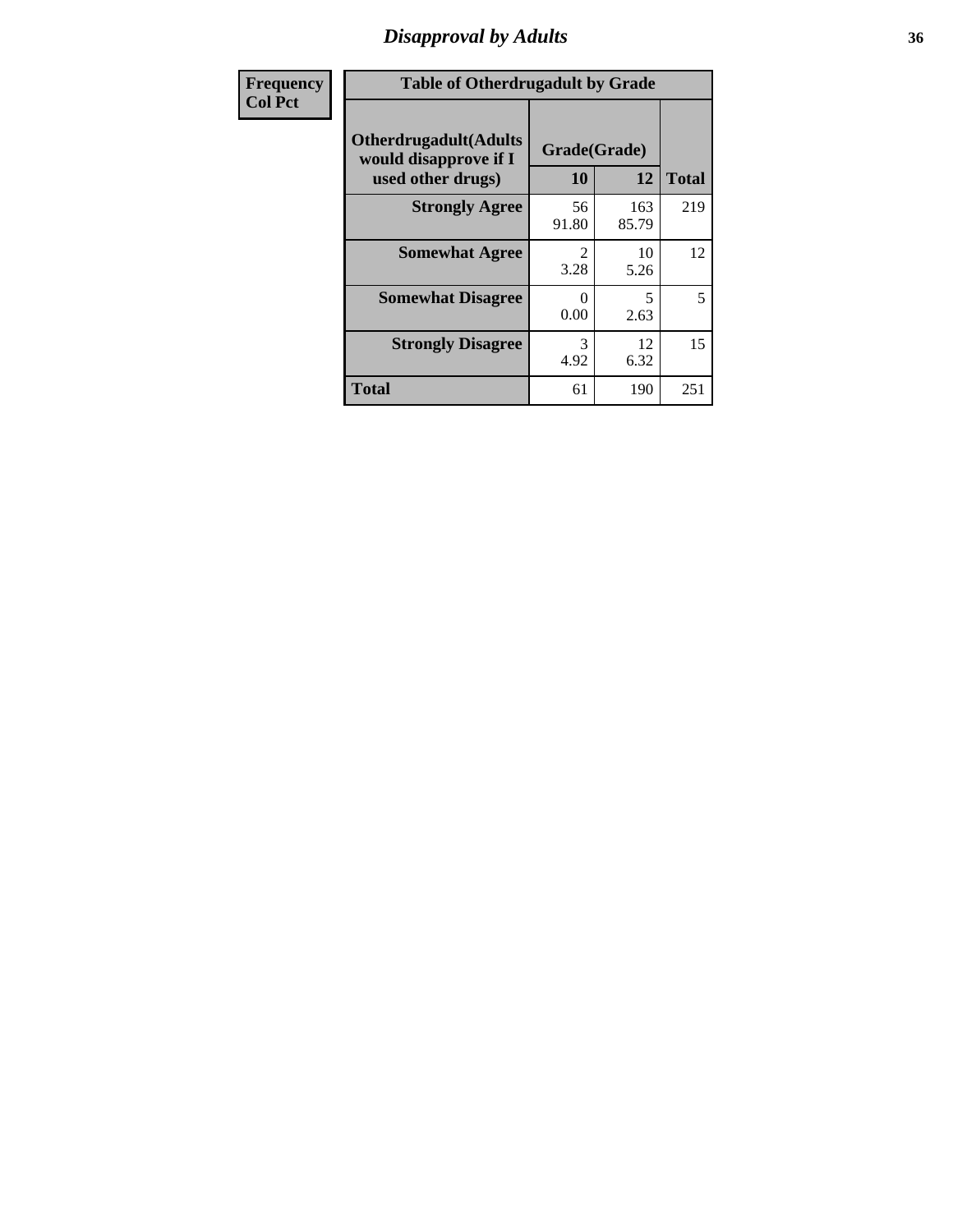# *Disapproval by Peers* **37**

| Frequency      | <b>Table of Alcoholpeer by Grade</b>                    |              |             |              |  |
|----------------|---------------------------------------------------------|--------------|-------------|--------------|--|
| <b>Col Pct</b> | Alcoholpeer(My<br>friends would<br>disapprove if I used | Grade(Grade) |             |              |  |
|                | alcohol)                                                | 10           | 12          | <b>Total</b> |  |
|                | <b>Strongly Agree</b>                                   | 13<br>21.31  | 25<br>13.16 | 38           |  |
|                | <b>Somewhat Agree</b>                                   | 15<br>24.59  | 34<br>17.89 | 49           |  |
|                | <b>Somewhat Disagree</b>                                | 19<br>31.15  | 57<br>30.00 | 76           |  |
|                | <b>Strongly Disagree</b>                                | 14<br>22.95  | 74<br>38.95 | 88           |  |
|                | Total                                                   | 61           | 190         | 251          |  |

| Frequency      | <b>Table of Tobaccopeer by Grade</b>                                |                    |             |              |  |
|----------------|---------------------------------------------------------------------|--------------------|-------------|--------------|--|
| <b>Col Pct</b> | Tobaccopeer(My<br>friends would<br>disapprove if I used<br>tobacco) | Grade(Grade)<br>10 | 12          | <b>Total</b> |  |
|                | <b>Strongly Agree</b>                                               | 20<br>32.79        | 62<br>32.63 | 82           |  |
|                | <b>Somewhat Agree</b>                                               | 13<br>21.31        | 29<br>15.26 | 42           |  |
|                | <b>Somewhat Disagree</b>                                            | 17<br>27.87        | 47<br>24.74 | 64           |  |
|                | <b>Strongly Disagree</b>                                            | 11<br>18.03        | 52<br>27.37 | 63           |  |
|                | Total                                                               | 61                 | 190         | 251          |  |

| Frequency<br><b>Col Pct</b> | <b>Table of Marijuanapeer by Grade</b>                    |              |             |              |
|-----------------------------|-----------------------------------------------------------|--------------|-------------|--------------|
|                             | Marijuanapeer(My<br>friends would<br>disapprove if I used | Grade(Grade) |             |              |
|                             | marijuana)                                                | <b>10</b>    | 12          | <b>Total</b> |
|                             | <b>Strongly Agree</b>                                     | 28<br>45.90  | 68<br>35.79 | 96           |
|                             | <b>Somewhat Agree</b>                                     | 12<br>19.67  | 26<br>13.68 | 38           |
|                             | <b>Somewhat Disagree</b>                                  | 9<br>14.75   | 46<br>24.21 | 55           |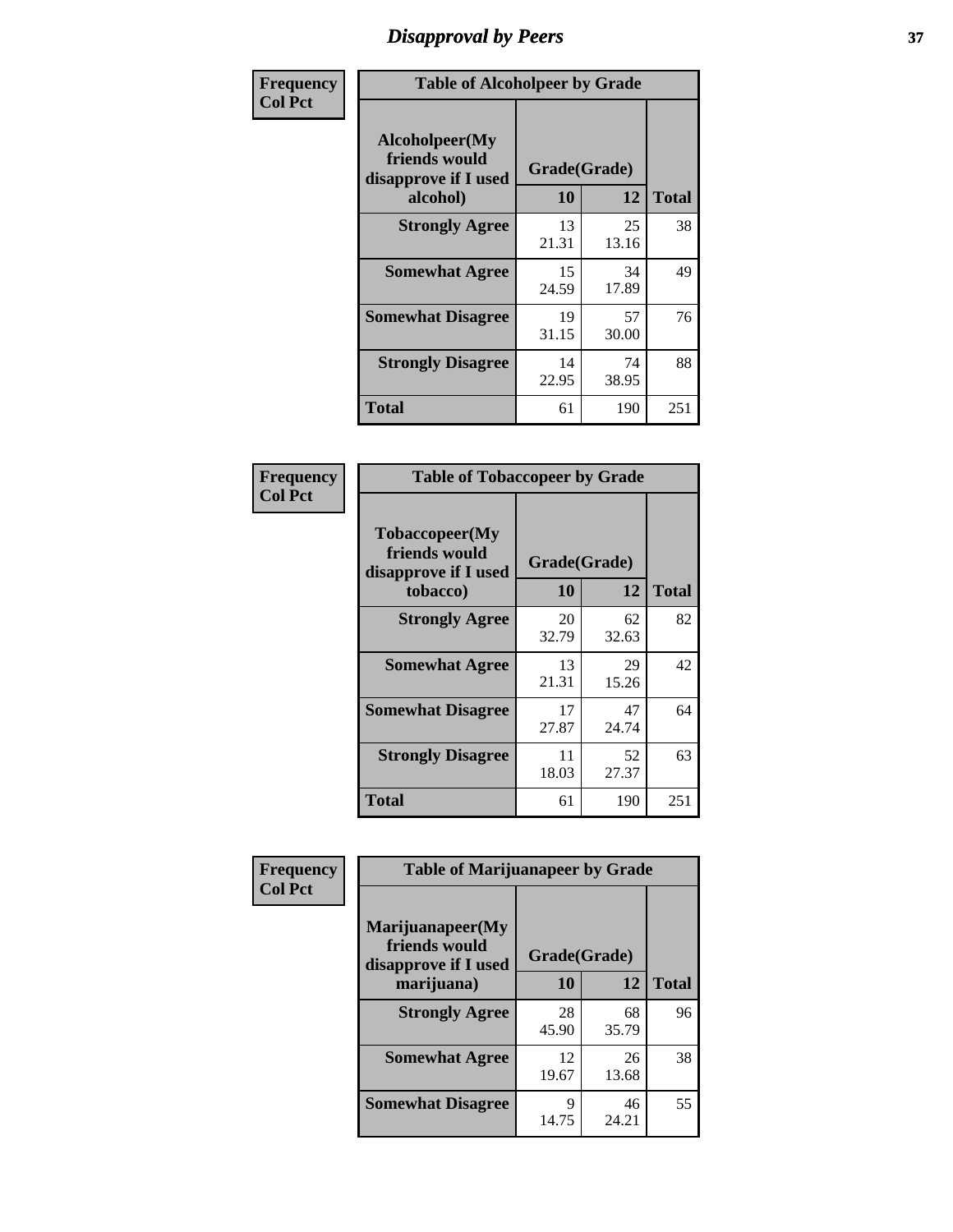# *Disapproval by Peers* **38**

| <b>Frequency</b> | <b>Table of Marijuanapeer by Grade</b>                                  |                           |             |              |  |
|------------------|-------------------------------------------------------------------------|---------------------------|-------------|--------------|--|
| <b>Col Pct</b>   | Marijuanapeer(My<br>friends would<br>disapprove if I used<br>marijuana) | Grade(Grade)<br><b>10</b> | 12          | <b>Total</b> |  |
|                  | <b>Strongly Disagree</b>                                                | 12<br>19.67               | 50<br>26.32 | 62           |  |
|                  | <b>Total</b>                                                            | 61                        | 190         | $25^{\circ}$ |  |

| <b>Frequency</b> | <b>Table of Otherdrugpeer by Grade</b>                                    |                    |              |              |
|------------------|---------------------------------------------------------------------------|--------------------|--------------|--------------|
| <b>Col Pct</b>   | Otherdrugpeer(My<br>friends would<br>disapprove if I used<br>other drugs) | Grade(Grade)<br>10 | 12           | <b>Total</b> |
|                  |                                                                           |                    |              |              |
|                  | <b>Strongly Agree</b>                                                     | 34<br>55.74        | 123<br>64.74 | 157          |
|                  | <b>Somewhat Agree</b>                                                     | 13<br>21.31        | 18<br>9.47   | 31           |
|                  | <b>Somewhat Disagree</b>                                                  | 5<br>8.20          | 26<br>13.68  | 31           |
|                  | <b>Strongly Disagree</b>                                                  | 9<br>14.75         | 23<br>12.11  | 32           |
|                  | Total                                                                     | 61                 | 190          | 251          |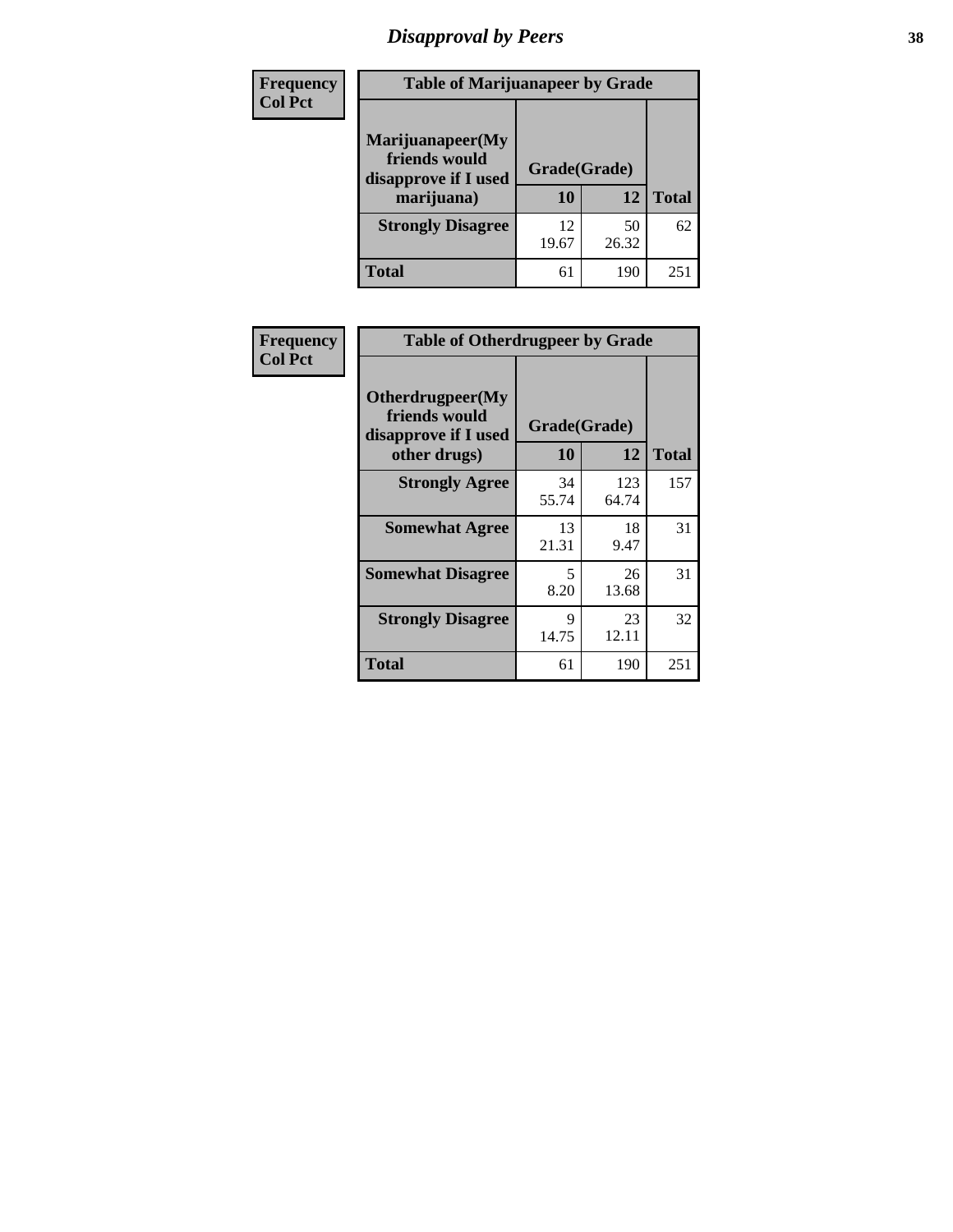| Frequency      | <b>Table of Alcohollocation1 by Grade</b> |              |              |              |
|----------------|-------------------------------------------|--------------|--------------|--------------|
| <b>Col Pct</b> | <b>Alcohollocation1(Places</b>            | Grade(Grade) |              |              |
|                | <b>Friends Use Alcohol)</b>               | 10           | 12           | <b>Total</b> |
|                |                                           | 33<br>54.10  | 145<br>76.32 | 178          |
|                | Do Not Use                                | 28<br>45.90  | 45<br>23.68  | 73           |
|                | <b>Total</b>                              | 61           | 190          | 251          |

| <b>Frequency</b> | <b>Table of Alcohollocation2 by Grade</b>                     |                    |              |              |
|------------------|---------------------------------------------------------------|--------------------|--------------|--------------|
| <b>Col Pct</b>   | <b>Alcohollocation2(Places</b><br><b>Friends Use Alcohol)</b> | Grade(Grade)<br>10 | 12           | <b>Total</b> |
|                  |                                                               | 29<br>47.54        | 83<br>43.68  | 112          |
|                  | Home                                                          | 32<br>52.46        | 107<br>56.32 | 139          |
|                  | <b>Total</b>                                                  | 61                 | 190          | 251          |

| Frequency<br><b>Col Pct</b> | <b>Table of Alcohollocation 3 by Grade</b>                    |                    |              |              |
|-----------------------------|---------------------------------------------------------------|--------------------|--------------|--------------|
|                             | <b>Alcohollocation3(Places</b><br><b>Friends Use Alcohol)</b> | Grade(Grade)<br>10 | 12           | <b>Total</b> |
|                             |                                                               | 57<br>93.44        | 180<br>94.74 | 237          |
|                             | <b>School</b>                                                 | 4<br>6.56          | 10<br>5.26   | 14           |
|                             | <b>Total</b>                                                  | 61                 | 190          | 251          |

| <b>Frequency</b> | <b>Table of Alcohollocation4 by Grade</b> |              |              |              |
|------------------|-------------------------------------------|--------------|--------------|--------------|
| <b>Col Pct</b>   | <b>Alcohollocation4(Places</b>            | Grade(Grade) |              |              |
|                  | <b>Friends Use Alcohol)</b>               | 10           | 12           | <b>Total</b> |
|                  |                                           | 52<br>85.25  | 163<br>85.79 | 215          |
|                  | Car                                       | 9<br>14.75   | 27<br>14.21  | 36           |
|                  | <b>Total</b>                              | 61           | 190          | 251          |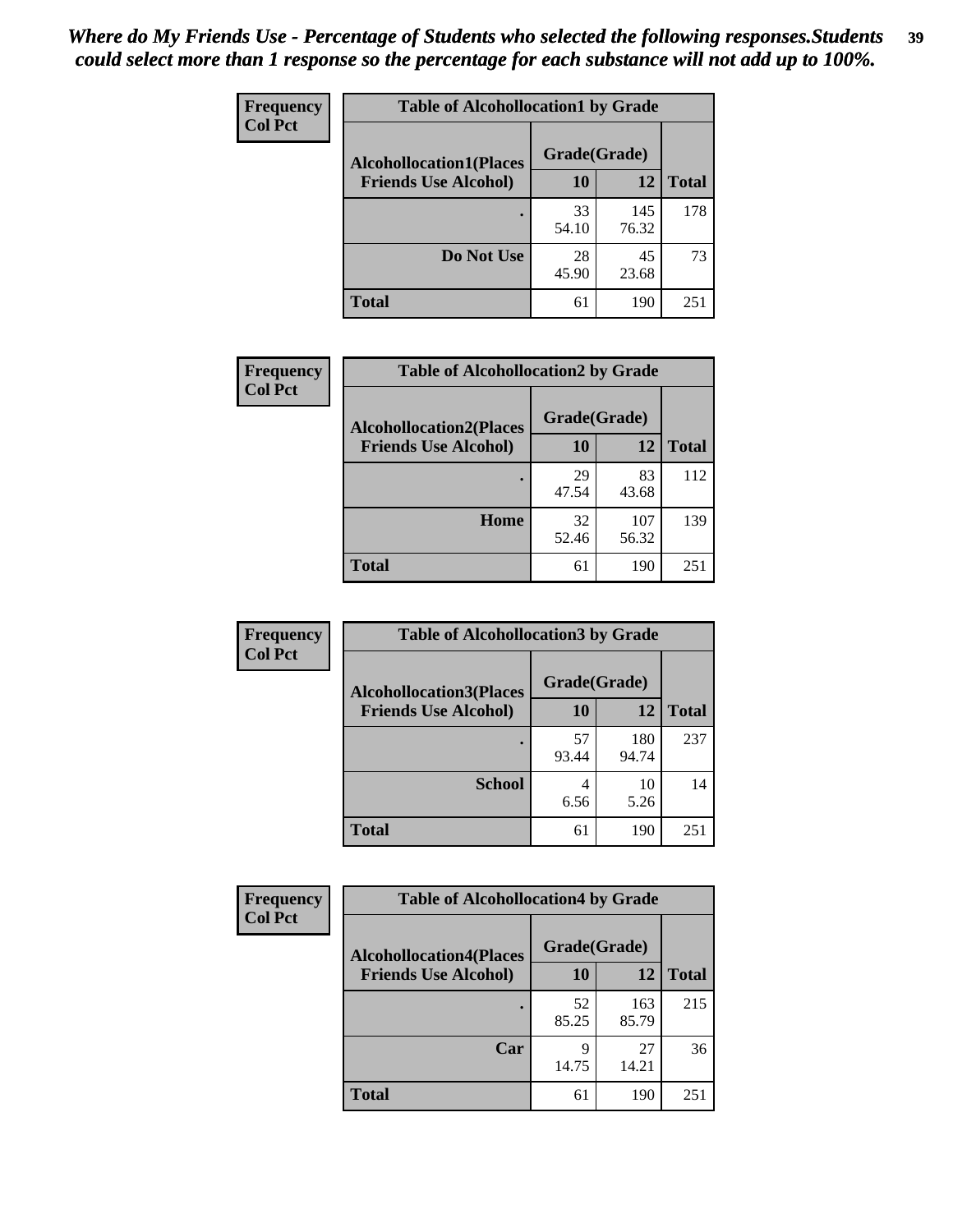| Frequency      | <b>Table of Alcohollocation5 by Grade</b> |              |              |              |  |
|----------------|-------------------------------------------|--------------|--------------|--------------|--|
| <b>Col Pct</b> | <b>Alcohollocation5(Places</b>            | Grade(Grade) |              |              |  |
|                | <b>Friends Use Alcohol)</b>               | 10           | 12           | <b>Total</b> |  |
|                |                                           | 34<br>55.74  | 61<br>32.11  | 95           |  |
|                | <b>Friend's House</b>                     | 27<br>44.26  | 129<br>67.89 | 156          |  |
|                | <b>Total</b>                              | 61           | 190          | 251          |  |

| <b>Frequency</b> | <b>Table of Alcohollocation6 by Grade</b> |              |              |              |
|------------------|-------------------------------------------|--------------|--------------|--------------|
| <b>Col Pct</b>   | <b>Alcohollocation6(Places</b>            | Grade(Grade) |              |              |
|                  | <b>Friends Use Alcohol)</b>               | 10           | 12           | <b>Total</b> |
|                  |                                           | 40<br>65.57  | 128<br>67.37 | 168          |
|                  | <b>Other</b>                              | 21<br>34.43  | 62<br>32.63  | 83           |
|                  | <b>Total</b>                              | 61           | 190          | 251          |

| Frequency      | <b>Table of Tobaccolocation1 by Grade</b> |              |              |              |
|----------------|-------------------------------------------|--------------|--------------|--------------|
| <b>Col Pct</b> | <b>Tobaccolocation1(Places</b>            | Grade(Grade) |              |              |
|                | <b>Friends Use Tobacco)</b>               | 10           | <b>12</b>    | <b>Total</b> |
|                |                                           | 28<br>45.90  | 126<br>66.32 | 154          |
|                | <b>Do Not Use</b>                         | 33<br>54.10  | 64<br>33.68  | 97           |
|                | <b>Total</b>                              | 61           | 190          | 251          |

| <b>Frequency</b> | <b>Table of Tobaccolocation2 by Grade</b> |              |             |              |  |
|------------------|-------------------------------------------|--------------|-------------|--------------|--|
| <b>Col Pct</b>   | <b>Tobaccolocation2(Places</b>            | Grade(Grade) |             |              |  |
|                  | <b>Friends Use Tobacco)</b>               | 10           | 12          | <b>Total</b> |  |
|                  |                                           | 34<br>55.74  | 93<br>48.95 | 127          |  |
|                  | Home                                      | 27<br>44.26  | 97<br>51.05 | 124          |  |
|                  | <b>Total</b>                              | 61           | 190         | 251          |  |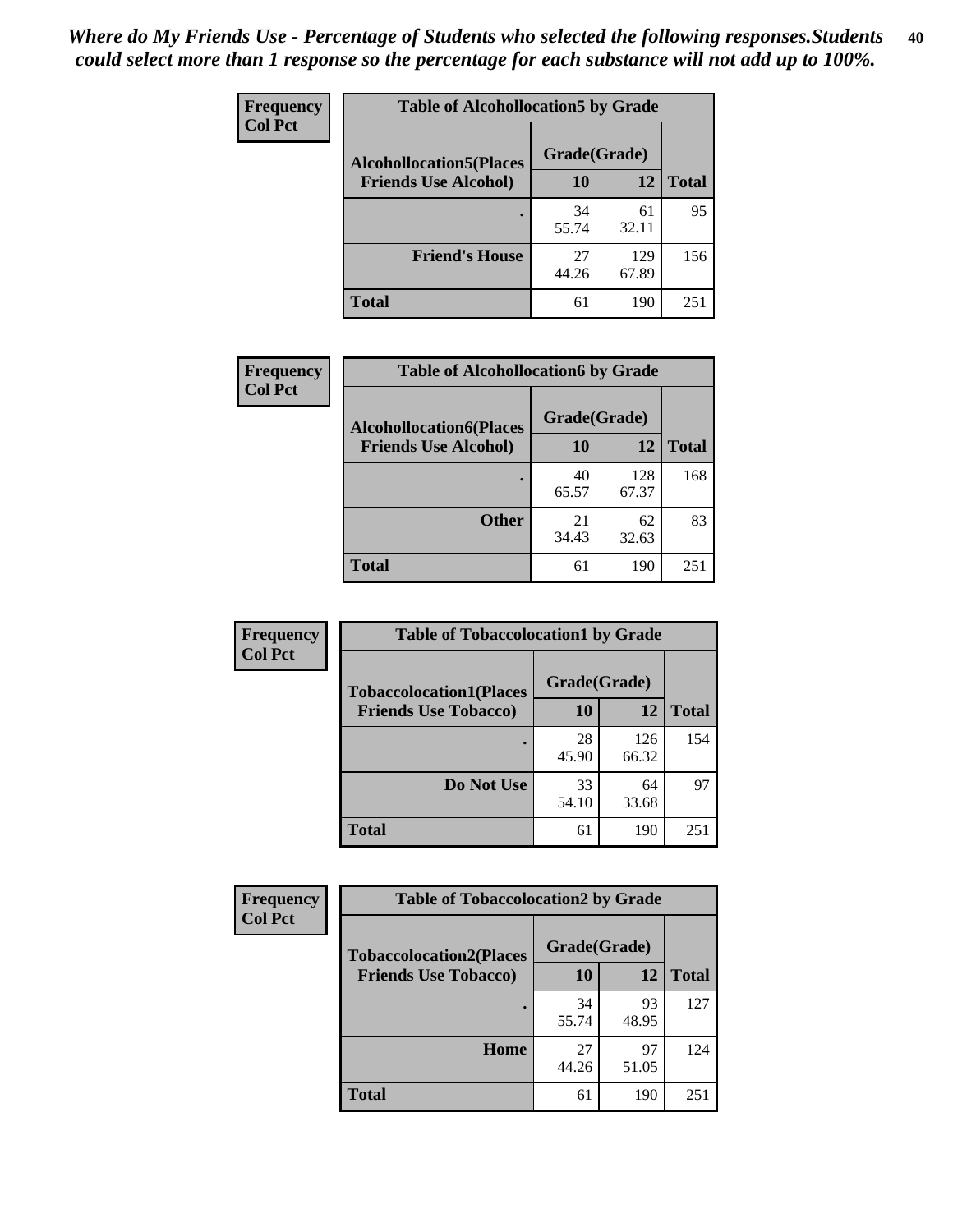| Frequency      | <b>Table of Tobaccolocation 3 by Grade</b> |              |              |              |
|----------------|--------------------------------------------|--------------|--------------|--------------|
| <b>Col Pct</b> | <b>Tobaccolocation3(Places</b>             | Grade(Grade) |              |              |
|                | <b>Friends Use Tobacco)</b>                | 10           | <b>12</b>    | <b>Total</b> |
|                | ٠                                          | 47<br>77.05  | 142<br>74.74 | 189          |
|                | <b>School</b>                              | 14<br>22.95  | 48<br>25.26  | 62           |
|                | <b>Total</b>                               | 61           | 190          | 251          |

| Frequency      | <b>Table of Tobaccolocation4 by Grade</b> |              |             |              |
|----------------|-------------------------------------------|--------------|-------------|--------------|
| <b>Col Pct</b> | <b>Tobaccolocation4(Places</b>            | Grade(Grade) |             |              |
|                | <b>Friends Use Tobacco)</b>               | 10           | 12          | <b>Total</b> |
|                |                                           | 43<br>70.49  | 94<br>49.47 | 137          |
|                | Car                                       | 18<br>29.51  | 96<br>50.53 | 114          |
|                | <b>Total</b>                              | 61           | 190         | 251          |

| Frequency      | <b>Table of Tobaccolocation5 by Grade</b> |              |             |              |
|----------------|-------------------------------------------|--------------|-------------|--------------|
| <b>Col Pct</b> | <b>Tobaccolocation5(Places</b>            | Grade(Grade) |             |              |
|                | <b>Friends Use Tobacco)</b>               | 10           | <b>12</b>   | <b>Total</b> |
|                |                                           | 39<br>63.93  | 93<br>48.95 | 132          |
|                | <b>Friend's House</b>                     | 22<br>36.07  | 97<br>51.05 | 119          |
|                | <b>Total</b>                              | 61           | 190         | 251          |

| Frequency      | <b>Table of Tobaccolocation6 by Grade</b> |              |              |              |  |
|----------------|-------------------------------------------|--------------|--------------|--------------|--|
| <b>Col Pct</b> | <b>Tobaccolocation6(Places</b>            | Grade(Grade) |              |              |  |
|                | <b>Friends Use Tobacco)</b>               | 10           | 12           | <b>Total</b> |  |
|                |                                           | 39<br>63.93  | 112<br>58.95 | 151          |  |
|                | <b>Other</b>                              | 22<br>36.07  | 78<br>41.05  | 100          |  |
|                | <b>Total</b>                              | 61           | 190          | 251          |  |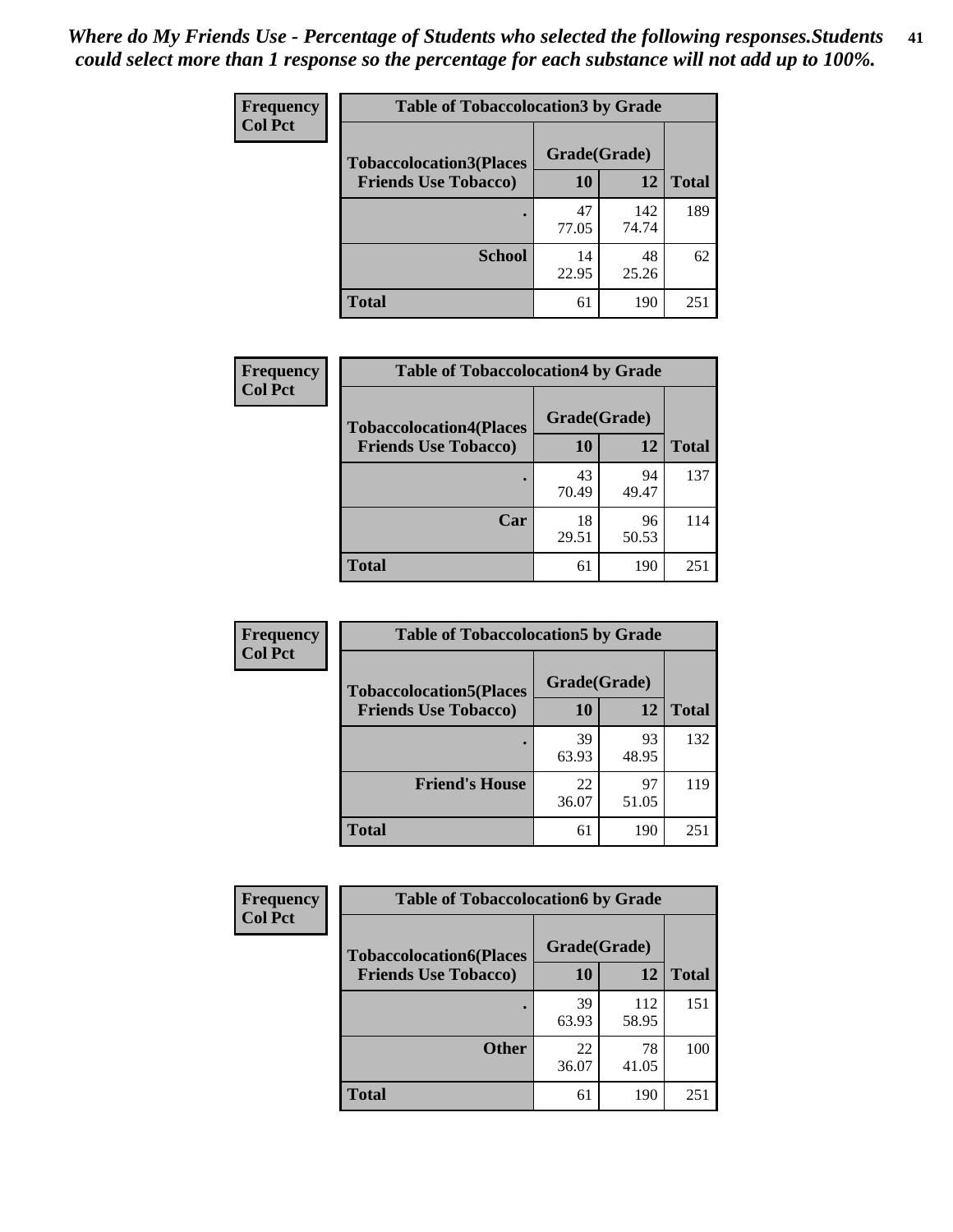| <b>Frequency</b> | <b>Table of Marijuanalocation1 by Grade</b> |              |              |              |
|------------------|---------------------------------------------|--------------|--------------|--------------|
| <b>Col Pct</b>   | <b>Marijuanalocation1(Places</b>            | Grade(Grade) |              |              |
|                  | <b>Friends Use Marijuana</b> )              | 10           | 12           | <b>Total</b> |
|                  |                                             | 23<br>37.70  | 103<br>54.21 | 126          |
|                  | Do Not Use                                  | 38<br>62.30  | 87<br>45.79  | 125          |
|                  | Total                                       | 61           | 190          | 251          |

| <b>Frequency</b> | <b>Table of Marijuanalocation2 by Grade</b>                        |                           |              |              |
|------------------|--------------------------------------------------------------------|---------------------------|--------------|--------------|
| <b>Col Pct</b>   | <b>Marijuanalocation2(Places</b><br><b>Friends Use Marijuana</b> ) | Grade(Grade)<br><b>10</b> | 12           | <b>Total</b> |
|                  |                                                                    | 42<br>68.85               | 112<br>58.95 | 154          |
|                  | Home                                                               | 19<br>31.15               | 78<br>41.05  | 97           |
|                  | <b>Total</b>                                                       | 61                        | 190          | 251          |

| <b>Frequency</b> | <b>Table of Marijuanalocation3 by Grade</b> |              |              |              |
|------------------|---------------------------------------------|--------------|--------------|--------------|
| <b>Col Pct</b>   | <b>Marijuanalocation3(Places</b>            | Grade(Grade) |              |              |
|                  | <b>Friends Use Marijuana</b> )              | 10           | 12           | <b>Total</b> |
|                  |                                             | 55<br>90.16  | 170<br>89.47 | 225          |
|                  | <b>School</b>                               | 6<br>9.84    | 20<br>10.53  | 26           |
|                  | <b>Total</b>                                | 61           | 190          | 251          |

| <b>Frequency</b> | <b>Table of Marijuanalocation4 by Grade</b> |              |              |              |  |
|------------------|---------------------------------------------|--------------|--------------|--------------|--|
| <b>Col Pct</b>   | <b>Marijuanalocation4(Places</b>            | Grade(Grade) |              |              |  |
|                  | <b>Friends Use Marijuana</b> )              | <b>10</b>    | 12           | <b>Total</b> |  |
|                  |                                             | 49<br>80.33  | 131<br>68.95 | 180          |  |
|                  | Car                                         | 12<br>19.67  | 59<br>31.05  | 71           |  |
|                  | <b>Total</b>                                | 61           | 190          | 251          |  |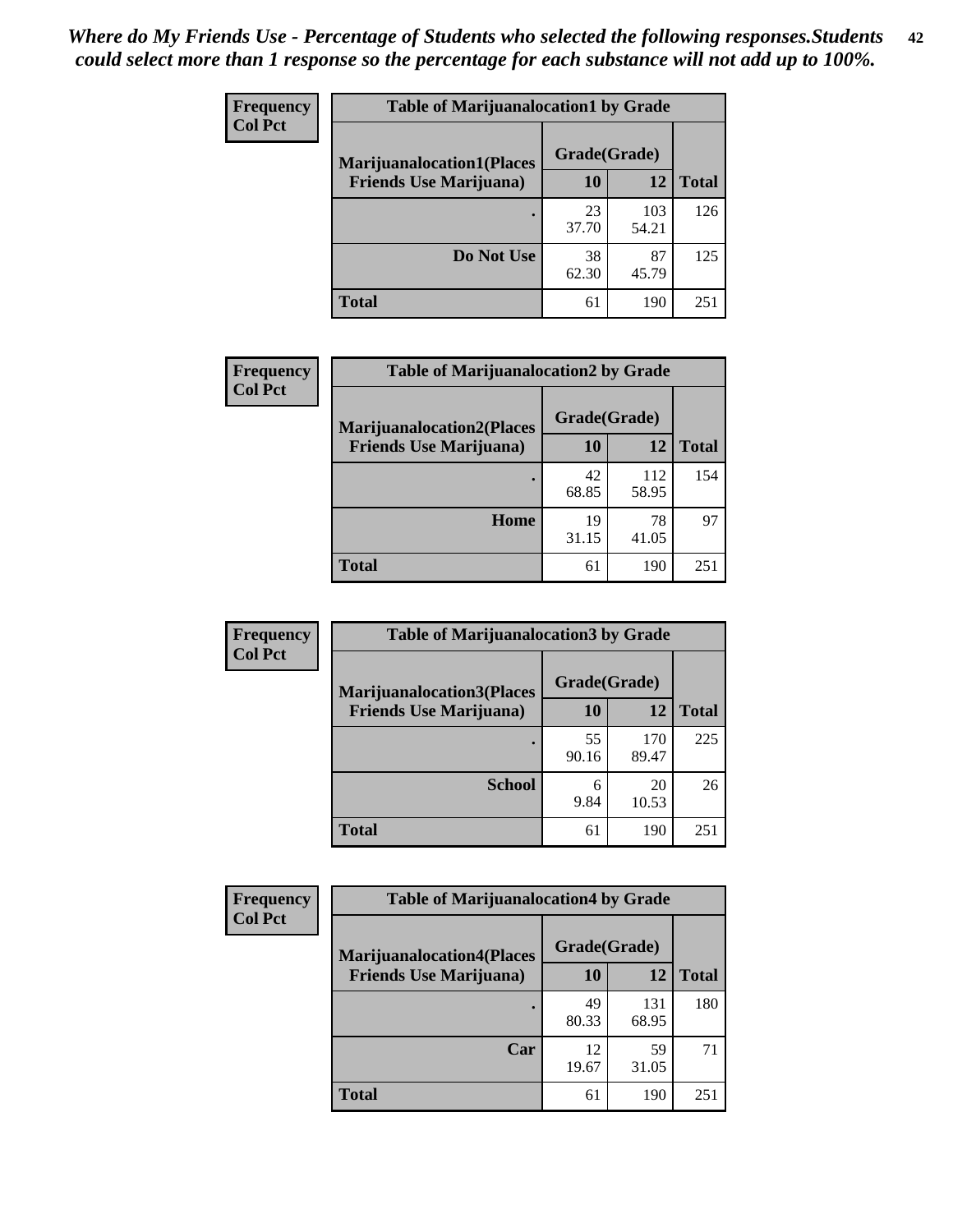| <b>Frequency</b> | <b>Table of Marijuanalocation5 by Grade</b> |              |             |              |
|------------------|---------------------------------------------|--------------|-------------|--------------|
| <b>Col Pct</b>   | <b>Marijuanalocation5(Places)</b>           | Grade(Grade) |             |              |
|                  | <b>Friends Use Marijuana</b> )              | 10           | 12          | <b>Total</b> |
|                  |                                             | 38<br>62.30  | 93<br>48.95 | 131          |
|                  | <b>Friend's House</b>                       | 23<br>37.70  | 97<br>51.05 | 120          |
|                  | <b>Total</b>                                | 61           | 190         | 251          |

| <b>Frequency</b> | <b>Table of Marijuanalocation6 by Grade</b>                        |                    |              |              |
|------------------|--------------------------------------------------------------------|--------------------|--------------|--------------|
| <b>Col Pct</b>   | <b>Marijuanalocation6(Places</b><br><b>Friends Use Marijuana</b> ) | Grade(Grade)<br>10 | 12           | <b>Total</b> |
|                  |                                                                    | 42<br>68.85        | 136<br>71.58 | 178          |
|                  | <b>Other</b>                                                       | 19<br>31.15        | 54<br>28.42  | 73           |
|                  | <b>Total</b>                                                       | 61                 | 190          | 251          |

| <b>Frequency</b> | <b>Table of Otherdruglocation1 by Grade</b>                          |              |              |              |
|------------------|----------------------------------------------------------------------|--------------|--------------|--------------|
| <b>Col Pct</b>   | <b>Otherdruglocation1(Places</b><br><b>Friends Use Other Illegal</b> | Grade(Grade) |              |              |
|                  | Drugs)                                                               | 10           | 12           | <b>Total</b> |
|                  |                                                                      | 16<br>26.23  | 60<br>31.58  | 76           |
|                  | Do Not Use                                                           | 45<br>73.77  | 130<br>68.42 | 175          |
|                  | <b>Total</b>                                                         | 61           | 190          | 251          |

| <b>Frequency</b> | <b>Table of Otherdruglocation2 by Grade</b>                          |              |              |              |
|------------------|----------------------------------------------------------------------|--------------|--------------|--------------|
| <b>Col Pct</b>   | <b>Otherdruglocation2(Places</b><br><b>Friends Use Other Illegal</b> | Grade(Grade) |              |              |
|                  | Drugs)                                                               | 10           | 12           | <b>Total</b> |
|                  |                                                                      | 48<br>78.69  | 154<br>81.05 | 202          |
|                  | Home                                                                 | 13<br>21.31  | 36<br>18.95  | 49           |
|                  | <b>Total</b>                                                         | 61           | 190          | 251          |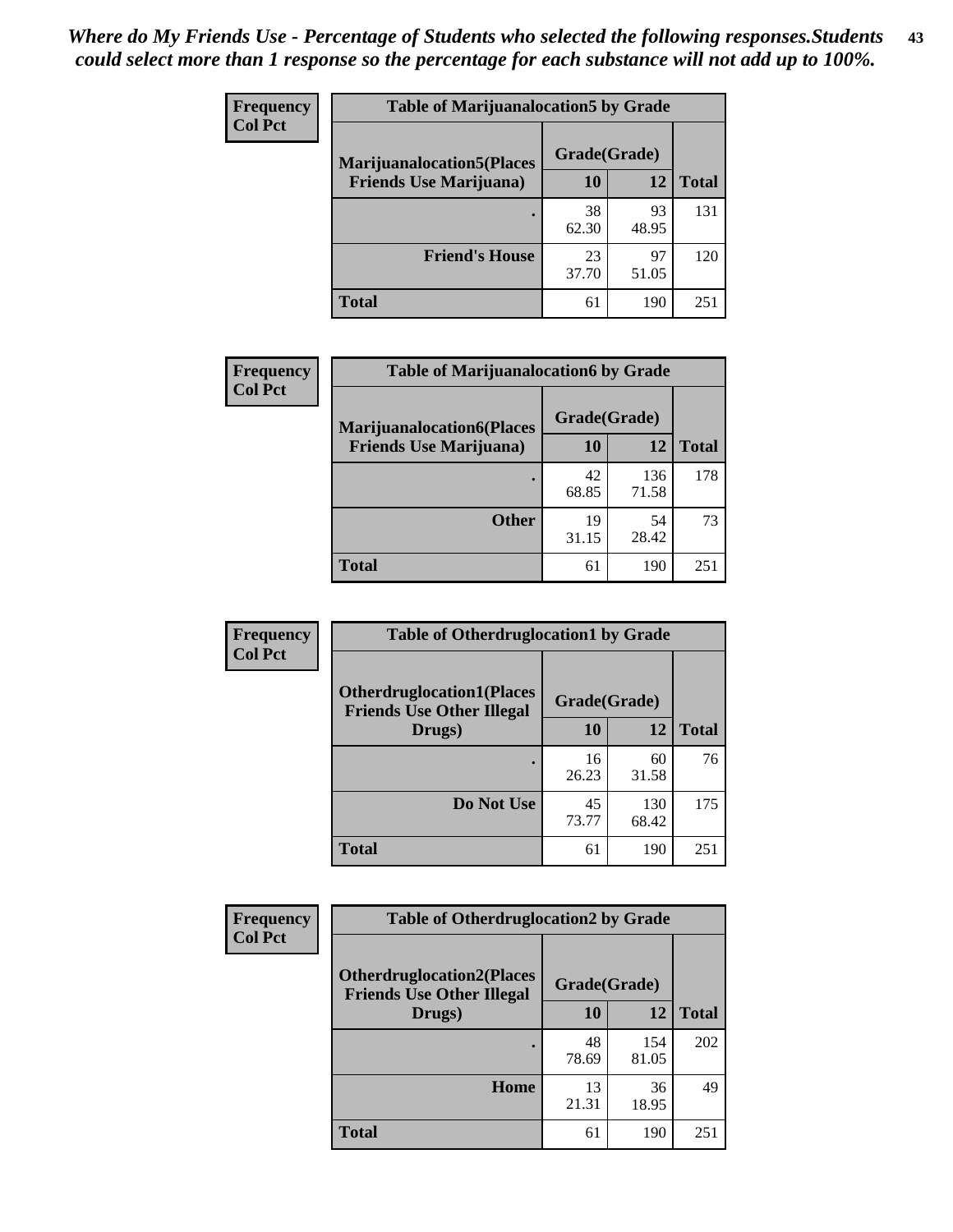| <b>Frequency</b> | <b>Table of Otherdruglocation 3 by Grade</b>                         |              |              |              |
|------------------|----------------------------------------------------------------------|--------------|--------------|--------------|
| <b>Col Pct</b>   | <b>Otherdruglocation3(Places</b><br><b>Friends Use Other Illegal</b> | Grade(Grade) |              |              |
|                  | Drugs)                                                               | <b>10</b>    | 12           | <b>Total</b> |
|                  |                                                                      | 57<br>93.44  | 176<br>92.63 | 233          |
|                  | <b>School</b>                                                        | 4<br>6.56    | 14<br>7.37   | 18           |
|                  | <b>Total</b>                                                         | 61           | 190          | 251          |

| <b>Frequency</b> | <b>Table of Otherdruglocation4 by Grade</b>                          |              |              |              |
|------------------|----------------------------------------------------------------------|--------------|--------------|--------------|
| <b>Col Pct</b>   | <b>Otherdruglocation4(Places</b><br><b>Friends Use Other Illegal</b> | Grade(Grade) |              |              |
|                  | Drugs)                                                               | 10           | 12           | <b>Total</b> |
|                  |                                                                      | 52<br>85.25  | 168<br>88.42 | 220          |
|                  | Car                                                                  | 9<br>14.75   | 22<br>11.58  | 31           |
|                  | <b>Total</b>                                                         | 61           | 190          | 251          |

| Frequency      | <b>Table of Otherdruglocation5 by Grade</b>                          |              |              |              |
|----------------|----------------------------------------------------------------------|--------------|--------------|--------------|
| <b>Col Pct</b> | <b>Otherdruglocation5(Places</b><br><b>Friends Use Other Illegal</b> | Grade(Grade) |              |              |
|                | Drugs)                                                               | 10           | 12           | <b>Total</b> |
|                |                                                                      | 49<br>80.33  | 141<br>74.21 | 190          |
|                | <b>Friend's House</b>                                                | 12<br>19.67  | 49<br>25.79  | 61           |
|                | <b>Total</b>                                                         | 61           | 190          | 251          |

| <b>Frequency</b> | <b>Table of Otherdruglocation6 by Grade</b>                          |              |              |              |
|------------------|----------------------------------------------------------------------|--------------|--------------|--------------|
| <b>Col Pct</b>   | <b>Otherdruglocation6(Places</b><br><b>Friends Use Other Illegal</b> | Grade(Grade) |              |              |
|                  | Drugs)                                                               | <b>10</b>    | 12           | <b>Total</b> |
|                  |                                                                      | 46<br>75.41  | 154<br>81.05 | 200          |
|                  | <b>Other</b>                                                         | 15<br>24.59  | 36<br>18.95  | 51           |
|                  | <b>Total</b>                                                         | 61           | 190          | 251          |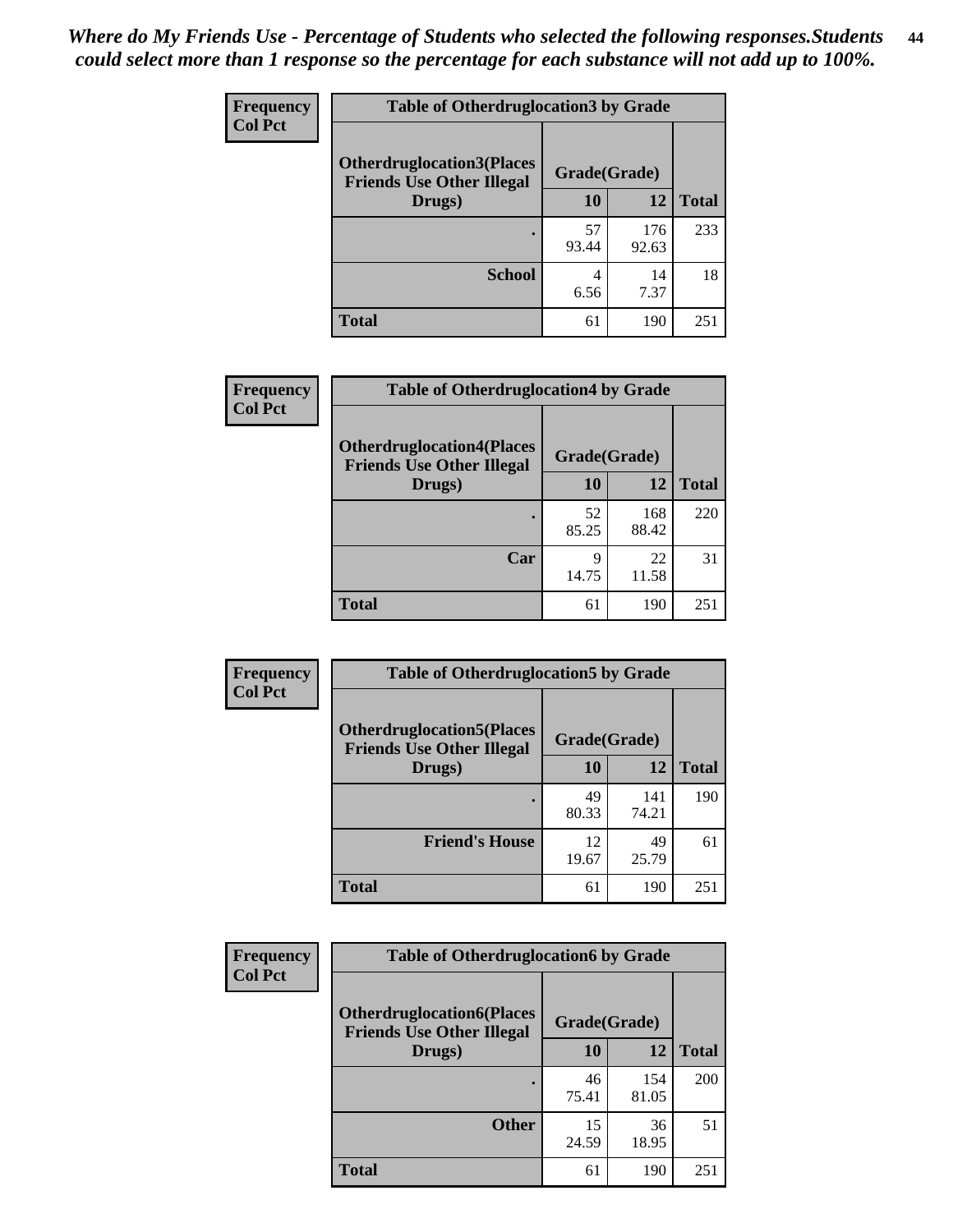| Frequency      | <b>Table of Alcoholtime1 by Grade</b>           |              |              |              |
|----------------|-------------------------------------------------|--------------|--------------|--------------|
| <b>Col Pct</b> | <b>Alcoholtime1(Times</b><br><b>Friends Use</b> | Grade(Grade) |              |              |
|                | Alcohol)                                        | 10           | <b>12</b>    | <b>Total</b> |
|                |                                                 | 30<br>49.18  | 146<br>76.84 | 176          |
|                | Do Not Use                                      | 31<br>50.82  | 44<br>23.16  | 75           |
|                | <b>Total</b>                                    | 61           | 190          | 251          |

| Frequency      | <b>Table of Alcoholtime2 by Grade</b>           |              |              |              |
|----------------|-------------------------------------------------|--------------|--------------|--------------|
| <b>Col Pct</b> | <b>Alcoholtime2(Times</b><br><b>Friends Use</b> | Grade(Grade) |              |              |
|                | Alcohol)                                        | 10           | 12           | <b>Total</b> |
|                |                                                 | 59<br>96.72  | 174<br>91.58 | 233          |
|                | <b>On Way to School</b>                         | 3.28         | 16<br>8.42   | 18           |
|                | <b>Total</b>                                    | 61           | 190          | 251          |

| Frequency      | <b>Table of Alcoholtime3 by Grade</b>                           |             |              |              |
|----------------|-----------------------------------------------------------------|-------------|--------------|--------------|
| <b>Col Pct</b> | <b>Alcoholtime3(Times</b><br>Grade(Grade)<br><b>Friends Use</b> |             |              |              |
|                | <b>Alcohol</b> )                                                | 10          | 12           | <b>Total</b> |
|                |                                                                 | 57<br>93.44 | 177<br>93.16 | 234          |
|                | <b>During School</b>                                            | 4<br>6.56   | 13<br>6.84   | 17           |
|                | <b>Total</b>                                                    | 61          | 190          | 251          |

| <b>Frequency</b><br><b>Col Pct</b> | <b>Table of Alcoholtime4 by Grade</b> |              |              |              |
|------------------------------------|---------------------------------------|--------------|--------------|--------------|
|                                    | <b>Alcoholtime4(Times</b>             | Grade(Grade) |              |              |
|                                    | <b>Friends Use Alcohol)</b>           | 10           | 12           | <b>Total</b> |
|                                    |                                       | 57<br>93.44  | 171<br>90.00 | 228          |
|                                    | <b>On Way Home From School</b>        | 6.56         | 19<br>10.00  | 23           |
|                                    | <b>Total</b>                          | 61           | 190          | 251          |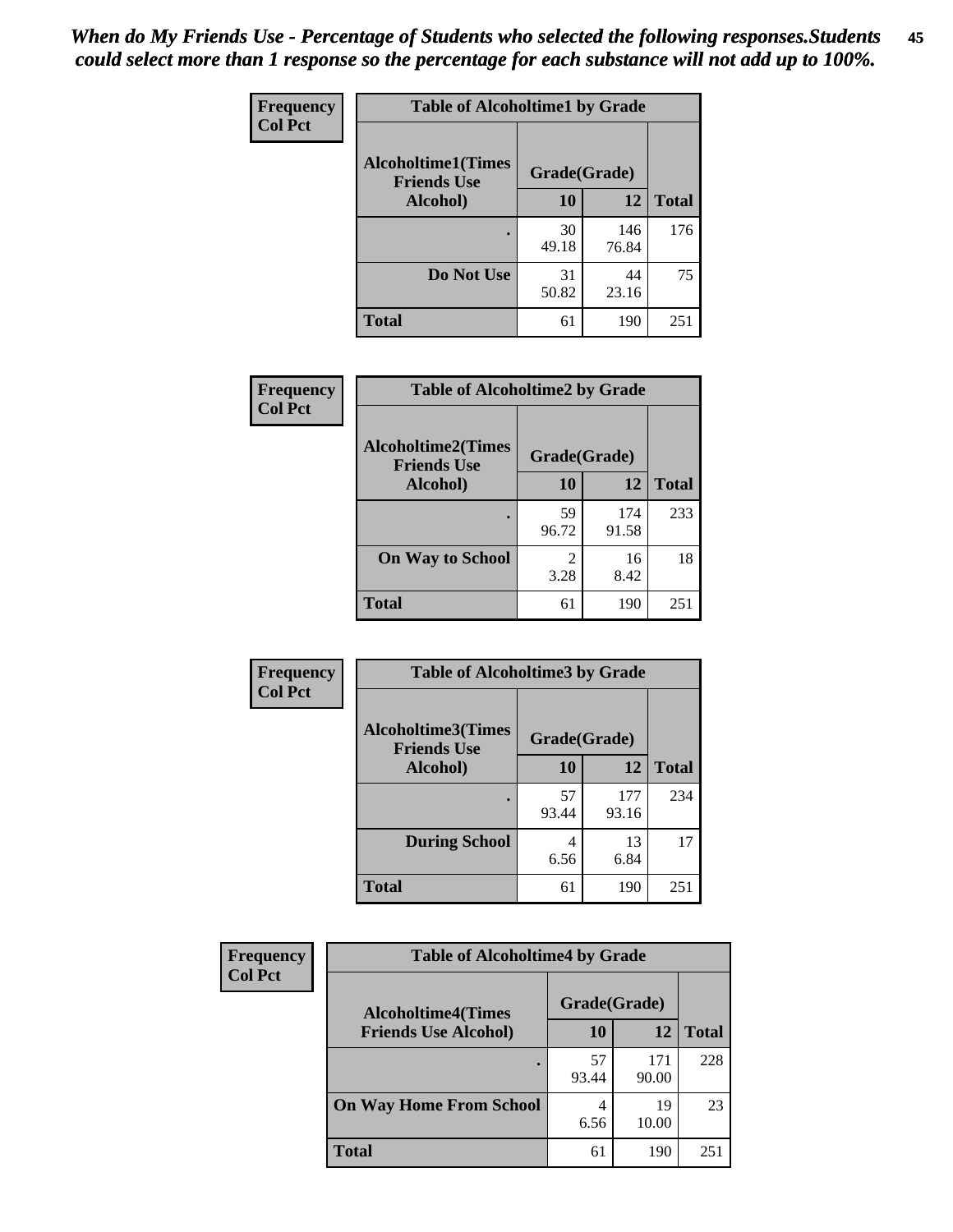*When do My Friends Use - Percentage of Students who selected the following responses.Students could select more than 1 response so the percentage for each substance will not add up to 100%.* **46**

| Frequency      | <b>Table of Alcoholtime5 by Grade</b>           |              |              |              |
|----------------|-------------------------------------------------|--------------|--------------|--------------|
| <b>Col Pct</b> | <b>Alcoholtime5(Times</b><br><b>Friends Use</b> | Grade(Grade) |              |              |
|                | Alcohol)                                        | 10           | 12           | <b>Total</b> |
|                |                                                 | 45<br>73.77  | 138<br>72.63 | 183          |
|                | Weeknights                                      | 16<br>26.23  | 52<br>27.37  | 68           |
|                | <b>Total</b>                                    | 61           | 190          | 251          |

| <b>Frequency</b> | <b>Table of Alcoholtime6 by Grade</b>           |              |              |              |
|------------------|-------------------------------------------------|--------------|--------------|--------------|
| <b>Col Pct</b>   | <b>Alcoholtime6(Times</b><br><b>Friends Use</b> | Grade(Grade) |              |              |
|                  | <b>Alcohol</b> )                                | 10           | 12           | <b>Total</b> |
|                  |                                                 | 30<br>49.18  | 38<br>20.00  | 68           |
|                  | Weekends                                        | 31<br>50.82  | 152<br>80.00 | 183          |
|                  | <b>Total</b>                                    | 61           | 190          | 251          |

| Frequency      | <b>Table of Tobaccotime1 by Grade</b>           |              |              |              |
|----------------|-------------------------------------------------|--------------|--------------|--------------|
| <b>Col Pct</b> | <b>Tobaccotime1(Times</b><br><b>Friends Use</b> | Grade(Grade) |              |              |
|                | <b>Tobacco</b> )                                | 10           | 12           | <b>Total</b> |
|                | ٠                                               | 28<br>45.90  | 125<br>65.79 | 153          |
|                | Do Not Use                                      | 33<br>54.10  | 65<br>34.21  | 98           |
|                | <b>Total</b>                                    | 61           | 190          | 251          |

| <b>Frequency</b> | <b>Table of Tobaccotime2 by Grade</b>           |              |              |              |
|------------------|-------------------------------------------------|--------------|--------------|--------------|
| <b>Col Pct</b>   | <b>Tobaccotime2(Times</b><br><b>Friends Use</b> | Grade(Grade) |              |              |
|                  | <b>Tobacco</b> )                                | 10           | 12           | <b>Total</b> |
|                  | $\bullet$                                       | 48<br>78.69  | 107<br>56.32 | 155          |
|                  | <b>On Way to School</b>                         | 13<br>21.31  | 83<br>43.68  | 96           |
|                  | <b>Total</b>                                    | 61           | 190          | 251          |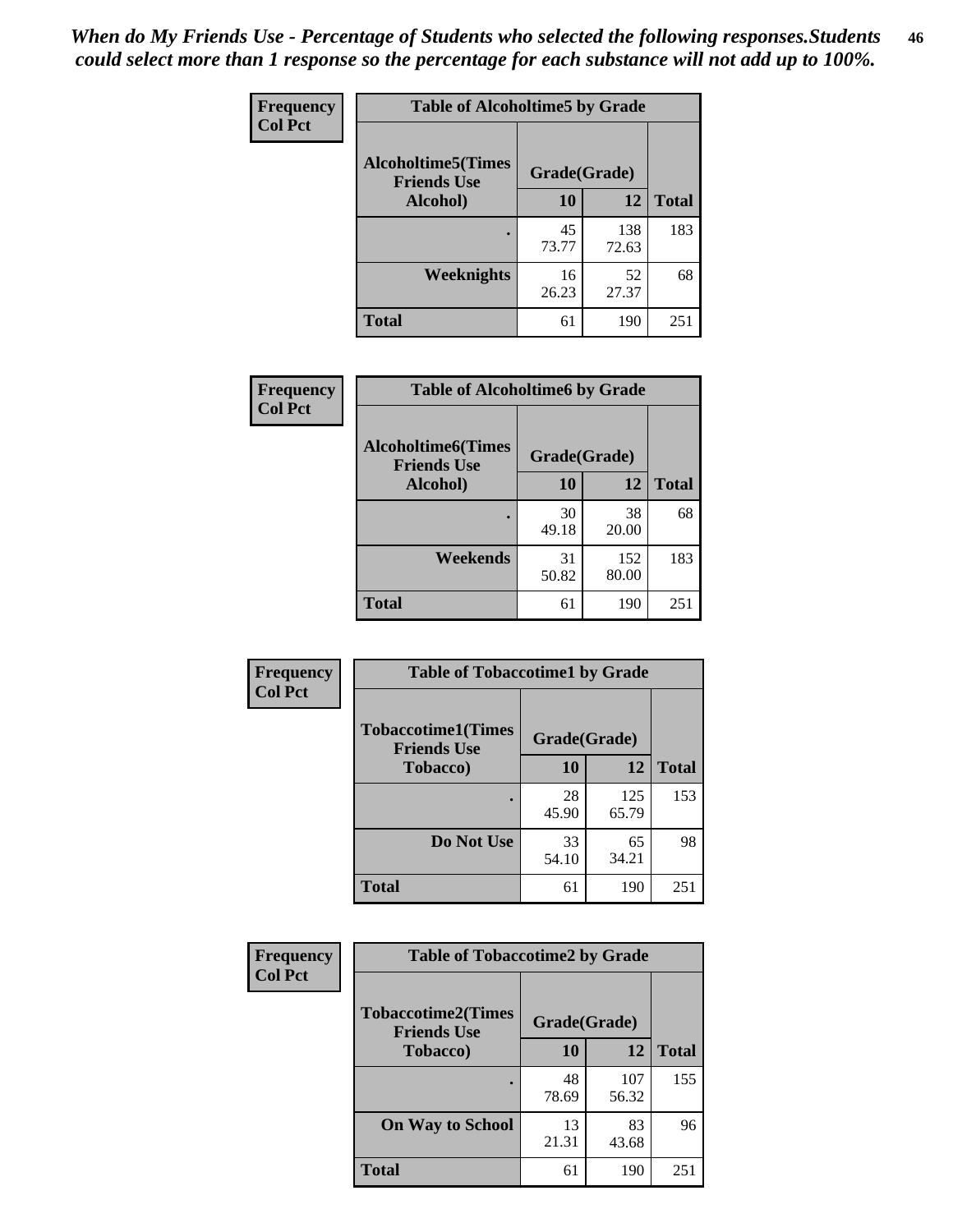*When do My Friends Use - Percentage of Students who selected the following responses.Students could select more than 1 response so the percentage for each substance will not add up to 100%.* **47**

| <b>Frequency</b> | <b>Table of Tobaccotime3 by Grade</b>           |              |              |              |  |
|------------------|-------------------------------------------------|--------------|--------------|--------------|--|
| <b>Col Pct</b>   | <b>Tobaccotime3(Times</b><br><b>Friends Use</b> | Grade(Grade) |              |              |  |
|                  | <b>Tobacco</b> )                                | 10           | 12           | <b>Total</b> |  |
|                  |                                                 | 52<br>85.25  | 148<br>77.89 | 200          |  |
|                  | <b>During School</b>                            | 9<br>14.75   | 42<br>22.11  | 51           |  |
|                  | <b>Total</b>                                    | 61           | 190          | 251          |  |

| <b>Frequency</b> | <b>Table of Tobaccotime4 by Grade</b> |              |              |              |
|------------------|---------------------------------------|--------------|--------------|--------------|
| <b>Col Pct</b>   | <b>Tobaccotime4(Times</b>             | Grade(Grade) |              |              |
|                  | <b>Friends Use Tobacco)</b>           | 10           | 12           | <b>Total</b> |
|                  |                                       | 57<br>93.44  | 171<br>90.00 | 228          |
|                  | <b>On Way Home From School</b>        | 4<br>6.56    | 19<br>10.00  | 23           |
|                  | <b>Total</b>                          | 61           | 190          | 251          |

| <b>Frequency</b> | <b>Table of Tobaccotime5 by Grade</b>           |              |              |              |
|------------------|-------------------------------------------------|--------------|--------------|--------------|
| <b>Col Pct</b>   | <b>Tobaccotime5(Times</b><br><b>Friends Use</b> | Grade(Grade) |              |              |
|                  | <b>Tobacco</b> )                                | 10           | 12           | <b>Total</b> |
|                  |                                                 | 40<br>65.57  | 83<br>43.68  | 123          |
|                  | Weeknights                                      | 21<br>34.43  | 107<br>56.32 | 128          |
|                  | <b>Total</b>                                    | 61           | 190          | 251          |

| Frequency<br><b>Col Pct</b> | <b>Table of Tobaccotime6 by Grade</b>                           |             |              |              |
|-----------------------------|-----------------------------------------------------------------|-------------|--------------|--------------|
|                             | <b>Tobaccotime6(Times</b><br>Grade(Grade)<br><b>Friends Use</b> |             |              |              |
|                             | <b>Tobacco</b> )                                                | 10          | 12           | <b>Total</b> |
|                             |                                                                 | 35<br>57.38 | 76<br>40.00  | 111          |
|                             | Weekends                                                        | 26<br>42.62 | 114<br>60.00 | 140          |
|                             | <b>Total</b>                                                    | 61          | 190          | 251          |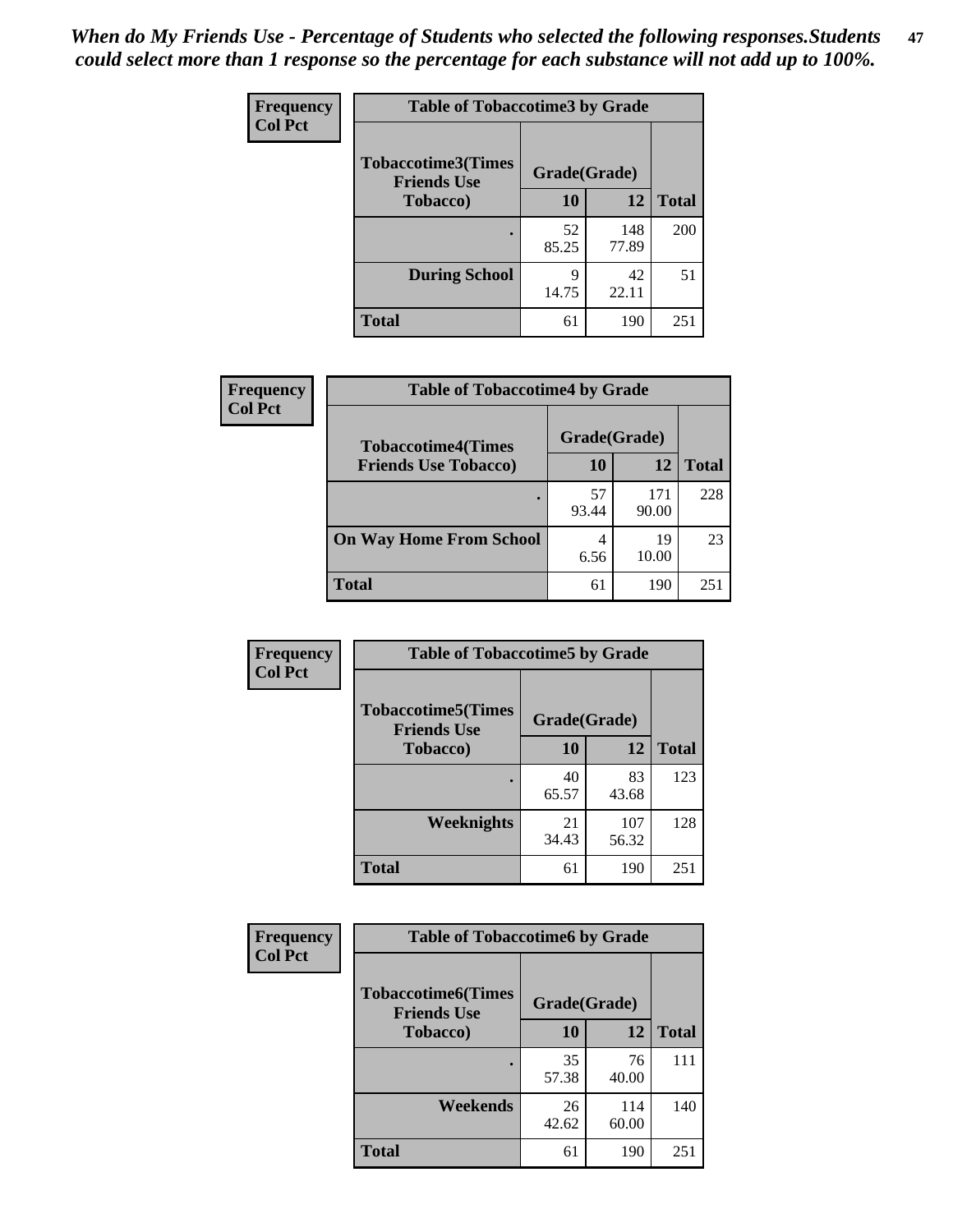| Frequency      | <b>Table of Marijuanatime1 by Grade</b>           |              |              |              |
|----------------|---------------------------------------------------|--------------|--------------|--------------|
| <b>Col Pct</b> | <b>Marijuanatime1(Times</b><br><b>Friends Use</b> | Grade(Grade) |              |              |
|                | Marijuana)                                        | 10           | 12           | <b>Total</b> |
|                |                                                   | 22<br>36.07  | 106<br>55.79 | 128          |
|                | Do Not Use                                        | 39<br>63.93  | 84<br>44.21  | 123          |
|                | <b>Total</b>                                      | 61           | 190          | 251          |

| <b>Frequency</b> | <b>Table of Marijuanatime2 by Grade</b>           |              |              |              |
|------------------|---------------------------------------------------|--------------|--------------|--------------|
| <b>Col Pct</b>   | <b>Marijuanatime2(Times</b><br><b>Friends Use</b> | Grade(Grade) |              |              |
|                  | Marijuana)                                        | 10           | 12           | <b>Total</b> |
|                  |                                                   | 54<br>88.52  | 141<br>74.21 | 195          |
|                  | <b>On Way to School</b>                           | 11.48        | 49<br>25.79  | 56           |
|                  | <b>Total</b>                                      | 61           | 190          | 251          |

| Frequency      | <b>Table of Marijuanatime3 by Grade</b>    |              |              |              |  |
|----------------|--------------------------------------------|--------------|--------------|--------------|--|
| <b>Col Pct</b> | Marijuanatime3(Times<br><b>Friends Use</b> | Grade(Grade) |              |              |  |
|                | Marijuana)                                 | 10           | 12           | <b>Total</b> |  |
|                |                                            | 58<br>95.08  | 177<br>93.16 | 235          |  |
|                | <b>During School</b>                       | 3<br>4.92    | 13<br>6.84   | 16           |  |
|                | <b>Total</b>                               | 61           | 190          | 251          |  |

| <b>Frequency</b><br><b>Col Pct</b> | <b>Table of Marijuanatime4 by Grade</b> |              |              |       |
|------------------------------------|-----------------------------------------|--------------|--------------|-------|
|                                    | <b>Marijuanatime4</b> (Times            | Grade(Grade) |              |       |
|                                    | <b>Friends Use Marijuana</b> )          | 10           | 12           | Total |
|                                    |                                         | 54<br>88.52  | 140<br>73.68 | 194   |
|                                    | <b>On Way Home From School</b>          | 11.48        | 50<br>26.32  | 57    |
|                                    | <b>Total</b>                            | 61           | 190          | 251   |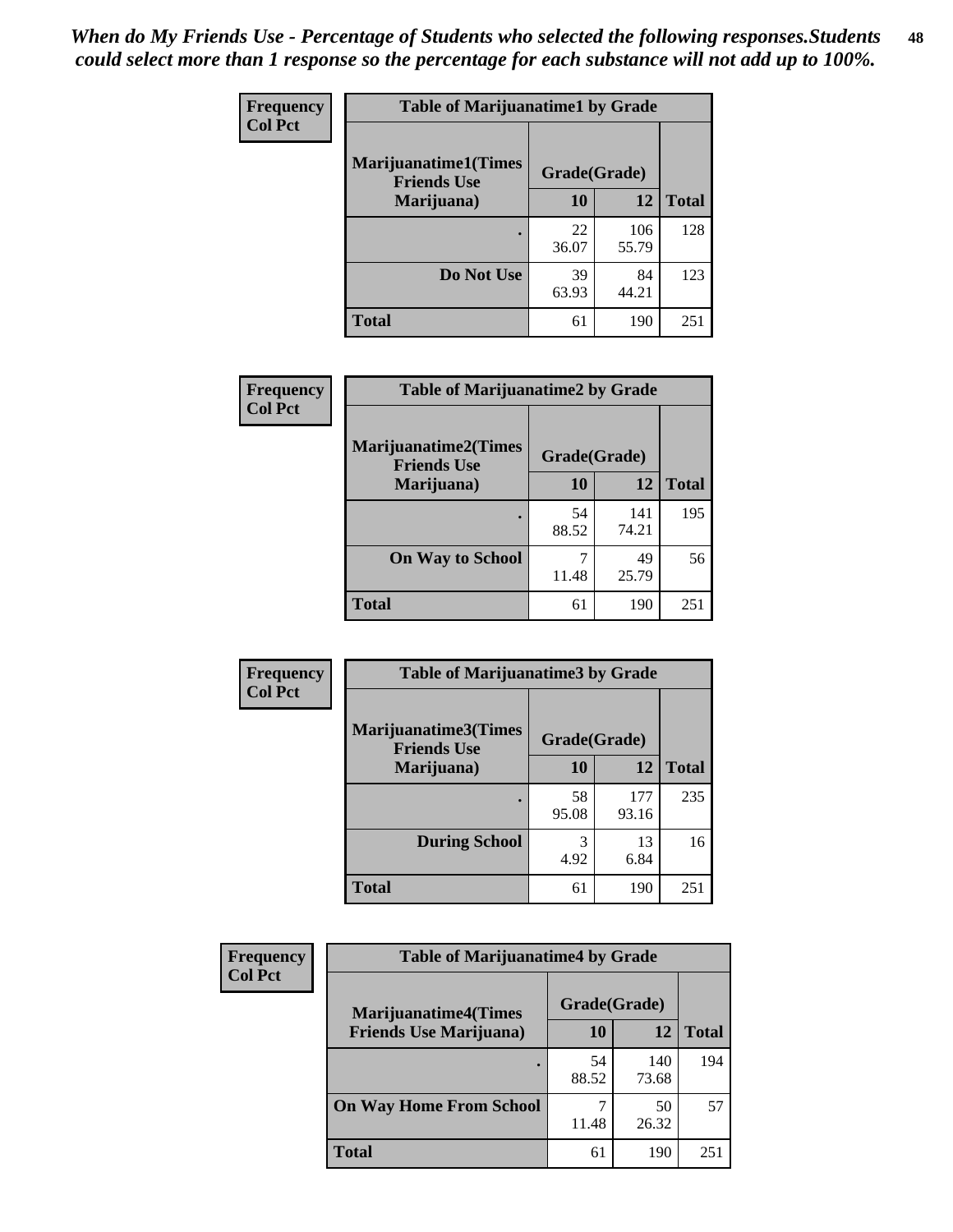| Frequency      | <b>Table of Marijuanatime5 by Grade</b>            |              |              |              |
|----------------|----------------------------------------------------|--------------|--------------|--------------|
| <b>Col Pct</b> | <b>Marijuanatime5</b> (Times<br><b>Friends Use</b> | Grade(Grade) |              |              |
|                | Marijuana)                                         | 10           | 12           | <b>Total</b> |
|                |                                                    | 47<br>77.05  | 109<br>57.37 | 156          |
|                | Weeknights                                         | 14<br>22.95  | 81<br>42.63  | 95           |
|                | <b>Total</b>                                       | 61           | 190          | 251          |

| <b>Frequency</b> | <b>Table of Marijuanatime6 by Grade</b>            |              |              |              |
|------------------|----------------------------------------------------|--------------|--------------|--------------|
| <b>Col Pct</b>   | <b>Marijuanatime6</b> (Times<br><b>Friends Use</b> | Grade(Grade) |              |              |
|                  | Marijuana)                                         | 10           | 12           | <b>Total</b> |
|                  |                                                    | 36<br>59.02  | 83<br>43.68  | 119          |
|                  | Weekends                                           | 25<br>40.98  | 107<br>56.32 | 132          |
|                  | <b>Total</b>                                       | 61           | 190          | 251          |

| <b>Frequency</b> | <b>Table of Otherdrugtime1 by Grade</b>                 |              |              |              |  |
|------------------|---------------------------------------------------------|--------------|--------------|--------------|--|
| <b>Col Pct</b>   | <b>Otherdrugtime1(Times</b><br><b>Friends Use Other</b> | Grade(Grade) |              |              |  |
|                  | <b>Illegal Drugs</b> )                                  | 10           | 12           | <b>Total</b> |  |
|                  |                                                         | 16<br>26.23  | 54<br>28.42  | 70           |  |
|                  | Do Not Use                                              | 45<br>73.77  | 136<br>71.58 | 181          |  |
|                  | <b>Total</b>                                            | 61           | 190          | 251          |  |

| Frequency      | <b>Table of Otherdrugtime2 by Grade</b>                 |              |              |              |  |  |
|----------------|---------------------------------------------------------|--------------|--------------|--------------|--|--|
| <b>Col Pct</b> | <b>Otherdrugtime2(Times</b><br><b>Friends Use Other</b> | Grade(Grade) |              |              |  |  |
|                | <b>Illegal Drugs</b> )                                  | 10           | 12           | <b>Total</b> |  |  |
|                |                                                         | 58<br>95.08  | 167<br>87.89 | 225          |  |  |
|                | <b>On Way to School</b>                                 | 3<br>4.92    | 23<br>12.11  | 26           |  |  |
|                | Total                                                   | 61           | 190          | 251          |  |  |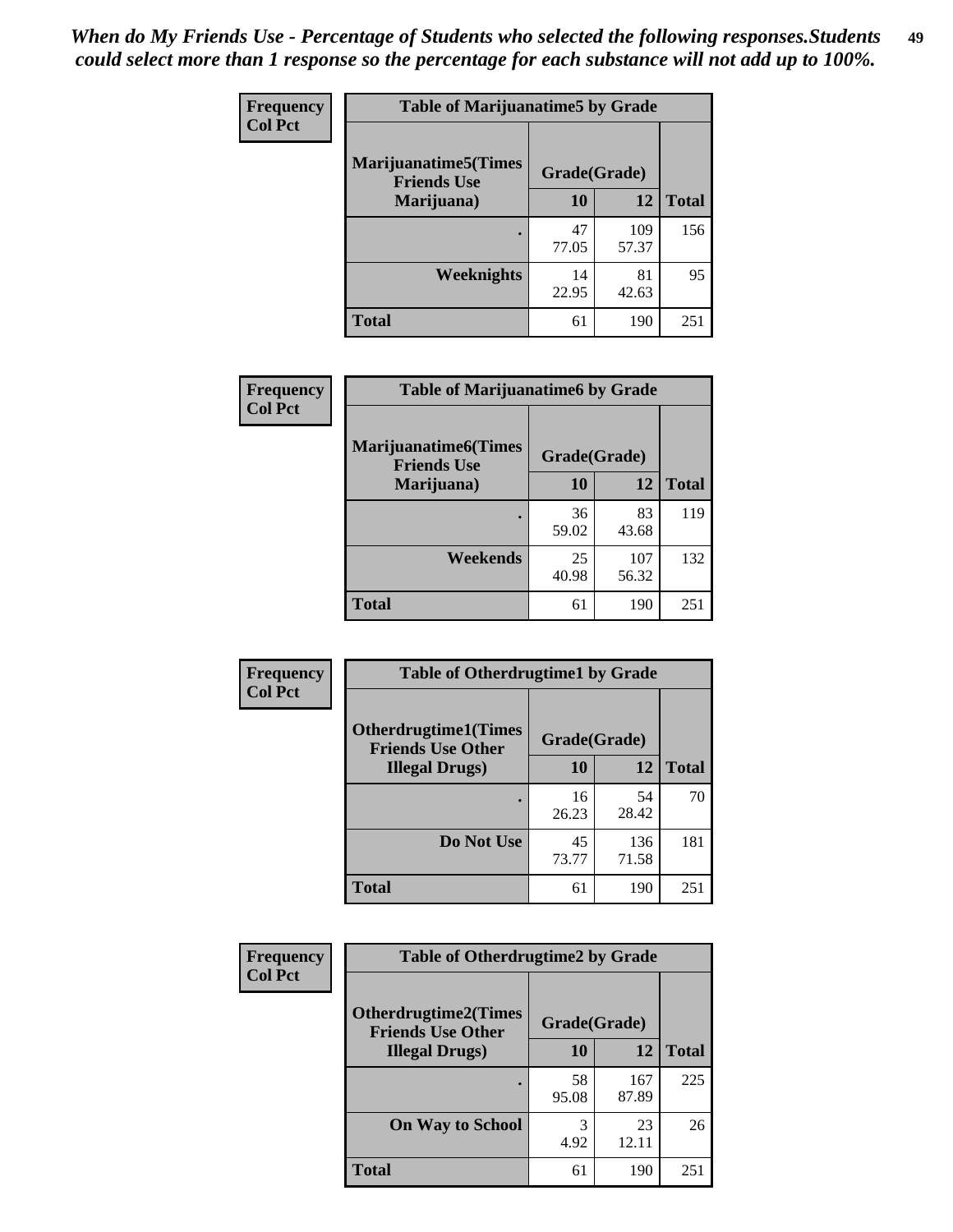| <b>Frequency</b> | <b>Table of Otherdrugtime3 by Grade</b>                 |                        |              |              |  |  |
|------------------|---------------------------------------------------------|------------------------|--------------|--------------|--|--|
| <b>Col Pct</b>   | <b>Otherdrugtime3(Times</b><br><b>Friends Use Other</b> | Grade(Grade)           |              |              |  |  |
|                  | <b>Illegal Drugs</b> )                                  | 10                     | 12           | <b>Total</b> |  |  |
|                  |                                                         | 59<br>96.72            | 173<br>91.05 | 232          |  |  |
|                  | <b>During School</b>                                    | $\mathfrak{D}$<br>3.28 | 17<br>8.95   | 19           |  |  |
|                  | <b>Total</b>                                            | 61                     | 190          | 251          |  |  |

| <b>Frequency</b> | <b>Table of Otherdrugtime4 by Grade</b>                         |              |              |              |  |  |  |
|------------------|-----------------------------------------------------------------|--------------|--------------|--------------|--|--|--|
| <b>Col Pct</b>   | <b>Otherdrugtime4(Times</b><br><b>Friends Use Other Illegal</b> | Grade(Grade) |              |              |  |  |  |
|                  | Drugs)                                                          | 10           | 12           | <b>Total</b> |  |  |  |
|                  | $\bullet$                                                       | 58<br>95.08  | 166<br>87.37 | 224          |  |  |  |
|                  | <b>On Way Home From School</b>                                  | 3<br>4.92    | 24<br>12.63  | 27           |  |  |  |
|                  | <b>Total</b>                                                    | 61           | 190          | 251          |  |  |  |

| <b>Frequency</b> | <b>Table of Otherdrugtime5 by Grade</b>                  |              |              |              |  |  |  |
|------------------|----------------------------------------------------------|--------------|--------------|--------------|--|--|--|
| <b>Col Pct</b>   | <b>Otherdrugtime5</b> (Times<br><b>Friends Use Other</b> | Grade(Grade) |              |              |  |  |  |
|                  | <b>Illegal Drugs</b> )                                   | 10           | 12           | <b>Total</b> |  |  |  |
|                  |                                                          | 54<br>88.52  | 154<br>81.05 | 208          |  |  |  |
|                  | Weeknights                                               | 11.48        | 36<br>18.95  | 43           |  |  |  |
|                  | Total                                                    | 61           | 190          | 251          |  |  |  |

| Frequency      | <b>Table of Otherdrugtime6 by Grade</b>                 |              |              |              |  |  |
|----------------|---------------------------------------------------------|--------------|--------------|--------------|--|--|
| <b>Col Pct</b> | <b>Otherdrugtime6(Times</b><br><b>Friends Use Other</b> | Grade(Grade) |              |              |  |  |
|                | <b>Illegal Drugs</b> )                                  | 10           | 12           | <b>Total</b> |  |  |
|                |                                                         | 42<br>68.85  | 133<br>70.00 | 175          |  |  |
|                | Weekends                                                | 19<br>31.15  | 57<br>30.00  | 76           |  |  |
|                | <b>Total</b>                                            | 61           | 190          | 251          |  |  |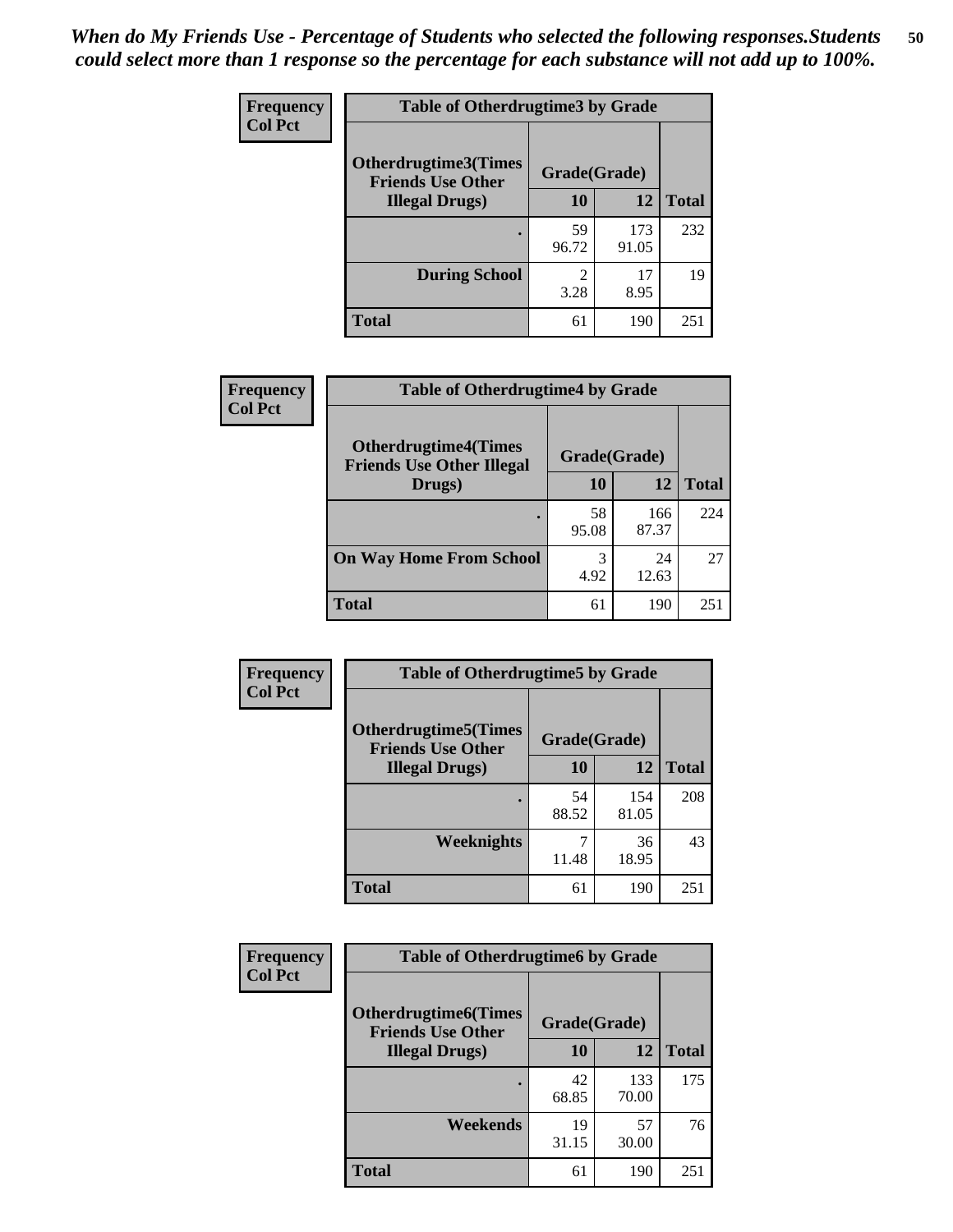| Frequency      | <b>Table of Educationalcohol by Grade</b>                                                                  |              |             |              |  |  |
|----------------|------------------------------------------------------------------------------------------------------------|--------------|-------------|--------------|--|--|
| <b>Col Pct</b> | Educationalcohol(I<br>have been taught<br>about alcohol,<br>tobacco,<br>and other drugs<br>within the last | Grade(Grade) |             |              |  |  |
|                | year at school)                                                                                            | 10           | 12          | <b>Total</b> |  |  |
|                | Yes                                                                                                        | 53<br>86.89  | 98<br>51.58 | 151          |  |  |
|                | N <sub>0</sub>                                                                                             | 8<br>13.11   | 92<br>48.42 | 100          |  |  |
|                | <b>Total</b>                                                                                               | 61           | 190         | 251          |  |  |

| Frequency      | <b>Table of Eversmoked by Grade</b> |              |             |              |  |  |  |
|----------------|-------------------------------------|--------------|-------------|--------------|--|--|--|
| <b>Col Pct</b> | Eversmoked(I<br>have smoked         | Grade(Grade) |             |              |  |  |  |
|                | a cigarette)                        | 10           | 12          | <b>Total</b> |  |  |  |
|                | <b>Yes</b>                          | 14<br>22.95  | 95<br>50.00 | 109          |  |  |  |
|                | N <sub>0</sub>                      | 47<br>77.05  | 95<br>50.00 | 142          |  |  |  |
|                | <b>Total</b>                        | 61           | 190         | 251          |  |  |  |

| Frequency      | <b>Table of Drovedrinking by Grade</b>                                                                              |                      |              |              |  |  |  |
|----------------|---------------------------------------------------------------------------------------------------------------------|----------------------|--------------|--------------|--|--|--|
| <b>Col Pct</b> | Drovedrinking(In<br>the past 30 days I<br>have driven a car<br>or other vehicle<br>while I was<br>drinking alcohol) | Grade(Grade)<br>10   | 12           | <b>Total</b> |  |  |  |
|                | <b>Yes</b>                                                                                                          | $\mathbf{0}$<br>0.00 | 5<br>2.63    | 5            |  |  |  |
|                | N <sub>0</sub>                                                                                                      | 61<br>100.00         | 185<br>97.37 | 246          |  |  |  |
|                | <b>Total</b>                                                                                                        | 61                   | 190          | 251          |  |  |  |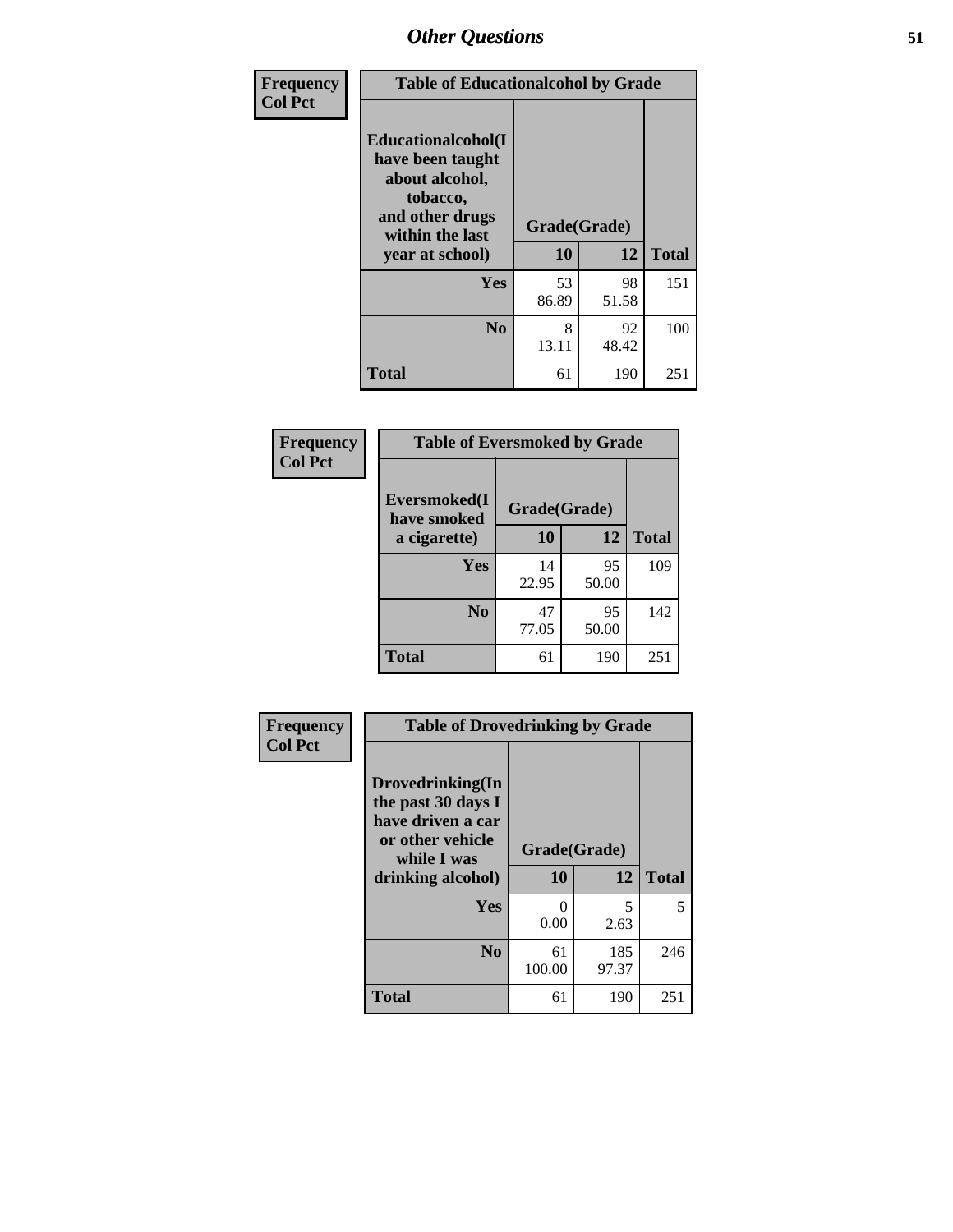| Frequency      | <b>Table of Rodedrinking by Grade</b>                                                                      |                          |              |              |  |  |  |
|----------------|------------------------------------------------------------------------------------------------------------|--------------------------|--------------|--------------|--|--|--|
| <b>Col Pct</b> | Rodedrinking(In<br>the past 30 days<br>I have ridden in<br>a car with a<br>driver who had<br>been drinking | Grade(Grade)<br>10<br>12 |              |              |  |  |  |
|                | alcohol)                                                                                                   |                          |              | <b>Total</b> |  |  |  |
|                | <b>Yes</b>                                                                                                 | 8<br>13.11               | 24<br>12.63  | 32           |  |  |  |
|                | N <sub>0</sub>                                                                                             | 53<br>86.89              | 166<br>87.37 | 219          |  |  |  |
|                | <b>Total</b>                                                                                               | 61                       | 190          | 251          |  |  |  |

#### **Frequency Col Pct**

| <b>Table of Drugsschool by Grade</b>                                                                                      |              |              |              |  |  |  |  |
|---------------------------------------------------------------------------------------------------------------------------|--------------|--------------|--------------|--|--|--|--|
| <b>Drugsschool</b> (During<br>the past 12 months,<br>I have been offered,<br>sold,<br>or given illegal<br>drugs on school | Grade(Grade) |              |              |  |  |  |  |
| property)                                                                                                                 | 10           | 12           | <b>Total</b> |  |  |  |  |
| Yes                                                                                                                       | 15<br>24.59  | 38<br>20.00  | 53           |  |  |  |  |
| N <sub>0</sub>                                                                                                            | 46<br>75.41  | 152<br>80.00 | 198          |  |  |  |  |
| <b>Total</b>                                                                                                              | 61           | 190          | 251          |  |  |  |  |

| Frequency      | <b>Table of Helpbullied by Grade</b>            |              |             |              |  |  |  |  |
|----------------|-------------------------------------------------|--------------|-------------|--------------|--|--|--|--|
| <b>Col Pct</b> | Helpbullied(I)<br>would help<br>someone who was | Grade(Grade) |             |              |  |  |  |  |
|                | being bullied)                                  | <b>10</b>    | 12          | <b>Total</b> |  |  |  |  |
|                | <b>Strongly Agree</b>                           | 31<br>50.82  | 91<br>47.89 | 122          |  |  |  |  |
|                | <b>Somewhat Agree</b>                           | 18<br>29.51  | 82<br>43.16 | 100          |  |  |  |  |
|                | <b>Somewhat Disagree</b>                        | 6<br>9.84    | 12<br>6.32  | 18           |  |  |  |  |
|                | <b>Strongly Disagree</b>                        | 6<br>9.84    | 5<br>2.63   | 11           |  |  |  |  |
|                | <b>Total</b>                                    | 61           | 190         | 251          |  |  |  |  |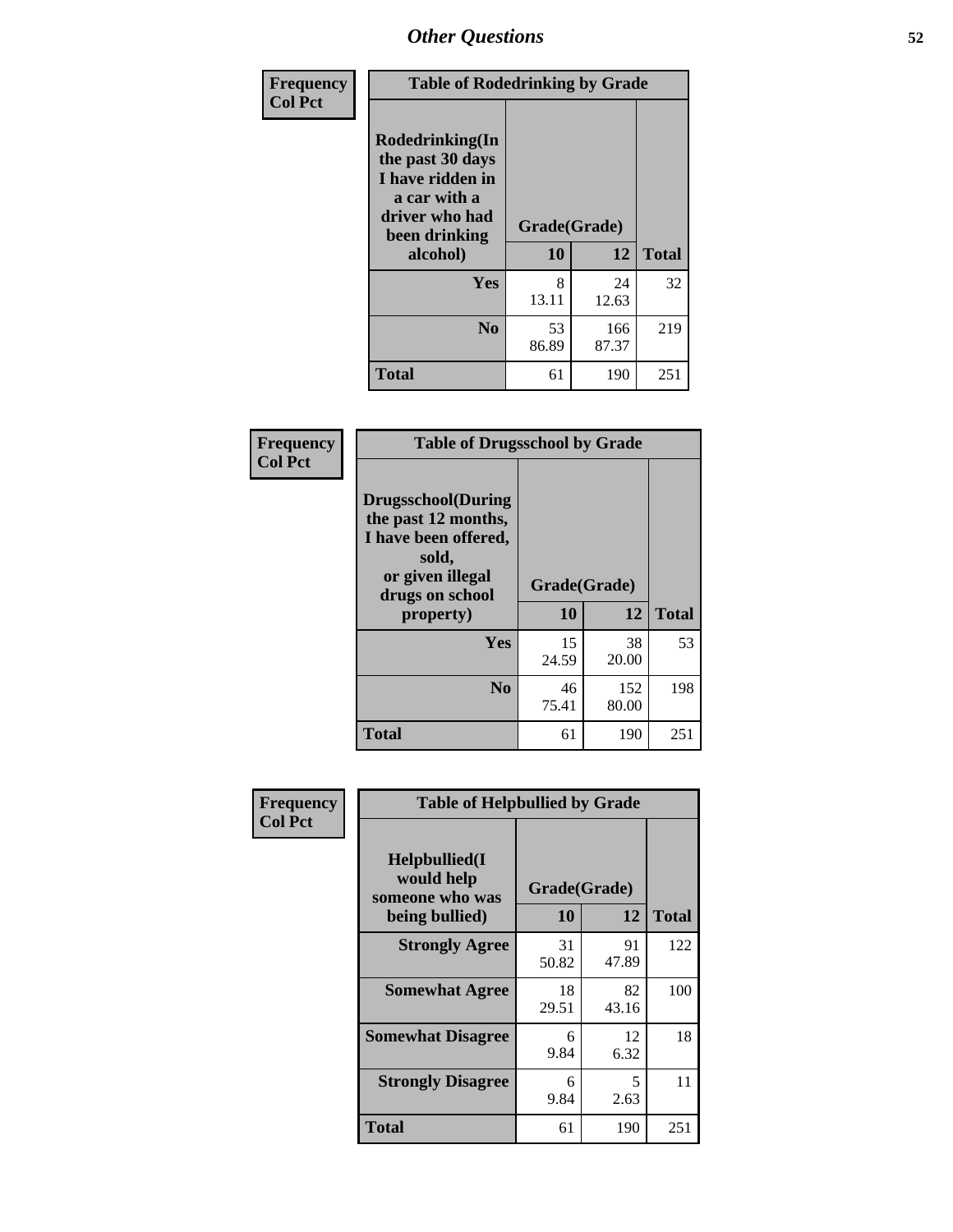| <b>Frequency</b> |              | <b>Table of Grade by Bingedrinking</b>                                                                  |                  |                   |                          |                        |                               |                        |              |
|------------------|--------------|---------------------------------------------------------------------------------------------------------|------------------|-------------------|--------------------------|------------------------|-------------------------------|------------------------|--------------|
| <b>Row Pct</b>   |              | Bingedrinking(I have drunk five or more<br>drinks of alcohol at one sitting during the<br>last 30 days) |                  |                   |                          |                        |                               |                        |              |
|                  | Grade(Grade) | $\mathbf 0$<br><b>Days</b>                                                                              | $1$ or<br>days   | 3 to<br>5<br>days | <b>6 to</b><br>9<br>days | 10<br>to<br>19<br>days | <b>20</b><br>to<br>29<br>days | All<br>30<br>days      | <b>Total</b> |
|                  | 10           | 54<br>88.52                                                                                             | $\Omega$<br>0.00 | 2<br>3.28         | $\mathfrak{D}$<br>3.28   | 1.64                   | $\mathcal{D}$<br>3.28         | 0<br>0.00              | 61           |
|                  | 12           | 140<br>73.68                                                                                            | 12<br>6.32       | 14<br>7.37        | 6<br>3.16                | 11<br>5.79             | 5<br>2.63                     | $\overline{2}$<br>1.05 | 190          |
|                  | Total        | 194                                                                                                     | 12               | 16                | 8                        | 12                     | 7                             | $\overline{2}$         | 251          |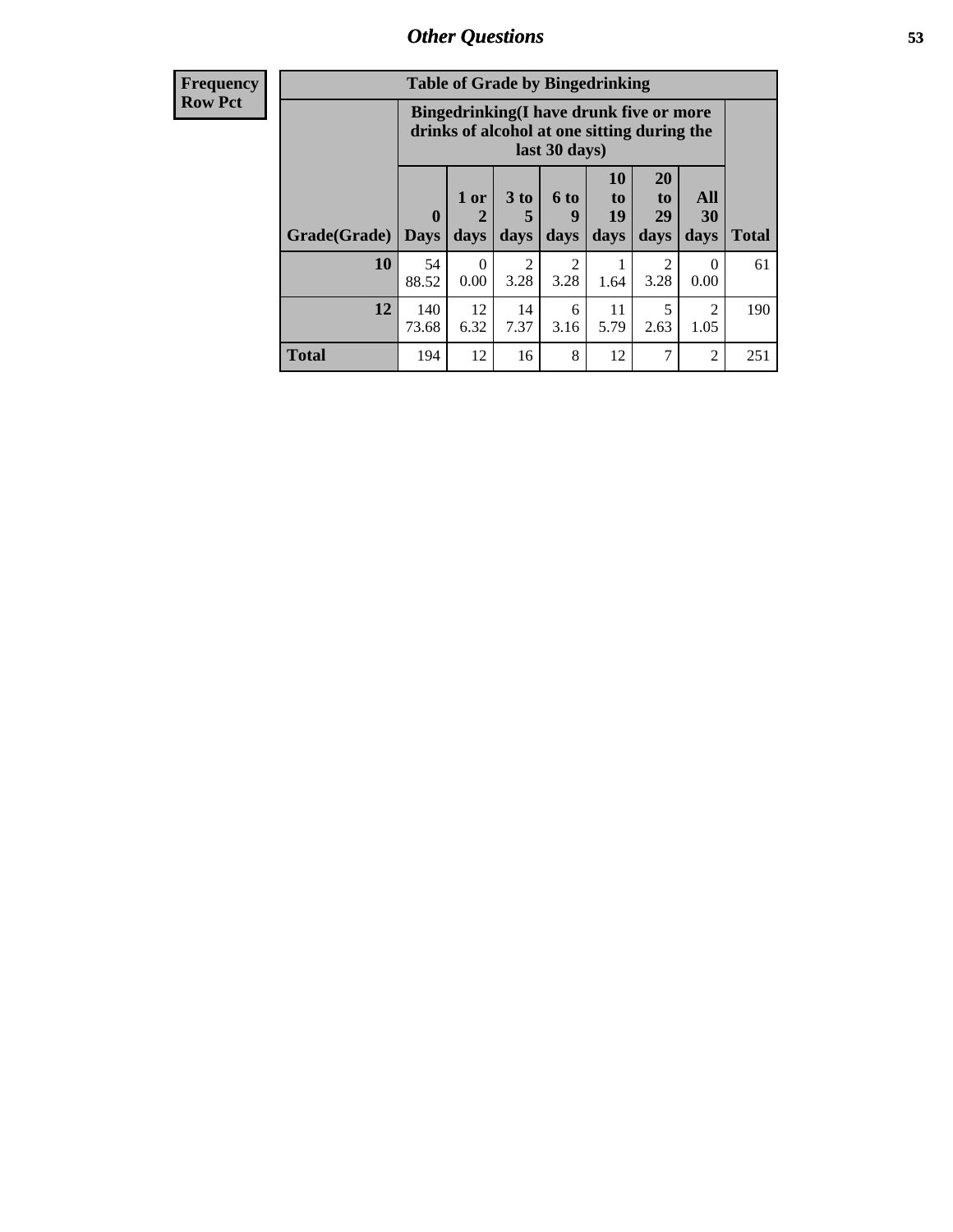### *Nutrition* **54**

| <b>Frequency</b> |
|------------------|
| <b>Row Pct</b>   |

| <b>Table of Grade by Dairy</b> |                          |                                                                 |                                    |              |     |  |  |  |
|--------------------------------|--------------------------|-----------------------------------------------------------------|------------------------------------|--------------|-----|--|--|--|
|                                |                          | Dairy (I eat at least 3 servings of dairy<br>products each day) |                                    |              |     |  |  |  |
| Grade(Grade)                   | <b>Strongly</b><br>Agree | <b>Somewhat</b><br>Disagree                                     | <b>Strongly</b><br><b>Disagree</b> | <b>Total</b> |     |  |  |  |
| 10                             | 20<br>32.79              | 23<br>37.70                                                     | 12<br>19.67                        | 6<br>9.84    | 61  |  |  |  |
| 12                             | 47<br>24.74              | 78<br>41.05                                                     | 42<br>22.11                        | 23<br>12.11  | 190 |  |  |  |
| <b>Total</b>                   | 67                       | 101                                                             | 54                                 | 29           | 251 |  |  |  |

| <b>Frequency</b> |  |
|------------------|--|
| <b>Row Pct</b>   |  |

| y | <b>Table of Grade by Fruitveg</b> |                          |                                                                          |                                    |                                    |              |  |  |
|---|-----------------------------------|--------------------------|--------------------------------------------------------------------------|------------------------------------|------------------------------------|--------------|--|--|
|   |                                   |                          | Fruitveg(I eat at least 5 servings of fruits<br>and vegetables each day) |                                    |                                    |              |  |  |
|   | Grade(Grade)                      | <b>Strongly</b><br>Agree | Somewhat  <br>Agree                                                      | <b>Somewhat</b><br><b>Disagree</b> | <b>Strongly</b><br><b>Disagree</b> | <b>Total</b> |  |  |
|   | <b>10</b>                         | 9<br>14.75               | 26<br>42.62                                                              | 17<br>27.87                        | 9<br>14.75                         | 61           |  |  |
|   | 12                                | 13<br>6.84               | 73<br>38.42                                                              | 68<br>35.79                        | 36<br>18.95                        | 190          |  |  |
|   | <b>Total</b>                      | 22                       | 99                                                                       | 85                                 | 45                                 | 251          |  |  |

| <b>Frequency</b> | <b>Table of Grade by Cafeteriahealthy</b> |                                                                       |             |                                      |                                    |              |  |
|------------------|-------------------------------------------|-----------------------------------------------------------------------|-------------|--------------------------------------|------------------------------------|--------------|--|
| <b>Row Pct</b>   |                                           | Cafeteriahealthy (School meals in my<br>school cafeteria are healthy) |             |                                      |                                    |              |  |
|                  | Grade(Grade)                              | <b>Strongly</b><br>Agree                                              | Agree       | Somewhat Somewhat<br><b>Disagree</b> | <b>Strongly</b><br><b>Disagree</b> | <b>Total</b> |  |
|                  | 10                                        | 6<br>9.84                                                             | 13<br>21.31 | 13<br>21.31                          | 29<br>47.54                        | 61           |  |
|                  | 12                                        | 2.63                                                                  | 47<br>24.74 | 61<br>32.11                          | 77<br>40.53                        | 190          |  |
|                  | Total                                     | 11                                                                    | 60          | 74                                   | 106                                | 251          |  |

| Frequency      |
|----------------|
| <b>Row Pct</b> |

| <b>Table of Grade by Cafeterianutrition</b>                                               |                          |             |                                        |                                    |              |  |  |
|-------------------------------------------------------------------------------------------|--------------------------|-------------|----------------------------------------|------------------------------------|--------------|--|--|
| <b>Cafeterianutrition</b> (Facts about nutrition<br>are available in my school cafeteria) |                          |             |                                        |                                    |              |  |  |
| Grade(Grade)                                                                              | <b>Strongly</b><br>Agree | Agree       | Somewhat   Somewhat<br><b>Disagree</b> | <b>Strongly</b><br><b>Disagree</b> | <b>Total</b> |  |  |
| 10                                                                                        | q<br>14.75               | 10<br>16.39 | 16<br>26.23                            | 26<br>42.62                        | 61           |  |  |
| 12                                                                                        | 16<br>8.42               | 66<br>34.74 | 58<br>30.53                            | 50<br>26.32                        | 190          |  |  |
| <b>Total</b>                                                                              | 25                       | 76          | 74                                     | 76                                 | 251          |  |  |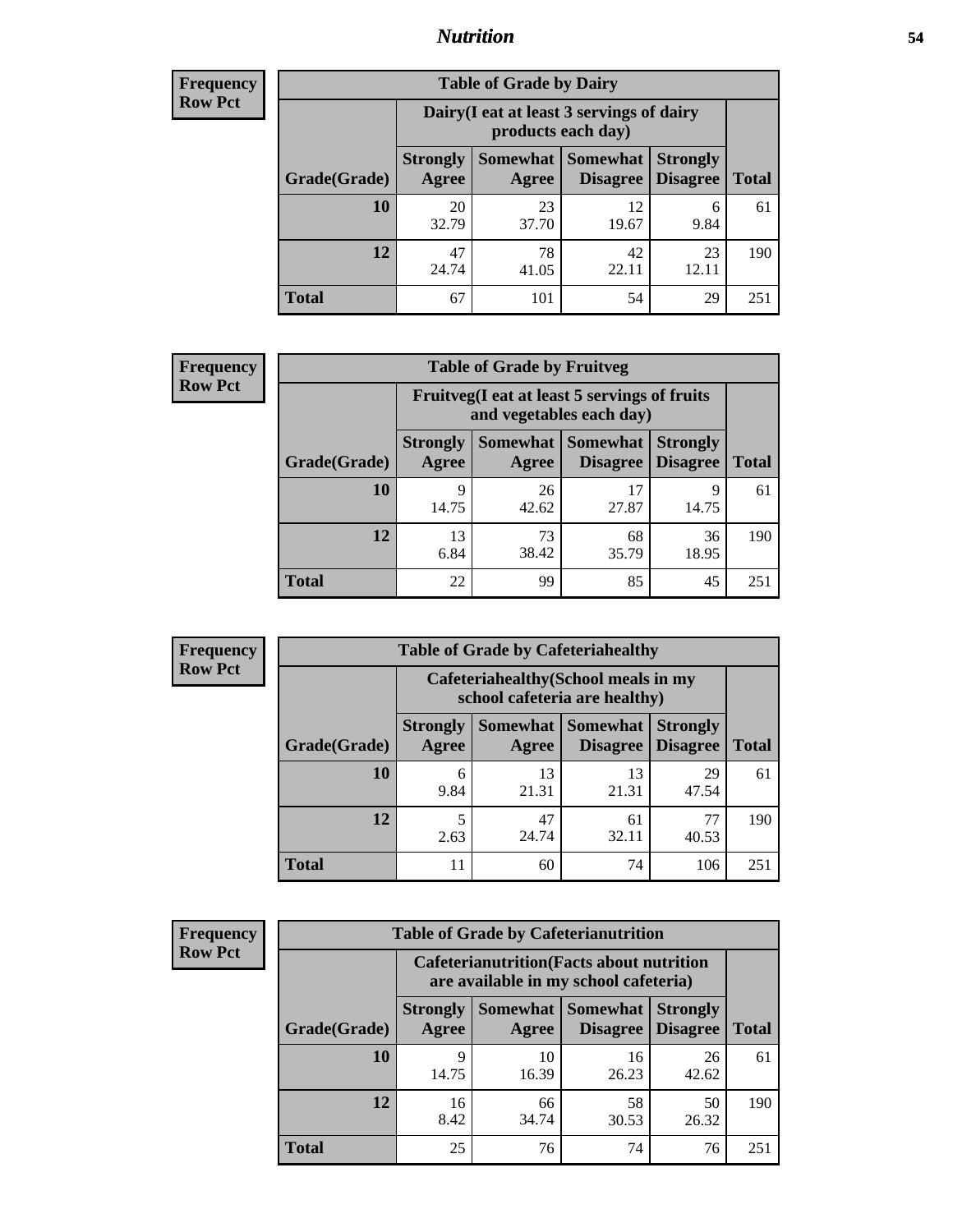### *Nutrition* **55**

| Frequency |
|-----------|
| Row Pct   |

| <b>Table of Grade by Schoollunch</b> |                                                                                                                          |                                                                 |             |             |     |  |  |  |
|--------------------------------------|--------------------------------------------------------------------------------------------------------------------------|-----------------------------------------------------------------|-------------|-------------|-----|--|--|--|
|                                      |                                                                                                                          | Schoollunch(I eat school lunch three or<br>more times per week) |             |             |     |  |  |  |
| Grade(Grade)                         | Somewhat Somewhat<br><b>Strongly</b><br><b>Strongly</b><br><b>Disagree</b><br>Agree<br>Disagree<br><b>Total</b><br>Agree |                                                                 |             |             |     |  |  |  |
| 10                                   | 30<br>49.18                                                                                                              | ┑<br>11.48                                                      | 8<br>13.11  | 16<br>26.23 | 61  |  |  |  |
| 12                                   | 57<br>30.00                                                                                                              | 26<br>13.68                                                     | 19<br>10.00 | 88<br>46.32 | 190 |  |  |  |
| <b>Total</b>                         | 87                                                                                                                       | 33                                                              | 27          | 104         | 251 |  |  |  |

| <b>Frequency</b> |  |
|------------------|--|
| <b>Row Pct</b>   |  |

| <b>Table of Grade by Foodchoices</b>                                |                          |                     |                             |                                    |              |  |  |  |
|---------------------------------------------------------------------|--------------------------|---------------------|-----------------------------|------------------------------------|--------------|--|--|--|
| Foodchoices (I make healthy food choices in<br>my school cafeteria) |                          |                     |                             |                                    |              |  |  |  |
| Grade(Grade)                                                        | <b>Strongly</b><br>Agree | Somewhat  <br>Agree | <b>Somewhat</b><br>Disagree | <b>Strongly</b><br><b>Disagree</b> | <b>Total</b> |  |  |  |
| 10                                                                  | 9<br>14.75               | 21<br>34.43         | 8<br>13.11                  | 23<br>37.70                        | 61           |  |  |  |
| 12                                                                  | 24<br>12.63              | 59<br>31.05         | 38<br>20.00                 | 69<br>36.32                        | 190          |  |  |  |
| <b>Total</b>                                                        | 33                       | 80                  | 46                          | 92                                 | 251          |  |  |  |

| Frequency      | <b>Table of Grade by Wholewheat</b> |                                                                                                             |             |                                        |                                    |              |  |  |  |
|----------------|-------------------------------------|-------------------------------------------------------------------------------------------------------------|-------------|----------------------------------------|------------------------------------|--------------|--|--|--|
| <b>Row Pct</b> |                                     | Wholewheat (There are whole wheat and<br>multigrain breads and cereals available in<br>my school cafeteria) |             |                                        |                                    |              |  |  |  |
|                | Grade(Grade)                        | <b>Strongly</b><br>Agree                                                                                    | Agree       | Somewhat   Somewhat<br><b>Disagree</b> | <b>Strongly</b><br><b>Disagree</b> | <b>Total</b> |  |  |  |
|                | 10                                  | 11<br>18.03                                                                                                 | 22<br>36.07 | 12<br>19.67                            | 16<br>26.23                        | 61           |  |  |  |
|                | 12                                  | 31<br>16.32                                                                                                 | 70<br>36.84 | 50<br>26.32                            | 39<br>20.53                        | 190          |  |  |  |
|                | <b>Total</b>                        | 42                                                                                                          | 92          | 62                                     | 55                                 | 251          |  |  |  |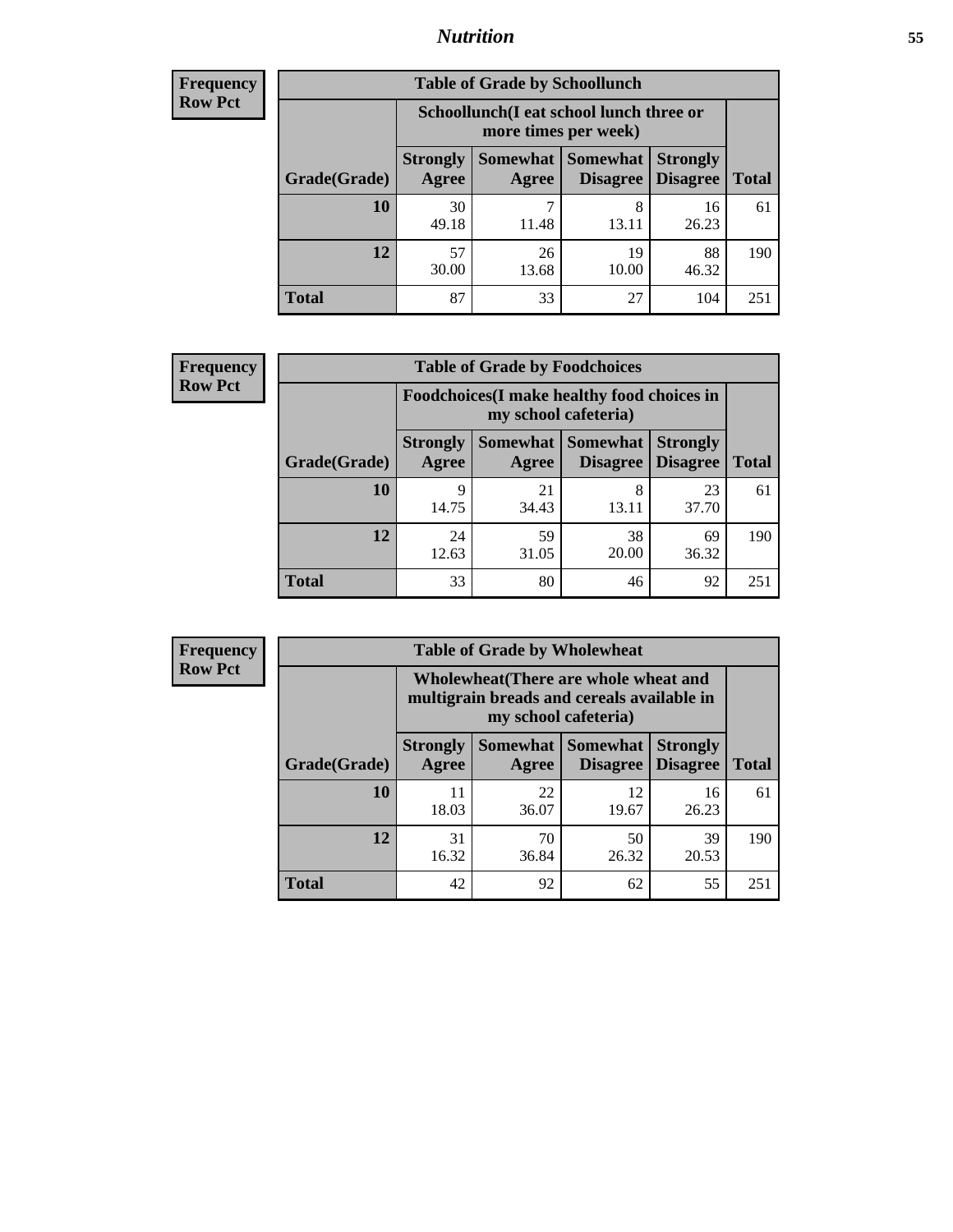### *Nutrition* **56**

**Frequency Row Pct**

| <b>Table of Grade by Healthyvending</b> |                                                                                                                                               |                          |                                    |                                    |              |  |
|-----------------------------------------|-----------------------------------------------------------------------------------------------------------------------------------------------|--------------------------|------------------------------------|------------------------------------|--------------|--|
|                                         | Healthyvending (If only healthy snacks and<br>beverages were available in the vending<br>machines during the school day,<br>I would buy them) |                          |                                    |                                    |              |  |
| Grade(Grade)                            | <b>Strongly</b><br>Agree                                                                                                                      | <b>Somewhat</b><br>Agree | <b>Somewhat</b><br><b>Disagree</b> | <b>Strongly</b><br><b>Disagree</b> | <b>Total</b> |  |
| 10                                      | 17<br>27.87                                                                                                                                   | 16<br>26.23              | 8<br>13.11                         | 20<br>32.79                        | 61           |  |
| 12                                      | 51<br>26.84                                                                                                                                   | 57<br>30.00              | 43<br>22.63                        | 39<br>20.53                        | 190          |  |
| <b>Total</b>                            | 68                                                                                                                                            | 73                       | 51                                 | 59                                 | 251          |  |

**Frequency Row Pct**

| <b>Table of Grade by Schoolbreakfast</b> |                                                                                                                            |                                                                                                                                        |             |             |     |  |
|------------------------------------------|----------------------------------------------------------------------------------------------------------------------------|----------------------------------------------------------------------------------------------------------------------------------------|-------------|-------------|-----|--|
|                                          |                                                                                                                            | Schoolbreakfast(If breakfast were<br>available at school,<br>but outside the cafeteria,<br>I would eat breakfast at school more often) |             |             |     |  |
| Grade(Grade)                             | Somewhat   Somewhat<br><b>Strongly</b><br><b>Strongly</b><br><b>Disagree</b><br>Agree<br>Disagree<br><b>Total</b><br>Agree |                                                                                                                                        |             |             |     |  |
| 10                                       | 17<br>27.87                                                                                                                | 18<br>29.51                                                                                                                            | 9<br>14.75  | 17<br>27.87 | 61  |  |
| 12                                       | 59<br>31.05                                                                                                                | 54<br>28.42                                                                                                                            | 34<br>17.89 | 43<br>22.63 | 190 |  |
| <b>Total</b>                             | 76                                                                                                                         | 72                                                                                                                                     | 43          | 60          | 251 |  |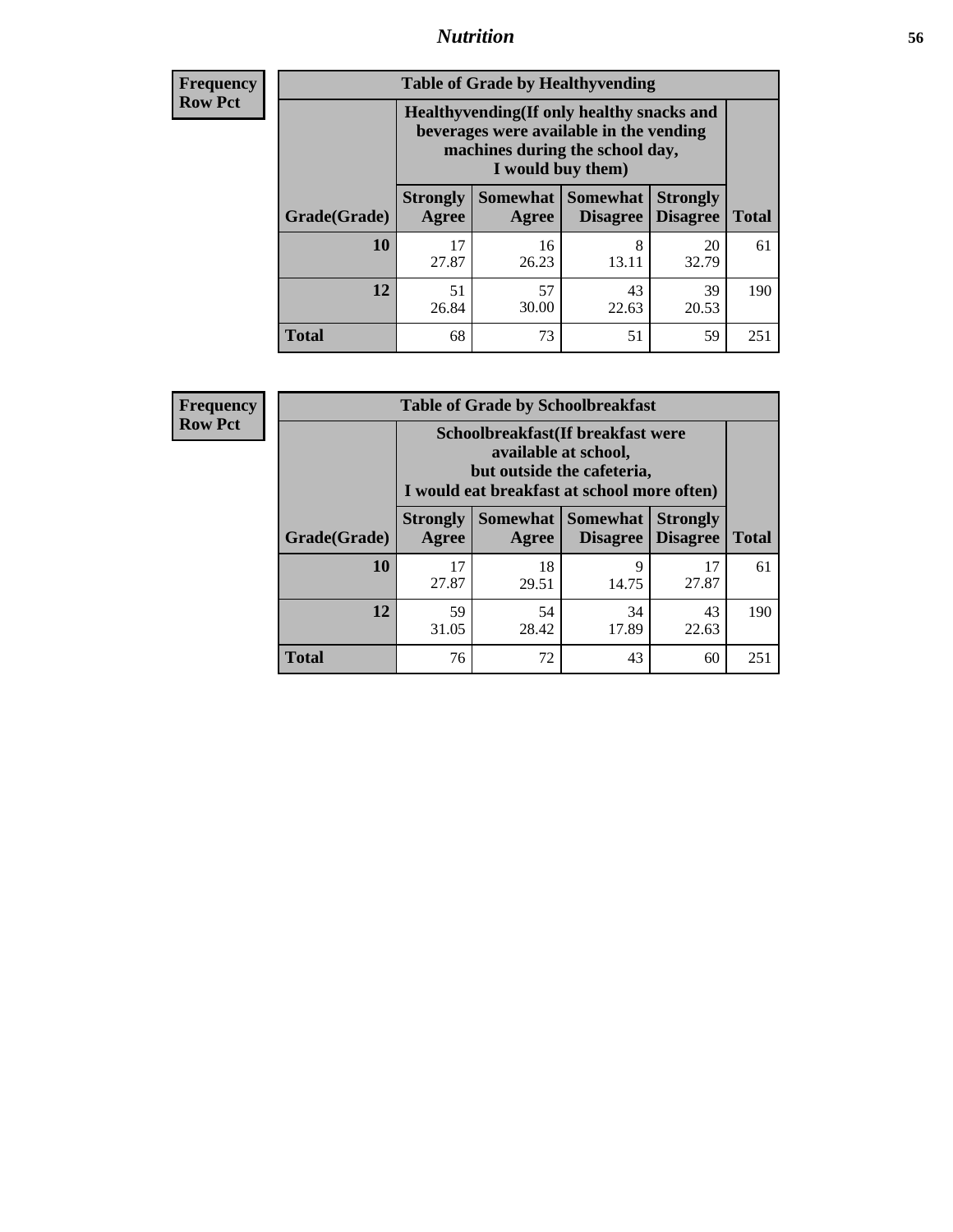| Frequency<br><b>Col Pct</b> | <b>Table of Educationaids by Grade</b>                                                                    |                    |              |              |
|-----------------------------|-----------------------------------------------------------------------------------------------------------|--------------------|--------------|--------------|
|                             | <b>Educationaids</b> (I<br>have been<br>taught about<br><b>HIV/AIDS</b> at<br>school in the<br>past year) | Grade(Grade)<br>10 | 12           | <b>Total</b> |
|                             | Yes                                                                                                       | 52<br>85.25        | 83<br>43.68  | 135          |
|                             | N <sub>0</sub>                                                                                            | 9<br>14.75         | 107<br>56.32 | 116          |
|                             | <b>Total</b>                                                                                              | 61                 | 190          | 251          |

| Frequency<br><b>Col Pct</b> |                                                                     | <b>Table of Educationcharacter by Grade</b> |              |              |  |
|-----------------------------|---------------------------------------------------------------------|---------------------------------------------|--------------|--------------|--|
|                             | <b>Educationcharacter(I)</b><br>have been taught<br>about character | Grade(Grade)                                |              |              |  |
|                             | education in the past<br>year at school)                            | 10                                          | 12           | <b>Total</b> |  |
|                             | <b>Yes</b>                                                          | 31<br>50.82                                 | 110<br>57.89 | 141          |  |
|                             | N <sub>0</sub>                                                      | 30<br>49.18                                 | 80<br>42.11  | 110          |  |
|                             | <b>Total</b>                                                        | 61                                          | 190          | 251          |  |

| Frequency      | <b>Table of Gradcoach1 by Grade</b> |              |              |              |
|----------------|-------------------------------------|--------------|--------------|--------------|
| <b>Col Pct</b> | Gradcoach1(I<br>know who my         | Grade(Grade) |              |              |
|                | <b>Graduation</b><br>Coach is)      | 10           | 12           | <b>Total</b> |
|                | <b>Yes</b>                          | 6<br>9.84    | 111<br>58.42 | 117          |
|                | N <sub>0</sub>                      | 55<br>90.16  | 79<br>41.58  | 134          |
|                | <b>Total</b>                        | 61           | 190          | 251          |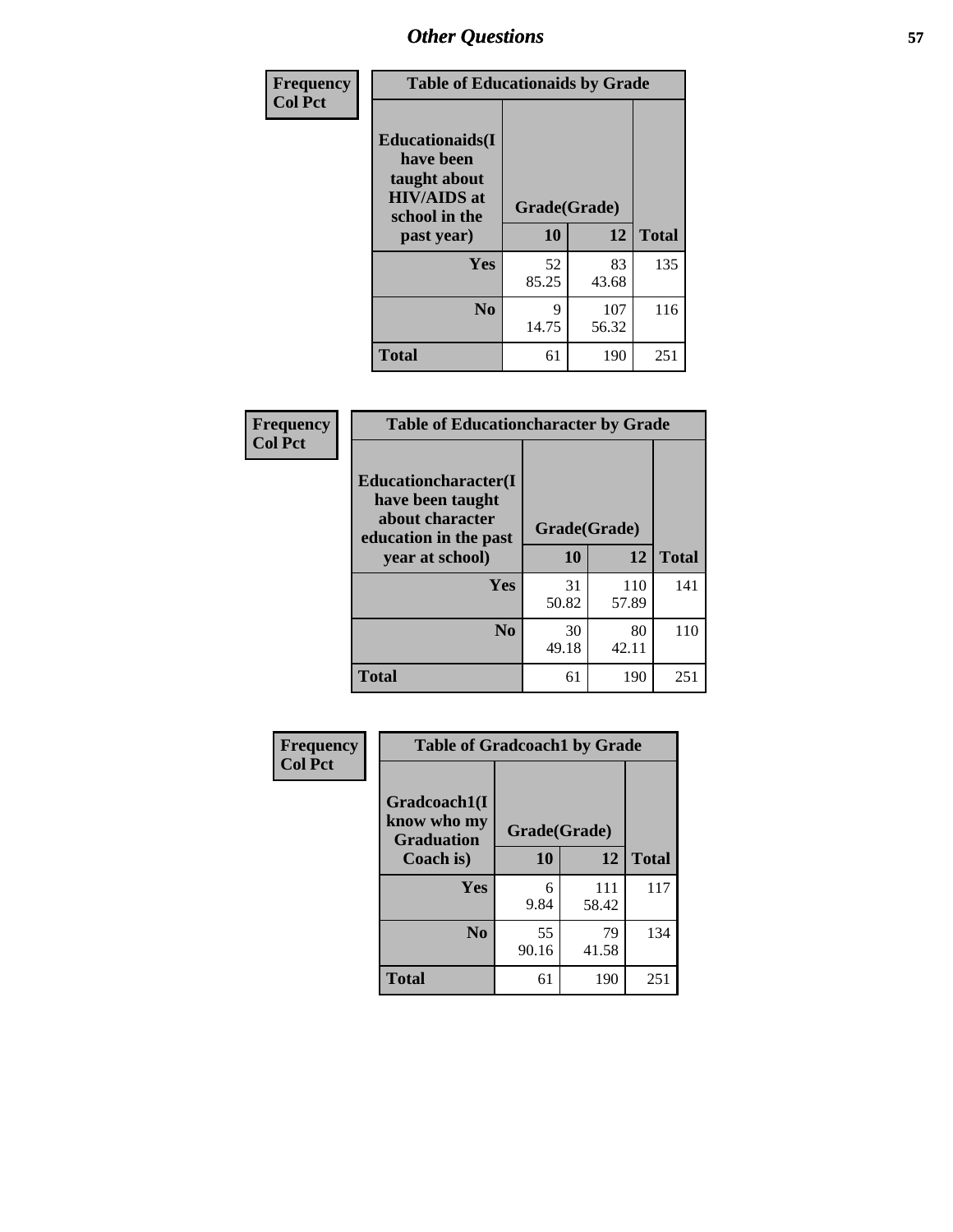| Frequency      | <b>Table of Gradcoach2 by Grade</b> |              |              |              |
|----------------|-------------------------------------|--------------|--------------|--------------|
| <b>Col Pct</b> | Gradcoach2(I<br>have                |              |              |              |
|                | contacted my<br><b>Graduation</b>   | Grade(Grade) |              |              |
|                | Coach)                              | 10           | 12           | <b>Total</b> |
|                | Yes                                 | 0<br>0.00    | 53<br>27.89  | 53           |
|                | N <sub>0</sub>                      | 61<br>100.00 | 137<br>72.11 | 198          |
|                | <b>Total</b>                        | 61           | 190          | 251          |

| Frequency<br><b>Col Pct</b> | <b>Table of Gradcoach3 by Grade</b>                                         |              |              |              |  |
|-----------------------------|-----------------------------------------------------------------------------|--------------|--------------|--------------|--|
|                             | Gradcoach3(I<br>have received<br>assistance<br>from my<br><b>Graduation</b> | Grade(Grade) |              |              |  |
|                             | Coach)                                                                      | 10           | 12           | <b>Total</b> |  |
|                             | Yes                                                                         | 0<br>0.00    | 47<br>24.74  | 47           |  |
|                             | N <sub>0</sub>                                                              | 19<br>31.15  | 39<br>20.53  | 58           |  |
|                             | Don't know                                                                  | 42<br>68.85  | 104<br>54.74 | 146          |  |
|                             | <b>Total</b>                                                                | 61           | 190          | 251          |  |

| Frequency<br><b>Col Pct</b> | <b>Table of Selfharm by Grade</b>                                                                                                                                          |              |              |              |
|-----------------------------|----------------------------------------------------------------------------------------------------------------------------------------------------------------------------|--------------|--------------|--------------|
|                             | <b>Selfharm</b> (During<br>the past 12<br>months,<br>I harmed myself<br>on purpose<br><b>Suicideconsider</b><br>During the past<br>12 months,<br>I seriously<br>considered | Grade(Grade) |              |              |
|                             | suicide)                                                                                                                                                                   | 10           | 12           | <b>Total</b> |
|                             | Yes                                                                                                                                                                        | 8<br>13.11   | 12<br>6.32   | 20           |
|                             | N <sub>0</sub>                                                                                                                                                             | 53<br>86.89  | 178<br>93.68 | 231          |
|                             | <b>Total</b>                                                                                                                                                               | 61           | 190          | 251          |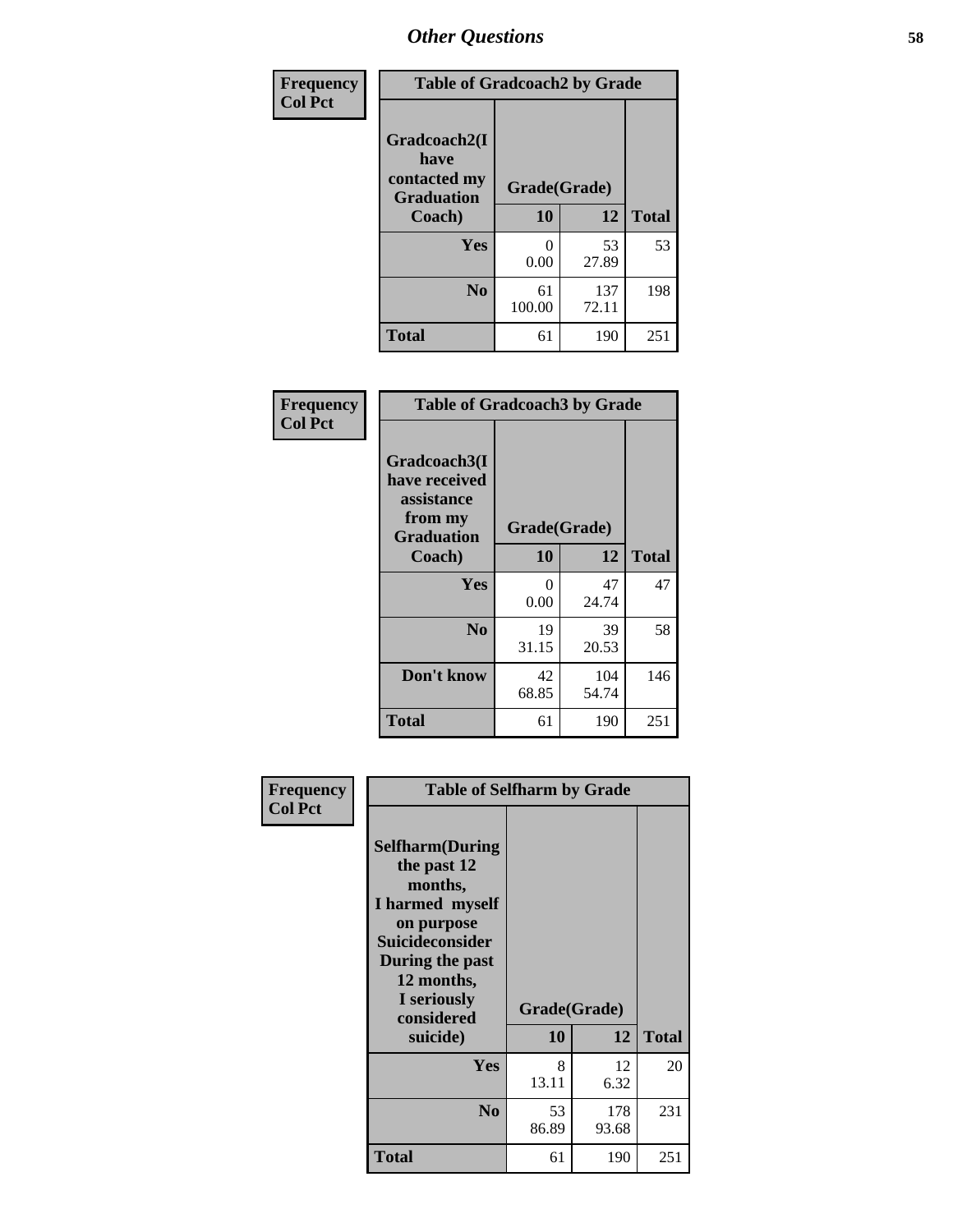| <b>Frequency</b> |                 | <b>Table of Suicideconsider by Grade</b> |              |              |  |
|------------------|-----------------|------------------------------------------|--------------|--------------|--|
| <b>Col Pct</b>   |                 | Grade(Grade)                             |              |              |  |
|                  | Suicideconsider | <b>10</b>                                | 12           | <b>Total</b> |  |
|                  | <b>Yes</b>      | 8<br>13.11                               | 18<br>9.47   | 26           |  |
|                  | N <sub>0</sub>  | 53<br>86.89                              | 172<br>90.53 | 225          |  |
|                  | <b>Total</b>    | 61                                       | 190          | 251          |  |

| Frequency      | <b>Table of Suicideattempt by Grade</b>              |              |              |              |
|----------------|------------------------------------------------------|--------------|--------------|--------------|
| <b>Col Pct</b> | Suicideattempt(I<br>have attempted<br>suicide in the | Grade(Grade) |              |              |
|                | last year)                                           | 10           | 12           | <b>Total</b> |
|                | Yes                                                  | 5<br>8.20    | 3.68         | 12           |
|                | N <sub>0</sub>                                       | 56<br>91.80  | 183<br>96.32 | 239          |
|                | <b>Total</b>                                         | 61           | 190          | 251          |

| Frequency      | <b>Table of Instantmessaged by Grade</b>                       |              |              |              |
|----------------|----------------------------------------------------------------|--------------|--------------|--------------|
| <b>Col Pct</b> | <b>Instantmessaged</b> (I<br>have instant<br>messaged people I | Grade(Grade) |              |              |
|                | do not even know)                                              | 10           | 12           | <b>Total</b> |
|                | Yes                                                            | 26<br>42.62  | 68<br>35.79  | 94           |
|                | N <sub>0</sub>                                                 | 35<br>57.38  | 122<br>64.21 | 157          |
|                | <b>Total</b>                                                   | 61           | 190          | 251          |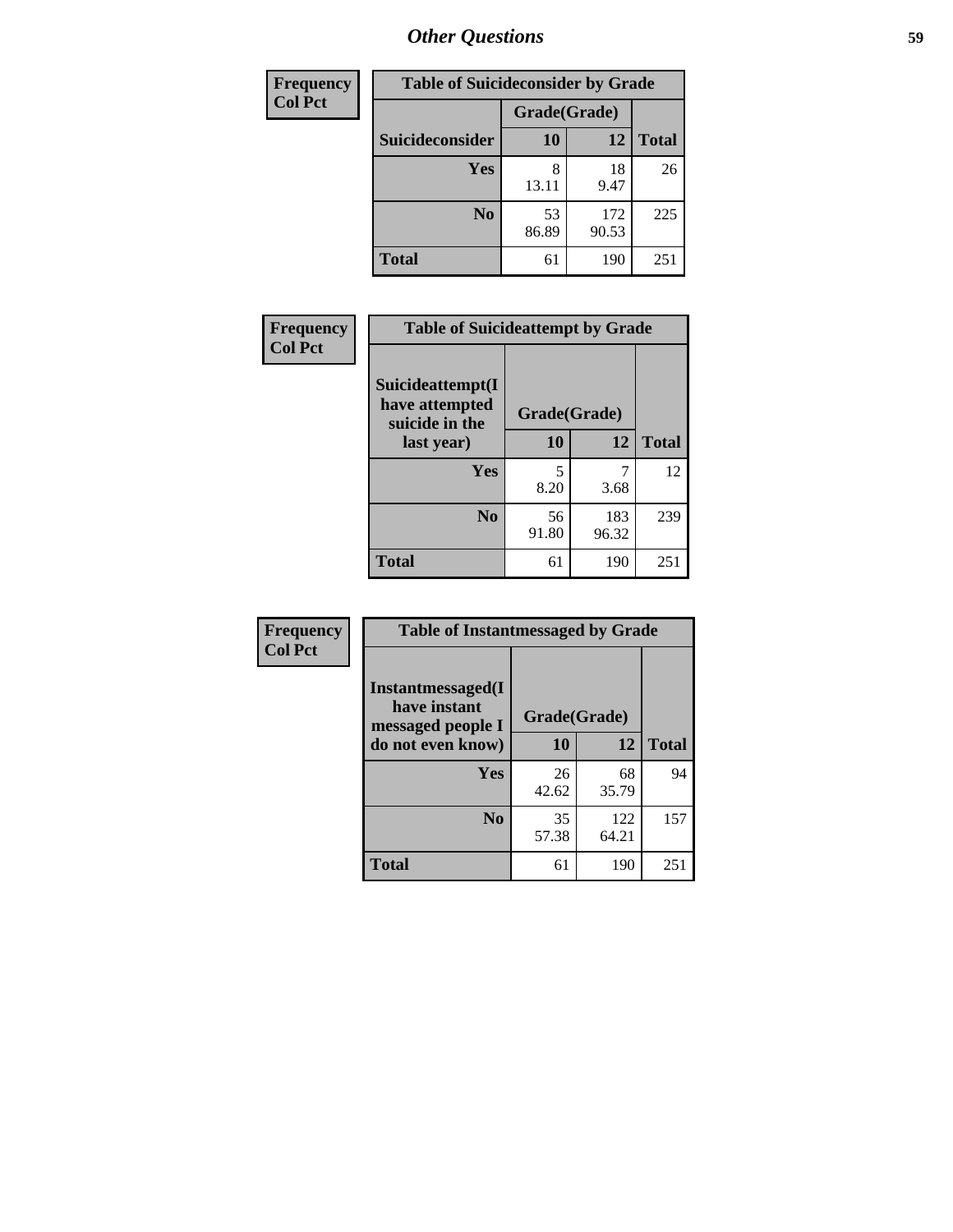| Frequency<br><b>Col Pct</b> | <b>Table of Getsalong by Grade</b>                                     |             |                    |              |
|-----------------------------|------------------------------------------------------------------------|-------------|--------------------|--------------|
|                             | <b>Getsalong</b> (I get<br>along with other<br>students and<br>adults) | 10          | Grade(Grade)<br>12 | <b>Total</b> |
|                             | <b>Strongly Agree</b>                                                  | 29<br>47.54 | 105<br>55.26       | 134          |
|                             | <b>Somewhat Agree</b>                                                  | 24<br>39.34 | 76<br>40.00        | 100          |
|                             | <b>Somewhat Disagree</b>                                               | 3<br>4.92   | 5<br>2.63          | 8            |
|                             | <b>Strongly Disagree</b>                                               | 5<br>8.20   | 4<br>2.11          | 9            |
|                             | <b>Total</b>                                                           | 61          | 190                | 251          |

| Frequency      | <b>Table of Safehome by Grade</b> |                    |              |              |
|----------------|-----------------------------------|--------------------|--------------|--------------|
| <b>Col Pct</b> | Safehome(I feel<br>safe at home)  | Grade(Grade)<br>10 | 12           | <b>Total</b> |
|                | <b>Strongly Agree</b>             | 35<br>57.38        | 143<br>75.26 | 178          |
|                | <b>Somewhat Agree</b>             | 19<br>31.15        | 37<br>19.47  | 56           |
|                | <b>Somewhat Disagree</b>          | 5<br>8.20          | 4<br>2.11    | 9            |
|                | <b>Strongly Disagree</b>          | 2<br>3.28          | 6<br>3.16    | 8            |
|                | <b>Total</b>                      | 61                 | 190          | 251          |

| Frequency      |                                                                                                   |                    | <b>Table of Adulttalk by Grade</b> |              |  |  |  |
|----------------|---------------------------------------------------------------------------------------------------|--------------------|------------------------------------|--------------|--|--|--|
| <b>Col Pct</b> | <b>Adulttalk(I</b><br>know an<br>adult at<br>school that<br>I can talk<br>with if I<br>need help) | Grade(Grade)<br>10 | 12                                 | <b>Total</b> |  |  |  |
|                | <b>Yes</b>                                                                                        | 39<br>63.93        | 132<br>69.47                       | 171          |  |  |  |
|                | N <sub>0</sub>                                                                                    | 22<br>36.07        | 58<br>30.53                        | 80           |  |  |  |
|                | <b>Total</b>                                                                                      | 61                 | 190                                | 251          |  |  |  |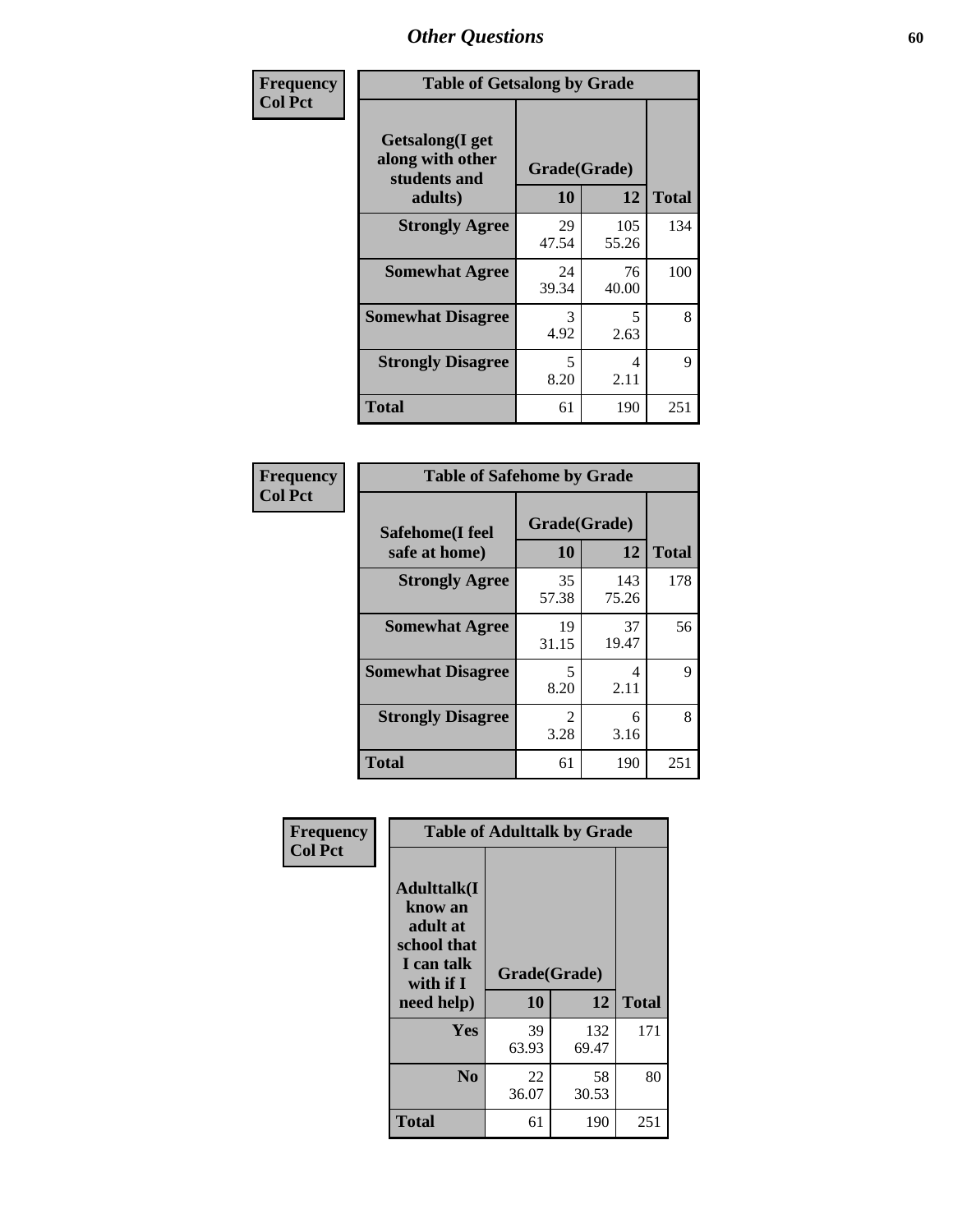**Frequency Row Pct**

| <b>Table of Grade by Tvtime</b> |             |                                                                                        |                     |             |                       |      |              |  |  |  |
|---------------------------------|-------------|----------------------------------------------------------------------------------------|---------------------|-------------|-----------------------|------|--------------|--|--|--|
|                                 |             | Tvtime(On an average school day,<br>how much unsupervised time do I spend watching TV) |                     |             |                       |      |              |  |  |  |
|                                 |             | <b>Less that</b><br>$2 - 3$<br>$4 - 5$<br>$6+$                                         |                     |             |                       |      |              |  |  |  |
| Grade(Grade)   None             |             |                                                                                        | hour/day   hour/day | hours/day   | hours/day   hours/day |      | <b>Total</b> |  |  |  |
| <b>10</b>                       | 18.03       | 11.48                                                                                  | q<br>14.75          | 25<br>40.98 | 6<br>9.84             | 4.92 | 61           |  |  |  |
| 12                              | 30<br>15.79 | 34<br>17.89                                                                            | 39<br>20.53         | 59<br>31.05 | 21<br>11.05           | 3.68 | 190          |  |  |  |
| <b>Total</b>                    | 41          | 41                                                                                     | 48                  | 84          | 27                    | 10   | 251          |  |  |  |

**Frequency Row Pct**

| <b>Table of Grade by Computertime</b> |             |                                                                                                                               |             |             |             |            |     |  |  |
|---------------------------------------|-------------|-------------------------------------------------------------------------------------------------------------------------------|-------------|-------------|-------------|------------|-----|--|--|
|                                       |             | Computertime (On an average school day,<br>how much unsupervised time do I spend on the computer)                             |             |             |             |            |     |  |  |
| Grade(Grade)                          | None        | <b>Less that</b><br>$4 - 5$<br>$2 - 3$<br>$6+$<br>hour/day<br>hours/day<br>hour/day<br>hours/day<br>hours/day<br><b>Total</b> |             |             |             |            |     |  |  |
| 10                                    | 11<br>18.03 | 11<br>18.03                                                                                                                   | 11<br>18.03 | 11<br>18.03 | 12<br>19.67 | 8.20       | 61  |  |  |
| 12                                    | Q<br>4.74   | 56<br>29.47                                                                                                                   | 48<br>25.26 | 44<br>23.16 | 17<br>8.95  | 16<br>8.42 | 190 |  |  |
| <b>Total</b>                          | 20          | 67                                                                                                                            | 59          | 55          | 29          | 21         | 251 |  |  |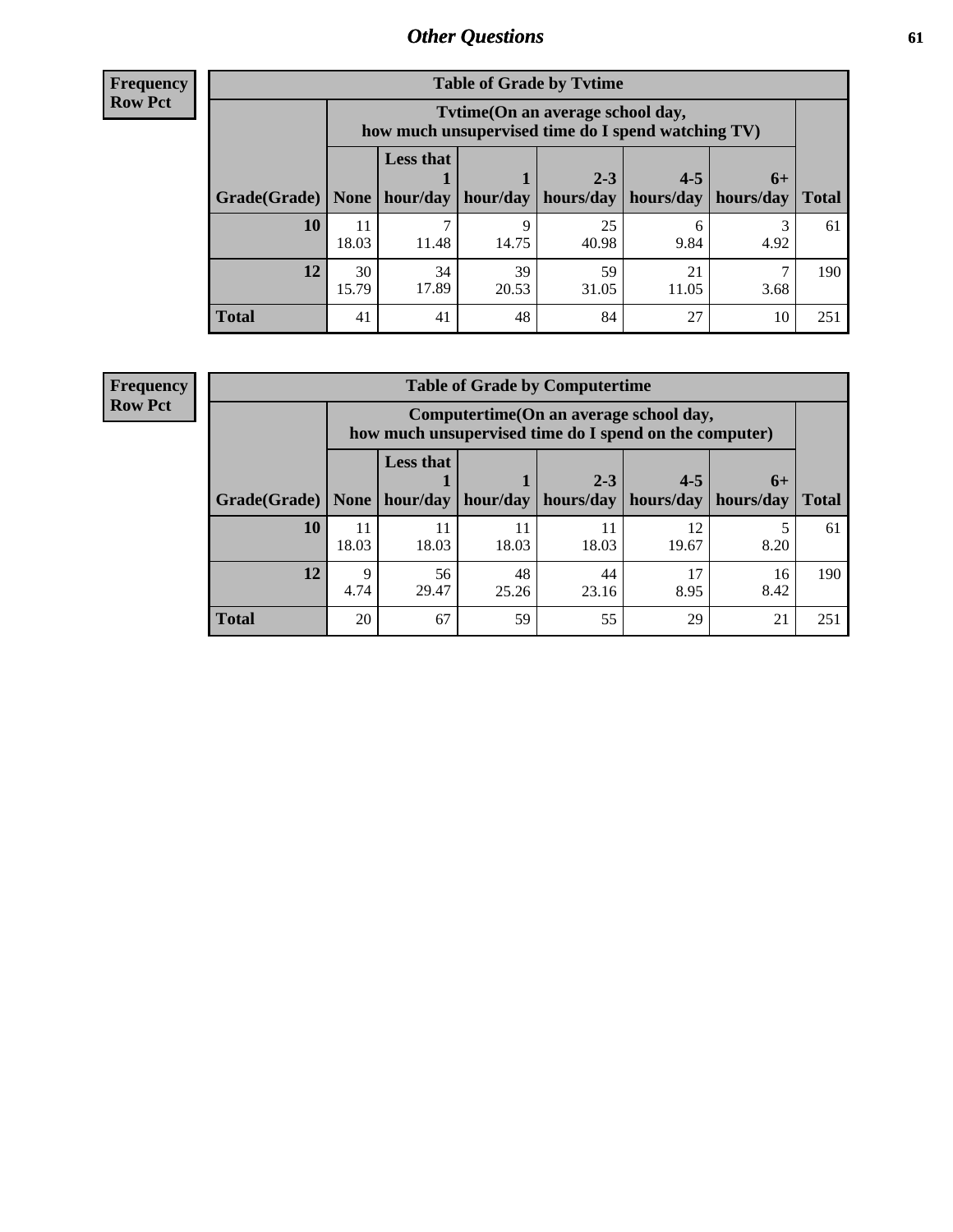#### *Questions about Driving Laws* **62** *Driving Questions were asked only of high school students.*

| <b>Frequency</b> |
|------------------|
| <b>Row Pct</b>   |

| <b>Table of Grade by License1</b> |                                                                    |                                                                                                                                           |           |           |                        |              |  |  |  |
|-----------------------------------|--------------------------------------------------------------------|-------------------------------------------------------------------------------------------------------------------------------------------|-----------|-----------|------------------------|--------------|--|--|--|
|                                   |                                                                    | License1(During the first 6 months of driving<br>with a provisional license,<br>the only passengers who can ride with the<br>driver are:) |           |           |                        |              |  |  |  |
| Grade(Grade)                      | <b>Parent or</b><br>Guardian                                       | Family<br>  Members                                                                                                                       | Friends   | Anyone    | Don't<br>Know          | <b>Total</b> |  |  |  |
| 10                                | 22<br>36.07                                                        | 31<br>50.82                                                                                                                               | 3<br>4.92 | 3<br>4.92 | $\overline{2}$<br>3.28 | 61           |  |  |  |
| 12                                | 3<br>40<br>135<br>6<br>6<br>71.05<br>1.58<br>21.05<br>3.16<br>3.16 |                                                                                                                                           |           |           |                        |              |  |  |  |
| Total                             | 62                                                                 | 166                                                                                                                                       | 6         | 9         | 8                      | 251          |  |  |  |

| Frequency      |              | <b>Table of Grade by License2</b>                                                                        |                  |                  |                                                      |                      |              |  |  |  |
|----------------|--------------|----------------------------------------------------------------------------------------------------------|------------------|------------------|------------------------------------------------------|----------------------|--------------|--|--|--|
| <b>Row Pct</b> |              | License2(17 yr old drivers with a<br>provisional driver's license cannot<br>drive between the hours of:) |                  |                  |                                                      |                      |              |  |  |  |
|                | Grade(Grade) | <b>Midnight</b><br>to 6am                                                                                | 1am<br>to<br>5am | 1am<br>to<br>6am | N <sub>0</sub><br>curfew<br>for $17$<br>year<br>olds | Don't<br><b>Know</b> | <b>Total</b> |  |  |  |
|                | 10           | 33<br>54.10                                                                                              | 10<br>16.39      | 4<br>6.56        | 3<br>4.92                                            | 11<br>18.03          | 61           |  |  |  |
|                | 12           | 143<br>75.26                                                                                             | 9<br>4.74        | 16<br>8.42       | 3<br>1.58                                            | 19<br>10.00          | 190          |  |  |  |
|                | <b>Total</b> | 176                                                                                                      | 19               | 20               | 6                                                    | 30                   | 251          |  |  |  |

| Frequency      |              | <b>Table of Grade by License3</b> |                                                                                        |            |           |             |               |              |
|----------------|--------------|-----------------------------------|----------------------------------------------------------------------------------------|------------|-----------|-------------|---------------|--------------|
| <b>Row Pct</b> |              |                                   | License3(For drivers under the age of 21,<br>what level of alcohol is considered DUI?) |            |           |             |               |              |
|                | Grade(Grade) | Any<br><b>Amount</b>              | 0.02                                                                                   | 0.04       | 0.06      | 0.08        | Don't<br>know | <b>Total</b> |
|                | <b>10</b>    | 16<br>26.23                       | -11<br>18.03                                                                           | 9<br>14.75 | 4<br>6.56 | 10<br>16.39 | 11<br>18.03   | 61           |
|                | 12           | 42<br>22.11                       | 58<br>30.53                                                                            | 13<br>6.84 | 8<br>4.21 | 16<br>8.42  | 53<br>27.89   | 190          |
|                | <b>Total</b> | 58                                | 69                                                                                     | 22         | 12        | 26          | 64            | 251          |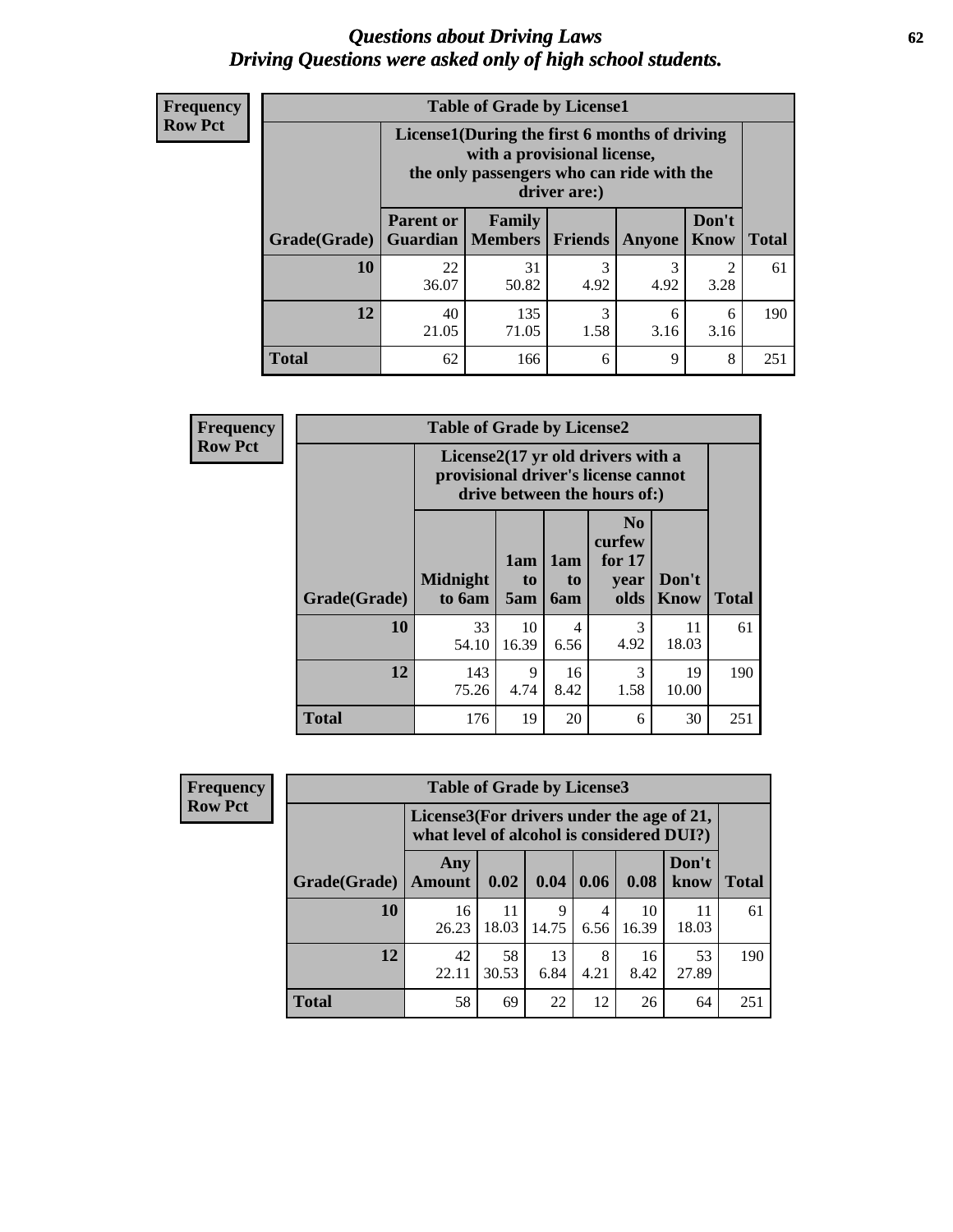#### *Questions about Driving Laws* **63** *Driving Questions were asked only of high school students.*

**Frequency Row Pct**

|              |              |                                                                                                                                                      |             | <b>Table of Grade by License4</b> |           |             |     |  |
|--------------|--------------|------------------------------------------------------------------------------------------------------------------------------------------------------|-------------|-----------------------------------|-----------|-------------|-----|--|
|              |              | License4(A driver under 21 automatically<br>loses his/her license if caught exceeding the<br>posted speet limit by:)                                 |             |                                   |           |             |     |  |
| Grade(Grade) | $15+$<br>mph | Can't<br>lose<br><b>Depends</b><br>license<br>$25+$<br>$35+$<br>Don't<br>for<br><b>on</b><br><b>Total</b><br>speeding<br>mph<br>mph<br>know<br>judge |             |                                   |           |             |     |  |
| 10           | 17<br>27.87  | 5<br>8.20                                                                                                                                            | 6<br>9.84   | 8<br>13.11                        | 4<br>6.56 | 21<br>34.43 | 61  |  |
| 12           | 23<br>12.11  | 66<br>34.74                                                                                                                                          | 26<br>13.68 | 17<br>8.95                        | 7<br>3.68 | 51<br>26.84 | 190 |  |
| <b>Total</b> | 40           | 71                                                                                                                                                   | 32          | 25                                | 11        | 72          | 251 |  |

| Frequency      | <b>Table of Grade by License5</b> |             |                                                                                                                                      |                     |              |  |  |
|----------------|-----------------------------------|-------------|--------------------------------------------------------------------------------------------------------------------------------------|---------------------|--------------|--|--|
| <b>Row Pct</b> |                                   |             | License5(A)<br>Georgia teenager<br>with family<br>connections or a<br>good lawyer can<br>break a teen<br>driving law and<br>license) | keep their driver's |              |  |  |
|                | Grade(Grade)                      | Yes         | N <sub>0</sub>                                                                                                                       | Don't<br>know       | <b>Total</b> |  |  |
|                | 10                                | 13<br>21.31 | 29<br>47.54                                                                                                                          | 19<br>31.15         | 61           |  |  |
|                | 12                                | 51<br>26.84 | 67<br>35.26                                                                                                                          | 72<br>37.89         | 190          |  |  |
|                | <b>Total</b>                      | 64          | 96                                                                                                                                   | 91                  | 251          |  |  |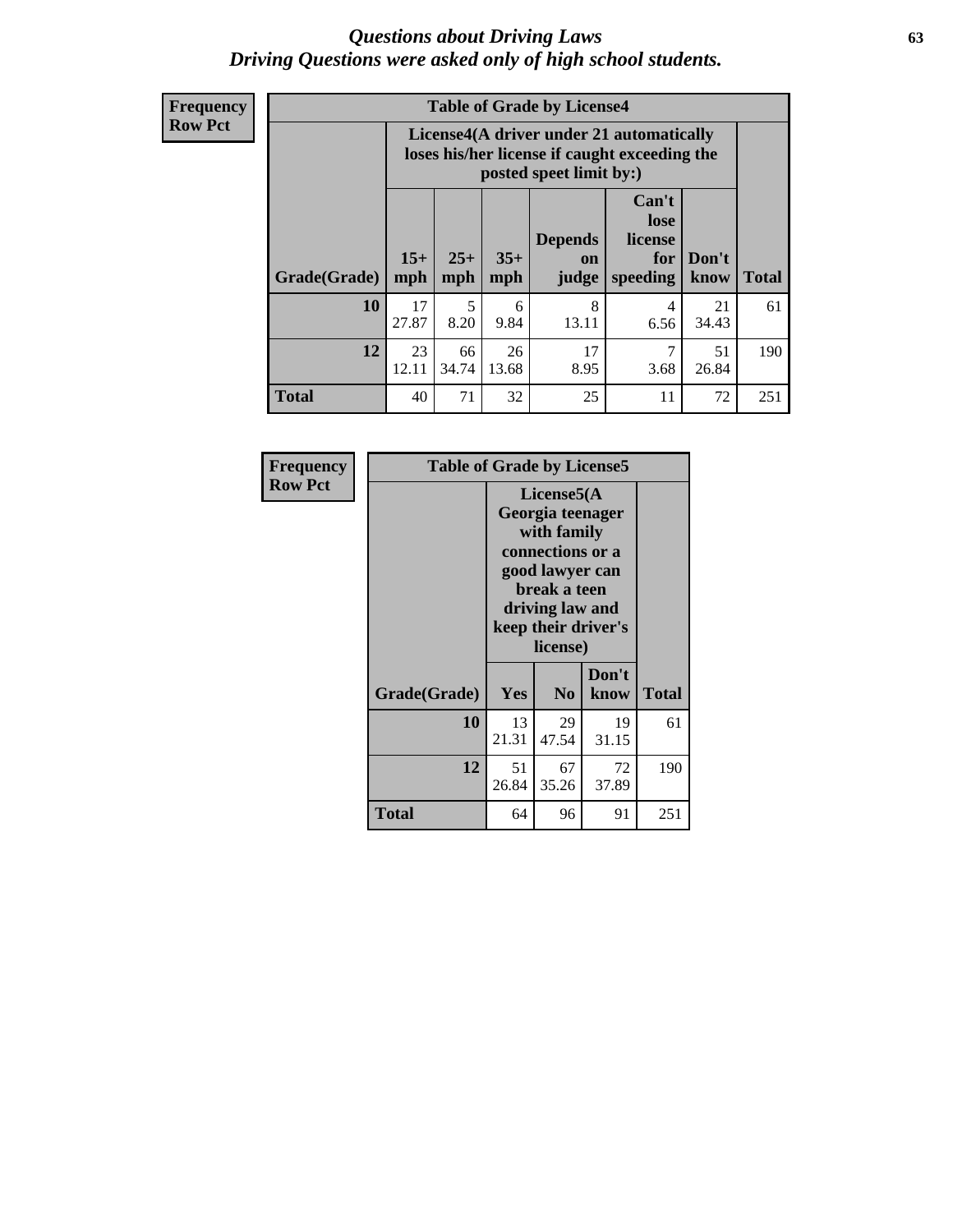#### *Questions about Driving Laws* **64** *Driving Questions were asked only of high school students.*

| <b>Frequency</b> | <b>Table of Grade by License6</b> |             |                                                                                                                           |                    |              |  |
|------------------|-----------------------------------|-------------|---------------------------------------------------------------------------------------------------------------------------|--------------------|--------------|--|
| <b>Row Pct</b>   |                                   |             | License <sub>6</sub> (I know a<br>friend or<br>classmate that<br>broke a teen<br>driving law,<br>keep his/her<br>license) | but was allowed to |              |  |
|                  | Grade(Grade)                      | Yes         | N <sub>0</sub>                                                                                                            | Don't<br>know      | <b>Total</b> |  |
|                  | 10                                | 18<br>29.51 | 27<br>44.26                                                                                                               | 16<br>26.23        | 61           |  |
|                  | 12                                | 83<br>43.68 | 59<br>31.05                                                                                                               | 48<br>25.26        | 190          |  |
|                  | <b>Total</b>                      | 101         | 86                                                                                                                        | 64                 | 251          |  |

| <b>Frequency</b> | <b>Table of Grade by License7</b> |                                                                             |                                     |                                                                                               |                        |              |  |  |
|------------------|-----------------------------------|-----------------------------------------------------------------------------|-------------------------------------|-----------------------------------------------------------------------------------------------|------------------------|--------------|--|--|
| <b>Row Pct</b>   |                                   |                                                                             |                                     | License7(A student under the age of 18 cam loser<br>his/her driving privileges if he or she:) |                        |              |  |  |
|                  | Grade(Grade)                      | <b>Have</b><br>more than<br>10<br>unexcused<br>absences<br>per school<br>yr | Drop out<br>without  <br>graduating | <b>Bring</b><br>alcohol/drugs/weapon<br>to school                                             | All of<br>the<br>above | <b>Total</b> |  |  |
|                  | 10                                | 13<br>21.31                                                                 | 3<br>4.92                           | 8.20                                                                                          | 40<br>65.57            | 61           |  |  |
|                  | 12                                | 36<br>18.95                                                                 | 4<br>2.11                           | 0.53                                                                                          | 149<br>78.42           | 190          |  |  |
|                  | <b>Total</b>                      | 49                                                                          | 7                                   | 6                                                                                             | 189                    | 251          |  |  |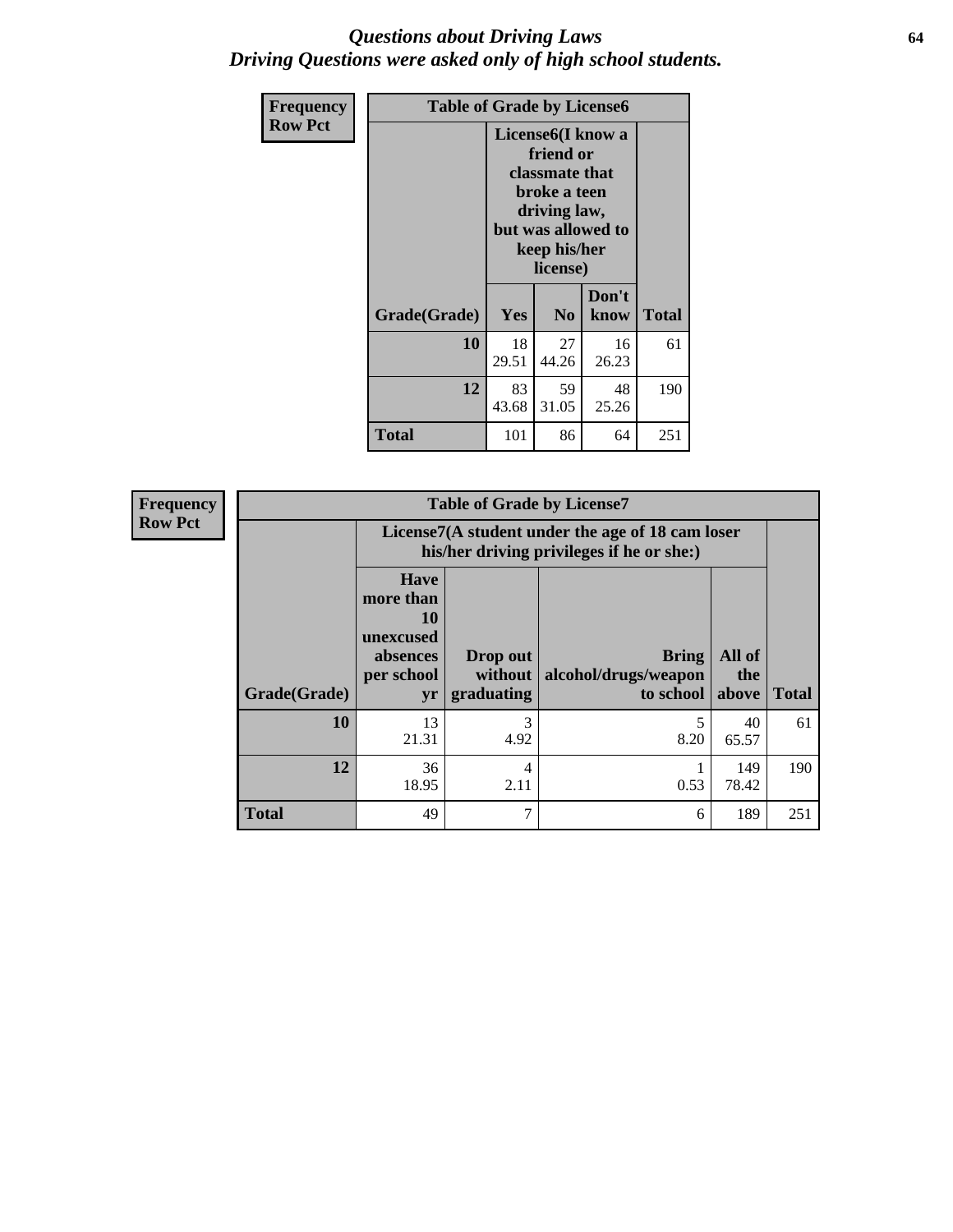# *Select Results by Gender* **65**

| Frequency      | <b>Table of SchoolClimate2 by Gender</b>          |                                 |                       |              |
|----------------|---------------------------------------------------|---------------------------------|-----------------------|--------------|
| <b>Col Pct</b> | SchoolClimate2(I<br>feel successful at<br>school) | Gender(Gender)<br><b>Female</b> | <b>Male</b>           | <b>Total</b> |
|                | <b>Strongly Agree</b>                             | 29<br>19.46                     | 23<br>22.55           | 52           |
|                | <b>Somewhat Agree</b>                             | 98<br>65.77                     | 64<br>62.75           | 162          |
|                | <b>Somewhat Disagree</b>                          | 18<br>12.08                     | 13<br>12.75           | 31           |
|                | <b>Strongly Disagree</b>                          | 4<br>2.68                       | $\mathcal{L}$<br>1.96 | 6            |
|                | <b>Total</b>                                      | 149                             | 102                   | 251          |

| <b>Frequency</b> | <b>Table of SchoolClimate6 by Gender</b>                 |                                 |             |              |
|------------------|----------------------------------------------------------|---------------------------------|-------------|--------------|
| <b>Col Pct</b>   | <b>SchoolClimate6(Teachers</b><br>treat me with respect) | Gender(Gender)<br><b>Female</b> | <b>Male</b> | <b>Total</b> |
|                  | <b>Strongly Agree</b>                                    | 29<br>19.46                     | 37<br>36.27 | 66           |
|                  | <b>Somewhat Agree</b>                                    | 79<br>53.02                     | 42<br>41.18 | 121          |
|                  | <b>Somewhat Disagree</b>                                 | 32<br>21.48                     | 10<br>9.80  | 42           |
|                  | <b>Strongly Disagree</b>                                 | 9<br>6.04                       | 13<br>12.75 | 22           |
|                  | <b>Total</b>                                             | 149                             | 102         | 251          |

| <b>Frequency</b> | <b>Table of SchoolClimate8 by Gender</b>                                |               |                |              |
|------------------|-------------------------------------------------------------------------|---------------|----------------|--------------|
| <b>Col Pct</b>   | <b>SchoolClimate8(Students</b><br>are frequently<br>recognized for good |               | Gender(Gender) |              |
|                  | behavior)                                                               | <b>Female</b> | <b>Male</b>    | <b>Total</b> |
|                  | <b>Strongly Agree</b>                                                   | 15<br>10.07   | 13<br>12.75    | 28           |
|                  | <b>Somewhat Agree</b>                                                   | 59<br>39.60   | 45<br>44.12    | 104          |
|                  | <b>Somewhat Disagree</b>                                                | 45<br>30.20   | 25<br>24.51    | 70           |
|                  | <b>Strongly Disagree</b>                                                | 30<br>20.13   | 19<br>18.63    | 49           |
|                  | Total                                                                   | 149           | 102            | 251          |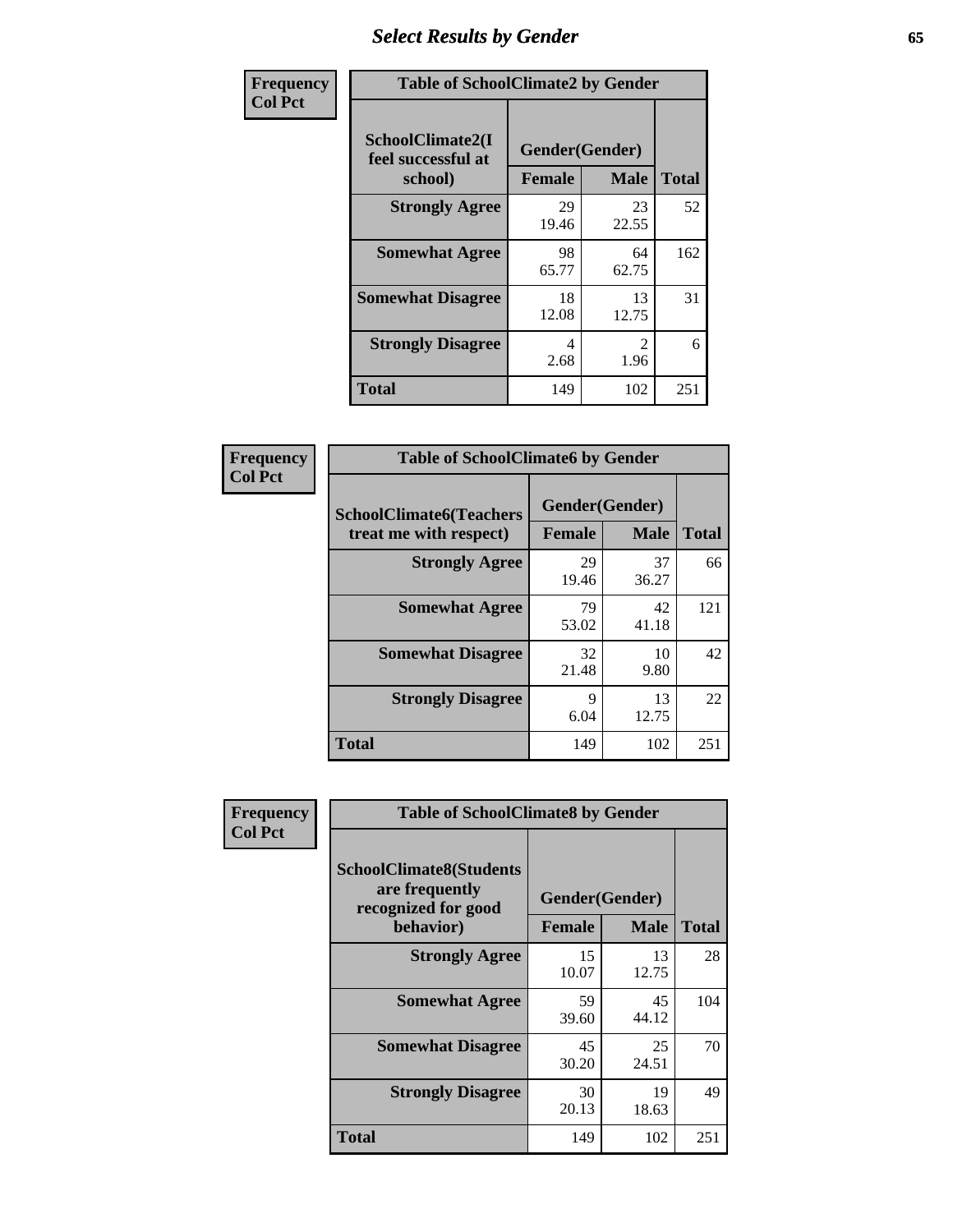# *Select Results by Gender* **66**

| <b>Frequency</b> | <b>Table of Gender by Dropout</b> |                                                                        |                |              |
|------------------|-----------------------------------|------------------------------------------------------------------------|----------------|--------------|
| <b>Row Pct</b>   |                                   | Dropout(I<br>have<br>thought<br>about<br>dropping<br>out of<br>school) |                |              |
|                  | Gender(Gender)                    | <b>Yes</b>                                                             | N <sub>0</sub> | <b>Total</b> |
|                  | <b>Female</b>                     | 42<br>28.19                                                            | 107<br>71.81   | 149          |
|                  | <b>Male</b>                       | 25<br>24.51                                                            | 77<br>75.49    | 102          |
|                  | <b>Total</b>                      | 67                                                                     | 184            | 251          |

| <b>Frequency</b> |                       | <b>Table of Gender by Dropoutreason</b>                             |              |                                 |                                |              |              |
|------------------|-----------------------|---------------------------------------------------------------------|--------------|---------------------------------|--------------------------------|--------------|--------------|
| <b>Row Pct</b>   |                       | Dropoutreason (If I dropped out the<br>reason would most likely be) |              |                                 |                                |              |              |
|                  | <b>Gender(Gender)</b> | Won't<br>Drop<br>out                                                | <b>Bored</b> | <b>Family</b><br><b>Reasons</b> | <b>Being</b><br><b>Bullied</b> | <b>Other</b> | <b>Total</b> |
|                  | <b>Female</b>         | 92<br>61.74                                                         | 17<br>11.41  | 9<br>6.04                       | 0.67                           | 30<br>20.13  | 149          |
|                  | <b>Male</b>           | 61<br>59.80                                                         | 18<br>17.65  | 4<br>3.92                       | 0.98                           | 18<br>17.65  | 102          |
|                  | <b>Total</b>          | 153                                                                 | 35           | 13                              | $\mathfrak{D}$                 | 48           | 251          |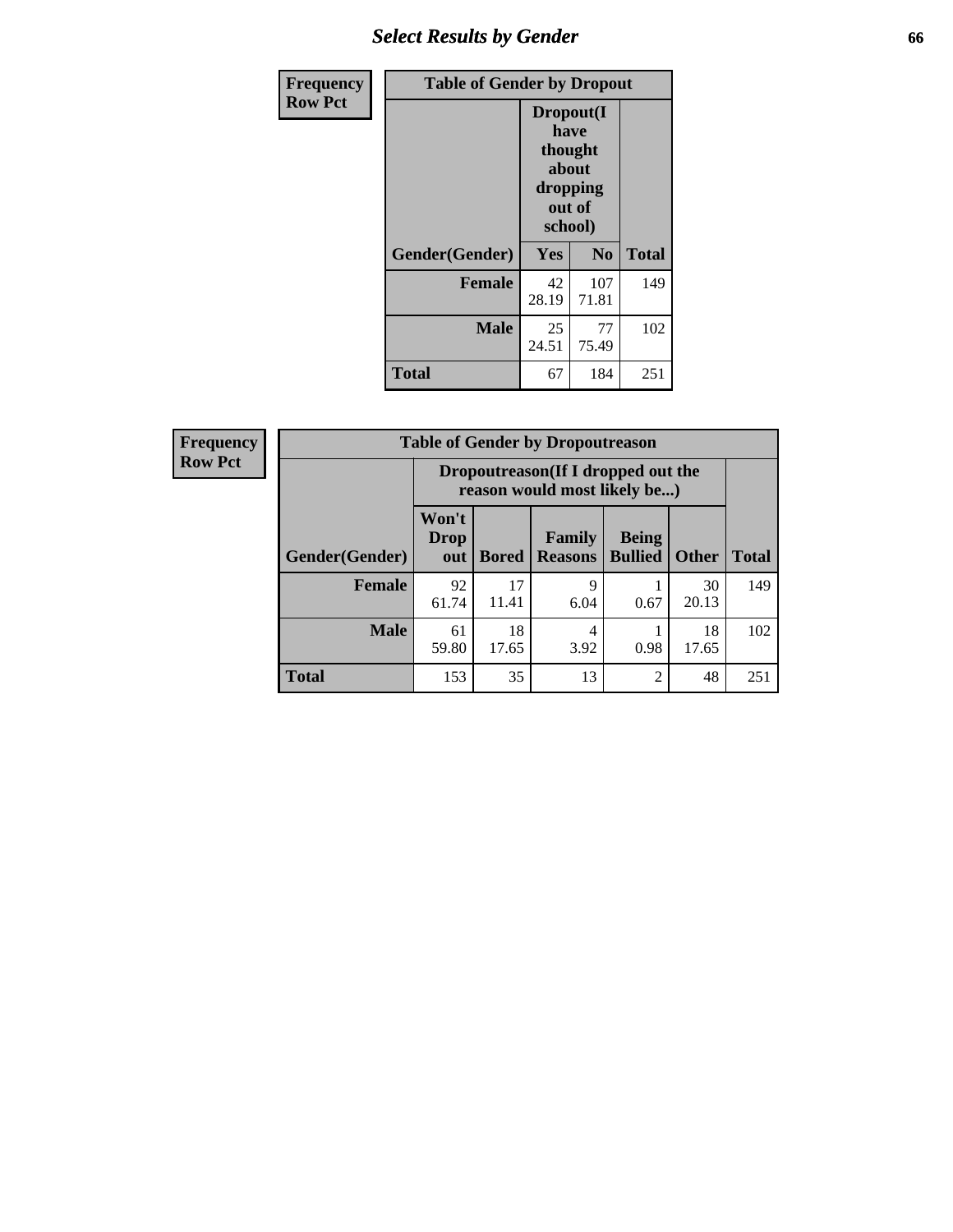*School Safety* **67**

| Frequency      | <b>Table of Gender by Bullied2</b> |                 |                |              |
|----------------|------------------------------------|-----------------|----------------|--------------|
| <b>Row Pct</b> |                                    | <b>Bullied2</b> |                |              |
|                | Gender(Gender)                     | <b>Yes</b>      | N <sub>0</sub> | <b>Total</b> |
|                | <b>Female</b>                      | 15<br>10.07     | 134<br>89.93   | 149          |
|                | <b>Male</b>                        | 10<br>9.80      | 92<br>90.20    | 102          |
|                | <b>Total</b>                       | 25              | 226            | 251          |

| Frequency      | <b>Table of Gender by Bulliedothers2</b> |                       |                |              |
|----------------|------------------------------------------|-----------------------|----------------|--------------|
| <b>Row Pct</b> |                                          | <b>Bulliedothers2</b> |                |              |
|                | Gender(Gender)                           | <b>Yes</b>            | N <sub>0</sub> | <b>Total</b> |
|                | <b>Female</b>                            | 13<br>8.72            | 136<br>91.28   | 149          |
|                | <b>Male</b>                              | 17<br>16.67           | 85<br>83.33    | 102          |
|                | <b>Total</b>                             | 30                    | 221            | 251          |

| Frequency      | <b>Table of Gender by Weaponschool2</b> |                      |                |              |
|----------------|-----------------------------------------|----------------------|----------------|--------------|
| <b>Row Pct</b> |                                         | <b>Weaponschool2</b> |                |              |
|                | Gender(Gender)                          | Yes                  | N <sub>0</sub> | <b>Total</b> |
|                | <b>Female</b>                           | 1.34                 | 147<br>98.66   | 149          |
|                | <b>Male</b>                             | 3.92                 | 98<br>96.08    | 102          |
|                | <b>Total</b>                            | 6                    | 245            | 251          |

| Frequency      | <b>Table of Gender by Absentunsafe2</b> |               |                |              |
|----------------|-----------------------------------------|---------------|----------------|--------------|
| <b>Row Pct</b> |                                         | Absentunsafe2 |                |              |
|                | Gender(Gender)                          | Yes           | N <sub>0</sub> | <b>Total</b> |
|                | <b>Female</b>                           | 3.36          | 144<br>96.64   | 149          |
|                | <b>Male</b>                             | 4.90          | 97<br>95.10    | 102          |
|                | <b>Total</b>                            | 10            | 241            | 251          |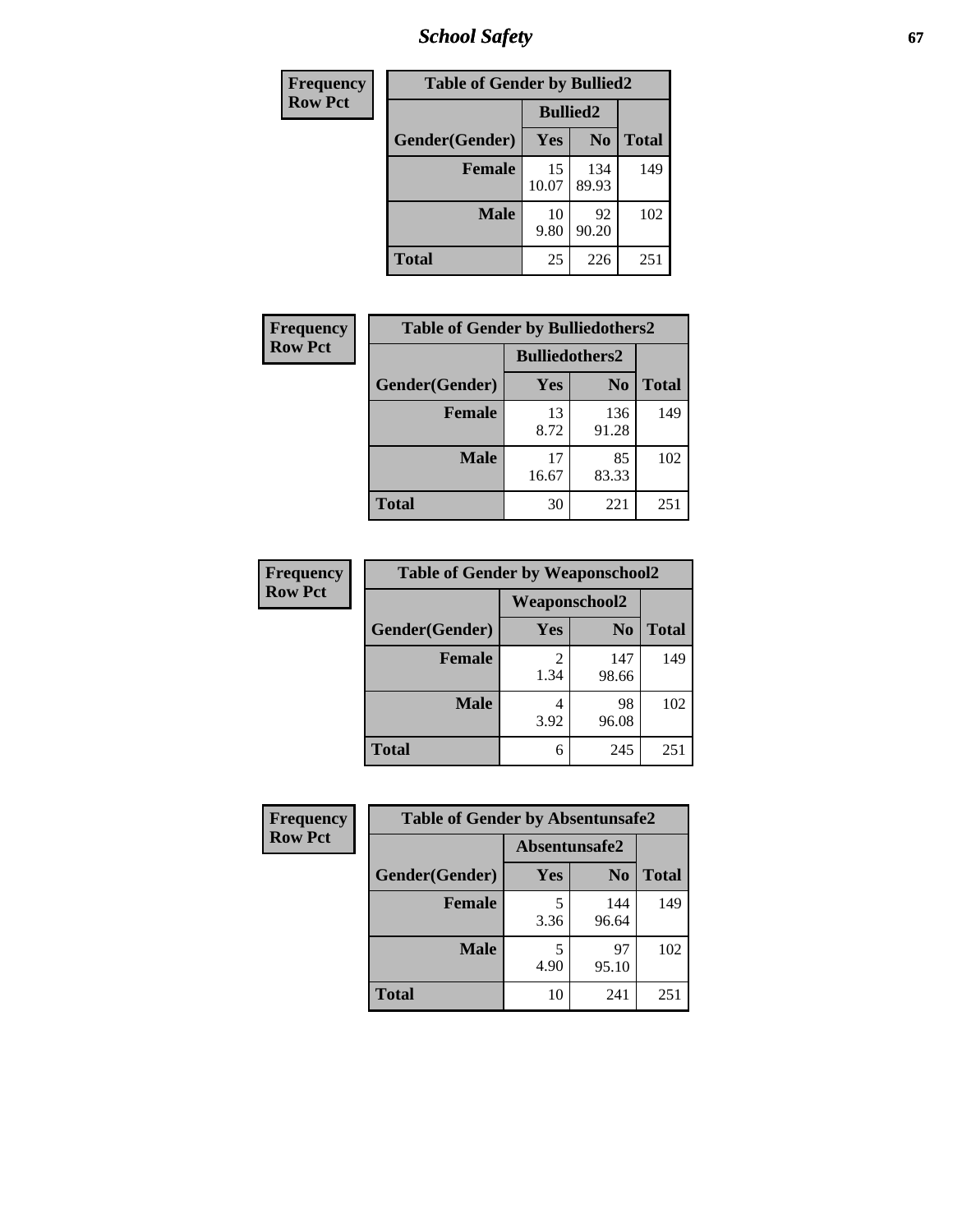*School Safety* **68**

| Frequency      | <b>Table of Gender by Gangself</b> |                                                                                                        |                |              |
|----------------|------------------------------------|--------------------------------------------------------------------------------------------------------|----------------|--------------|
| <b>Row Pct</b> |                                    | <b>Gangself</b> (I<br>have<br>participated<br>in illegal gang<br>activities in<br>the past 30<br>days) |                |              |
|                | Gender(Gender)                     | Yes                                                                                                    | N <sub>0</sub> | <b>Total</b> |
|                | <b>Female</b>                      | 0.67                                                                                                   | 148<br>99.33   | 149          |
|                | <b>Male</b>                        | 3<br>2.94                                                                                              | 99<br>97.06    | 102          |
|                | <b>Total</b>                       | 4                                                                                                      | 247            | 251          |

| Frequency      | <b>Table of Gender by Gangpeers</b> |                                                                                                                             |                |              |
|----------------|-------------------------------------|-----------------------------------------------------------------------------------------------------------------------------|----------------|--------------|
| <b>Row Pct</b> |                                     | <b>Gangpeers</b> (I<br>have friends<br>who have<br>participated<br>in illegal gang<br>activities in<br>the past 30<br>days) |                |              |
|                | Gender(Gender)                      | <b>Yes</b>                                                                                                                  | N <sub>0</sub> | <b>Total</b> |
|                | <b>Female</b>                       | 27<br>18.12                                                                                                                 | 122<br>81.88   | 149          |
|                | <b>Male</b>                         | 21<br>20.59                                                                                                                 | 81<br>79.41    | 102          |
|                | Total                               | 48                                                                                                                          | 203            | 251          |

| Frequency      | <b>Table of Gender by Pickedon2</b> |             |                |              |
|----------------|-------------------------------------|-------------|----------------|--------------|
| <b>Row Pct</b> |                                     | Pickedon2   |                |              |
|                | Gender(Gender)                      | Yes         | N <sub>0</sub> | <b>Total</b> |
|                | <b>Female</b>                       | 34<br>22.82 | 115<br>77.18   | 149          |
|                | <b>Male</b>                         | 15<br>14.71 | 87<br>85.29    | 102          |
|                | <b>Total</b>                        | 49          | 202            | 251          |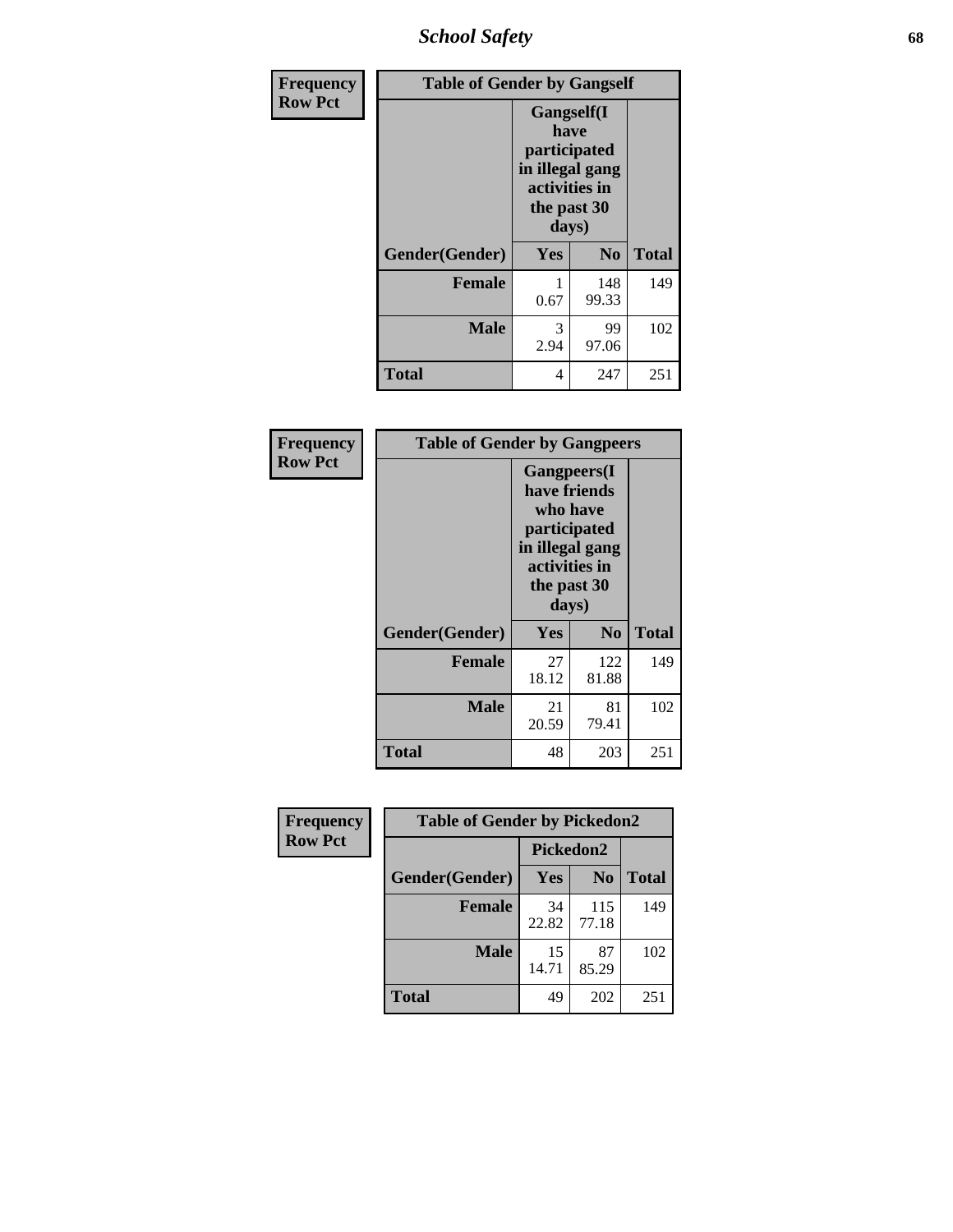*School Safety* **69**

| Frequency      | <b>Table of Gender by Safeschool2</b> |              |                |              |  |
|----------------|---------------------------------------|--------------|----------------|--------------|--|
| <b>Row Pct</b> |                                       | Safeschool2  |                |              |  |
|                | Gender(Gender)                        | Yes          | N <sub>0</sub> | <b>Total</b> |  |
|                | <b>Female</b>                         | 110<br>73.83 | 39<br>26.17    | 149          |  |
|                | <b>Male</b>                           | 83<br>81.37  | 19<br>18.63    | 102          |  |
|                | <b>Total</b>                          | 193          | 58             | 251          |  |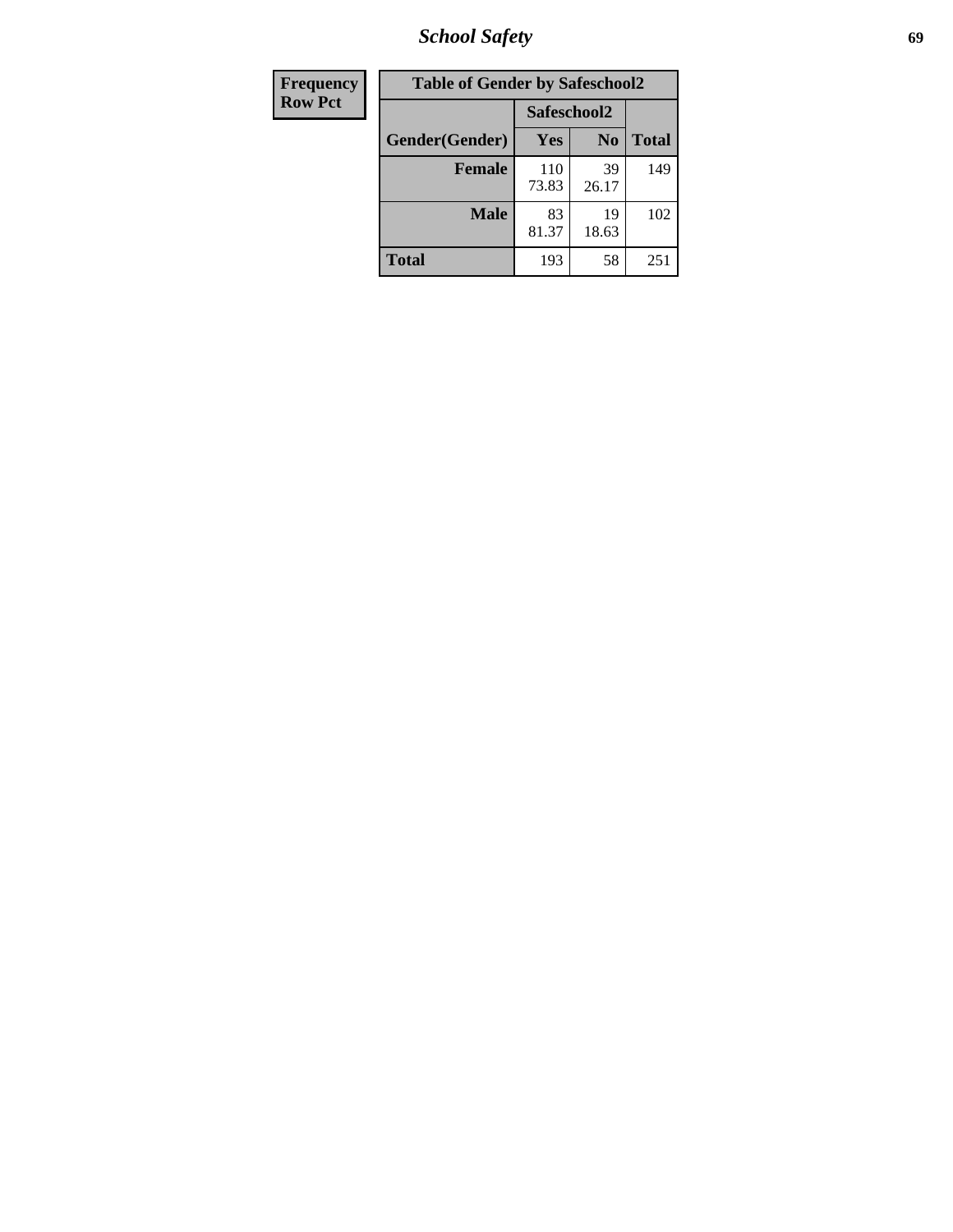# *Incidence of Drug Use* **70**

| <b>Frequency</b> | <b>Table of Gender by AlcoholAlt</b>     |             |                |              |  |
|------------------|------------------------------------------|-------------|----------------|--------------|--|
| <b>Row Pct</b>   | AlcoholAlt(Alcohol<br>use, past 30 days) |             |                |              |  |
|                  | Gender(Gender)                           | Yes         | N <sub>0</sub> | <b>Total</b> |  |
|                  | <b>Female</b>                            | 53<br>35.57 | 96<br>64.43    | 149          |  |
|                  | <b>Male</b>                              | 36<br>35.29 | 66<br>64.71    | 102          |  |
|                  | <b>Total</b>                             | 89          | 162            | 251          |  |

| Frequency      | <b>Table of Gender by TobaccoAny</b> |                    |                    |              |  |
|----------------|--------------------------------------|--------------------|--------------------|--------------|--|
| <b>Row Pct</b> |                                      | use, past 30 days) | TobaccoAny(Tobacco |              |  |
|                | Gender(Gender)                       | Yes                | N <sub>0</sub>     | <b>Total</b> |  |
|                | <b>Female</b>                        | 36<br>24.16        | 113<br>75.84       | 149          |  |
|                | <b>Male</b>                          | 38<br>37.25        | 64<br>62.75        | 102          |  |
|                | <b>Total</b>                         | 74                 | 177                | 251          |  |

| <b>Frequency</b> | <b>Table of Gender by MarijuanaAlt</b> |                                              |                |              |  |
|------------------|----------------------------------------|----------------------------------------------|----------------|--------------|--|
| <b>Row Pct</b>   |                                        | MarijuanaAlt(Marijuana<br>use, past 30 days) |                |              |  |
|                  | Gender(Gender)                         | <b>Yes</b>                                   | N <sub>0</sub> | <b>Total</b> |  |
|                  | <b>Female</b>                          | 22<br>14.77                                  | 127<br>85.23   | 149          |  |
|                  | <b>Male</b>                            | 18<br>17.65                                  | 84<br>82.35    | 102          |  |
|                  | <b>Total</b>                           | 40                                           | 211            | 251          |  |

| <b>Frequency</b> | <b>Table of Gender by OtherDrugAny</b> |                         |                           |              |  |
|------------------|----------------------------------------|-------------------------|---------------------------|--------------|--|
| <b>Row Pct</b>   |                                        | drug use, past 30 days) | <b>OtherDrugAny(Other</b> |              |  |
|                  | Gender(Gender)                         | <b>Yes</b>              | N <sub>0</sub>            | <b>Total</b> |  |
|                  | <b>Female</b>                          | 21<br>14.09             | 128<br>85.91              | 149          |  |
|                  | <b>Male</b>                            | 14<br>13.73             | 88<br>86.27               | 102          |  |
|                  | <b>Total</b>                           | 35                      | 216                       | 251          |  |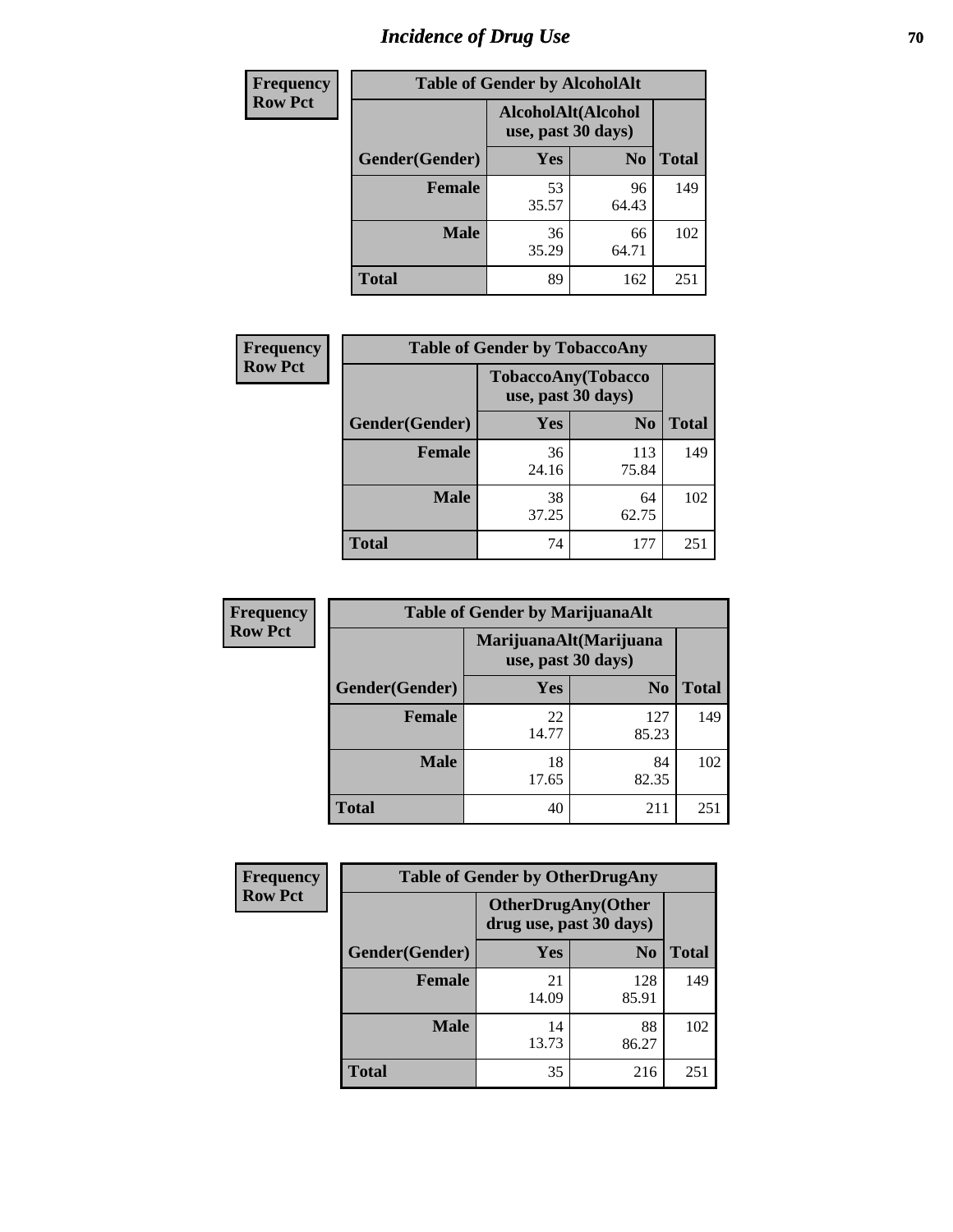#### *Average Age at Onset of Use* **71** *Results for "Average Age at Onset of Use" questions exclude students who said they did not use that substance*

#### **Gender=Female**

| <b>Variable</b>    | <b>Label</b>                                                       | <b>Mean</b> |
|--------------------|--------------------------------------------------------------------|-------------|
| Alcoholinit2       | I started using alcohol when I was                                 | 14.68       |
| Cigarettesinit2    | I started smoking tobacco when I was                               | 14.90       |
| Smokelessinit2     | I started chewing tobacco when I was                               | 15.29       |
| Marijuanainit2     | I started using marijuana when I was                               | 14.76       |
| Cocaineinit2       | I started using cocaine when I was                                 | 14.92       |
| Inhalantsinit2     | I started using inhalants when I was                               | 13.50       |
| Steroidsinit2      | I started using steroids when I was                                |             |
| Ecstasyinit2       | I started using ecstasy when I was                                 | 16.67       |
| Methinit2          | I started using methamphetamines when I was                        | 16.43       |
| Hallucinogensinit2 | I started using hallucinogens when I was                           | 14.50       |
| Prescription in t2 | I started using prescription drugs not prescribed to me when I was | 14.40       |

#### **Gender=Male**

| <b>Variable</b>                 | Label                                                              | <b>Mean</b> |
|---------------------------------|--------------------------------------------------------------------|-------------|
| Alcoholinit2                    | I started using alcohol when I was                                 | 14.14       |
| Cigarettesinit2                 | I started smoking tobacco when I was                               | 14.74       |
| Smokelessinit2                  | I started chewing tobacco when I was                               | 14.35       |
| Marijuanainit2                  | I started using marijuana when I was                               | 14.00       |
| Cocaineinit2                    | I started using cocaine when I was                                 | 13.25       |
| Inhalantsinit2                  | I started using inhalants when I was                               | 12.00       |
| Steroidsinit2                   | I started using steroids when I was                                | 17.00       |
| Ecstasyinit2                    | I started using ecstasy when I was                                 | 16.40       |
| Methinit2                       | I started using methamphetamines when I was                        | 14.00       |
| Hallucinogensinit2              | I started using hallucinogens when I was                           | 13.50       |
| Prescription in it <sub>2</sub> | I started using prescription drugs not prescribed to me when I was | 14.09       |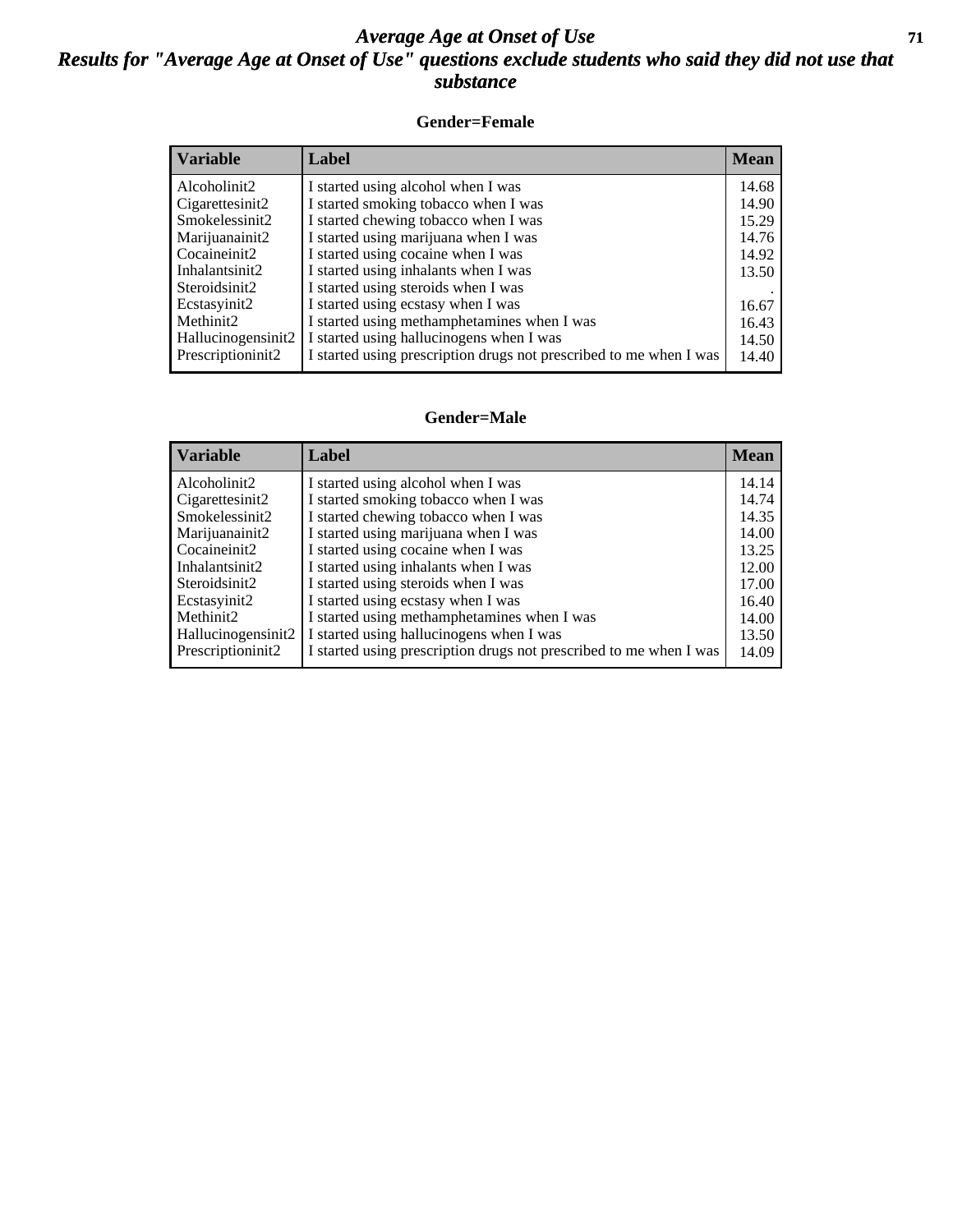# *I Think These Drugs are Harmful* **72**

| <b>Frequency</b> | <b>Table of Gender by Alcoholharmdich</b> |                                                   |                |              |  |
|------------------|-------------------------------------------|---------------------------------------------------|----------------|--------------|--|
| <b>Row Pct</b>   |                                           | Alcoholharmdich(I<br>think alcohol is<br>harmful) |                |              |  |
|                  | Gender(Gender)                            | Yes                                               | N <sub>0</sub> | <b>Total</b> |  |
|                  | <b>Female</b>                             | 117<br>78.52                                      | 32<br>21.48    | 149          |  |
|                  | <b>Male</b>                               | 85<br>83.33                                       | 17<br>16.67    | 102          |  |
|                  | Total                                     | 202                                               | 49             | 251          |  |

| Frequency      | <b>Table of Gender by Tobaccoharmdich</b> |                  |                               |              |  |
|----------------|-------------------------------------------|------------------|-------------------------------|--------------|--|
| <b>Row Pct</b> |                                           | think tobacco is | Tobaccoharmdich(I<br>harmful) |              |  |
|                | Gender(Gender)                            | <b>Yes</b>       | N <sub>0</sub>                | <b>Total</b> |  |
|                | <b>Female</b>                             | 142<br>95.30     | 4.70                          | 149          |  |
|                | <b>Male</b>                               | 98<br>96.08      | 4<br>3.92                     | 102          |  |
|                | <b>Total</b>                              | 240              | 11                            | 251          |  |

| Frequency      | <b>Table of Gender by Marijuanaharmdich</b> |                                                       |                |              |  |
|----------------|---------------------------------------------|-------------------------------------------------------|----------------|--------------|--|
| <b>Row Pct</b> |                                             | Marijuanaharmdich(I<br>think marijuana is<br>harmful) |                |              |  |
|                | Gender(Gender)                              | <b>Yes</b>                                            | N <sub>0</sub> | <b>Total</b> |  |
|                | <b>Female</b>                               | 110<br>73.83                                          | 39<br>26.17    | 149          |  |
|                | <b>Male</b>                                 | 69<br>67.65                                           | 33<br>32.35    | 102          |  |
|                | <b>Total</b>                                | 179                                                   | 72             | 251          |  |

| Frequency      | <b>Table of Gender by Otherdrugharmdich</b> |                                                          |                |              |  |
|----------------|---------------------------------------------|----------------------------------------------------------|----------------|--------------|--|
| <b>Row Pct</b> |                                             | Otherdrugharmdich(I<br>think other drugs are<br>harmful) |                |              |  |
|                | Gender(Gender)                              | Yes                                                      | N <sub>0</sub> | <b>Total</b> |  |
|                | <b>Female</b>                               | 143<br>95.97                                             | 6<br>4.03      | 149          |  |
|                | <b>Male</b>                                 | 98<br>96.08                                              | 4<br>3.92      | 102          |  |
|                | <b>Total</b>                                | 241                                                      | 10             | 251          |  |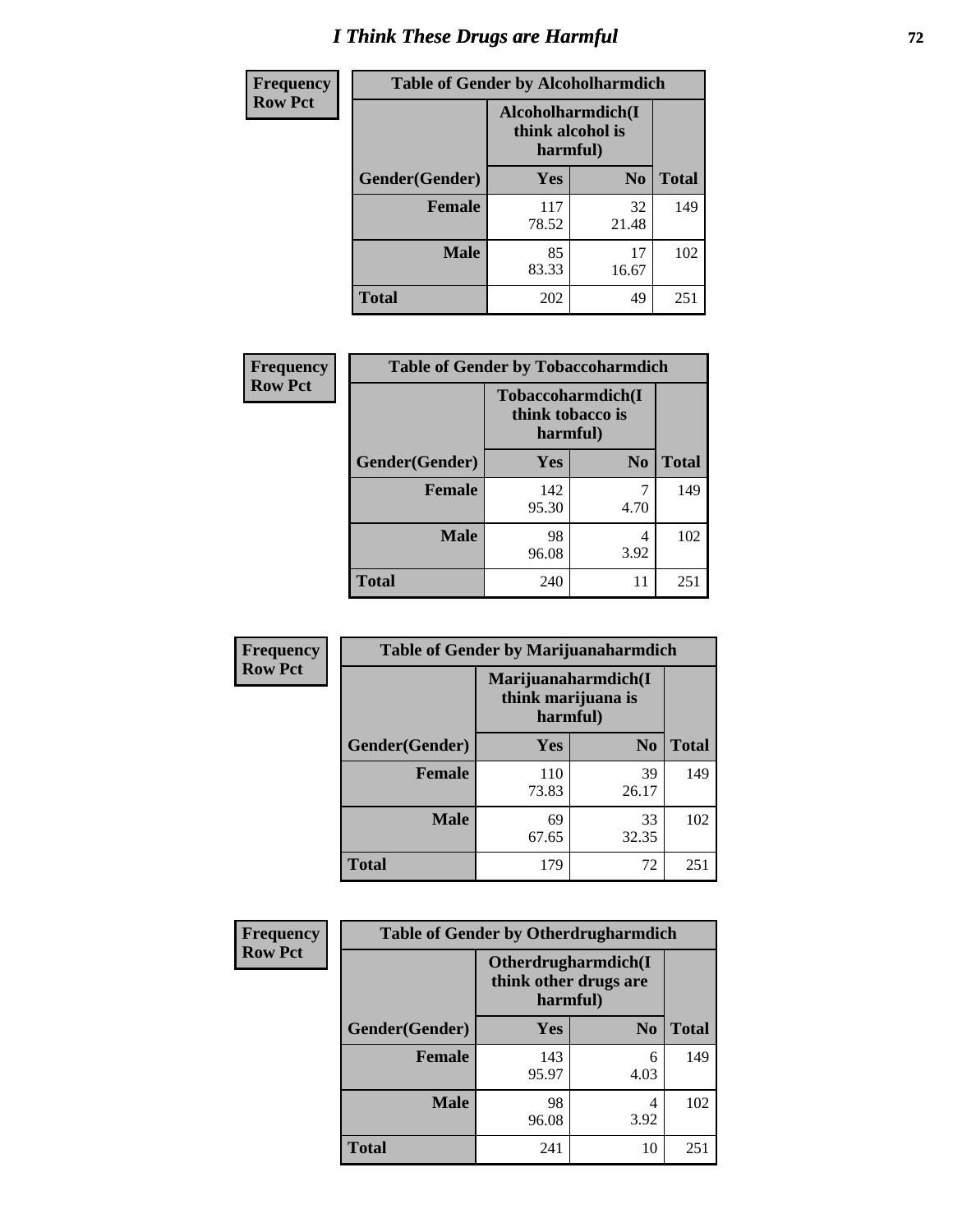| <b>Frequency</b> | <b>Table of Gender by Alcohollocation1</b> |                                                               |             |              |
|------------------|--------------------------------------------|---------------------------------------------------------------|-------------|--------------|
| <b>Row Pct</b>   |                                            | <b>Alcohollocation1(Places</b><br><b>Friends Use Alcohol)</b> |             |              |
|                  | Gender(Gender)                             |                                                               | Do Not Use  | <b>Total</b> |
|                  | <b>Female</b>                              | 109<br>73.15                                                  | 40<br>26.85 | 149          |
|                  | <b>Male</b>                                | 69<br>67.65                                                   | 33<br>32.35 | 102          |
|                  | <b>Total</b>                               | 178                                                           | 73          | 251          |

| <b>Frequency</b> | <b>Table of Gender by Alcohollocation2</b> |                                                               |             |              |
|------------------|--------------------------------------------|---------------------------------------------------------------|-------------|--------------|
| <b>Row Pct</b>   |                                            | <b>Alcohollocation2(Places</b><br><b>Friends Use Alcohol)</b> |             |              |
|                  | Gender(Gender)                             |                                                               | Home        | <b>Total</b> |
|                  | <b>Female</b>                              | 63<br>42.28                                                   | 86<br>57.72 | 149          |
|                  | <b>Male</b>                                | 49<br>48.04                                                   | 53<br>51.96 | 102          |
|                  | <b>Total</b>                               | 112                                                           | 139         | 251          |

| Frequency      | <b>Table of Gender by Alcohollocation3</b> |                             |                                |              |
|----------------|--------------------------------------------|-----------------------------|--------------------------------|--------------|
| <b>Row Pct</b> |                                            | <b>Friends Use Alcohol)</b> | <b>Alcohollocation3(Places</b> |              |
|                | Gender(Gender)                             |                             | <b>School</b>                  | <b>Total</b> |
|                | <b>Female</b>                              | 141<br>94.63                | 8<br>5.37                      | 149          |
|                | <b>Male</b>                                | 96<br>94.12                 | 6<br>5.88                      | 102          |
|                | <b>Total</b>                               | 237                         | 14                             | 251          |

| <b>Frequency</b> | <b>Table of Gender by Alcohollocation4</b> |                                                               |             |              |  |
|------------------|--------------------------------------------|---------------------------------------------------------------|-------------|--------------|--|
| <b>Row Pct</b>   |                                            | <b>Alcohollocation4(Places</b><br><b>Friends Use Alcohol)</b> |             |              |  |
|                  | Gender(Gender)                             |                                                               | Car         | <b>Total</b> |  |
|                  | <b>Female</b>                              | 133<br>89.26                                                  | 16<br>10.74 | 149          |  |
|                  | <b>Male</b>                                | 82<br>80.39                                                   | 20<br>19.61 | 102          |  |
|                  | <b>Total</b>                               | 215                                                           | 36          | 251          |  |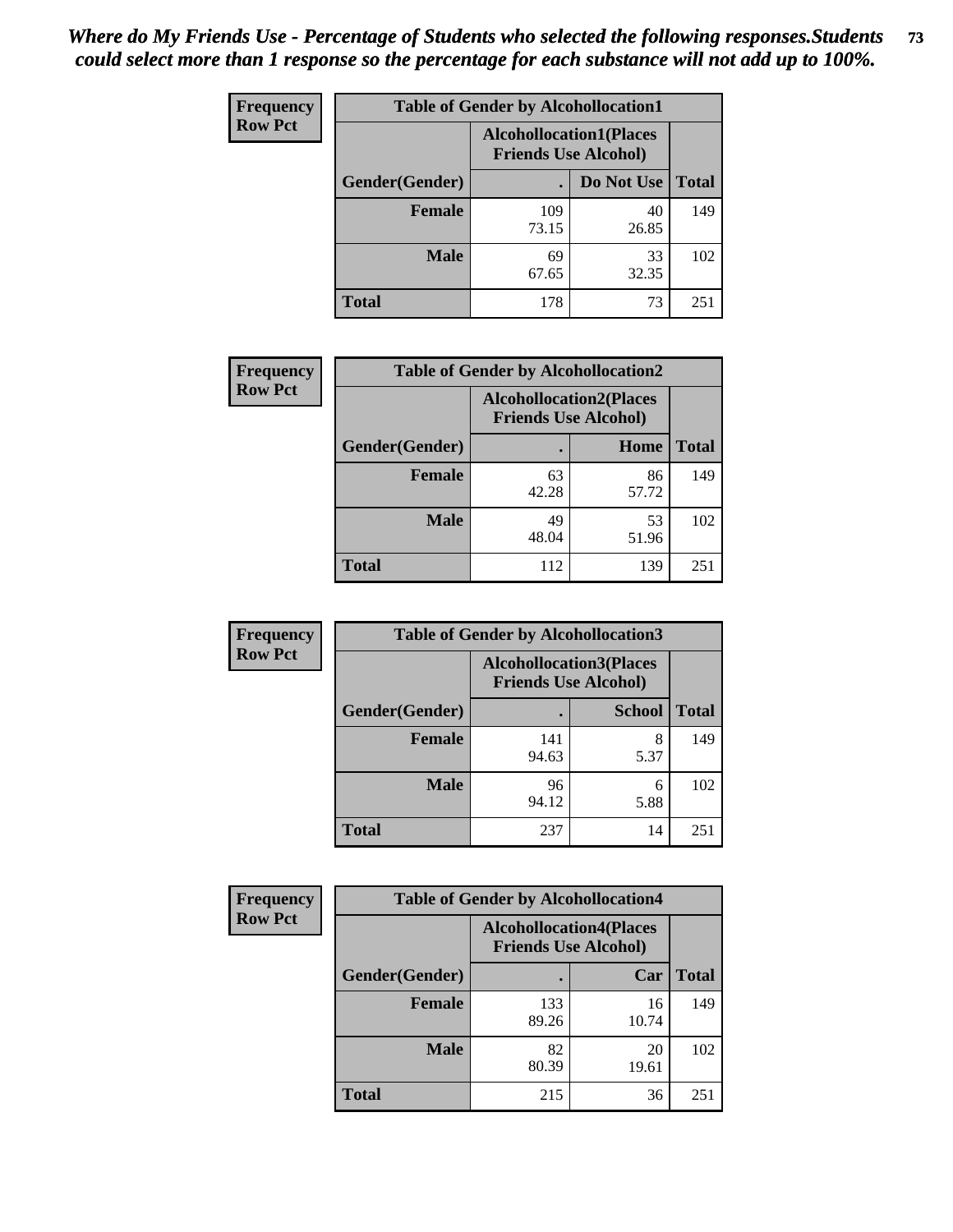| <b>Frequency</b> | <b>Table of Gender by Alcohollocation5</b> |                                                                |                                 |              |
|------------------|--------------------------------------------|----------------------------------------------------------------|---------------------------------|--------------|
| <b>Row Pct</b>   |                                            | <b>Alcohollocation5</b> (Places<br><b>Friends Use Alcohol)</b> |                                 |              |
|                  | Gender(Gender)                             |                                                                | <b>Friend's</b><br><b>House</b> | <b>Total</b> |
|                  | <b>Female</b>                              | 46<br>30.87                                                    | 103<br>69.13                    | 149          |
|                  | <b>Male</b>                                | 49<br>48.04                                                    | 53<br>51.96                     | 102          |
|                  | <b>Total</b>                               | 95                                                             | 156                             | 251          |

| Frequency      |                | <b>Table of Gender by Alcohollocation6</b>                    |              |              |  |
|----------------|----------------|---------------------------------------------------------------|--------------|--------------|--|
| <b>Row Pct</b> |                | <b>Alcohollocation6(Places</b><br><b>Friends Use Alcohol)</b> |              |              |  |
|                | Gender(Gender) |                                                               | <b>Other</b> | <b>Total</b> |  |
|                | <b>Female</b>  | 101<br>67.79                                                  | 48<br>32.21  | 149          |  |
|                | <b>Male</b>    | 67<br>65.69                                                   | 35<br>34.31  | 102          |  |
|                | <b>Total</b>   | 168                                                           | 83           | 251          |  |

| Frequency      | <b>Table of Gender by Tobaccolocation1</b> |                                                               |             |              |  |
|----------------|--------------------------------------------|---------------------------------------------------------------|-------------|--------------|--|
| <b>Row Pct</b> |                                            | <b>Tobaccolocation1(Places</b><br><b>Friends Use Tobacco)</b> |             |              |  |
|                | Gender(Gender)                             |                                                               | Do Not Use  | <b>Total</b> |  |
|                | <b>Female</b>                              | 87<br>58.39                                                   | 62<br>41.61 | 149          |  |
|                | <b>Male</b>                                | 67<br>65.69                                                   | 35<br>34.31 | 102          |  |
|                | <b>Total</b>                               | 154                                                           | 97          | 251          |  |

| <b>Frequency</b> | <b>Table of Gender by Tobaccolocation2</b> |                                                               |             |              |  |
|------------------|--------------------------------------------|---------------------------------------------------------------|-------------|--------------|--|
| <b>Row Pct</b>   |                                            | <b>Tobaccolocation2(Places</b><br><b>Friends Use Tobacco)</b> |             |              |  |
|                  | Gender(Gender)                             |                                                               | Home        | <b>Total</b> |  |
|                  | Female                                     | 82<br>55.03                                                   | 67<br>44.97 | 149          |  |
|                  | <b>Male</b>                                | 45<br>44.12                                                   | 57<br>55.88 | 102          |  |
|                  | <b>Total</b>                               | 127                                                           | 124         | 251          |  |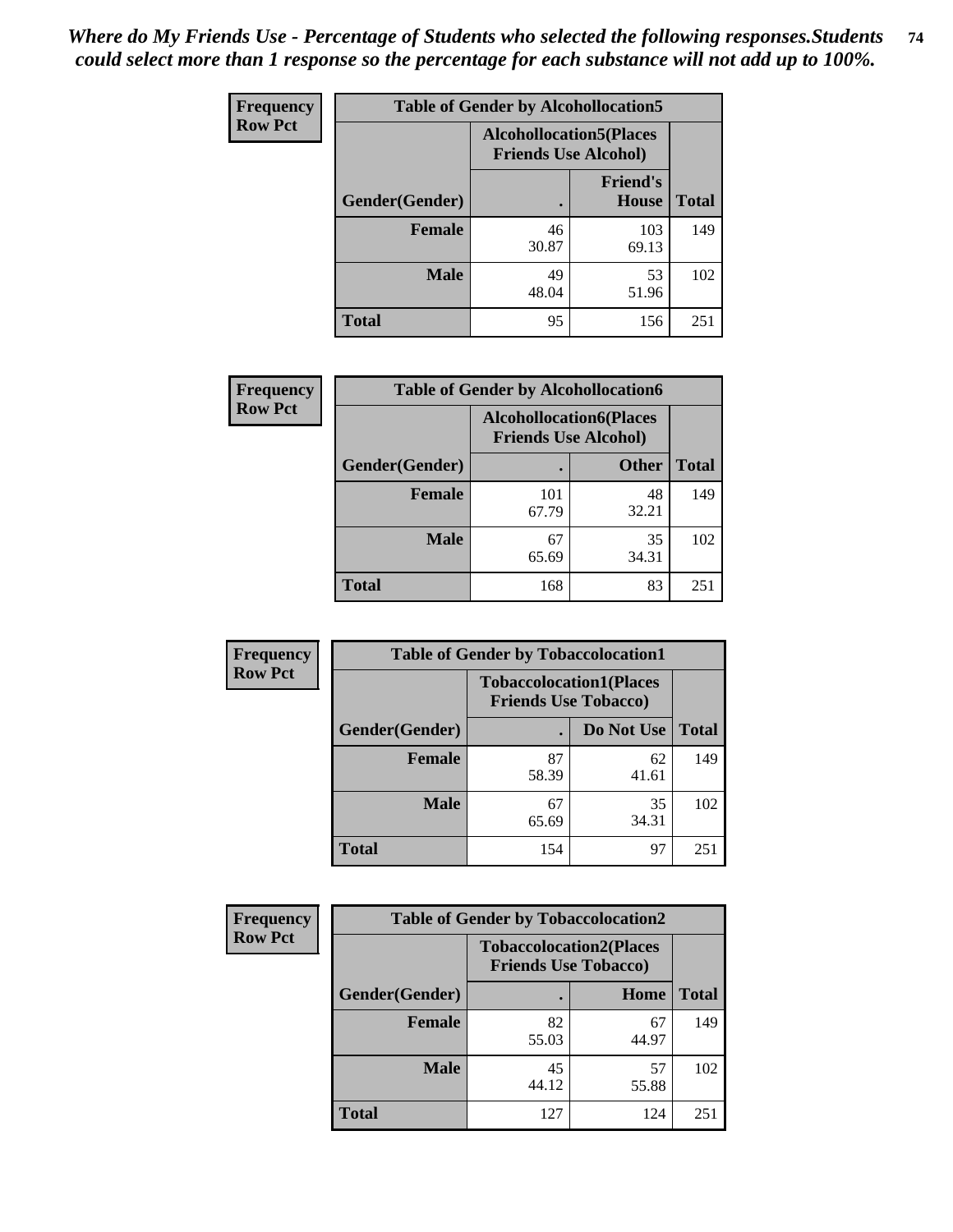| <b>Frequency</b> |                | <b>Table of Gender by Tobaccolocation3</b> |                                                               |              |
|------------------|----------------|--------------------------------------------|---------------------------------------------------------------|--------------|
| <b>Row Pct</b>   |                |                                            | <b>Tobaccolocation3(Places</b><br><b>Friends Use Tobacco)</b> |              |
|                  | Gender(Gender) |                                            | <b>School</b>                                                 | <b>Total</b> |
|                  | <b>Female</b>  | 118<br>79.19                               | 31<br>20.81                                                   | 149          |
|                  | <b>Male</b>    | 71<br>69.61                                | 31<br>30.39                                                   | 102          |
|                  | Total          | 189                                        | 62                                                            | 251          |

| <b>Frequency</b> | <b>Table of Gender by Tobaccolocation4</b> |                                                               |             |              |
|------------------|--------------------------------------------|---------------------------------------------------------------|-------------|--------------|
| <b>Row Pct</b>   |                                            | <b>Tobaccolocation4(Places</b><br><b>Friends Use Tobacco)</b> |             |              |
|                  | Gender(Gender)                             |                                                               | Car         | <b>Total</b> |
|                  | Female                                     | 82<br>55.03                                                   | 67<br>44.97 | 149          |
|                  | <b>Male</b>                                | 55<br>53.92                                                   | 47<br>46.08 | 102          |
|                  | <b>Total</b>                               | 137                                                           | 114         | 251          |

| <b>Frequency</b> | <b>Table of Gender by Tobaccolocation5</b> |                                                               |                          |              |  |
|------------------|--------------------------------------------|---------------------------------------------------------------|--------------------------|--------------|--|
| <b>Row Pct</b>   |                                            | <b>Tobaccolocation5(Places</b><br><b>Friends Use Tobacco)</b> |                          |              |  |
|                  | Gender(Gender)                             |                                                               | <b>Friend's</b><br>House | <b>Total</b> |  |
|                  | <b>Female</b>                              | 77<br>51.68                                                   | 72<br>48.32              | 149          |  |
|                  | <b>Male</b>                                | 55<br>53.92                                                   | 47<br>46.08              | 102          |  |
|                  | <b>Total</b>                               | 132                                                           | 119                      | 251          |  |

| <b>Frequency</b> | <b>Table of Gender by Tobaccolocation6</b> |                             |                                |              |
|------------------|--------------------------------------------|-----------------------------|--------------------------------|--------------|
| <b>Row Pct</b>   |                                            | <b>Friends Use Tobacco)</b> | <b>Tobaccolocation6(Places</b> |              |
|                  | Gender(Gender)                             |                             | <b>Other</b>                   | <b>Total</b> |
|                  | Female                                     | 91<br>61.07                 | 58<br>38.93                    | 149          |
|                  | <b>Male</b>                                | 60<br>58.82                 | 42<br>41.18                    | 102          |
|                  | <b>Total</b>                               | 151                         | 100                            | 251          |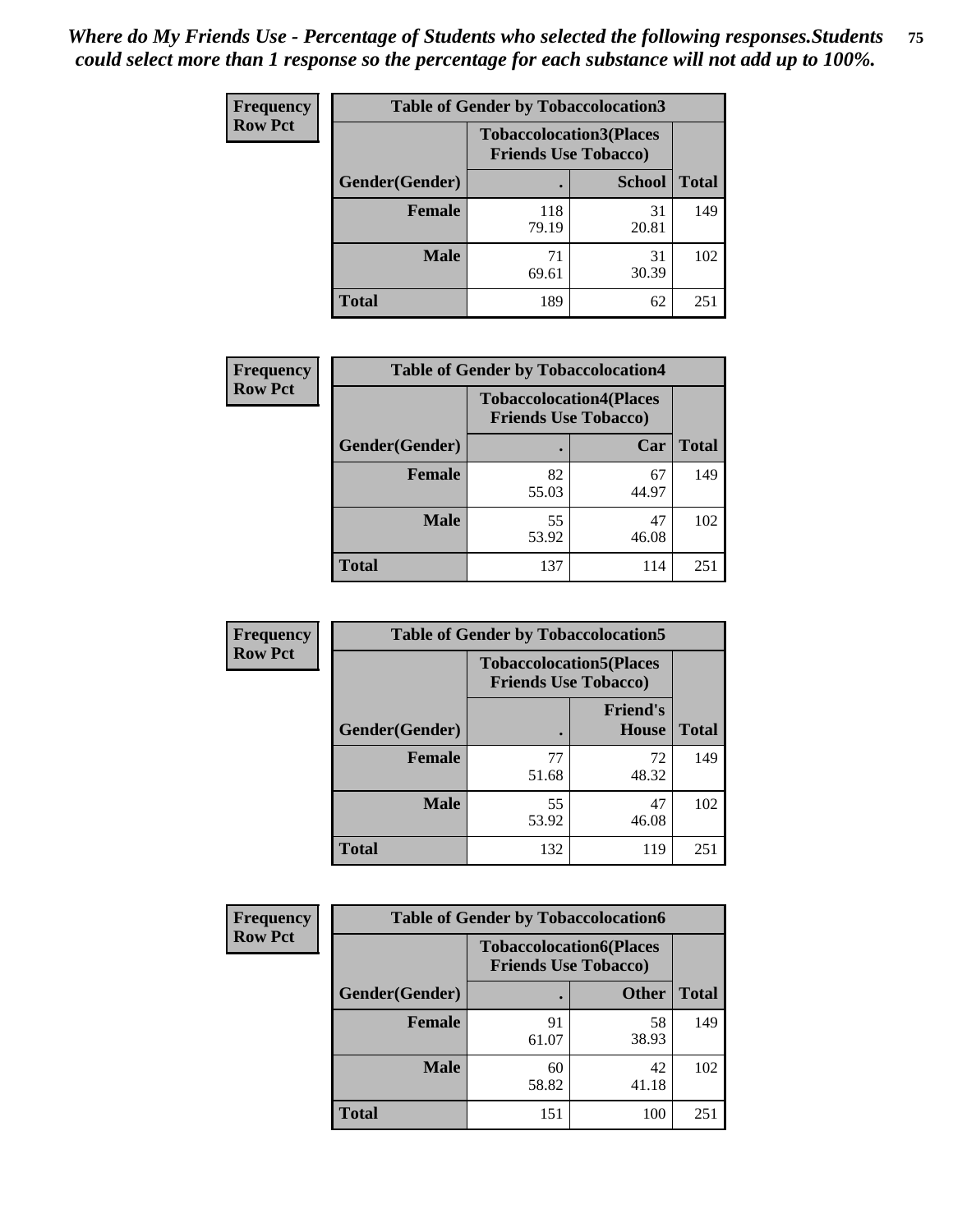| <b>Frequency</b> | <b>Table of Gender by Marijuanalocation1</b> |                                |                                  |              |
|------------------|----------------------------------------------|--------------------------------|----------------------------------|--------------|
| <b>Row Pct</b>   |                                              | <b>Friends Use Marijuana</b> ) | <b>Marijuanalocation1(Places</b> |              |
|                  | <b>Gender</b> (Gender)                       |                                | Do Not Use                       | <b>Total</b> |
|                  | <b>Female</b>                                | 80<br>53.69                    | 69<br>46.31                      | 149          |
|                  | <b>Male</b>                                  | 46<br>45.10                    | 56<br>54.90                      | 102          |
|                  | <b>Total</b>                                 | 126                            | 125                              | 251          |

| <b>Frequency</b> | <b>Table of Gender by Marijuanalocation2</b> |                                                                    |             |              |
|------------------|----------------------------------------------|--------------------------------------------------------------------|-------------|--------------|
| <b>Row Pct</b>   |                                              | <b>Marijuanalocation2(Places</b><br><b>Friends Use Marijuana</b> ) |             |              |
|                  | Gender(Gender)                               |                                                                    | Home        | <b>Total</b> |
|                  | Female                                       | 90<br>60.40                                                        | 59<br>39.60 | 149          |
|                  | <b>Male</b>                                  | 64<br>62.75                                                        | 38<br>37.25 | 102          |
|                  | <b>Total</b>                                 | 154                                                                | 97          | 251          |

| Frequency      | <b>Table of Gender by Marijuanalocation3</b> |              |                                                                    |              |  |
|----------------|----------------------------------------------|--------------|--------------------------------------------------------------------|--------------|--|
| <b>Row Pct</b> |                                              |              | <b>Marijuanalocation3(Places</b><br><b>Friends Use Marijuana</b> ) |              |  |
|                | Gender(Gender)                               |              | <b>School</b>                                                      | <b>Total</b> |  |
|                | Female                                       | 133<br>89.26 | 16<br>10.74                                                        | 149          |  |
|                | <b>Male</b>                                  | 92<br>90.20  | 10<br>9.80                                                         | 102          |  |
|                | <b>Total</b>                                 | 225          | 26                                                                 | 251          |  |

| <b>Frequency</b> |                | <b>Table of Gender by Marijuanalocation4</b> |                                  |              |
|------------------|----------------|----------------------------------------------|----------------------------------|--------------|
| <b>Row Pct</b>   |                | <b>Friends Use Marijuana</b> )               | <b>Marijuanalocation4(Places</b> |              |
|                  | Gender(Gender) |                                              | Car                              | <b>Total</b> |
|                  | <b>Female</b>  | 106<br>71.14                                 | 43<br>28.86                      | 149          |
|                  | <b>Male</b>    | 74<br>72.55                                  | 28<br>27.45                      | 102          |
|                  | <b>Total</b>   | 180                                          | 71                               | 251          |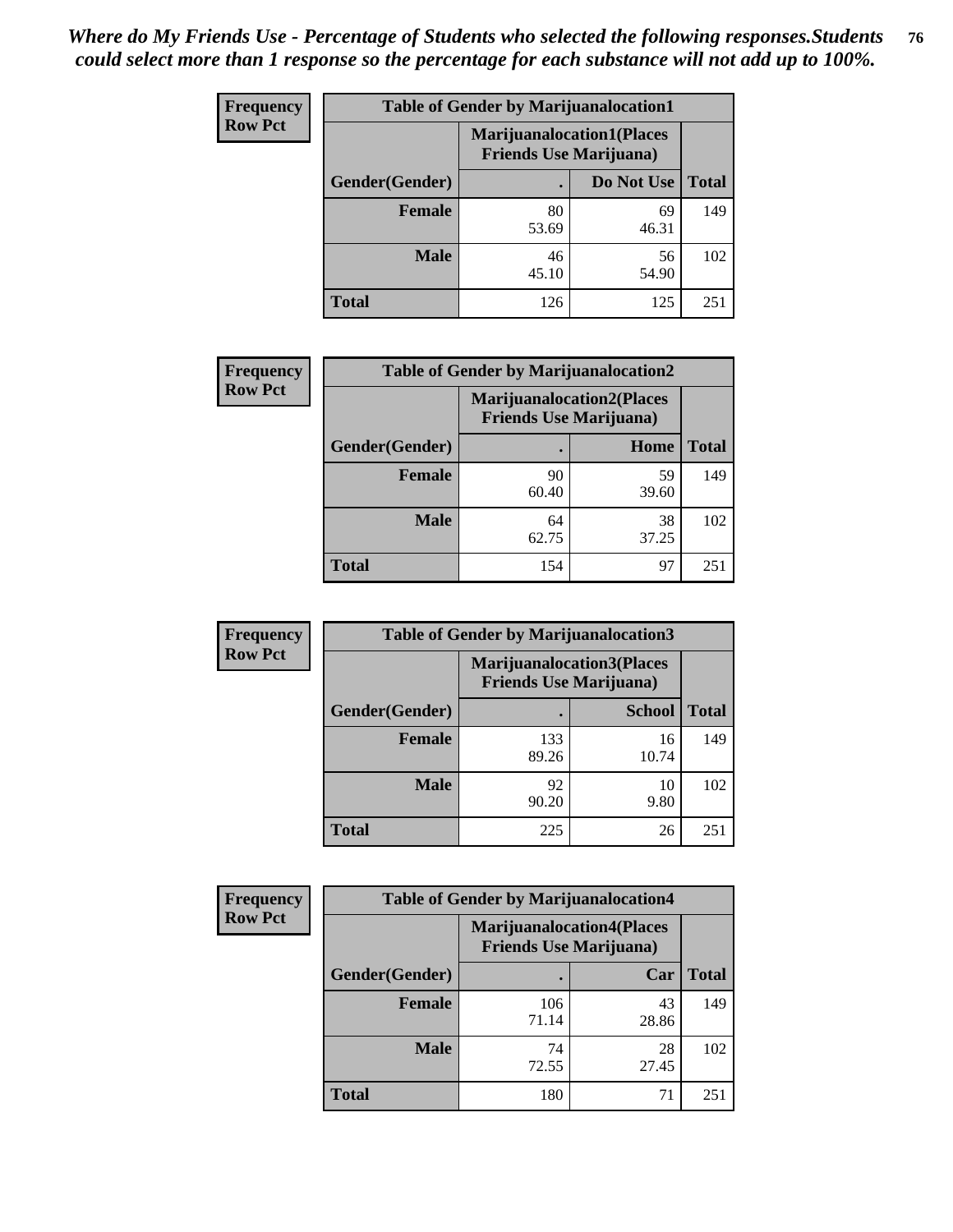| <b>Frequency</b> | <b>Table of Gender by Marijuanalocation5</b> |                                                                    |                          |              |
|------------------|----------------------------------------------|--------------------------------------------------------------------|--------------------------|--------------|
| <b>Row Pct</b>   |                                              | <b>Marijuanalocation5(Places</b><br><b>Friends Use Marijuana</b> ) |                          |              |
|                  | Gender(Gender)                               |                                                                    | <b>Friend's</b><br>House | <b>Total</b> |
|                  | <b>Female</b>                                | 72<br>48.32                                                        | 77<br>51.68              | 149          |
|                  | <b>Male</b>                                  | 59<br>57.84                                                        | 43<br>42.16              | 102          |
|                  | <b>Total</b>                                 | 131                                                                | 120                      | 251          |

| <b>Frequency</b> | <b>Table of Gender by Marijuanalocation6</b> |                                |                                  |              |
|------------------|----------------------------------------------|--------------------------------|----------------------------------|--------------|
| <b>Row Pct</b>   |                                              | <b>Friends Use Marijuana</b> ) | <b>Marijuanalocation6(Places</b> |              |
|                  | <b>Gender</b> (Gender)                       |                                | <b>Other</b>                     | <b>Total</b> |
|                  | Female                                       | 109<br>73.15                   | 40<br>26.85                      | 149          |
|                  | <b>Male</b>                                  | 69<br>67.65                    | 33<br>32.35                      | 102          |
|                  | Total                                        | 178                            | 73                               | 251          |

| <b>Frequency</b> | <b>Table of Gender by Otherdruglocation1</b> |                                                                                |              |              |
|------------------|----------------------------------------------|--------------------------------------------------------------------------------|--------------|--------------|
| <b>Row Pct</b>   |                                              | <b>Otherdruglocation1(Places</b><br><b>Friends Use Other Illegal</b><br>Drugs) |              |              |
|                  | Gender(Gender)                               |                                                                                | Do Not Use   | <b>Total</b> |
|                  | Female                                       | 48<br>32.21                                                                    | 101<br>67.79 | 149          |
|                  | <b>Male</b>                                  | 28<br>27.45                                                                    | 74<br>72.55  | 102          |
|                  | <b>Total</b>                                 | 76                                                                             | 175          | 251          |

| <b>Frequency</b> | <b>Table of Gender by Otherdruglocation2</b> |                                                                                |             |              |
|------------------|----------------------------------------------|--------------------------------------------------------------------------------|-------------|--------------|
| <b>Row Pct</b>   |                                              | <b>Otherdruglocation2(Places</b><br><b>Friends Use Other Illegal</b><br>Drugs) |             |              |
|                  | Gender(Gender)                               |                                                                                | Home        | <b>Total</b> |
|                  | Female                                       | 120<br>80.54                                                                   | 29<br>19.46 | 149          |
|                  | <b>Male</b>                                  | 82<br>80.39                                                                    | 20<br>19.61 | 102          |
|                  | <b>Total</b>                                 | 202                                                                            | 49          | 251          |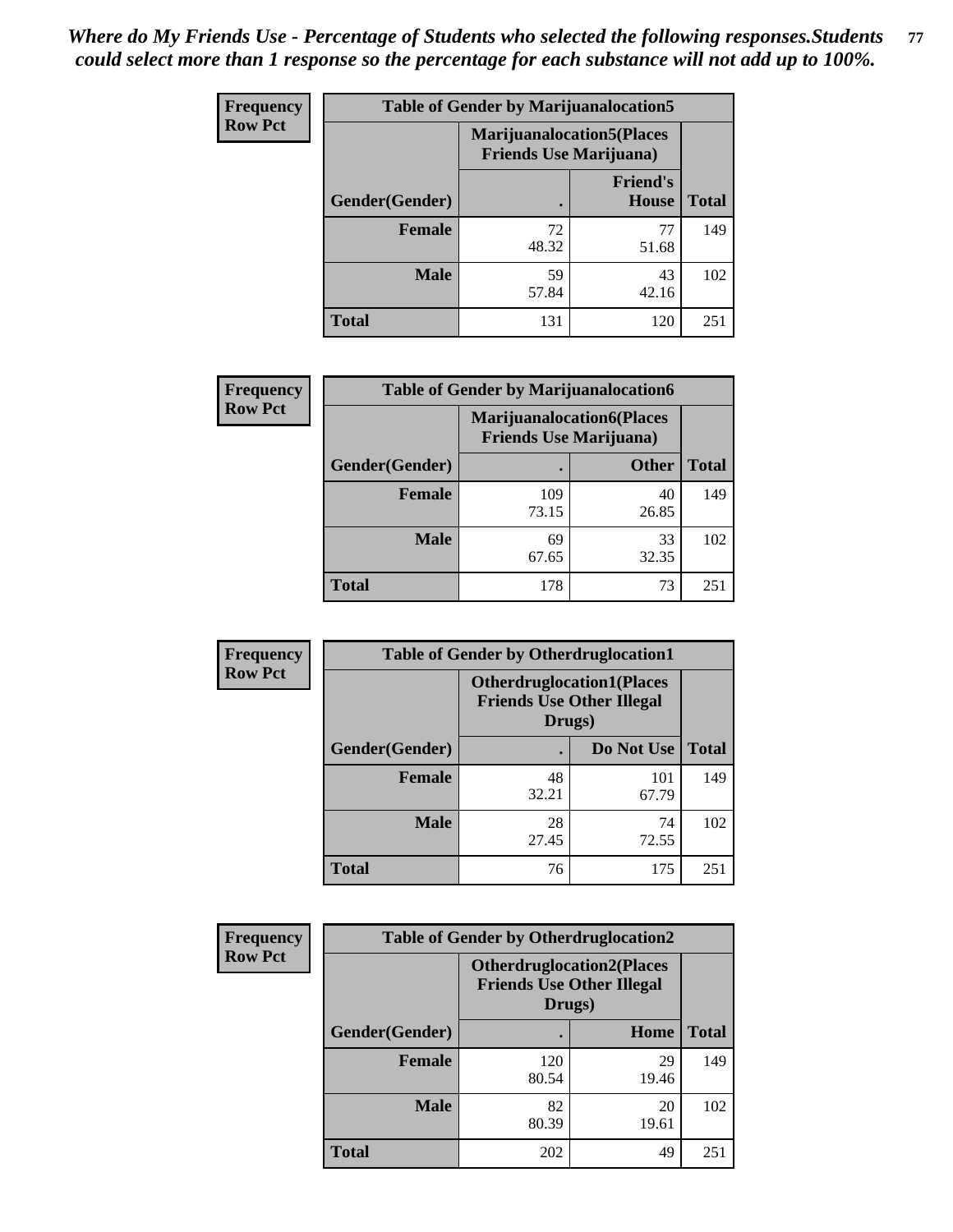| <b>Frequency</b> | <b>Table of Gender by Otherdruglocation3</b> |                                                                                |               |              |
|------------------|----------------------------------------------|--------------------------------------------------------------------------------|---------------|--------------|
| <b>Row Pct</b>   |                                              | <b>Otherdruglocation3(Places</b><br><b>Friends Use Other Illegal</b><br>Drugs) |               |              |
|                  | Gender(Gender)                               |                                                                                | <b>School</b> | <b>Total</b> |
|                  | <b>Female</b>                                | 139<br>93.29                                                                   | 10<br>6.71    | 149          |
|                  | <b>Male</b>                                  | 94<br>92.16                                                                    | 8<br>7.84     | 102          |
|                  | <b>Total</b>                                 | 233                                                                            | 18            | 251          |

| Frequency      | <b>Table of Gender by Otherdruglocation4</b> |                                                                                |             |              |
|----------------|----------------------------------------------|--------------------------------------------------------------------------------|-------------|--------------|
| <b>Row Pct</b> |                                              | <b>Otherdruglocation4(Places</b><br><b>Friends Use Other Illegal</b><br>Drugs) |             |              |
|                | Gender(Gender)                               |                                                                                | Car         | <b>Total</b> |
|                | Female                                       | 132<br>88.59                                                                   | 17<br>11.41 | 149          |
|                | <b>Male</b>                                  | 88<br>86.27                                                                    | 14<br>13.73 | 102          |
|                | <b>Total</b>                                 | 220                                                                            | 31          | 251          |

| Frequency      | <b>Table of Gender by Otherdruglocation5</b> |                                                                                |                                 |              |
|----------------|----------------------------------------------|--------------------------------------------------------------------------------|---------------------------------|--------------|
| <b>Row Pct</b> |                                              | <b>Otherdruglocation5(Places</b><br><b>Friends Use Other Illegal</b><br>Drugs) |                                 |              |
|                | Gender(Gender)                               |                                                                                | <b>Friend's</b><br><b>House</b> | <b>Total</b> |
|                | <b>Female</b>                                | 107<br>71.81                                                                   | 42<br>28.19                     | 149          |
|                | <b>Male</b>                                  | 83<br>81.37                                                                    | 19<br>18.63                     | 102          |
|                | <b>Total</b>                                 | 190                                                                            | 61                              | 251          |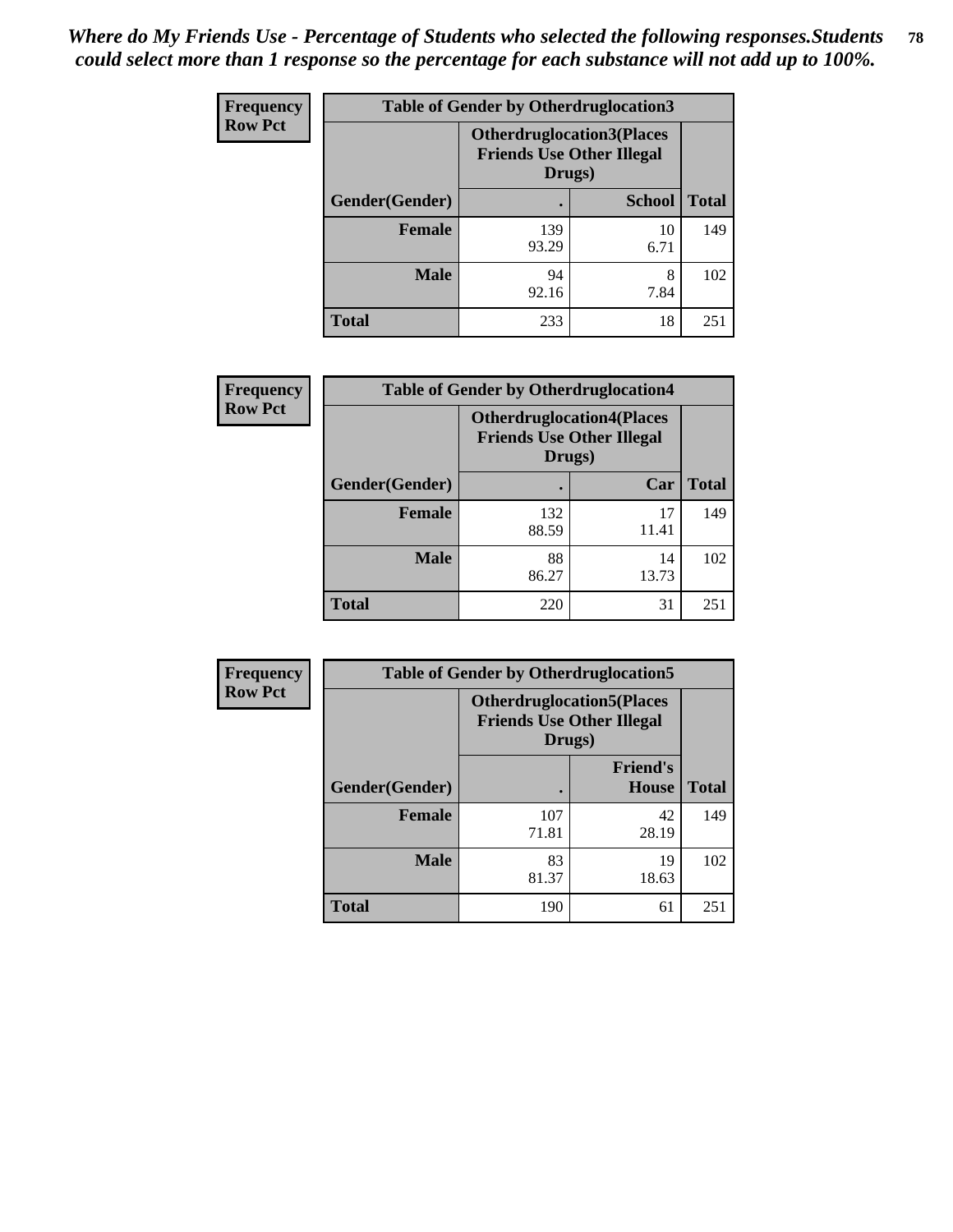| Frequency      | <b>Table of Gender by Otherdruglocation6</b> |                                                                                |              |              |
|----------------|----------------------------------------------|--------------------------------------------------------------------------------|--------------|--------------|
| <b>Row Pct</b> |                                              | <b>Otherdruglocation6(Places</b><br><b>Friends Use Other Illegal</b><br>Drugs) |              |              |
|                | Gender(Gender)                               |                                                                                | <b>Other</b> | <b>Total</b> |
|                | <b>Female</b>                                | 118<br>79.19                                                                   | 31<br>20.81  | 149          |
|                | <b>Male</b>                                  | 82<br>80.39                                                                    | 20<br>19.61  | 102          |
|                | <b>Total</b>                                 | 200                                                                            | 51           | 251          |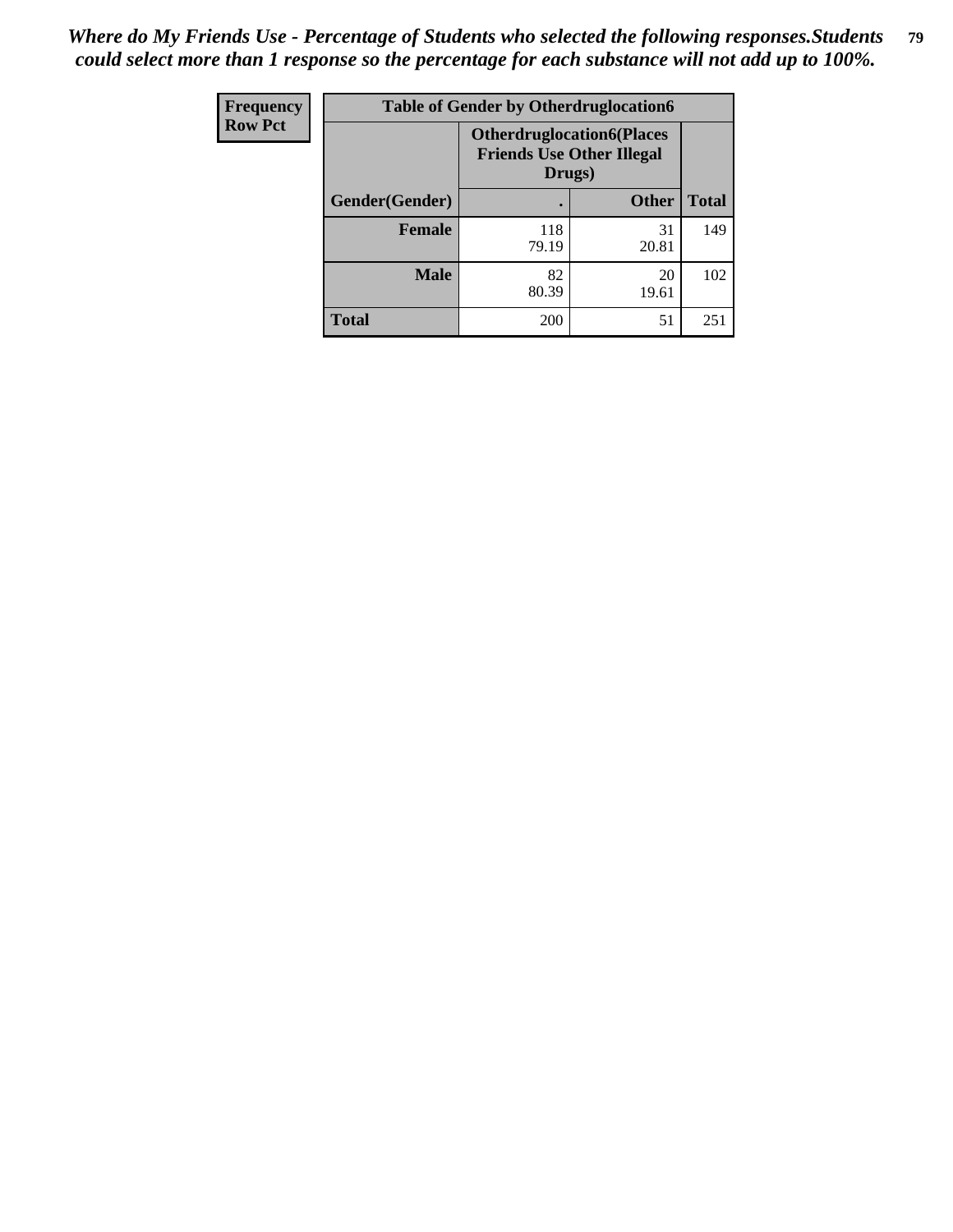| <b>Frequency</b> | <b>Table of Gender by Alcoholtime1</b> |                                                          |                      |              |
|------------------|----------------------------------------|----------------------------------------------------------|----------------------|--------------|
| <b>Row Pct</b>   |                                        | <b>Alcoholtime1(Times</b><br><b>Friends Use Alcohol)</b> |                      |              |
|                  | Gender(Gender)                         | $\bullet$                                                | Do Not<br><b>Use</b> | <b>Total</b> |
|                  | <b>Female</b>                          | 110<br>73.83                                             | 39<br>26.17          | 149          |
|                  | <b>Male</b>                            | 66<br>64.71                                              | 36<br>35.29          | 102          |
|                  | <b>Total</b>                           | 176                                                      | 75                   | 251          |

| Frequency      | <b>Table of Gender by Alcoholtime2</b> |                                                          |                            |              |
|----------------|----------------------------------------|----------------------------------------------------------|----------------------------|--------------|
| <b>Row Pct</b> |                                        | <b>Alcoholtime2(Times</b><br><b>Friends Use Alcohol)</b> |                            |              |
|                | Gender(Gender)                         |                                                          | <b>On Way</b><br>to School | <b>Total</b> |
|                | <b>Female</b>                          | 142<br>95.30                                             | 7<br>4.70                  | 149          |
|                | <b>Male</b>                            | 91<br>89.22                                              | 11<br>10.78                | 102          |
|                | Total                                  | 233                                                      | 18                         | 251          |

| Frequency      | <b>Table of Gender by Alcoholtime3</b> |                                                          |                                |              |
|----------------|----------------------------------------|----------------------------------------------------------|--------------------------------|--------------|
| <b>Row Pct</b> |                                        | <b>Alcoholtime3(Times</b><br><b>Friends Use Alcohol)</b> |                                |              |
|                | Gender(Gender)                         |                                                          | <b>During</b><br><b>School</b> | <b>Total</b> |
|                | Female                                 | 141<br>94.63                                             | 8<br>5.37                      | 149          |
|                | <b>Male</b>                            | 93<br>91.18                                              | 9<br>8.82                      | 102          |
|                | <b>Total</b>                           | 234                                                      | 17                             | 251          |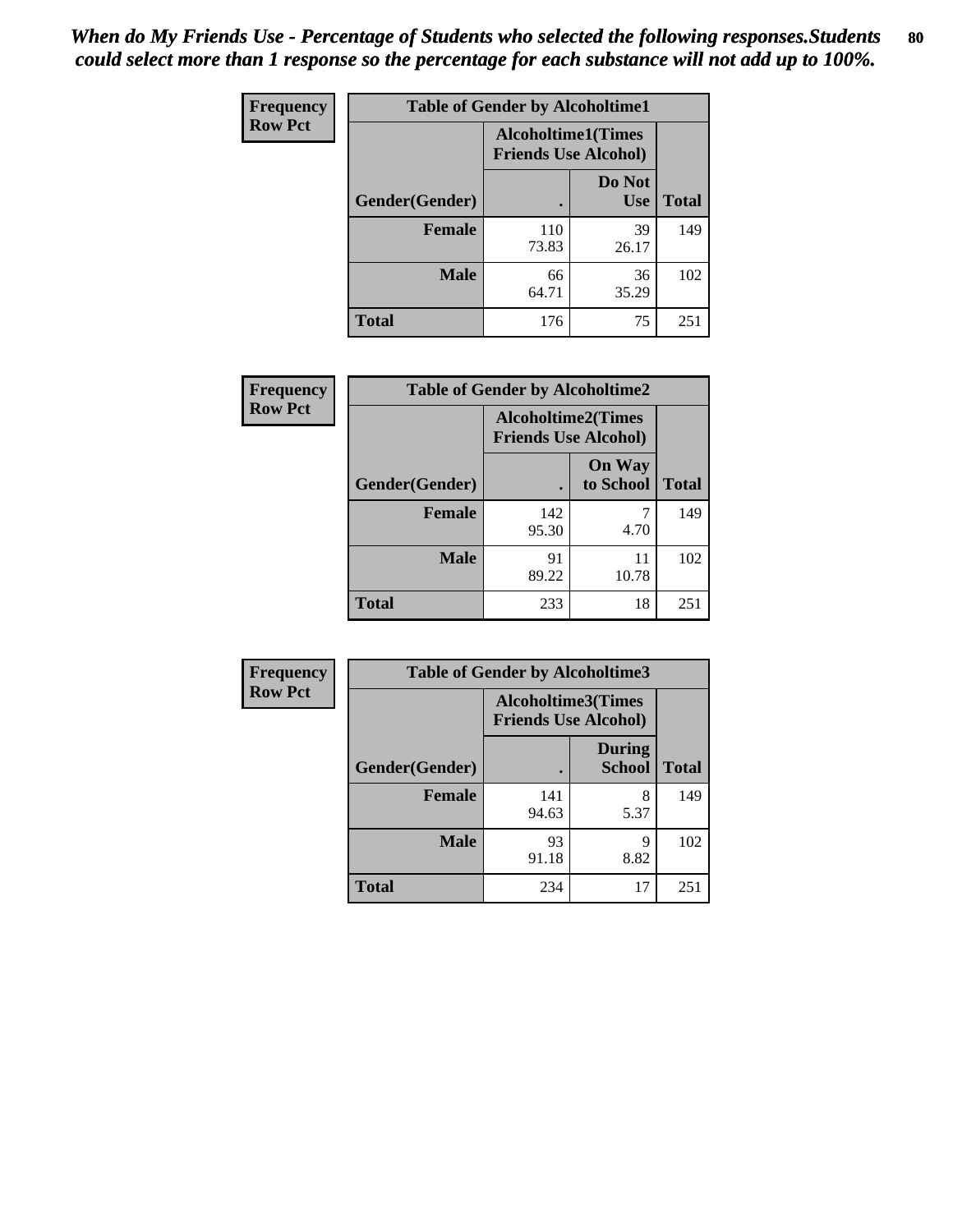*When do My Friends Use - Percentage of Students who selected the following responses.Students could select more than 1 response so the percentage for each substance will not add up to 100%.* **81**

| <b>Frequency</b> | <b>Table of Gender by Alcoholtime4</b> |                                                          |                                                |              |
|------------------|----------------------------------------|----------------------------------------------------------|------------------------------------------------|--------------|
| <b>Row Pct</b>   |                                        | <b>Alcoholtime4(Times</b><br><b>Friends Use Alcohol)</b> |                                                |              |
|                  | Gender(Gender)                         |                                                          | <b>On Way</b><br>Home<br>From<br><b>School</b> | <b>Total</b> |
|                  | <b>Female</b>                          | 138<br>92.62                                             | 11<br>7.38                                     | 149          |
|                  | <b>Male</b>                            | 90<br>88.24                                              | 12<br>11.76                                    | 102          |
|                  | <b>Total</b>                           | 228                                                      | 23                                             | 251          |

| <b>Frequency</b> | <b>Table of Gender by Alcoholtime5</b> |                                                           |                   |              |
|------------------|----------------------------------------|-----------------------------------------------------------|-------------------|--------------|
| <b>Row Pct</b>   |                                        | <b>Alcoholtime5</b> (Times<br><b>Friends Use Alcohol)</b> |                   |              |
|                  | Gender(Gender)                         |                                                           | <b>Weeknights</b> | <b>Total</b> |
|                  | <b>Female</b>                          | 109<br>73.15                                              | 40<br>26.85       | 149          |
|                  | <b>Male</b>                            | 74<br>72.55                                               | 28<br>27.45       | 102          |
|                  | <b>Total</b>                           | 183                                                       | 68                | 251          |

| <b>Frequency</b> |                | <b>Table of Gender by Alcoholtime6</b> |                             |              |
|------------------|----------------|----------------------------------------|-----------------------------|--------------|
| <b>Row Pct</b>   |                | <b>Alcoholtime6</b> (Times             | <b>Friends Use Alcohol)</b> |              |
|                  | Gender(Gender) |                                        | Weekends                    | <b>Total</b> |
|                  | Female         | 36<br>24.16                            | 113<br>75.84                | 149          |
|                  | <b>Male</b>    | 32<br>31.37                            | 70<br>68.63                 | 102          |
|                  | <b>Total</b>   | 68                                     | 183                         | 251          |

| Frequency      | <b>Table of Gender by Tobaccotime1</b> |                                                          |                      |              |
|----------------|----------------------------------------|----------------------------------------------------------|----------------------|--------------|
| <b>Row Pct</b> |                                        | <b>Tobaccotime1(Times</b><br><b>Friends Use Tobacco)</b> |                      |              |
|                | Gender(Gender)                         |                                                          | Do Not<br><b>Use</b> | <b>Total</b> |
|                | Female                                 | 87<br>58.39                                              | 62<br>41.61          | 149          |
|                | <b>Male</b>                            | 66<br>64.71                                              | 36<br>35.29          | 102          |
|                | <b>Total</b>                           | 153                                                      | 98                   | 251          |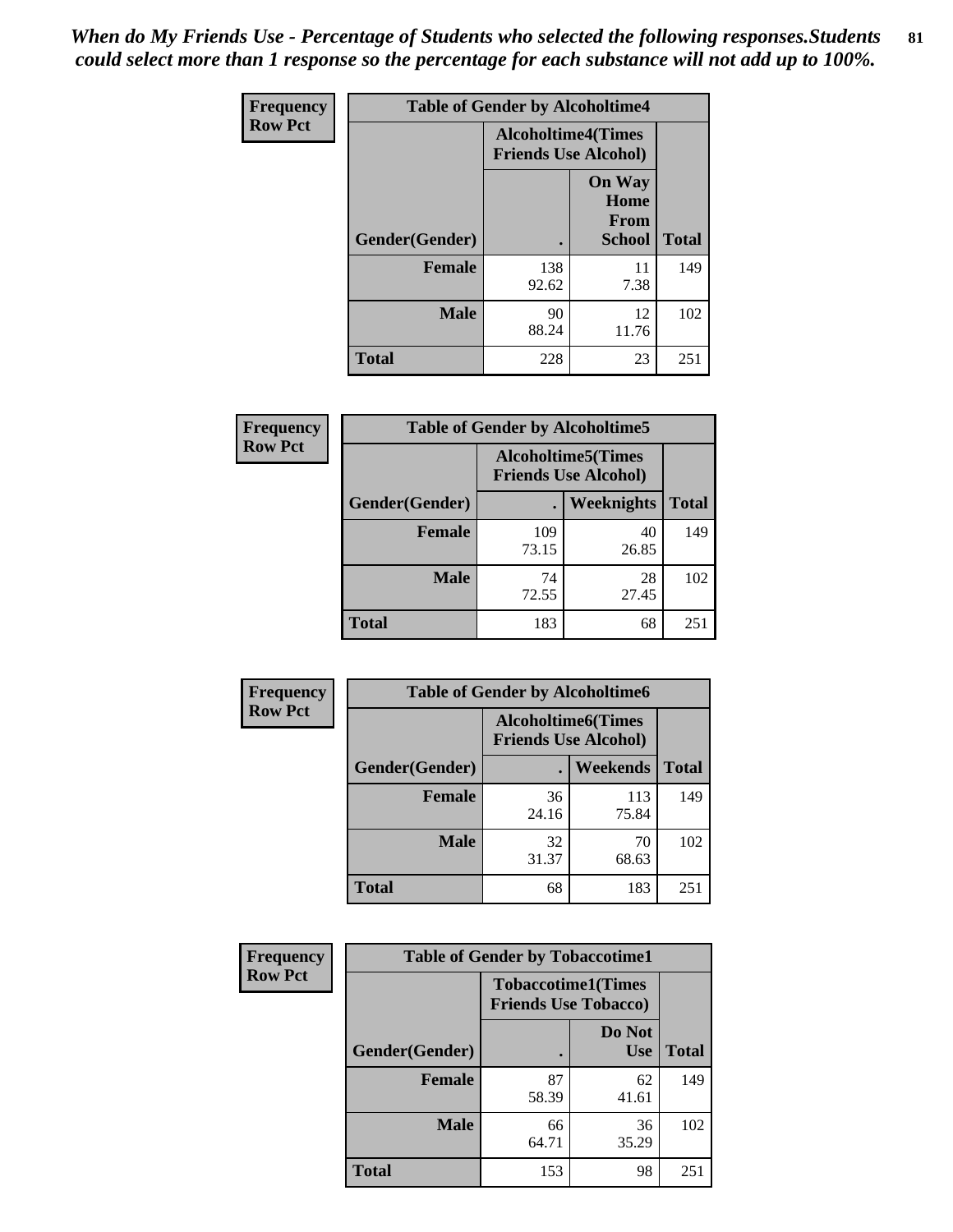| <b>Frequency</b> | <b>Table of Gender by Tobaccotime2</b> |                                                          |                            |              |
|------------------|----------------------------------------|----------------------------------------------------------|----------------------------|--------------|
| <b>Row Pct</b>   |                                        | <b>Tobaccotime2(Times</b><br><b>Friends Use Tobacco)</b> |                            |              |
|                  | Gender(Gender)                         |                                                          | <b>On Way</b><br>to School | <b>Total</b> |
|                  | <b>Female</b>                          | 90<br>60.40                                              | 59<br>39.60                | 149          |
|                  | <b>Male</b>                            | 65<br>63.73                                              | 37<br>36.27                | 102          |
|                  | <b>Total</b>                           | 155                                                      | 96                         | 251          |

| <b>Frequency</b> | <b>Table of Gender by Tobaccotime3</b> |                             |                                |              |
|------------------|----------------------------------------|-----------------------------|--------------------------------|--------------|
| <b>Row Pct</b>   |                                        | <b>Friends Use Tobacco)</b> | <b>Tobaccotime3(Times</b>      |              |
|                  | Gender(Gender)                         |                             | <b>During</b><br><b>School</b> | <b>Total</b> |
|                  | <b>Female</b>                          | 125<br>83.89                | 24<br>16.11                    | 149          |
|                  | <b>Male</b>                            | 75<br>73.53                 | 27<br>26.47                    | 102          |
|                  | <b>Total</b>                           | 200                         | 51                             | 251          |

| <b>Frequency</b> | <b>Table of Gender by Tobaccotime4</b> |                                                          |                                                       |              |
|------------------|----------------------------------------|----------------------------------------------------------|-------------------------------------------------------|--------------|
| <b>Row Pct</b>   |                                        | <b>Tobaccotime4(Times</b><br><b>Friends Use Tobacco)</b> |                                                       |              |
|                  | Gender(Gender)                         |                                                          | <b>On Way</b><br>Home<br><b>From</b><br><b>School</b> | <b>Total</b> |
|                  | <b>Female</b>                          | 138<br>92.62                                             | 11<br>7.38                                            | 149          |
|                  | <b>Male</b>                            | 90<br>88.24                                              | 12<br>11.76                                           | 102          |
|                  | <b>Total</b>                           | 228                                                      | 23                                                    | 251          |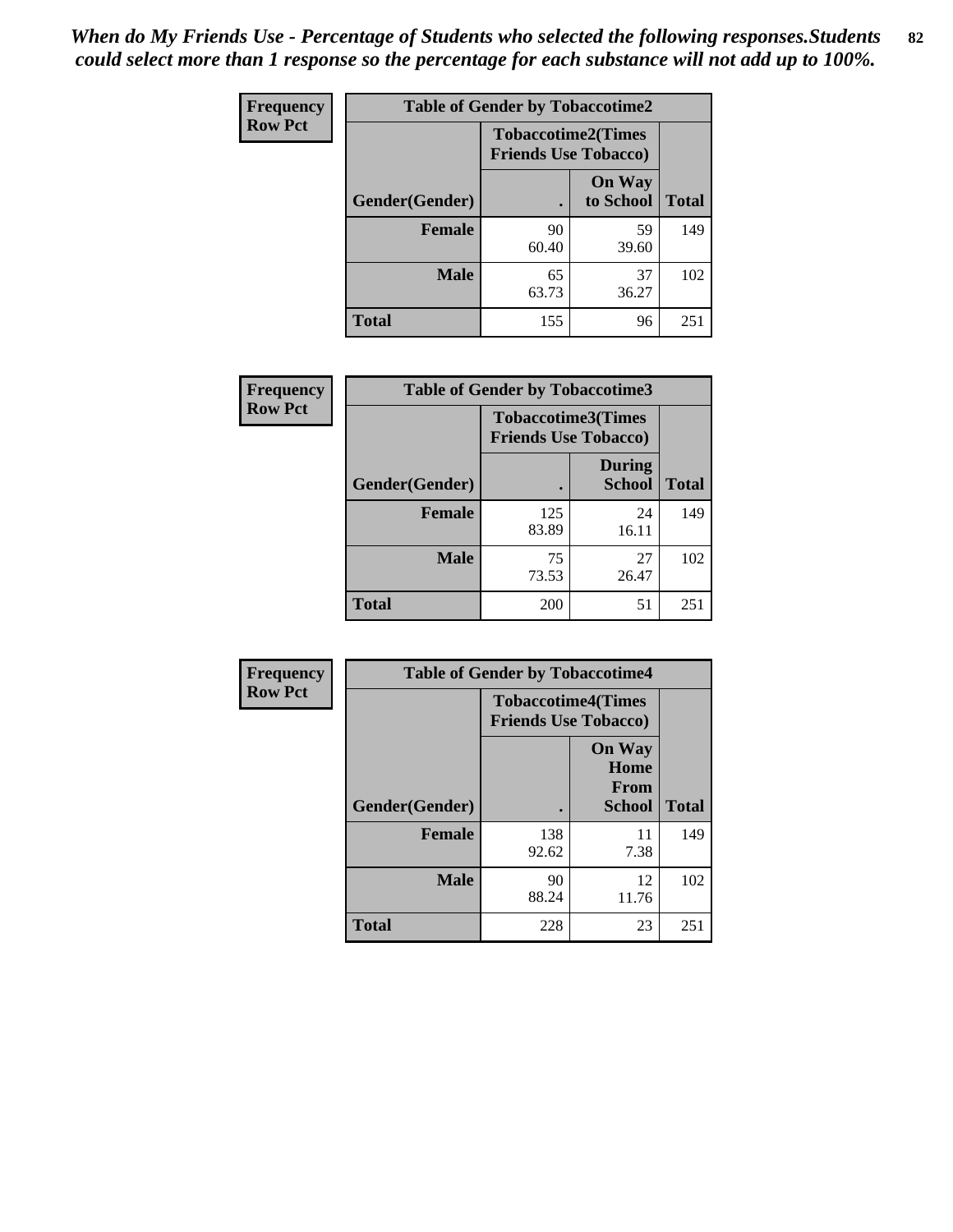| Frequency      | <b>Table of Gender by Tobaccotime5</b> |             |                                                           |              |  |
|----------------|----------------------------------------|-------------|-----------------------------------------------------------|--------------|--|
| <b>Row Pct</b> |                                        |             | <b>Tobaccotime5</b> (Times<br><b>Friends Use Tobacco)</b> |              |  |
|                | Gender(Gender)                         |             | Weeknights                                                | <b>Total</b> |  |
|                | <b>Female</b>                          | 74<br>49.66 | 75<br>50.34                                               | 149          |  |
|                | <b>Male</b>                            | 49<br>48.04 | 53<br>51.96                                               | 102          |  |
|                | <b>Total</b>                           | 123         | 128                                                       | 251          |  |

| <b>Frequency</b> | <b>Table of Gender by Tobaccotime6</b> |                                                          |                 |              |
|------------------|----------------------------------------|----------------------------------------------------------|-----------------|--------------|
| <b>Row Pct</b>   |                                        | <b>Tobaccotime6(Times</b><br><b>Friends Use Tobacco)</b> |                 |              |
|                  | Gender(Gender)                         |                                                          | <b>Weekends</b> | <b>Total</b> |
|                  | Female                                 | 68<br>45.64                                              | 81<br>54.36     | 149          |
|                  | <b>Male</b>                            | 43<br>42.16                                              | 59<br>57.84     | 102          |
|                  | <b>Total</b>                           |                                                          | 140             | 251          |

| Frequency      | <b>Table of Gender by Marijuanatime1</b> |                                                               |             |              |
|----------------|------------------------------------------|---------------------------------------------------------------|-------------|--------------|
| <b>Row Pct</b> |                                          | <b>Marijuanatime1(Times</b><br><b>Friends Use Marijuana</b> ) |             |              |
|                | Gender(Gender)                           |                                                               | Do Not Use  | <b>Total</b> |
|                | <b>Female</b>                            | 79<br>53.02                                                   | 70<br>46.98 | 149          |
|                | <b>Male</b>                              | 49<br>48.04                                                   | 53<br>51.96 | 102          |
|                | <b>Total</b>                             | 128                                                           | 123         | 251          |

| <b>Frequency</b> | <b>Table of Gender by Marijuanatime2</b> |                                                               |                            |              |
|------------------|------------------------------------------|---------------------------------------------------------------|----------------------------|--------------|
| <b>Row Pct</b>   |                                          | <b>Marijuanatime2(Times</b><br><b>Friends Use Marijuana</b> ) |                            |              |
|                  | Gender(Gender)                           |                                                               | On Way to<br><b>School</b> | <b>Total</b> |
|                  | <b>Female</b>                            | 112<br>75.17                                                  | 37<br>24.83                | 149          |
|                  | <b>Male</b>                              | 83<br>81.37                                                   | 19<br>18.63                | 102          |
|                  | <b>Total</b>                             | 195                                                           | 56                         | 251          |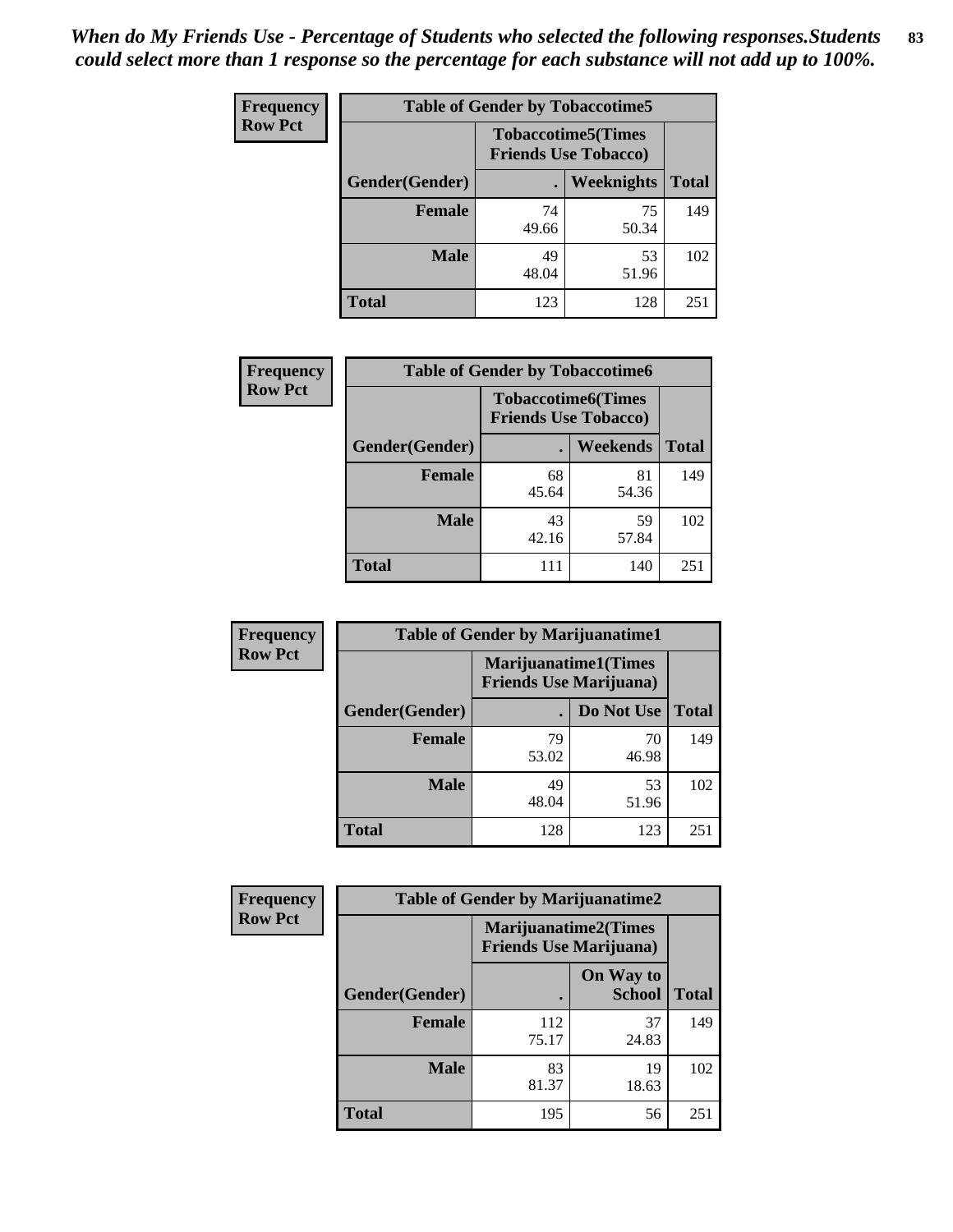| Frequency      | Table of Gender by Marijuanatime3 |                                                        |                                |              |
|----------------|-----------------------------------|--------------------------------------------------------|--------------------------------|--------------|
| <b>Row Pct</b> |                                   | Marijuanatime3(Times<br><b>Friends Use Marijuana</b> ) |                                |              |
|                | Gender(Gender)                    |                                                        | <b>During</b><br><b>School</b> | <b>Total</b> |
|                | <b>Female</b>                     | 138<br>92.62                                           | 11<br>7.38                     | 149          |
|                | <b>Male</b>                       | 97<br>95.10                                            | 5<br>4.90                      | 102          |
|                | <b>Total</b>                      | 235                                                    | 16                             | 251          |

| Frequency      | <b>Table of Gender by Marijuanatime4</b> |                                |                                                       |              |
|----------------|------------------------------------------|--------------------------------|-------------------------------------------------------|--------------|
| <b>Row Pct</b> |                                          | <b>Friends Use Marijuana</b> ) | <b>Marijuanatime4(Times</b>                           |              |
|                | Gender(Gender)                           |                                | <b>On Way</b><br>Home<br><b>From</b><br><b>School</b> | <b>Total</b> |
|                | <b>Female</b>                            | 110<br>73.83                   | 39<br>26.17                                           | 149          |
|                | <b>Male</b>                              | 84<br>82.35                    | 18<br>17.65                                           | 102          |
|                | <b>Total</b>                             | 194                            | 57                                                    | 251          |

| Frequency      | <b>Table of Gender by Marijuanatime5</b> |                                                                |                   |              |  |
|----------------|------------------------------------------|----------------------------------------------------------------|-------------------|--------------|--|
| <b>Row Pct</b> |                                          | <b>Marijuanatime5</b> (Times<br><b>Friends Use Marijuana</b> ) |                   |              |  |
|                | Gender(Gender)                           |                                                                | <b>Weeknights</b> | <b>Total</b> |  |
|                | <b>Female</b>                            | 88<br>59.06                                                    | 61<br>40.94       | 149          |  |
|                | <b>Male</b>                              | 68<br>66.67                                                    | 34<br>33.33       | 102          |  |
|                | <b>Total</b>                             | 156                                                            | 95                | 251          |  |

| Frequency      | <b>Table of Gender by Marijuanatime6</b> |                                                               |                 |              |  |
|----------------|------------------------------------------|---------------------------------------------------------------|-----------------|--------------|--|
| <b>Row Pct</b> |                                          | <b>Marijuanatime6(Times</b><br><b>Friends Use Marijuana</b> ) |                 |              |  |
|                | Gender(Gender)                           |                                                               | <b>Weekends</b> | <b>Total</b> |  |
|                | <b>Female</b>                            | 67<br>44.97                                                   | 82<br>55.03     | 149          |  |
|                | <b>Male</b>                              | 52<br>50.98                                                   | 50<br>49.02     | 102          |  |
|                | <b>Total</b>                             | 119                                                           | 132             | 251          |  |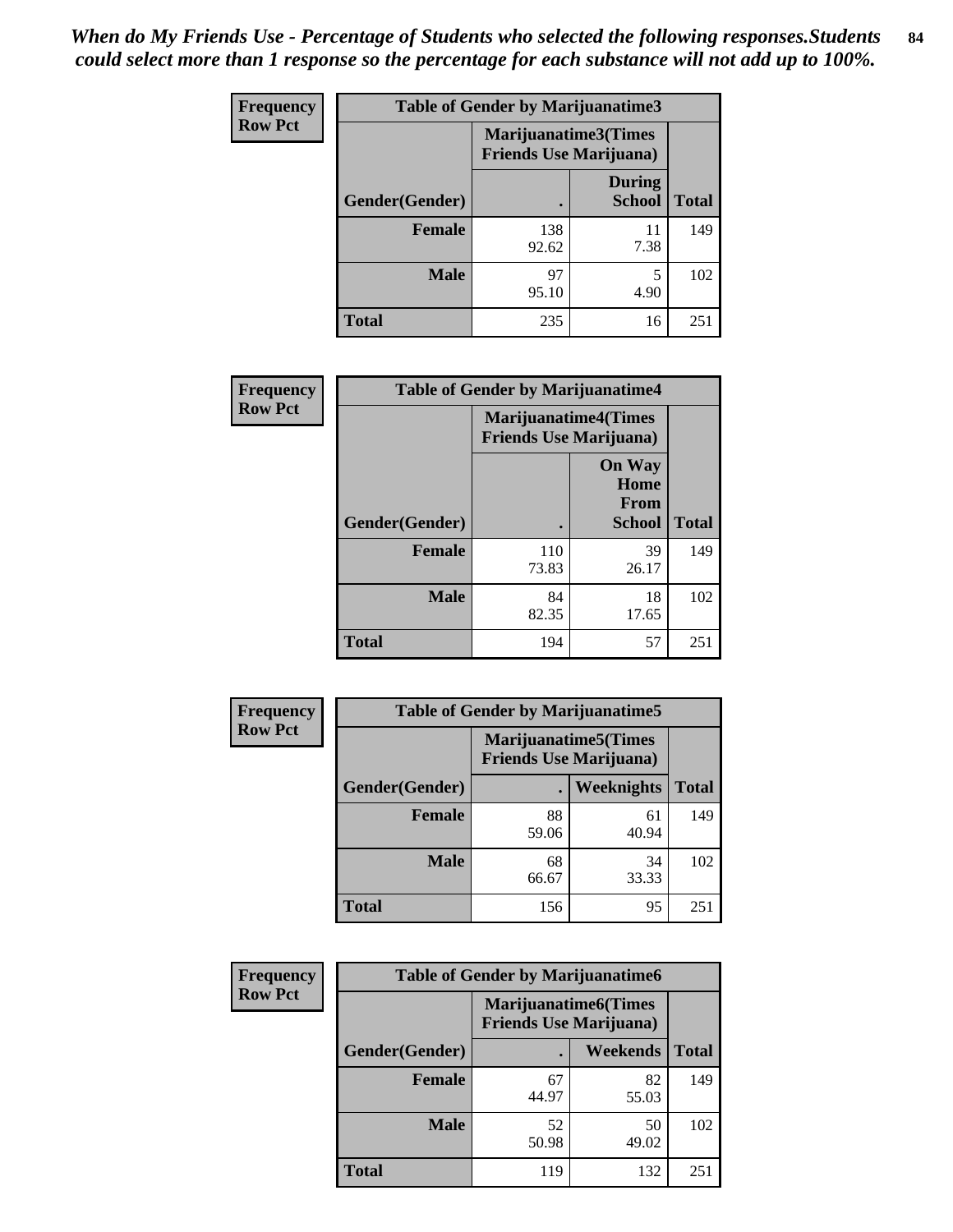| <b>Frequency</b> | <b>Table of Gender by Otherdrugtime1</b> |                                                                                    |              |              |
|------------------|------------------------------------------|------------------------------------------------------------------------------------|--------------|--------------|
| <b>Row Pct</b>   |                                          | <b>Otherdrugtime1</b> (Times<br><b>Friends Use Other</b><br><b>Illegal Drugs</b> ) |              |              |
|                  | Gender(Gender)                           |                                                                                    | Do Not Use   | <b>Total</b> |
|                  | <b>Female</b>                            | 46<br>30.87                                                                        | 103<br>69.13 | 149          |
|                  | <b>Male</b>                              | 24<br>23.53                                                                        | 78<br>76.47  | 102          |
|                  | <b>Total</b>                             | 70                                                                                 | 181          | 251          |

| Frequency      | <b>Table of Gender by Otherdrugtime2</b> |                                                                                   |                            |              |
|----------------|------------------------------------------|-----------------------------------------------------------------------------------|----------------------------|--------------|
| <b>Row Pct</b> |                                          | <b>Otherdrugtime2(Times</b><br><b>Friends Use Other</b><br><b>Illegal Drugs</b> ) |                            |              |
|                | Gender(Gender)                           |                                                                                   | On Way to<br><b>School</b> | <b>Total</b> |
|                | <b>Female</b>                            | 136<br>91.28                                                                      | 13<br>8.72                 | 149          |
|                | <b>Male</b>                              | 89<br>87.25                                                                       | 13<br>12.75                | 102          |
|                | <b>Total</b>                             | 225                                                                               | 26                         | 251          |

| Frequency      | <b>Table of Gender by Otherdrugtime3</b> |                        |                                                  |              |
|----------------|------------------------------------------|------------------------|--------------------------------------------------|--------------|
| <b>Row Pct</b> |                                          | <b>Illegal Drugs</b> ) | Otherdrugtime3(Times<br><b>Friends Use Other</b> |              |
|                | Gender(Gender)                           |                        | <b>During</b><br><b>School</b>                   | <b>Total</b> |
|                | <b>Female</b>                            | 140<br>93.96           | 9<br>6.04                                        | 149          |
|                | <b>Male</b>                              | 92<br>90.20            | 10<br>9.80                                       | 102          |
|                | <b>Total</b>                             | 232                    | 19                                               | 251          |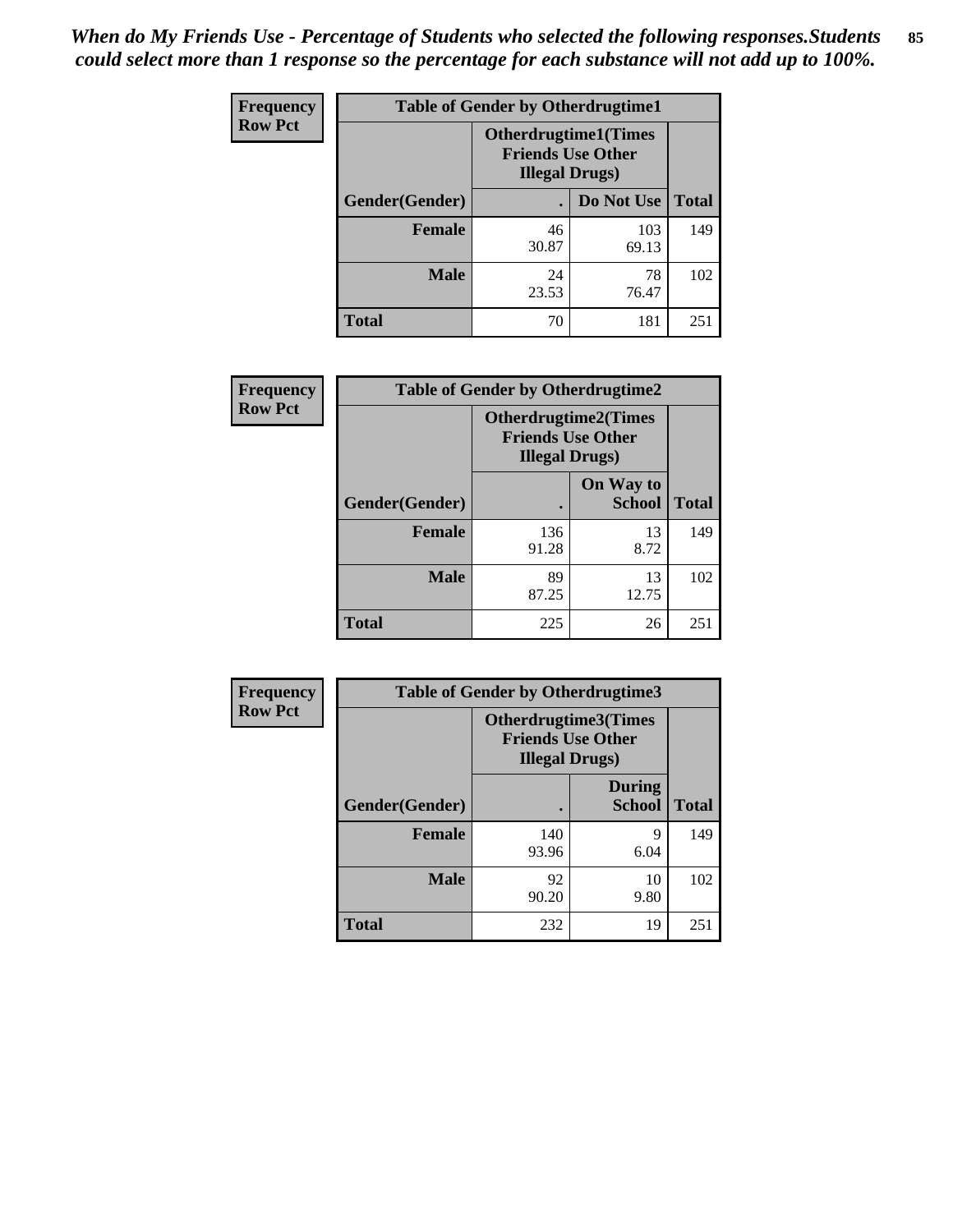*When do My Friends Use - Percentage of Students who selected the following responses.Students could select more than 1 response so the percentage for each substance will not add up to 100%.* **86**

| <b>Frequency</b> | <b>Table of Gender by Otherdrugtime4</b> |              |                                                                                   |              |
|------------------|------------------------------------------|--------------|-----------------------------------------------------------------------------------|--------------|
| <b>Row Pct</b>   |                                          |              | <b>Otherdrugtime4(Times</b><br><b>Friends Use Other</b><br><b>Illegal Drugs</b> ) |              |
|                  | Gender(Gender)                           |              | <b>On Way</b><br>Home<br><b>From</b><br><b>School</b>                             | <b>Total</b> |
|                  | <b>Female</b>                            | 134<br>89.93 | 15<br>10.07                                                                       | 149          |
|                  | <b>Male</b>                              | 90<br>88.24  | 12<br>11.76                                                                       | 102          |
|                  | <b>Total</b>                             | 224          | 27                                                                                | 251          |

| <b>Frequency</b> | <b>Table of Gender by Otherdrugtime5</b> |                                                                                    |                   |              |
|------------------|------------------------------------------|------------------------------------------------------------------------------------|-------------------|--------------|
| <b>Row Pct</b>   |                                          | <b>Otherdrugtime5</b> (Times<br><b>Friends Use Other</b><br><b>Illegal Drugs</b> ) |                   |              |
|                  | Gender(Gender)                           |                                                                                    | <b>Weeknights</b> | <b>Total</b> |
|                  | <b>Female</b>                            | 124<br>83.22                                                                       | 25<br>16.78       | 149          |
|                  | <b>Male</b>                              | 84<br>82.35                                                                        | 18<br>17.65       | 102          |
|                  | <b>Total</b>                             | 208                                                                                | 43                | 251          |

| <b>Frequency</b> | <b>Table of Gender by Otherdrugtime6</b> |                                                                                   |             |              |
|------------------|------------------------------------------|-----------------------------------------------------------------------------------|-------------|--------------|
| <b>Row Pct</b>   |                                          | <b>Otherdrugtime6(Times</b><br><b>Friends Use Other</b><br><b>Illegal Drugs</b> ) |             |              |
|                  | Gender(Gender)                           |                                                                                   | Weekends    | <b>Total</b> |
|                  | <b>Female</b>                            | 100<br>67.11                                                                      | 49<br>32.89 | 149          |
|                  | <b>Male</b>                              | 75<br>73.53                                                                       | 27<br>26.47 | 102          |
|                  | <b>Total</b>                             | 175                                                                               | 76          | 251          |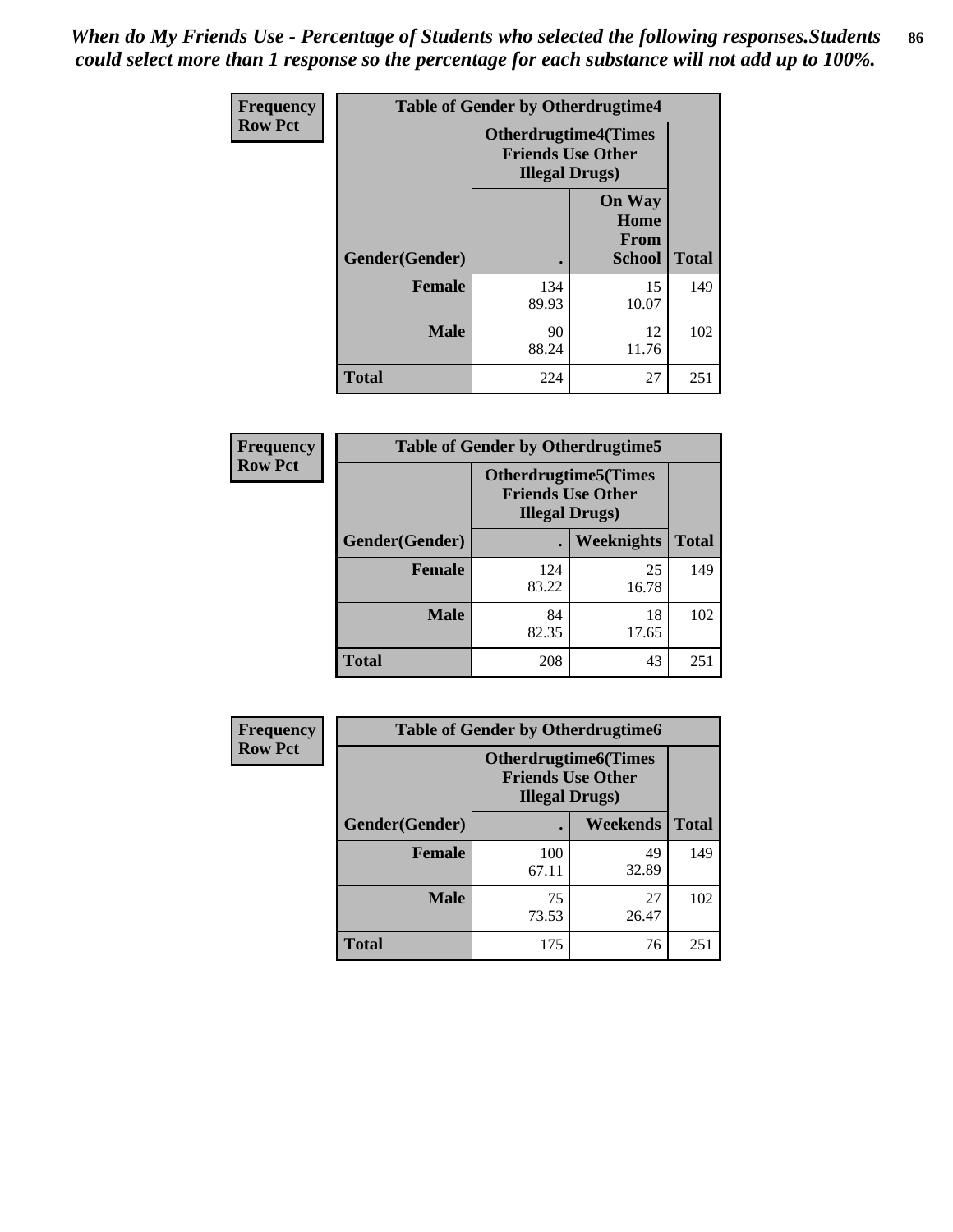# *Other Questions* **87**

| <b>Frequency</b> | <b>Table of Gender by Educationalcohol</b> |                                                                                                                                       |                |              |  |
|------------------|--------------------------------------------|---------------------------------------------------------------------------------------------------------------------------------------|----------------|--------------|--|
| <b>Row Pct</b>   |                                            | <b>Educationalcohol</b> (I<br>have been taught<br>about alcohol,<br>tobacco,<br>and other drugs<br>within the last year<br>at school) |                |              |  |
|                  | Gender(Gender)                             | <b>Yes</b>                                                                                                                            | N <sub>0</sub> | <b>Total</b> |  |
|                  | <b>Female</b>                              | 87<br>58.39                                                                                                                           | 62<br>41.61    | 149          |  |
|                  | <b>Male</b>                                | 64<br>62.75                                                                                                                           | 38<br>37.25    | 102          |  |
|                  | <b>Total</b>                               | 151                                                                                                                                   | 100            | 251          |  |

| Frequency      | <b>Table of Gender by Rodedrinking</b> |                                                                                                                     |              |              |  |
|----------------|----------------------------------------|---------------------------------------------------------------------------------------------------------------------|--------------|--------------|--|
| <b>Row Pct</b> |                                        | Rodedrinking(In<br>the past 30 days I<br>have ridden in a<br>car with a driver<br>who had been<br>drinking alcohol) |              |              |  |
|                | Gender(Gender)                         | Yes                                                                                                                 | $\bf No$     | <b>Total</b> |  |
|                | <b>Female</b>                          | 23<br>15.44                                                                                                         | 126<br>84.56 | 149          |  |
|                | <b>Male</b>                            | 9<br>8.82                                                                                                           | 93<br>91.18  | 102          |  |
|                | <b>Total</b>                           | 32                                                                                                                  | 219          | 251          |  |

| Frequency      | <b>Table of Gender by Drugsschool</b> |                                                                                                                                     |                |              |  |
|----------------|---------------------------------------|-------------------------------------------------------------------------------------------------------------------------------------|----------------|--------------|--|
| <b>Row Pct</b> |                                       | <b>Drugsschool</b> (During<br>the past 12 months,<br>I have been offered,<br>sold,<br>or given illegal drugs<br>on school property) |                |              |  |
|                | Gender(Gender)                        | Yes                                                                                                                                 | N <sub>0</sub> | <b>Total</b> |  |
|                | <b>Female</b>                         | 31<br>20.81                                                                                                                         | 118<br>79.19   | 149          |  |
|                | <b>Male</b>                           | 22<br>21.57                                                                                                                         | 80<br>78.43    | 102          |  |
|                | <b>Total</b>                          | 53                                                                                                                                  | 198            | 251          |  |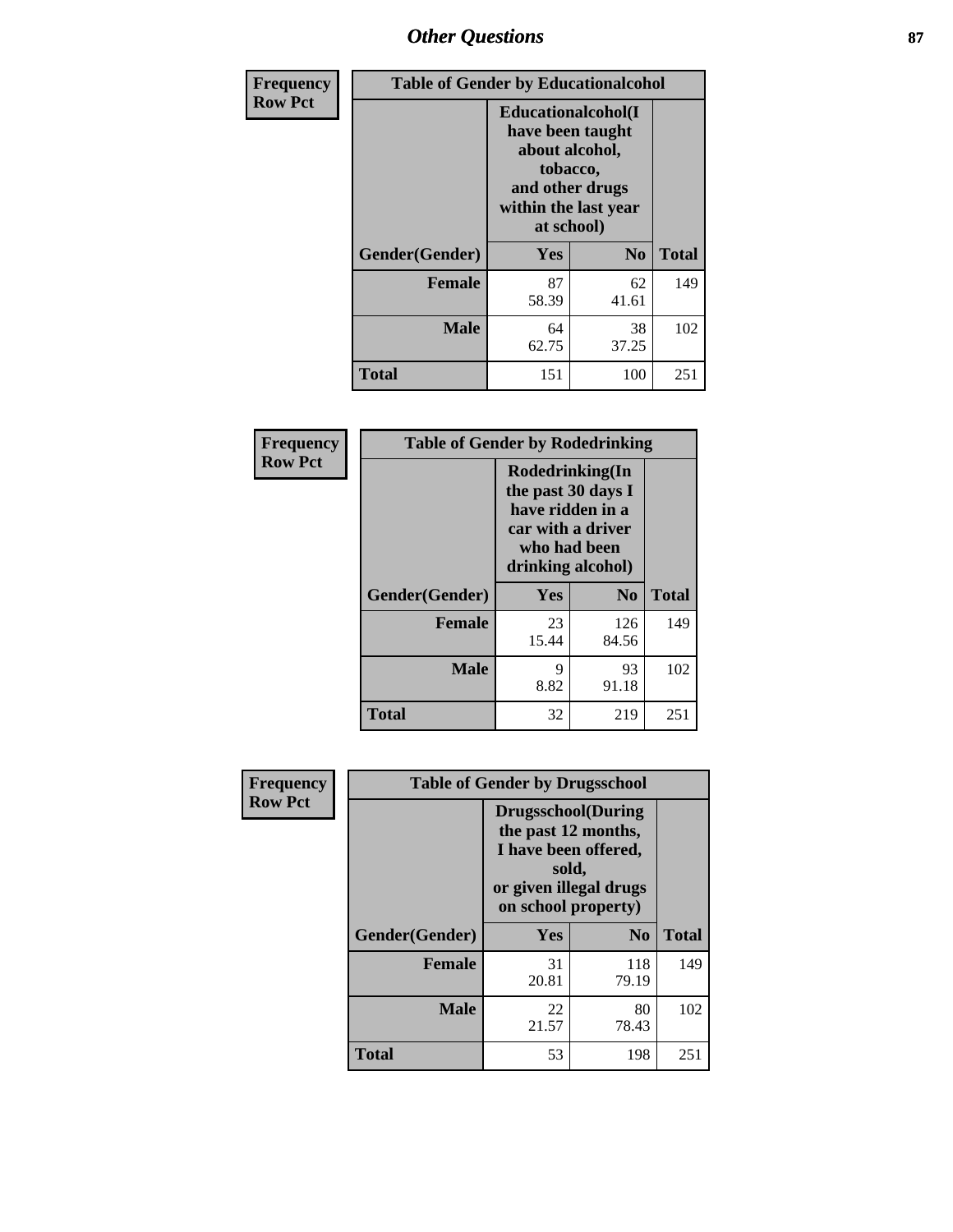# *Other Questions* **88**

**Frequency Row Pct**

| <b>Table of Gender by Bingedrinking</b> |                         |                                                                                                         |                   |                        |                               |                               |                   |              |
|-----------------------------------------|-------------------------|---------------------------------------------------------------------------------------------------------|-------------------|------------------------|-------------------------------|-------------------------------|-------------------|--------------|
|                                         |                         | Bingedrinking(I have drunk five or more<br>drinks of alcohol at one sitting during the<br>last 30 days) |                   |                        |                               |                               |                   |              |
| <b>Gender</b> (Gender)                  | $\bf{0}$<br><b>Days</b> | 1 or<br>days                                                                                            | 3 to<br>5<br>days | 6 to<br>9<br>days      | <b>10</b><br>to<br>19<br>days | <b>20</b><br>to<br>29<br>days | All<br>30<br>days | <b>Total</b> |
| <b>Female</b>                           | 114<br>76.51            | 4<br>2.68                                                                                               | 12<br>8.05        | 4<br>2.68              | 11<br>7.38                    | 3<br>2.01                     | 0.67              | 149          |
| <b>Male</b>                             | 80<br>78.43             | 8<br>7.84                                                                                               | 4<br>3.92         | $\overline{4}$<br>3.92 | 0.98                          | 4<br>3.92                     | 0.98              | 102          |
| <b>Total</b>                            | 194                     | 12                                                                                                      | 16                | 8                      | 12                            | 7                             | $\overline{2}$    | 251          |

| Frequency      | <b>Table of Gender by Educationaids</b> |                                                                                                 |                |              |  |
|----------------|-----------------------------------------|-------------------------------------------------------------------------------------------------|----------------|--------------|--|
| <b>Row Pct</b> |                                         | <b>Educationaids</b> (I<br>have been taught<br>about HIV/AIDS<br>at school in the<br>past year) |                |              |  |
|                | Gender(Gender)                          | Yes                                                                                             | N <sub>0</sub> | <b>Total</b> |  |
|                | <b>Female</b>                           | 81<br>54.36                                                                                     | 68<br>45.64    | 149          |  |
|                | <b>Male</b>                             | 54<br>52.94                                                                                     | 48<br>47.06    | 102          |  |
|                | <b>Total</b>                            | 135                                                                                             | 116            | 251          |  |

| <b>Frequency</b> | <b>Table of Gender by Suicideconsider</b> |                 |                |       |  |
|------------------|-------------------------------------------|-----------------|----------------|-------|--|
| <b>Row Pct</b>   |                                           | Suicideconsider |                |       |  |
|                  | Gender(Gender)                            | Yes             | N <sub>0</sub> | Total |  |
|                  | <b>Female</b>                             | 17<br>11.41     | 132<br>88.59   | 149   |  |
|                  | <b>Male</b>                               | Q<br>8.82       | 93<br>91.18    | 102   |  |
|                  | <b>Total</b>                              | 26              | 225            | 251   |  |